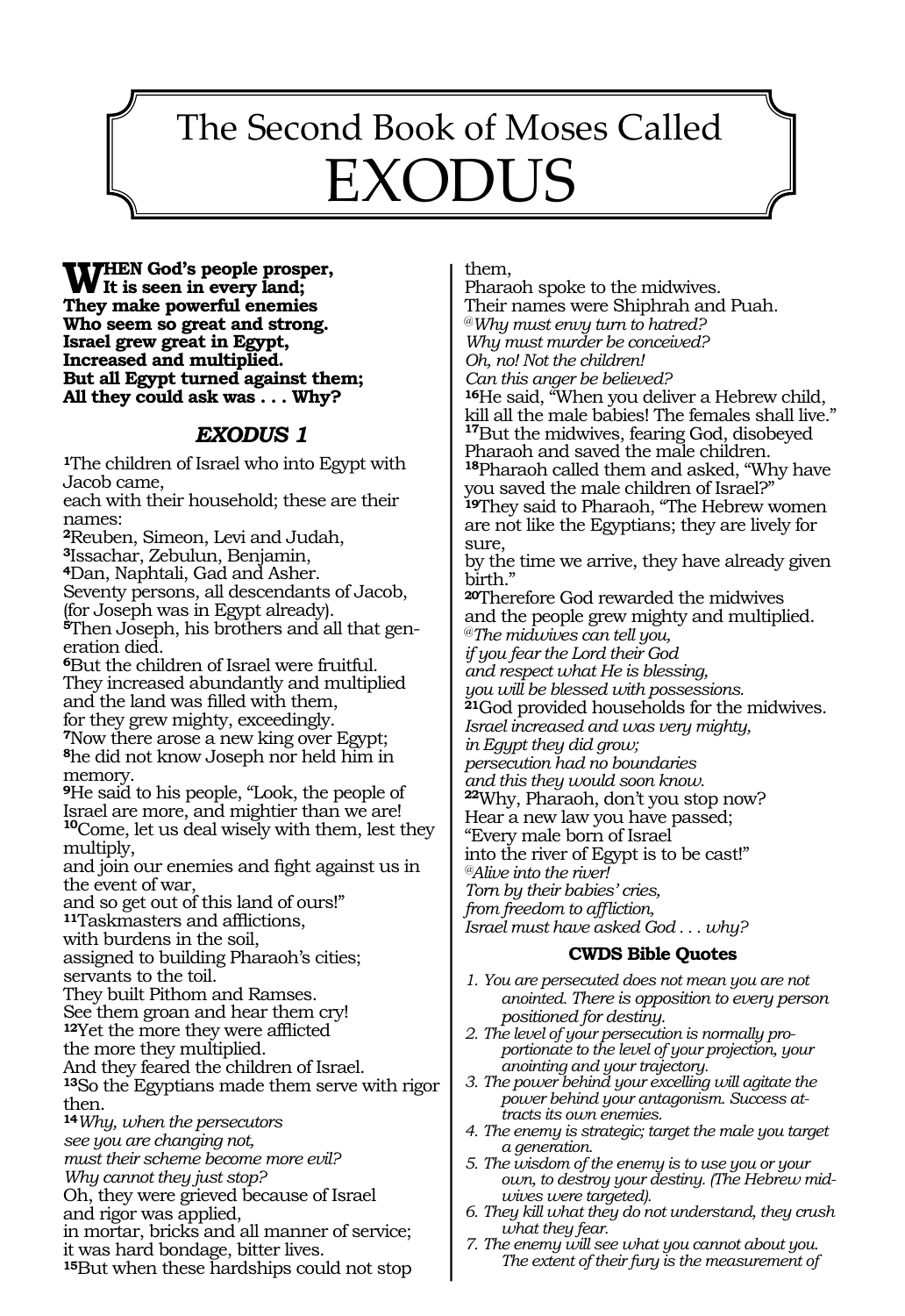*your potential impact in their eyes.*

- *8. Persecution is preparation for conquest, for the kingdom must be taken by force. Persecution is the platform for progress.*
- *9. It gets worse to get better; it gets more difficult and appears more distant to get closer; it breaks down to break through; it breaks up to break out.*
- *10. The mandate of the enemy is to steal, to kill and to destroy, do not let his cruelty surprise you; nothing is beyond him. The mandate of your King is to give you life, to make you lively and to give you abundance of life and abundance in life.*
- *11. You cannot be too low for a resurrection, a resuscitation and a resurgence.*
- *12. It is best to trust God with your questions than to question God's trustworthiness. Never question God.*
- *13. When you question God, you question His love, His faithfulness, His commitment to you, His character and the truthfulness of His word and promises to you. Are you up to this?*

#### **PRAYER POINTS**

- O God of love and enduring mercy, forgive everyone who has ever used and abused me, in the name of Jesus. Amen.
- By the power in the blood of Jesus Christ, I release the blessing of life on all those who have persecuted me; let the love of God come alive in their hearts as you did for Paul, in the name of Jesus. Amen.
- O God, my Father, I may not see Your purpose, but I know I am in Your care, and that is assuring. Amen.
- Author and Finisher, Alpha and Omega, I endure the process with patience, knowing the weight of glory that it is working in me, and the glory that awaits me in the end. Amen.
- By the authority of the Holy Ghost, I speak to every storm brewing in my life and I say peace, be still; dissipate by fire, in name of Jesus.
- Holy Spirit, Comforter, comfort the afflicted in the Body of Christ and especially those on the mission field; in the name of Jesus. Amen.
- Father, forgive me for ever elevating any situation in my life above You. Amen. I hereby declare that no trick of the enemy shall ever cause me to challenge Your position of God in my heart. Amen.

#### **MARKED** for death but to believe;<br> **A goodly child has been conceived.**<br> **An a clarger hide the time becomes Can no longer hide, the time has come; As the waves rocked him, what will be done?**

**Marked for death, he ran away; Pharaoh's house is no safe place. All Israel cried, worn and distressed, Abused, dejected, and marked for death.** 

#### *EXODUS 2*

**<sup>1</sup>**A man of the house of Levi took a daughter of Levi as his wife.

**<sup>2</sup>**And she conceived and bore a son, and she saw he was a lovely child.

So she hid him for three months.

**<sup>3</sup>**When she saw he could no longer hide,

in an ark of bulrushes daubed with pitch she placed the child,

and laid the ark in the reeds by the riverside. *Marked for death! The time had come.* 

4His sister stood at a distance to see what to this child would be done.

**<sup>5</sup>**Of all who came to the river to bathe that day, came Pharaoh's daughter with her maids. There's something there among the flags. *Rocked by the waves as the river lagged.* 

She sent her maid to get the ark. **<sup>6</sup>**And when she had taken the cover off, she saw the child; and the baby wept. Compassion filled her heart, *it went soft then.*  She said, "This is one of the Hebrew's chil-

dren.'

**<sup>7</sup>**His sister said to the daughter of Pharaoh, "From among the Hebrew, shall I get a nurse, that she may nurse the child for you?" **<sup>8</sup>**Pharaoh's daughter told her, "Go." So she went and called his mother first. **<sup>9</sup>**Marked for death but God protects;

he was cradled at his mother's breast. Pharaoh's daughter told her to take him away. Nurse him and she would be given a wage.

*@And so it was, his mother was paid, for nursing her own precious babe.* 

**<sup>10</sup>**When his mother saw that the child had grown,

she took him to Pharaoh's daughter to be her son.

She called his name Moses for she said, "I drew him from the water."

**<sup>11</sup>**He was as Pharaoh's son, but he realized *his roots could never be denied.* 

And in those days when Moses was grown, to his brethren he went down.

He saw an Egyptian hitting a Hebrew man;

**<sup>12</sup>**he slew him and hid him in the sand, after he looked around and saw no one.

**<sup>13</sup>**He saw two Hebrews fighting on the second day,

"Why do you hit your companion?" he intervened and said.

**<sup>14</sup>**The man said, "Who made you a prince and a judge over us? Will you kill me as you killed the Egyptian?"

So Moses feared and said, "Surely this thing is known!"

**<sup>15</sup>**When Pharaoh heard, he sought to kill Mo- ses;

therefore from the face of Pharaoh Moses fled. *Now he was the villain and marked for death.* 

@*Marked for death, but I believe* 

*there is still hope of victory.* 

*In Pharaoh's house he had all he wanted, but with Israel he chose to put his heart.* 

In the land of Midian, Moses went;

and he sat and rested by a well.

**<sup>16</sup>**There were seven daughters of the priest of Midian; and so,

to water their father's flock, they drew water and filled the trough.

**<sup>17</sup>**Then the shepherds came and drove them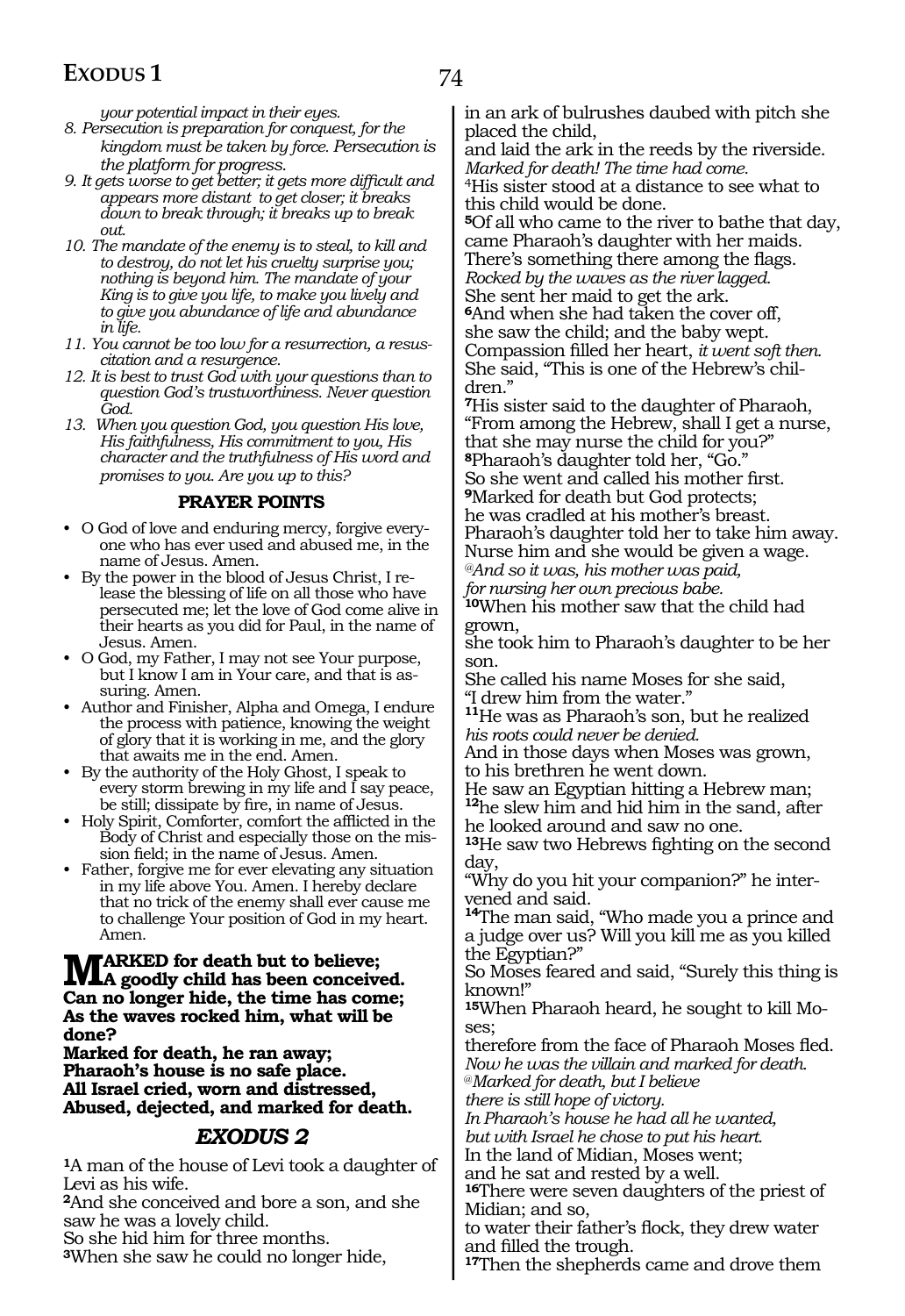away;

but Moses helped them and watered their flocks that day.

**<sup>18</sup>**Reuel, their father, said, "Today you are early to get home,

this is not the norm, please tell me how?" **<sup>19</sup>**They told him, "An Egyptian delivered us from the shepherds there, and he drew water for us and watered our flock."

**<sup>20</sup>**So he said to them, "Where is he? You left the man? Please tell me why?

He shall eat bread with us tonight."

**<sup>21</sup>**Moses was content to stay and content to dwell,

and to marry Zipporah, the man's daughter, as well.

**<sup>22</sup>**His firstborn son he named Gershom,

saying "For I have been a stranger in a strange land."

**<sup>23</sup>**Marked for death but still alive,

and in the process of time the king of Egypt died.

Israel groaned and cried out, the bondage was hard;

and their cry came up to God.

J*ust maybe God will hear you groan.* 

*His covenant made, shall now be known.* 

**24**So God heard their groans and He remembered,

His covenant with Abraham, Isaac and Jacob. **<sup>25</sup>**So God looked on the children of Israel; and He remembered and acknowledged them. *@Marked for death but don't you fear;*

*weep no more; don't shed a tear.*

*All seems lost, but God will help,*

*you who are distressed, dejected and marked for death.*

#### **CWDS Bible Quotes**

- *1. The dream you have been fostering in secret will one day become your secret weapon. Keep developing your gift even when you do not see an avenue for its expression.*
- *2. God will cause people to pay you to develop your own brain child and gifting.*
- *3. The baby (idea) you give birth to may leave your hand but not His hand. Keep committing it to prayer.*
- *4. The baby (idea) you give birth to has the potential to move the hearts of great people on its own and cause them to embrace it. (The baby's cry moved the heart of the princess).*
- *5. It may be the right thing but the wrong timing; that makes it all wrong.*
- *6. The people who need you most may be the least to appreciate you until God magnifies your gift to them.*
- *7. The people who need you most may cause you the most trouble in life and may even cause you to doubt your calling.*
- *8. The vision may be in your heart but not yet in your hands; restrain your hands or you may have to use your feet (run away) to keep it alive.*
- *9. Keep intervening although you have had bad experiences; your intervention on behalf of others will lead to God's intervention on your behalf.*
- *10. Keep praying, keep crying to God, He can and will*

*do something about your difficult situation.*

#### **PRAYER POINTS**

- O God who has the final say, let every spirit of Pharaoh decreeing death over my life and my destiny die by fire, in the name of Jesus.
- By the power of the Holy Ghost, I assign angels to equip, empower and expedite the person you have prepared to help me to the next level of my destiny, in the name of Jesus.
- I declare that my gifts will make room for me and take me before great people, in Jesus' name.
- I declare by the power in the blood of Jesus, that I shall be paid to nurture and develop the ideas I have given birth to, in the name of Jesus.
- Father, remove my heart from the house of Pharaoh, so I may impact the house of Pharaoh with Your heart, in the name of Jesus. Amen.
- Lord God of Heaven, help me to understand the timing of the irresistible passion that moves me to action; and help me to submit myself to process and preparation for maximum effectiveness. Amen.
- Lord God, intervene on my behalf in the name of Jesus. Amen.
- Lord Jesus, give me a heart to intervene on behalf of others, even in my distress, as You did so graciously on the cross, over and over again (to the thief, to Your mother, to Your murderers, to the world). Amen.

### **Go, Moses, go; go and take a look; Oh, yes you are right what caught the eye- it is a burning bush.**

**Go, Moses, go; it has another twist; Oh, what a sight, the fire is high. But the bush…? It is not burning; Oh, what is happening inside?**

#### *EXODUS 3*

**<sup>1</sup>**He was to the back of the desert; he was keeping his father-in-law, Jethro's flock,

when he came to Mount Horeb, called by all the Mount of God.

**<sup>2</sup>**And the Angel of the Lord appeared to Moses in a flame of fire from the midst of a bush; he looked, behold, the bush was burning with fire,

but the bush was not consumed.

**<sup>3</sup>**When Moses saw the fire

he said, "What a great sight!

To see this strange occurrence, I will now turn aside."

**@***When the Lord seeks your attention,* 

*if you stop and take a look,*

*His voice will define purpose.*

**<sup>4</sup>**The Lord God called to Moses from the midst of the bush:

and said, "Moses, Moses!"

And he said, "Here I am."

**<sup>5</sup>**And He said, "Do not come near to Me;

you are standing on holy ground,

take your shoes from off your feet."

**<sup>6</sup>**Moreover He said, "I am the God of your fa- ther,

the God of Abraham, the God of Isaac and the God of Jacob."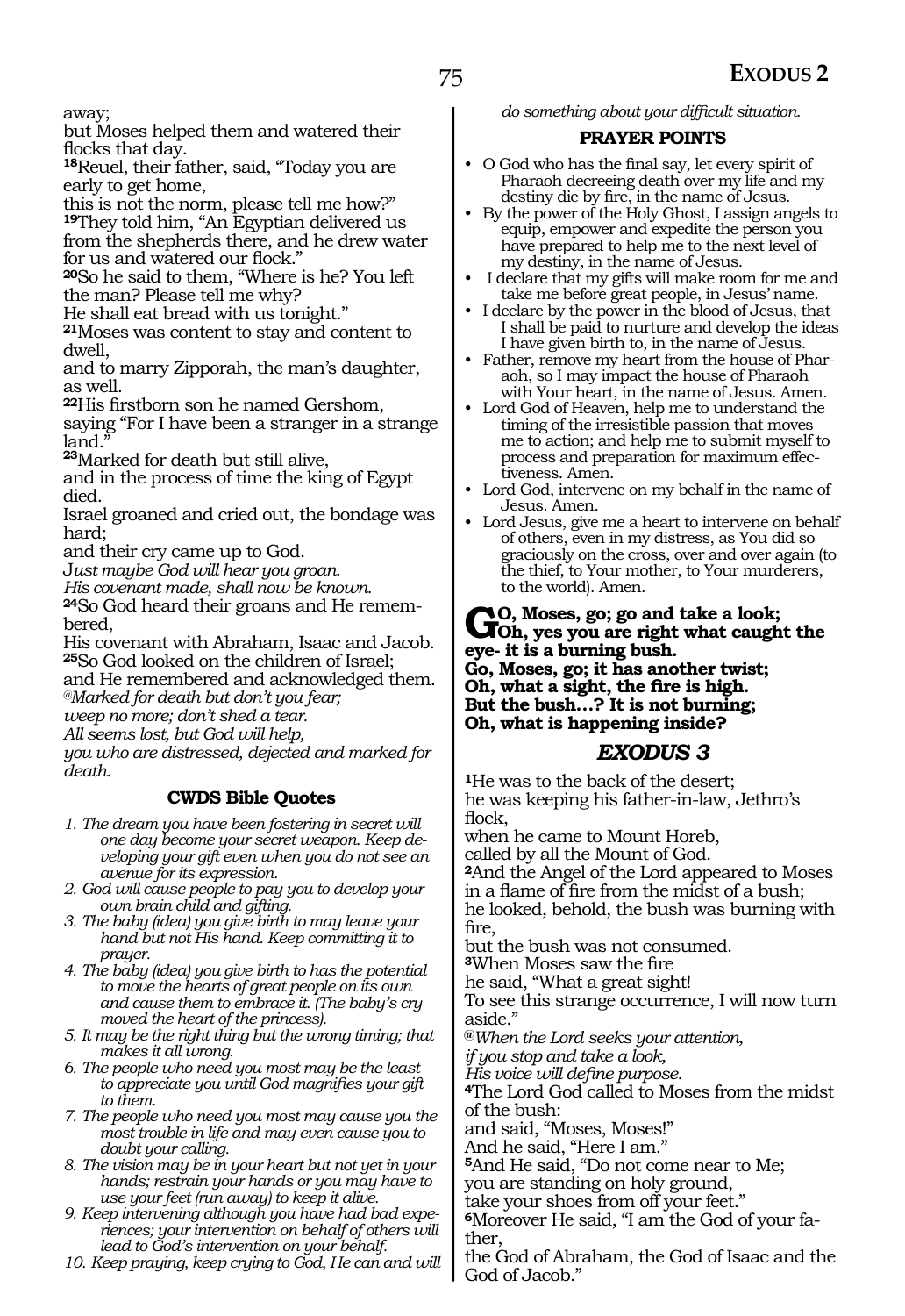76

This turned the face of Moses; he was afraid to look on God. **<sup>7</sup>**And the Lord said, "I have surely seen My people's affliction in Egypt, and I have heard their cries. I am touched by all their sorrows; **<sup>8</sup>**"so I have come to deliver the Israelites. I will take them from that land, to a land that is good and large; a land where milk and honey flows, to the place of the Canaanites and Hittites, of the Amorites, Perizzites and Jebusites too. **<sup>9</sup>**"Behold, the cry of the children of Israel has come to Me, the oppression with which the Egyptians op- press them, I have also seen." *The Lord knows, fear not, He sees.* **<sup>10</sup>**"Come now, Moses, I will send you to Pharaoh the king, that you may bring forth out of Egypt, My people, the children of Israel." **<sup>11</sup>**But Moses said to God, "Who am I, that to Pharaoh I should go; and that from Egypt, I should bring the children of Israel forth?" **<sup>12</sup>**So He said, "I will certainly be with you." *You plus the Lord, are a mighty force!* "This shall be a sign to you that I have sent you: when you have brought the people out of Egypt, you shall serve God on this mountain." **<sup>13</sup>**Then Moses said to God, "They will ask for a name. When I come to the children of Israel and say, 'The God of your fathers has sent me,' the people will ask, 'What is His name?' How shall I respond, now tell me?" **<sup>14</sup>**And God said to Moses, "I AM WHO I AM; say to the children of Israel, 'I AM has sent me to you.'" *Whatever they desire, that I AM and that I can do.* **<sup>15</sup>**God said furthermore to Moses, "To the children of Israel you shall say, 'The Lord God of your fathers, the God of Abraham, the God of Isaac and the God of Jacob has sent me to you. This is forever My name and this is My memorial to all generations.' **<sup>16</sup>**"Go and gather all of Israel's elders, tell them, 'The Lord God of your fathers*,*  the God of Abraham, of Isaac and of Jacob has appeared to me, saying, "I have surely visited you; all the afflictions that is done to you in Egypt, I have seen, **<sup>17</sup>**"and I have said that I will bring you up, out of the affliction of Egypt to the land of the Canaanites, the Hittites, the Amorites, the Perizzites and the Jebusites; to a land flowing with milk and honey."' **<sup>18</sup>**"And they shall give heed to your voice;

and you shall come to the king of Egypt,

you and some of the elders of Israel alike; and you shall say to him,

'The Lord God of the Hebrews has met with us;

now please, let us go three days journey into the wilderness,

that to the Lord our God we may sacrifice.' **<sup>19</sup>**"And I am sure the king of Egypt will say, 'No';

I am sure he will not let you go;

not even by a mighty hand, but know,

**<sup>20</sup>**I will stretch My hand forth, and with My wonders which I will do in its

midst, I will strike Egypt, after that he will let you go.

**<sup>21</sup>**"And I will give this people favor in the sight of all the Egyptians,

and it shall be, when you go, you shall not go empty-handed,

*as with the way they've come to live.*

**22**"but every woman shall borrow of her neighbor,

that is, of her that dwells near her house, articles of silver and jewels of gold and clothes. "You shall put them on your sons and on your daughters.

So shall you plunder the Egyptians."

*@He decks you with beauty in salvation,*

*and rewards you for your toil.*

*When you are unfairly treated;*

*I AM will hear your cries.*

*But be careful that you never,*

*put the gifts above the Lord;*

*for the treasures that He gives you, will one day test your hearts.*

#### **CWDS Bible Quotes**

- *1. God prepares you in oblivion for a platform of prominence and public impact.*
- *2. If God can get your attention He will reveal Himself to you; if He can get your ears you will hear His voice.*
- *3. It may seem unusual, but perhaps it is the gateway to your destiny.*
- *4. Satan keeps the hearts of men blind to divine manifestations before their eyes.*
- *5. Walk softly in the presence of God.*
- *6. Let who you are be lost in who He is, and you will embrace your destiny.*
- *7. If you come to God you must know He is and He will; if you know I AM (He is), then you know there is nothing you can desire, need or dream of, that is above or beyond Him.*
- *8. Are you faithful, committed and consistent in your covenant with Him? The God of Abraham, Isaac and Jacob, will call Himself by your God.*
- *9. God is preparing your destiny helpers to usher you to the next level of His promises to you.*
- *10. It appears nothing has changed, but God has a plan to strip your enemy and reward you for all your stolen years.*

#### **PRAYER POINTS**

- Father God, remove every blockage in my heart to Your attempts to get my attention, in the name of Jesus.
- My Father, I declare that I shall stop, I shall turn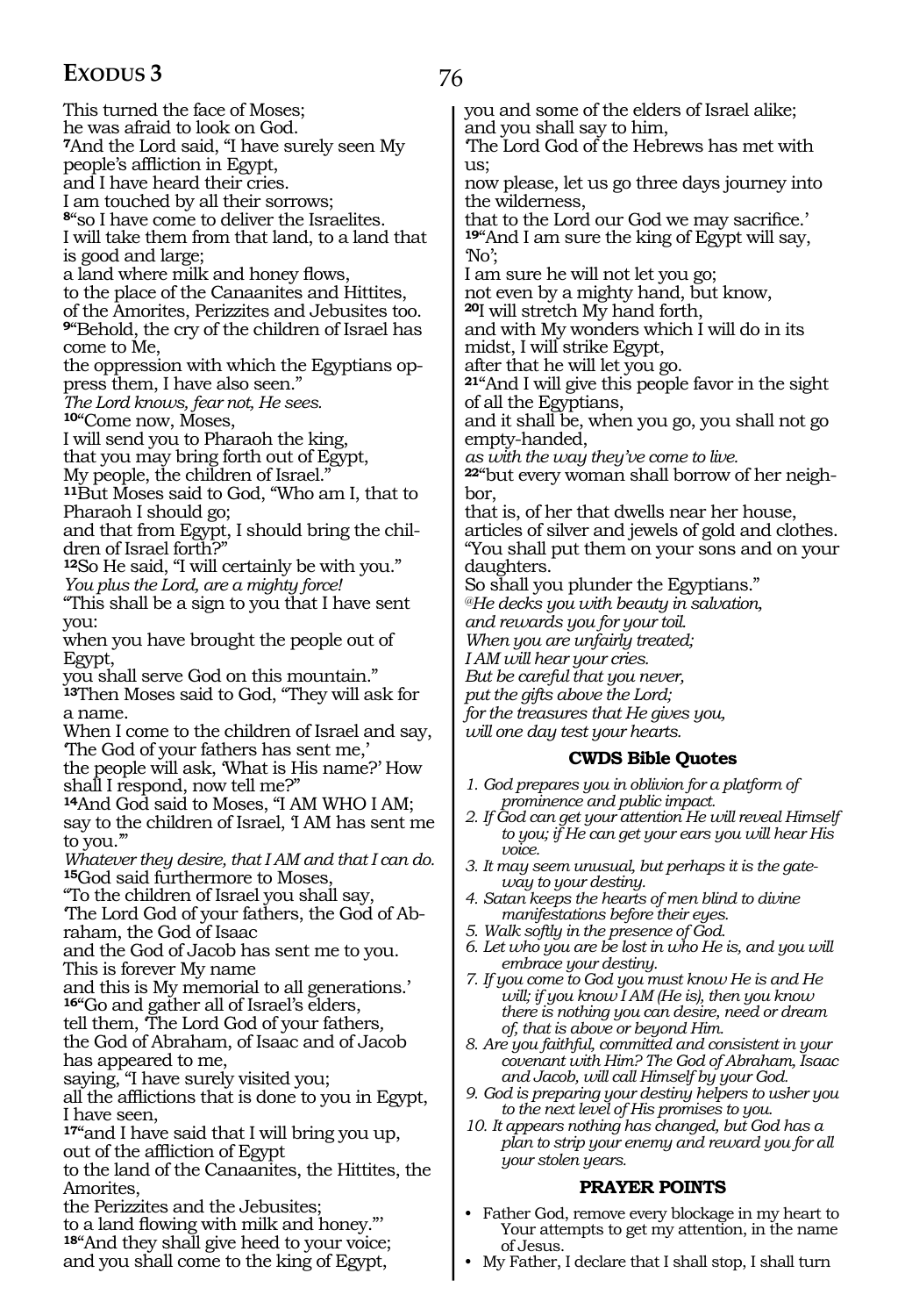77

aside, I shall wake up, I shall take the time to commune with You and hear Your heart, in the name of Jesus. Amen.

- Father God, remove spiritual blindness from my heart; I will discern divine moments and hear the call for intervention. Amen.
- King of glory, I take off my pride and I walk softly in Your presence with holy fear. Let this be my attitude towards You and Your Holy Spirit in me at all times. Amen.
- Father, help me never to question anything You say about me in Your word, even when it contradicts my current status and experience; my response to You shall be yes and amen. Amen.
- Lord God of Creation, give me a full revelation of who You are so that my faith will receive divine correction, in Jesus' name. Amen.
- I may not see Your hand Lord, but I trust Your plans and Your heart; I know You are working it together for my good. Let this be my rest, in the name of Jesus. Amen.

# WHAT is your excuse now? Are you slow<br> **W** of speech?<br> **L** it the One who made the manth, the

**Is it the One who made the mouth, the One to whom you speak?**

**Is He not able; the One who told you, "Go"?**

**Will they not believe you? Say, how do you know?**

**God can use anything, even an old shepherd's rod.**

**Now tell me, what do you have in your hand?**

**All you have is all you need to use; For when God commands you, there can be no excuse.** 

### *EXODUS 4*

**<sup>1</sup>**Then Moses answered God and said, "But…, but Lord, behold, they will not believe me, nor listen to my voice,

for they will say, 'The Lord has not appeared to you.

**<sup>2</sup>**And the Lord said to him, "What is that in your hand?"

Moses said, "A rod." A *lifeless shepherd's rod; indeed;*

*but what you have in your hand, with His hand on you, is all you need.*

**<sup>3</sup>**And He said, "Cast it to the ground." He cast it on the ground and it became a serpent. *The rod changed its character* and from it Moses fled.

*@He fled for the fear of a venomous snake; he fled from the serpent, but saw God in a different way.*

**<sup>4</sup>**"Come now, Moses, *your composure regain,* take it up with your hand by the tail." He did, and it became his rod again. **5**"This is a sign, that the Lord God of their fa-

thers they may believe; the God of Abraham, the God of Isaac, the God of Jacob, has appeared to you indeed." **<sup>6</sup>**And the Lord said to him also, "Now put your hand into your bosom."

He placed his hand into his bosom, and when he took it out,

his hand was leprous; it was white as snow. G*od showed these signs to Moses, for with Him there can be no excuse.*

**<sup>7</sup>**And He said, "Put your hand into your bosom once more, Moses."

Moses did and took it out;

it changed in that moment; his flesh was restored.

**<sup>8</sup>**"If they will not believe you, or give heed to the strength of the first sign,

*the latter speaks up loudly,* they will listen at that time.

**<sup>9</sup>**"However, if they will not believe these signs, nor to your voice give heed,

take water from the river, and pour it on the dry land, and it will become blood immediately."

**<sup>10</sup>***Moses was awed by God; but sought another strong excuse,*

"O Lord, I am not eloquent;

I have not been eloquent before, nor since You have spoken to me.

I am of a stammering tongue, and I am slow of speech."

**<sup>11</sup>**So the Lord said to Moses, "Who made the mouth? Who made the dumb, the deaf, the seeing or the blind?

Is it not I, even I the Lord?

**<sup>12</sup>**"Now therefore go and I will be with your mouth, and teach you what you shall say." **<sup>13</sup>**But he said, "No my Lord! Send by whom You will, send someone else I pray.

*@He saw God's responses, no excuse was justified;*

*but he was not prepared to respond, to be excused was his desire.*

**<sup>14</sup>**So the Lord was angry with Moses and to him He said,

"Is not Aaron the Levite your brother? I know that he can speak well.

Behold, he is coming to meet you; when he sees you he will be glad.

**<sup>15</sup>**"Now you shall speak to him and put words in his mouth." *But you are not excused by God.* "I will be with your mouth and with his mouth also,

and I the Lord will teach you the thing that you shall do.

**<sup>16</sup>**"He shall be your spokesman to the people; your mouthpiece he shall be.

And instead of God, to him you shall represent Me.

**<sup>17</sup>**"Take this rod in your hands, with which you shall do signs."

**18**So Moses returned to Jethro his father-inlaw, *knowing God would not be denied.*

He said, "Please, let me go, to see my brethren in Egypt, to know if they are yet alive."

And Jethro said to Moses, "Go in peace."

**<sup>19</sup>**And the Lord said to Moses in Midian, "To Egypt, go, return,

for all the men are dead who sought your life."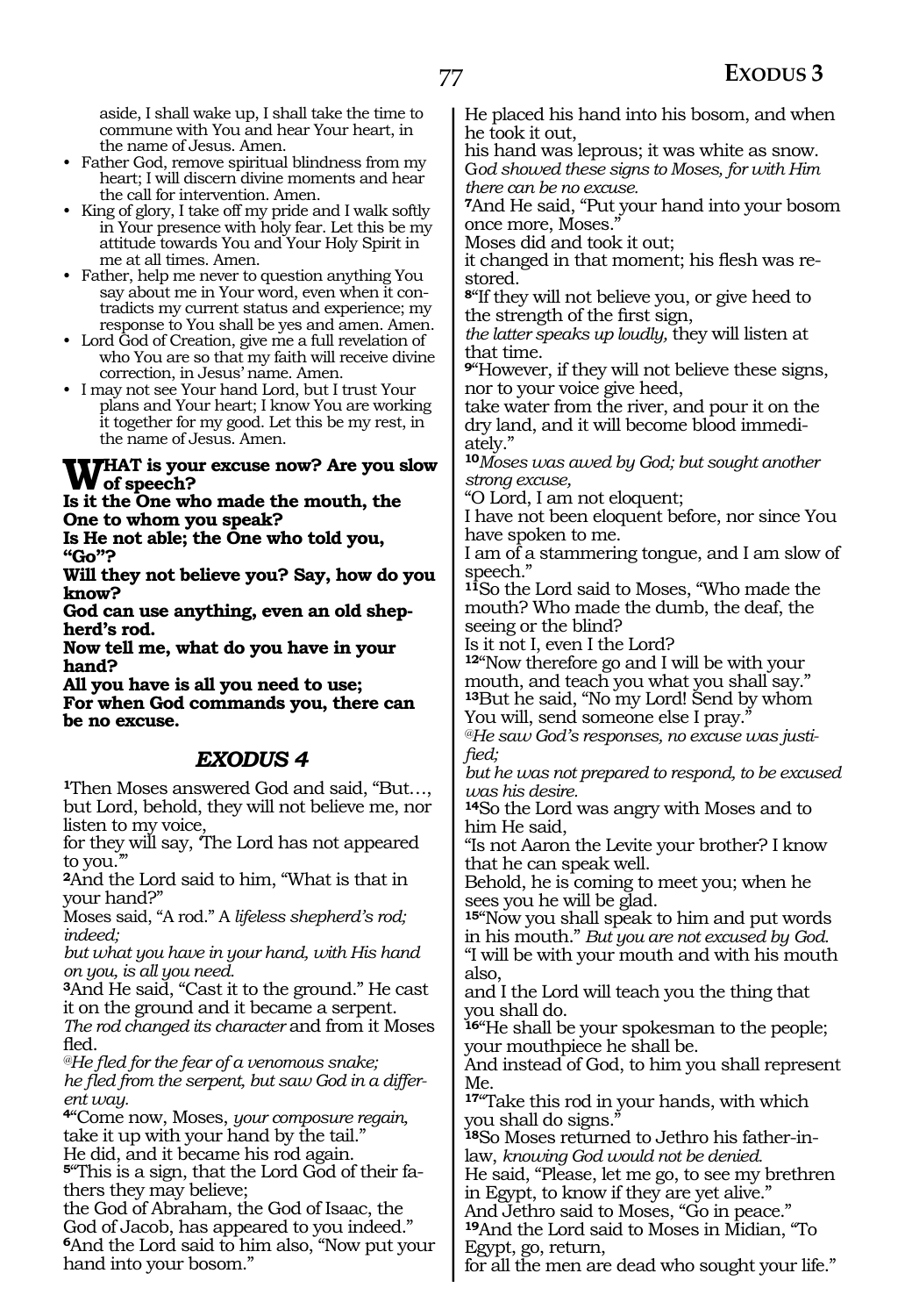**<sup>20</sup>**Then Moses took his wife and sons.

He set them on a donkey and returned with them to Egypt, with the rod of God in his hand.

*His excuses not accepted, he promptly obeyed God's command.*

**<sup>21</sup>**And the Lord said to Moses, "When into Egypt you go,

ensure you do all those wonders that I have placed in your hands before Pharaoh also. But I will harden Pharaoh's heart so he will not let the people go from the land.

**<sup>22</sup>**"Then you shall say to Pharaoh, 'Thus says the Lord: "Israel is My son, My firstborn.

**<sup>23</sup>**"So I say to you, 'Let My son go that he may serve Me.

But if you refuse to let him go, I will slay your firstborn.""

*@Indeed he would be forewarned, would he respond sufficiently?*

*But Pharaoh would not; he would rewrite Egypt's history.* 

**<sup>24</sup>**And on the way, by the camp, the Lord met Moses and sought to kill him.

**<sup>25</sup>**Then Zipporah took a sharp stone and cut off her son's foreskin and cast it at Moses' feet. And she said, "You are a bloody husband to me!"

**<sup>26</sup>**So God let them go.

Then she said, "A bloody husband you are because of the circumcision, this know." **<sup>27</sup>**Then the Lord said to Aaron, "Go into the wilderness to meet Moses."

So he went and met him on the mountain of God, and he kissed him then.

**<sup>28</sup>**And Moses told Aaron all the words of the Lord who had sent him, and of all the signs. **<sup>29</sup>**Then Moses and Aaron went and gathered

all the elders of Israel at that time. **<sup>30</sup>**Aaron spoke to them all the words the Lord had spoken to Moses. Then before all the people he performed all the signs.

*Say Moses, will they not believe you? Yes, you feared such a time!* 

**<sup>31</sup>**And the people believed; hope revived when they heard him tell

that the Lord had looked on their affliction and had visited Israel.

They bowed their heads and worshipped; *and as Moses looked on he knew*

*God is Truth, and when He says, "Go!", there can be no excuse.* 

#### **CWDS Bible Quotes**

*1. The God who shows to you signs has the ability to do wonders; take the walk of faith.*

*2. You have no excuse for excusing the wonders of the God of wonders from your walk of faith.*

- *3. Your limitation does not excuse your instruction for destiny; your limitation is a great excuse to operate only in the Spirit.*
- *4. The ordinary in your hand is extraordinary in His.*
- *5. The world records the facts about you on your PDA; God does not relate to the facts about you; He wrote the truth about you into your DNA.*
- *6. If it did not start with you, do not let it stop with you; see God; seek God.*
- *7. Your excuse is only valid if you excuse God from the picture.*
- *8. Everything you need to do it is deposited in you.*
- *9. God gives you an alternative but He does not give you an excuse. God gives you an alternative to erase your excuse.*
- *10. God will give you a bridge until you accept His decree of unrestricted borders.*
- *11. God gives to you a ministry but He requires complete adherence to His laws and covenants.*
- *12. The good word you receive will be tested, but it is pregnant with prevailing power; God will not accept the return of a failed word.*

#### **PRAYER POINTS**

- Father, help me to believe the signs You show me, so I will become a candidate through whom You will display Your wonders, in the name of Jesus.
- O God of wonders, forgive me for all the excuses I have given You to reach my generation, in the name of Jesus. Amen.
- God of wisdom, help me to embrace my destiny, my created purpose, and Your calling on my life, in the name of Jesus. Amen.
- My Father my God, make me Your mouthpiece to this generation and beyond, in the name of Jesus.
- O God of covenants, show me any area of weakness, non-compliance or deviations in my life that conflicts with my assignment, in the name of Jesus.
- Every inherited spirit of bondage over the life of this nation and this generation, loose your hold by fire, in the name of Jesus.
- Every spiritual taskmaster assigned to this generation, receive the judgment fire of God, in the name of Jesus.

#### **When all expectations and hopes are denied;**

**When our burdens are doubled, as if we could die;**

**When the word that we speak appears as a lie,**

**Then the prayer of the faithful may only be, "Why?"**

**Why have You not delivered, Lord, as You have said?**

**Why have all turned against me? I am better off dead.**

**Why have You done evil? Why send me? Why do…?**

**Say, do you ever accuse or question God too?**

### *EXODUS 5*

**<sup>1</sup>**Moses and Aaron went to Pharaoh, and said, "Thus says the Lord God of Israel:

'Let My people go, that they may hold a feast to Me in the wilderness.'"

**<sup>2</sup>**And Pharaoh said, "Who is the Lord, that His voice I should obey?

I do not know the Lord, nor will I let Israel go." *Who is the Lord Pharaoh? In time Pharaoh knew, though some may ask, "Why?" you must never*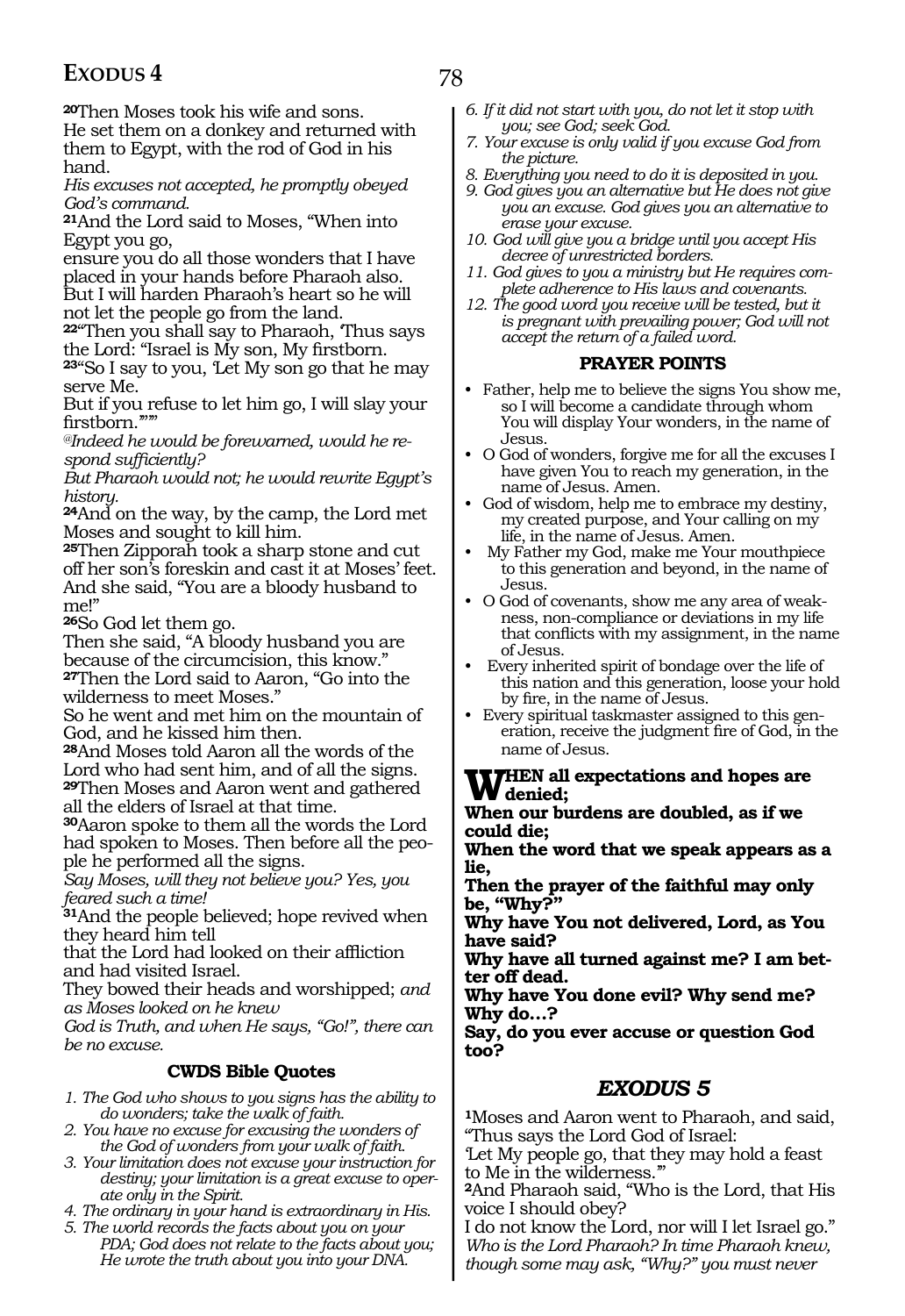*ask, "Who?"*

**3**So they said, "With us the God of the Hebrews has met.

Please let us go three days journey into the desert,

so we may sacrifice to the Lord our God, lest He falls upon us with pestilence or with the sword."

**<sup>4</sup>**Then Pharaoh said to them, "Moses and Aaron, why do you take the people from their work? Get you to your burdens!"

**<sup>5</sup>**And Pharaoh said, "The people of the land are now many, and from their burdens you make them rest!"

**<sup>6</sup>**So the same day Pharaoh commanded the taskmasters of the people and their officers, saying,

**<sup>7</sup>**"Give the people no more straw to make bricks;

let them gather straw for themselves; this is my edict.

**8**"Their regular quota of bricks shall not decrease, you shall not reduce it,

for they are idle, that is why they cry, seeking a release,

saying 'Let us go and sacrifice, to our God.' **<sup>9</sup>**"Let more work be laid on the men, that they may labor in it, and let them not regard false words."

**<sup>10</sup>**So the taskmasters and officers told the people, "Pharaoh says this, 'I will not give you straw.

**<sup>11</sup>**"Go find your own straw where you can, yet you shall not diminish your work.'"

**<sup>12</sup>**So all Israel were scattered in Egypt, throughout,

to gather stubble instead of straw, as the taskmasters hastened their work.

**<sup>13</sup>**They forced them to hurry, saying, "Fulfil your daily quota, as when you had straw." **<sup>14</sup>**The officers of the children of Israel, who the taskmasters appointed were beaten, to meet

the new demands. They were asked, "Why haven't you fulfilled your quota of bricks, yesterday or today as before?"

**<sup>15</sup>**Then to Pharaoh the officers of the children of Israel came and cried,

saying, "You are dealing with your servants harshly, please tell us why?

**<sup>16</sup>**"We are given no straw, yet you say, 'Make bricks as before!'

And your servants are beaten, but the fault is yours."

**<sup>17</sup>**But he said, "You are idle, you are idle! Therefore you say to me,

'Let us go sacrifice to the Lord,' *whosoever He be.*

**<sup>18</sup>**Go now and work, for no straw shall be given to you,

yet you shall deliver the quota of bricks, as you are supposed to do."

**<sup>19</sup>**And the officers of the children of Israel saw that they were presented an evil case,

when he said, "You shall not reduce any bricks from your daily rate."

**<sup>20</sup>**Then, as from Pharaoh they came, they met Moses and Aaron who stood in the way.

**<sup>21</sup>**And they said to them, "Let the Lord look on you and judge, because of what you have done.

You have caused us to be abhorred in the sight of Pharaoh and his servants also, to put a sword in their hands, to slay us thereby."

**<sup>22</sup>**So Moses returned to the Lord and all he could ask was, "Why?

"Why have you treated this people with this trouble so great?

Why have you sent me? Why me? Why my name?

**<sup>23</sup>**"For since I came to Pharaoh, to speak in Your name, O Lord,

he has done evil to this people; neither have You delivered Your people at all."

*@Why must things get worse, after You have spoken of change?*

*Why must the skies get darker, just before the break of day?*

#### **CWDS Bible Quotes**

- *1. Never issue a challenge to God, you will be disgraced; the sign that you are spiritually and intellectually challenged is when you issue a challenge to God.*
- *2. So you do not know the Lord, He knows you; it is the time to find Him before it is too late.*
- *3. Listen to the signs for you may not be able to endure the wonders.*
- *4. Anyone who resists God is a fool; He is gentle but not impotent.*
- *5. If you harden your necks at God's instructions and invitation, it will be cut off suddenly and without mercy.*
- *6. Opposition intensifies on the brink of your breakthrough; it is a send-off party sent by the enemy to remonstrate and to mourn their defeat.*
- *7. Your burden may bend your backs on the brink of success, but if you turn back, you carry your burdens forever.*
- *8. If you carry the mandate of change, you must be willing to accept the burden of blame. God is not man, He never changes.*
- *9. Rest in God's promises for the promises will never rest until fulfillment, nor will they return to Him unaccomplished.*
- *10. Your question of why is better rephrased in a question of when; either way, remain unfazed by trusting God's heart and His timing.*

#### **PRAYER POINTS**

- O Great and mighty God, help me never to question Your existence, Your power, Your lordship and Your sovereignty, in the name of Jesus.
- Wisdom of the living God, enter my heart, so that I will never be so caught up with my attainments or attaining that I ignore or marginalize Your Person or Your presence. Amen.
- Lord God of Israel, give me a soft and compliant response to every instruction or correction You give to me. Amen.
- Rock of Ages, help me never to surrender on the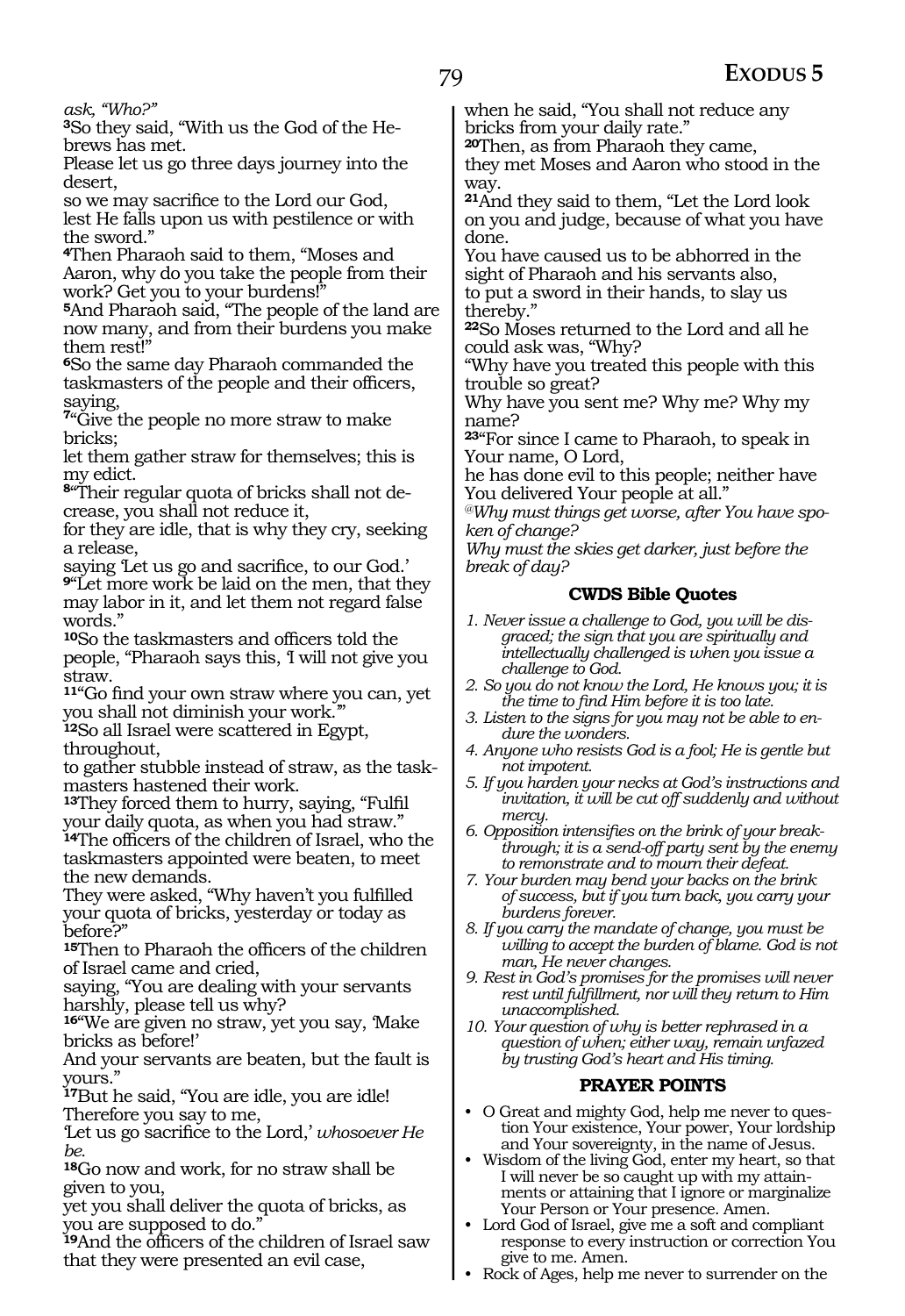brink of my breakthroughs to Satanic pressures and opposition, in the name of Jesus.

- Every satanic agent assigned to arrest me on the brink of my breakthrough, receive angelic fire now, in the name of Jesus.
- I decree that I shall press in to perfection and press on to completion, in the name of Jesus. Amen.
- God of victories, give me victory over every situation in my life, in Jesus' name.
- I refuse to be preoccupied with blame and false accusations levied against me; I lay them at Your feet; instead I choose to be occupied with my mandate of change, in Jesus' name. Amen.

#### **I HAVE seen Israel and the burdens they have borne;**

**You have spoken to Pharaoh, and he has added on more.**

**I have not acted before; ask Me why, ask Me how?**

**The time is right, Moses; deliverance is now.**

**Now you shall see what to Pharaoh I will do.**

**Now, with a strong hand, he will let Israel go.**

**Out, out of Egypt, he will drive them out of his land.**

**Now Egypt shall see the strength of My hand.**

### *EXODUS 6*

**<sup>1</sup>**Then the Lord said to Moses, "Now you shall see what to Pharaoh I will do.

For with a strong hand he will let Israel go, and with a strong hand he will drive them out of his land."

**<sup>2</sup>**"I am Lord, Moses, JEHOVAH is My name; **<sup>3</sup>**"to Abraham and Isaac and Jacob I appeared. They knew Me by the name God Almighty, but they never knew Me by My name JEHO-VAH.

**<sup>4</sup>**"I have also established My covenant with them,

to give them the land of Canaan, the land of their pilgrimage,

the land in which they were strangers.

**<sup>5</sup>**I have also heard Israel groan, because of their bondage and pain,

and My covenant I have remembered. *@A word from the Lord in difficult times* 

*has dried many a tear from many an eye.*

**<sup>6</sup>**"Therefore go tell Israel, 'I am the Lord indeed; I will bring you out from under the Egyptian's burdens, to liberty.

From your great bondage I will rescue you,

and with an arm stretched-out and great judgments, I will redeem you.

**<sup>7</sup>**'I will take you to be My people, and your God I will be.

I am the Lord your God and this you shall know,

who from under the burdens of Egypt brings you out.

**<sup>8</sup>**'I will bring you into the land which I swore to give to Abraham, Isaac and Jacob.

I will give it to you as a heritage; I am the Lord.

**<sup>9</sup>**So Moses spoke to Israel the words of the Lord,

but they did not listen to Moses because of anguish of spirit and because their bondage was hard.

**10**And the Lord spoke to Moses, saying, **<sup>11</sup>**"Go speak to Pharaoh, Egypt's king,

to let the children of Israel go, out of this land of his."

**<sup>12</sup>**And Moses said to the Lord, "The children of Israel have not listened to me.

How then shall Pharaoh hear me, for I am of uncircumcised lips?"

*@Ever felt inadequate to do the work of the Lord? God sees beyond you; it is He who gives the command.*

**<sup>13</sup>**Then the Lord spoke to Moses and Aaron and gave His charge to them,

for Pharaoh and for Israel, to bring Israel out of Egypt.

**<sup>14</sup>**Now these are the heads of the houses of their fathers:

the sons of Reuben, the firstborn of Israel, Hanoch, Pallu, Hezron and Carmi were of the families of Reuben.

**15**These were the sons of Simeon: Jemuel, Jamin, Ohad and Jachin,

Zohar and Shaul, the son of a Canaanite woman. These are the families of Simeon.

**<sup>16</sup>**Now these are the names of the sons of Levi by their generations:

Gershom, Kohath, and Merari, in total three. One hundred and thirty-seven years were the years Levi lived.

**<sup>17</sup>**Libni and Shimi were the families of the sons of Gershom.

**<sup>18</sup>**The sons of Kohath were Amram, Izhar, Uzziel and Hebron;

one hundred and thirty-three years were the years of Kohath's life.

**<sup>19</sup>**The sons of Merari were Mahli and Mushi; these according to their generations are the families of Levi.

**20**Now Amram took Jochebed, his father's sister as wife;

she bore him Aaron and Moses; one hundred and thirty-seven years were the days of Amram's life.

**<sup>21</sup>**Korah, Nepheg and Zichri were Izhar's sons. **<sup>22</sup>**The sons of Uzziel were: Mishael, Zithri and Elzaphan.

**23**Aaron took Elisheba, Amminadab's daughter as his wife,

she bore him Nadad, Abihu and Eleazar and Ithamar, her fourth child.

**<sup>24</sup>**The sons of Korah were Assir, Elkanah and Abiasaph.

These are the families of the Korahites. **<sup>25</sup>**Eleazer, Aaron's son, took one of Putiel's daughters as his wife.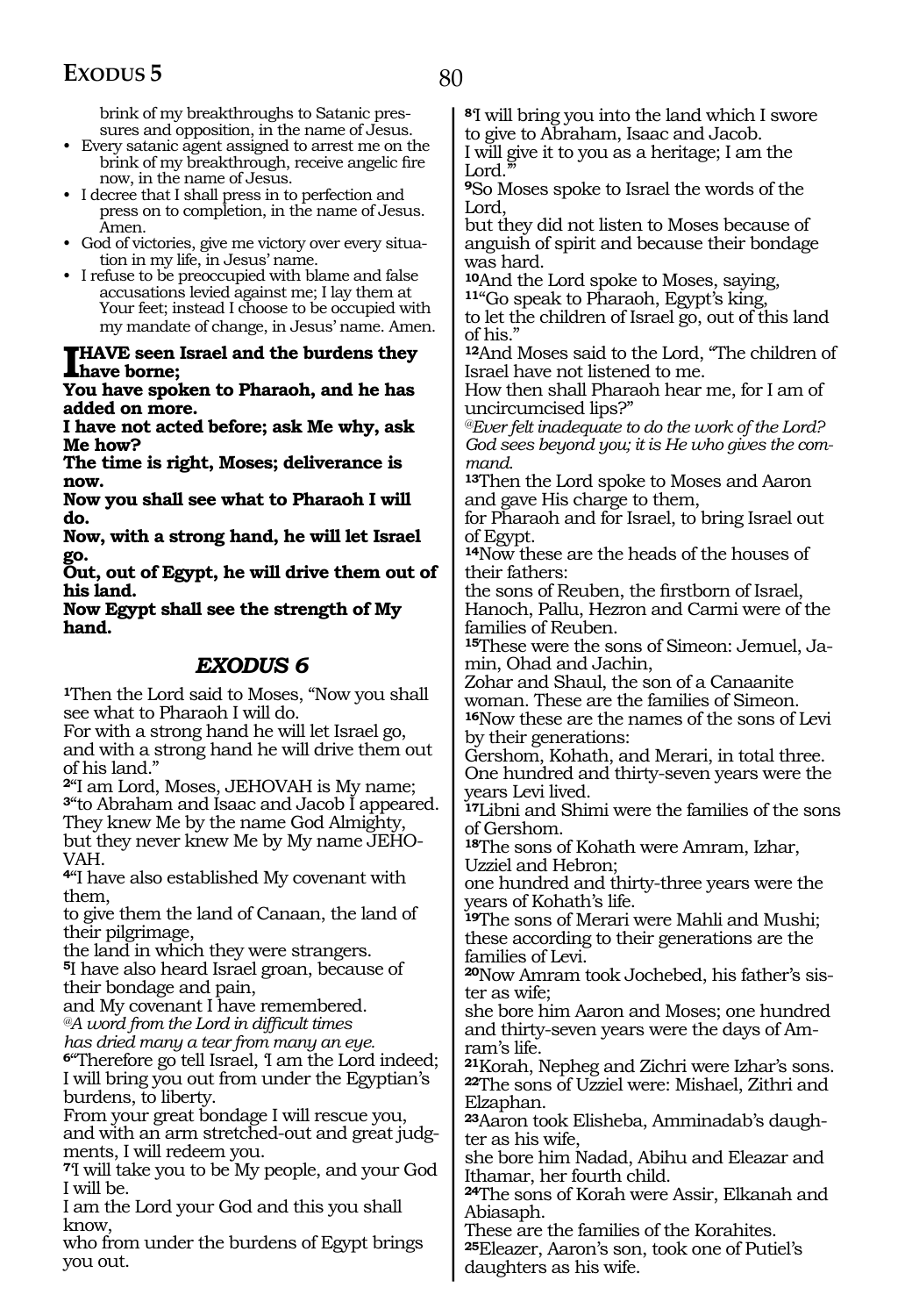She bore him Phinehas; these are heads of the fathers house of the Levites.

**<sup>26</sup>**These are the same Aaron and Moses to whom the Lord said,

"Bring out the children of Israel from the land of Egypt according to their armies."

**27**These are the same ones who spoke to Pharaoh, who was Egypt's king,

to bring out the children of Israel from Egypt. These are the same Moses and Aaron.

**<sup>28</sup>**It came to pass on the day that to Moses the Lord spoke,

**<sup>29</sup>**the Lord spoke to Moses saying, "I am the Lord. Speak to Pharaoh king of Egypt all that I say to you."

**<sup>30</sup>**But Moses said before the Lord, "Behold how shall I do this?

How shall Pharaoh listen to me; I am of uncircumcised lips?"

*@But when you feel you are inadequate, though there is a great passion in your heart,*

*know that the Lord knows everything about you, and yet He still gives you His charge.*

#### **CWDS Bible Quotes**

- *1. God is getting ready to deliver you; get acquainted with His name.*
- *2. Even when you do not hear Him, be assured, He hears you.*
- *3. They refuse the signs done before them, they cannot refuse the judgment coming to them.*
- *4. Covenant survives conflict to command and control destinies.*
- *5. Do not be reserved to represent God to men; they may not listen to you but they will listen to the Spirit of God in you.*
- *6. They may not listen to you but they will listen to the voice of the works, and the wonders that follow you.*
- *7. They may not listen to you but they will listen to the voice of judgment.*
- *8. Your weaknesses do not invalidate the strength of the Lord or His power to use you.*

*9. When God speaks, remove yourself from the picture and you will remove emotions from the process.*

#### **PRAYER POINTS**

- My Father and my God, lift up Your strong hand of might and Your strong hand of power against every enemy of my destiny, in the name of Jesus. Amen.
- Jehovah, God who regards and remembers covenants, thank You for the new covenant in the precious blood of Jesus Christ that has given great and precious promises to me. Amen.
- Father God, thank You that You are proactively commanding my affairs, even when it appears nothing is changing. Amen.
- Father my weaknesses do not invalidate Your strength, I will present You and not me, without reservation, to this generation, in the name of Jesus. Amen.
- O God of Abraham, let the spirit of faith that compels complete obedience, rest upon my life now, in the name of Jesus.
- Lord Jesus, the one who changes lives and destinies, let Your power of change remove every spirit of inadequacy tormenting, distracting or

diverting me, in the name of Jesus. Amen.

**A HARDENED heart; what will it take**<br>The heart that will the all you go: **The heart that will, the all you say, The all they will explain away. A heart that will see all the signs And say, "Here are some old tricks of mine."**

**No bend, no signs can make them change; No bend will mean a painful break.**

#### *EXODUS 7*

**<sup>1</sup>**And the Lord said to Moses, "See Moses! To Pharaoh I have made you as God, and Aaron your brother shall be your prophet.

**<sup>2</sup>**"Speak all that I have commanded you and Aaron shall tell Pharaoh to let Israel go. **<sup>3</sup>**But I will harden Pharaoh's heart; he will not hear,

and I will multiply My signs and My wonders in the land of Egypt here.

**<sup>4</sup>**"Pharaoh will not listen, so on Egypt I shall lay My hand,

and bring out My armies, My people Israel, from this land, by My judgments great and strong.

**<sup>5</sup>**"And the Egyptians shall know I am the Lord, when on Egypt I stretch out My hand, and bring the children of Israel out from

among them."

**6**Then Moses and Aaron did as the Lord commanded.

**<sup>7</sup>**And Moses was eighty years old and Aaron eighty-three years old,

when in to Pharaoh they went and spoke. **<sup>8</sup>**The Lord said to Moses and Aaron at that time,

**<sup>9</sup>**"When Pharaoh speaks to you, asking for a sign,

tell Aaron to take your rod and cast it before Pharaoh, and there it shall become a serpent." **<sup>10</sup>**So in to Pharaoh, Moses and Aaron went; and just as God commanded, this they did. Before Pharaoh and his servants, Aaron cast down his rod, and a serpent it became.

**<sup>11</sup>**But Pharaoh called the wise men, enchant- ers and magicians of Egypt;

they did similarly with their enchantments. **<sup>12</sup>**Every man threw down his rod, and they became serpents also.

*But Pharaoh wait! There is something odd,* Aaron's rod swallowed up all their rods. **<sup>13</sup>**Pharaoh saw, but it was as the Lord foretold, his heart was hard and very cold;

he did not give heed to them.

**<sup>14</sup>***What must a hardened heart receive to make a hardened heart believe?* 

So the Lord said to Moses, "Pharaoh's heart is hard; he refuses to let the people go."

*Now, will blood in all of Egypt do?*

**15**"Go to Pharaoh in the morning, Moses behold,

when out to the water, Pharaoh goes.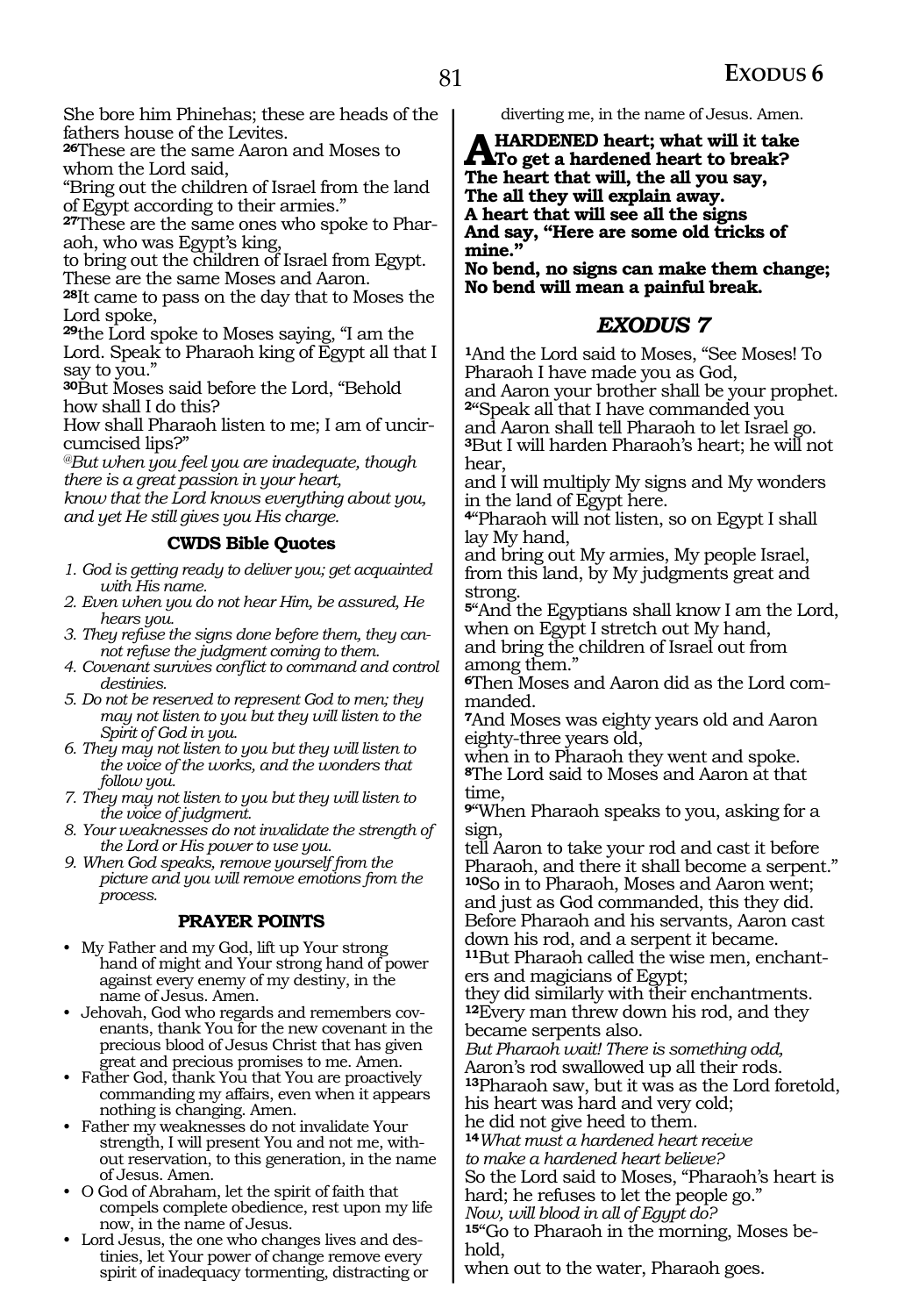82

Stand by the river's bank until he comes, take the rod which was turned into a serpent in your hand.

**<sup>16</sup>**"And to him you shall speak:

'To you, the God of the Hebrews has sent me, saying, "Let My people go to worship Me in the wilderness."

But to this point you would not hear!

**<sup>17</sup>**'By this you shall know that I am the Lord,'" says the Lord.

"I will strike the waters with the rod in my hand now,

and the waters in the river shall be turned to blood.

**<sup>18</sup>**"And all the fish shall die and the river stink, and the water of the river, the Egyptians shall loathe to drink."

**<sup>19</sup>**Then the Lord said, "Moses, tell Aaron, 'Take up your rod,

and on the waters of Egypt stretch out your hand;

over the streams, the rivers and the ponds, and over every pool of water and they shall become blood;

so that there be blood in all the land of Egypt throughout,

both in vessels of wood and vessels of stone." **<sup>20</sup>**As the Lord commanded, Moses and Aaron did.

In the sight of Pharaoh and his servants, the rod he lifted.

He struck the waters that were in the river, and the waters were turned to blood.

**<sup>21</sup>***The water is blood; now will you receive? All the fish are dead; now will you believe? The river stinks; will your heart go soft?*

*No water to drink, now will you send us off?* In the sight of all, Aaron stretched the rod; there was blood throughout all Egypt's land. **<sup>22</sup>**The magicians of Egypt did so with their en- chantments too.

And Pharaoh's heart was hardened; he would not let Israel go.

@*A hardened heart; what will it take to get a hardened heart to break?*

*The signs of God explained away;*

*if it can be caused, there is no cause for change.* **<sup>23</sup>**Pharaoh turned and went to his house,

but his heart was not turned about.

**<sup>24</sup>**Pharaoh, don't you see that Egypt digs all around the river looking for water to drink? For they could not drink the river water at all.

**<sup>25</sup>**Seven days came and seven days passed.

@*Seven days and still there was no turn. A hardened heart had much to learn.* 

*Can you see the signs? They are everywhere. The heavens cry, but will you hear?*

#### **CWDS Bible Quotes**

- *1. Your position is being prepositioned for a predetermined end; submit to God and let the end be glory and not shame.*
- *2. The hardness in your heart will lead to the hardness of your heart; if it cannot be entreated it*

*will be broken or crushed.*

- *3. God gets the glory either way, by you or through you. God gets the glory either way, by deliberate action or by default.*
- *4. Let God's word settle the matter in your heart; the devil will give you lying wonders if you look to him to validate God.*
- *5. Eat the word of God when it eats up your excuses.*
- *6. Why not let go of sin? Do it now! The small stuff you encounter is a build-up to the big-stuff that will hurt: your final judgment.*
- *7. The god of this world blinds the eye and hearts and makes the abnormal normal, the supernatural, natural, and the signs, mundane.*
- *8. You can discern the face of the sky; the signs of the times are shouting at you. Wake up!*
- *9. Stop digging for water! Regard the blood and start drinking the word!*

#### **PRAYER POINTS**

- Father let my life come alive as I represent Your kingdom to this generation, in the name of Jesus. Amen.
- You stubborn enemies holding down my destiny, let go and die, by the power in the blood of Jesus. Amen.
- O God my Rock, my strong tower, my hiding place, let the shelter of Your wings be my dwelling place, in the name of Jesus.
- Father God hear my urgent cry, remove every scale from my eyes, hardness in my heart and blockage in my spirit to the instructions of Your voice and to the signs of the times, in the name of Jesus. Amen.
- Lord Jesus, open the eyes, the hearts, the minds and the spirits of this generation to Your cry from heaven, 'Behold I am coming soon.' Amen.
- Father God, help me never to seek out or to accept an alternative to Your word to justify my sin, in the name of Jesus. Amen.

**"O God, deliver! I seek reprieve. O God, save me! Lord, I believe!" The cry of hearts when times are bad; In critical times they call for God. "I give up, give in," but when God respects, They seek compromise or they just forget. God requires it, so pay your vows, Things may get worse if you don't surrender now.**

### *EXODUS 8*

**<sup>1</sup>**The Lord said to Moses, "Go to Pharaoh, say to him, 'Thus says the Lord, "Let My people go.

Let them go that they may serve Me; **<sup>2</sup>**"but if you refuse,

I will smite all your borders with frogs, this I will do.

**3**"And the river shall bring forth frogs in abundance.

They shall come up and go into your houses, into your bedroom and on your bed,

and into the houses of your servants as well. On your people, into your ovens and into your

kneading bowls. **<sup>4</sup>**"On you and on your servants, shall the frogs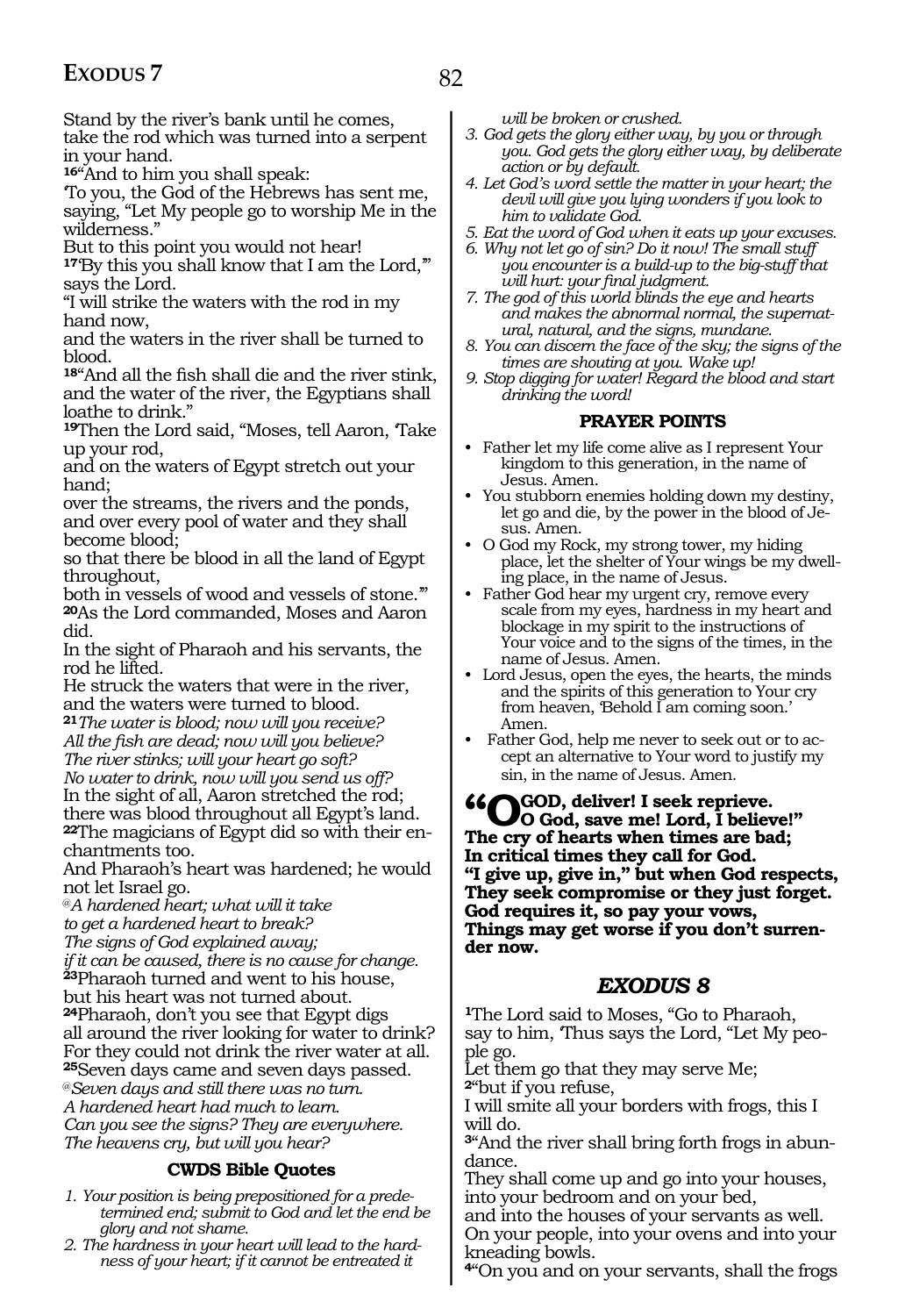come forth."'"

**<sup>5</sup>**Then the Lord said to Moses, "Tell Aaron, 'Stretch out your hand with the rod,

over the rivers and the streams and over the ponds;

and on the land of Egypt cause frogs to come."

**<sup>6</sup>**And Aaron stretched out his hand, and up came the frogs;

they covered Egypt, all the land throughout. **<sup>7</sup>**With their enchantments the magicians also brought up frogs on Egypt's land;

*but to make them depart, they had no power at all.*

**<sup>8</sup>**Pharaoh called for Moses and Aaron and he said,

"Entreat the Lord for me,

that He may take the frogs from me and my people, *we seek reprieve;*

and I will let the people go*, we now believe;* so to the Lord they may sacrifice."

**<sup>9</sup>**Moses said to Pharaoh, "Your glory over mine, you make the call,

when shall I entreat, for your servants and for your people,

to destroy the frogs from your houses; to remain in the river only?"

10He said, "Tomorrow."

And Moses said, "Let it be according to your word, that you may know there is no one like the Lord our God.

**<sup>11</sup>**From you and your servants shall the frogs go;

from your houses, from your servants and from your people also,

they shall remain in the river alone."

**12**Then Moses and Aaron went out from Pharaoh and to the Lord he cried.

**<sup>13</sup>**And the Lord listened to Moses and all the frogs died,

out of the houses, out of the villages, and out of the fields.

**<sup>14</sup>**They gathered them together in heaps, and the land stank with them.

**<sup>15</sup>**When Pharaoh saw that there was respite, *no visible pressure to do the right,*

he hardened his heart, and forgot his commitment,

and he did not give heed, as the Lord had said.

**<sup>16</sup>**The Lord said to Moses, "Say to Aaron, 'Stretch out your rod,

and strike the dust and it shall be lice in all of Egypt's land.'"

*Another reminder Pharaoh, when will you yield?* **<sup>17</sup>**And so Aaron struck the dust of the earth and it became lice on man and beast.

All the dust of the land became lice throughout all Egypt.

**<sup>18</sup>**The magicians tried to bring forth lice, but this they could not do.

*Now gone was Pharaoh's great excuse.*

So there were lice on beast and man.

**<sup>19</sup>**The magicians said to Pharaoh, "This is the

finger of God."

But Pharaoh's heart was hardened, he did not give heed as the Lord had said.

*He needed no excuse; his heart was set to rebel.* **<sup>20</sup>**Then the Lord said to Moses, "Early in the morning rise,

Pharaoh comes to the water, *but not to his right mind.*

Stand before him then and say, 'Thus says the Lord: "Let My people go that they may serve Me.

**<sup>21</sup>**"But if you will not do so,

on you and on your servants I will send flies in swarms.

The houses of the Egyptians shall be full of swarms of flies and the ground on which they stand.

**<sup>22</sup>**I will distinguish the land of Goshen in that day as well.

No swarms of flies shall be in Goshen, where My people dwell,

so that you may know I am the Lord in the midst of the earth.

**<sup>23</sup>**"I will put a division, between your people and Mine;

tomorrow, this shall be the sign."'"

**<sup>24</sup>**And the Lord did so.

Into the house of Pharaoh came thick swarms of flies, very grievous.

And in all Egypt, in all the houses of Pharaoh's servants.

So great it was that the flies corrupted all the land.

**<sup>25</sup>**Then Pharaoh called for Moses and Aaron, and said,

"Go sacrifice to your God in the land."

*He sought compromise.*

**26**"It is not appropriate to do so," Moses responded,

"for we would be sacrificing the abominations of the Egyptians to the Lord our God.

Will they not stone us if we sacrifice the abominations of the Egyptians before their eyes?

**27**We will go three days' journey into the wilderness,

and sacrifice to the Lord our God as He will command us."

**28**And Pharaoh said, "I will let you go to sacrifice to the Lord your God in the wilderness, *but only on one condition,* do not go very far away. Now intercede for me."

**<sup>29</sup>**And Moses said, "I am going out from you and to the Lord I will intercede,

that tomorrow the swarms of flies may go from Pharaoh, from his servants and from his people;

but do not let Pharaoh deal deceitfully with us any more,

and not let the people go to sacrifice to the Lord."

**<sup>30</sup>**Then Moses went from Pharaoh and en- treated the Lord.

**<sup>31</sup>**And the Lord listened to Moses. He removed the swarms of flies from Pharaoh, from his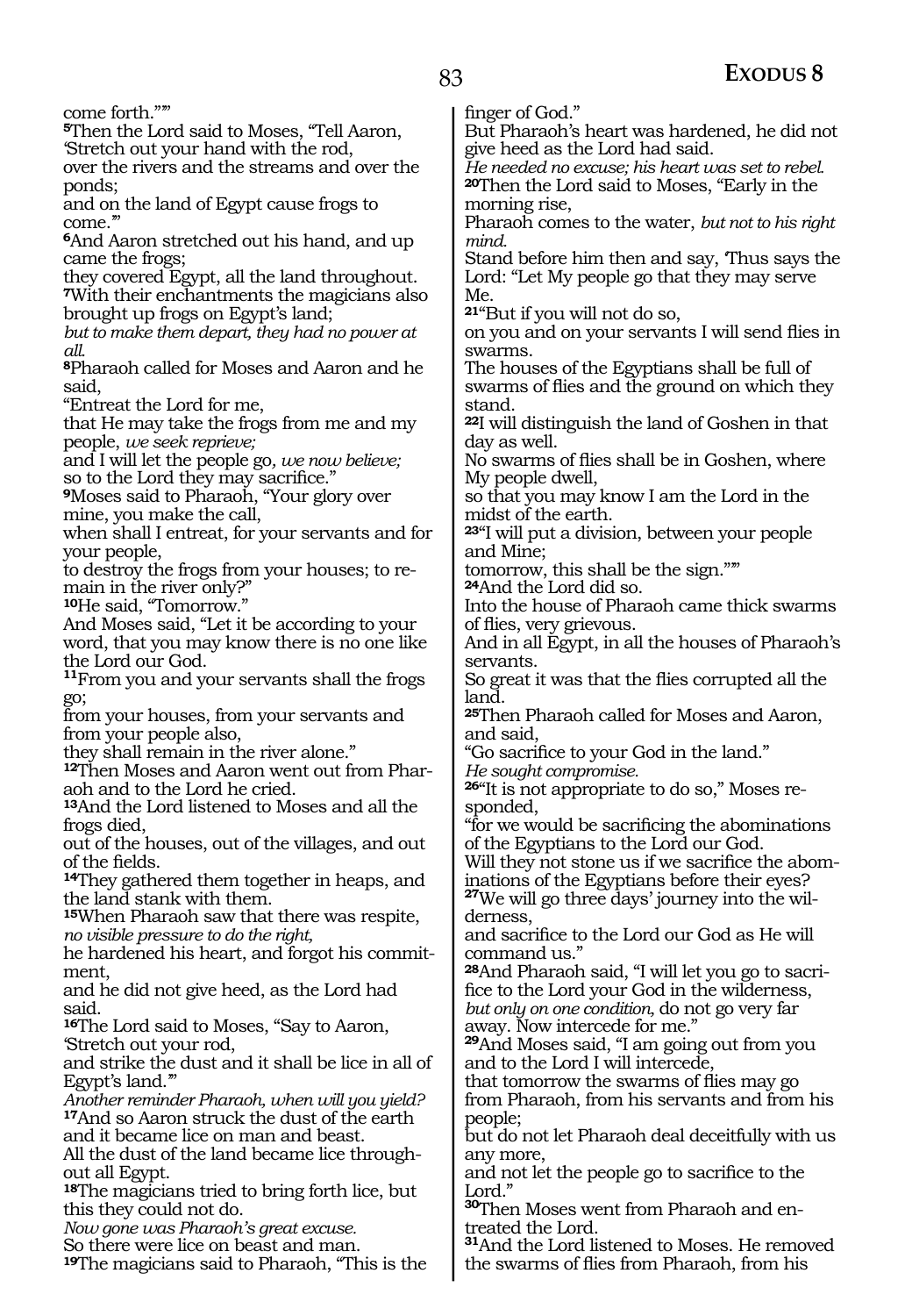servants and from his people. Not one remained. **<sup>32</sup>**But Pharaoh's heart was hardened; he would not let the people go. *@Tell me by what man can God be deceived, though their change of heart men may believe? And though many men have seen God's grace, and lice and flies have gone away; a hardened heart will not relent; it may concede, but not repent.*

#### **CWDS Bible Quotes**

- *1. Why wait until tomorrow to remove the demonic frogs you can get rid of today? Refuse to live another minute in sin and under the cloud of destruction.*
- *2. When there is a limit to your wonder it is a lying wonder. Why try to make frogs appear to prove a point when what you need is to make them disappear and you cannot?*
- *3. When you make a commitment to God because of the wonders and change afterwards, you are a wonderful liar.*
- *4. When you resist God you insist on destruction.*
- *5. When your excuse is destroyed, and the finger of God points at you, your evil heart is exposed.*
- *6. God includes you so you know it is happening, God excludes you so you know it is Him.*
- *7. God does not negotiate, He requires complete surrender.*
- *8. Partial surrender is an un-surrendered heart that hardens when the pressure is off.*
- *9. Without question it is God; without surrender you are wrong, without change you will be destroyed.*
- *10. Stubbornness is as idolatry and it invites the strong-arm of God.*
- *11. Never negotiate with God or seek to negotiate His instructions, instead, negotiate your excuses to follow God's instructions, for His instructions will navigate judgment to follow you.*

#### **PRAYER POINTS**

- O God my Father, not one more night with sin, not one more night with demons, not another night knocking on the gates of hell, in the name of Jesus.
- Lord God, help me never to be comfortable to sleep with unresolved issues and demons when I have a today solution in You. Father God, help me not to resist You for another moment, in the name of Jesus. Amen.
- Every spirit of resistance to the word of God seated in high places in the nations, I command you by the power in the blood of Jesus to bow now, in the name of Jesus.
- Every stubborn spirit operating in my life, bow to the voice of God's command, in Jesus' name.
- Father God I fully surrender my body, soul and spirit to You now, in the name of Jesus.
- I shall not partake of the reward of the wicked, in the name of Jesus.
- O Most High God, forgive me for ever trying to negotiate Your instructions to me. Amen.

**I HAVE sinned and God is righteous;**<br> **He has judged us by His might;**<br> **Entract now that the plants will learn Entreat now that the plague will leave us, We will do all He requires. We have sinned and God is righteous,**

**Livestock dead, boils on every man. Hail is raining, fire running; We are wicked; we have done wrong. Faith or sight, now may I ask: If but a small sign or God's great terror displayed,** 

**Will you feel secure when things are normal again?**

**Or will your experience inspire change?**

#### *EXODUS 9*

**<sup>1</sup>**Then the Lord said to Moses, "Go in to Phar- aoh and tell him,

'Thus says the Lord God of the Hebrews,

"Let My people go that they may serve Me. **<sup>2</sup>**But if you refuse to let them go and still hold them,

**<sup>3</sup>**the hand of the Lord will be on your cattle in the field,

on the horses, on the donkeys and on the camels, oxen, and sheep;

a very grievous pestilence it shall be.

**<sup>4</sup>**'And the Lord will distinguish between the livestock of Israel and the livestock of the Egyptians at that time;

so that of all that belongs to the children of Israel nothing at all shall die."'"

**<sup>5</sup>**Then the Lord appointed the time, saying, "The time appointed is tomorrow;

tomorrow the Lord shall do this in the land." **<sup>6</sup>**So the Lord did this thing the very next day, and all the livestock of the Egyptians died, but none died of Israel, no not one.

**<sup>7</sup>**Then Pharaoh sent and to him it was told, "Not even one of Israel's livestock is dead." But Pharaoh did not let them go,

for his heart became hard again.

**<sup>8</sup>**So the Lord said to Moses and Aaron,

"Take handfuls of ashes from a furnace, and let Moses sprinkle it towards the heavens in the sight of Pharaoh.

**<sup>9</sup>**"And it shall become fine dust in all Egypt's land.

It will cause boils to break out in sores on man and beast;

throughout all the land of Egypt it shall be." **<sup>10</sup>**Then from the furnace they took ashes,

and before Pharaoh they stood,

and Moses sprinkled it up towards heaven, and it became a breaking boil on man and beast as God said it would.

**<sup>11</sup>**The magicians could not stand before Moses because of the boils;

for the boils were on the magicians,

and on all the Egyptians alike.

**<sup>12</sup>**But the Lord hardened Pharaoh's heart, and just as the Lord had said to Moses, he did not give heed to them.

**<sup>13</sup>**Then the Lord said to Moses,

"Rise early in the morning and stand before Pharaoh and say to him,

"'Thus says the Lord God of the Hebrews: "Let My people go that they may serve Me,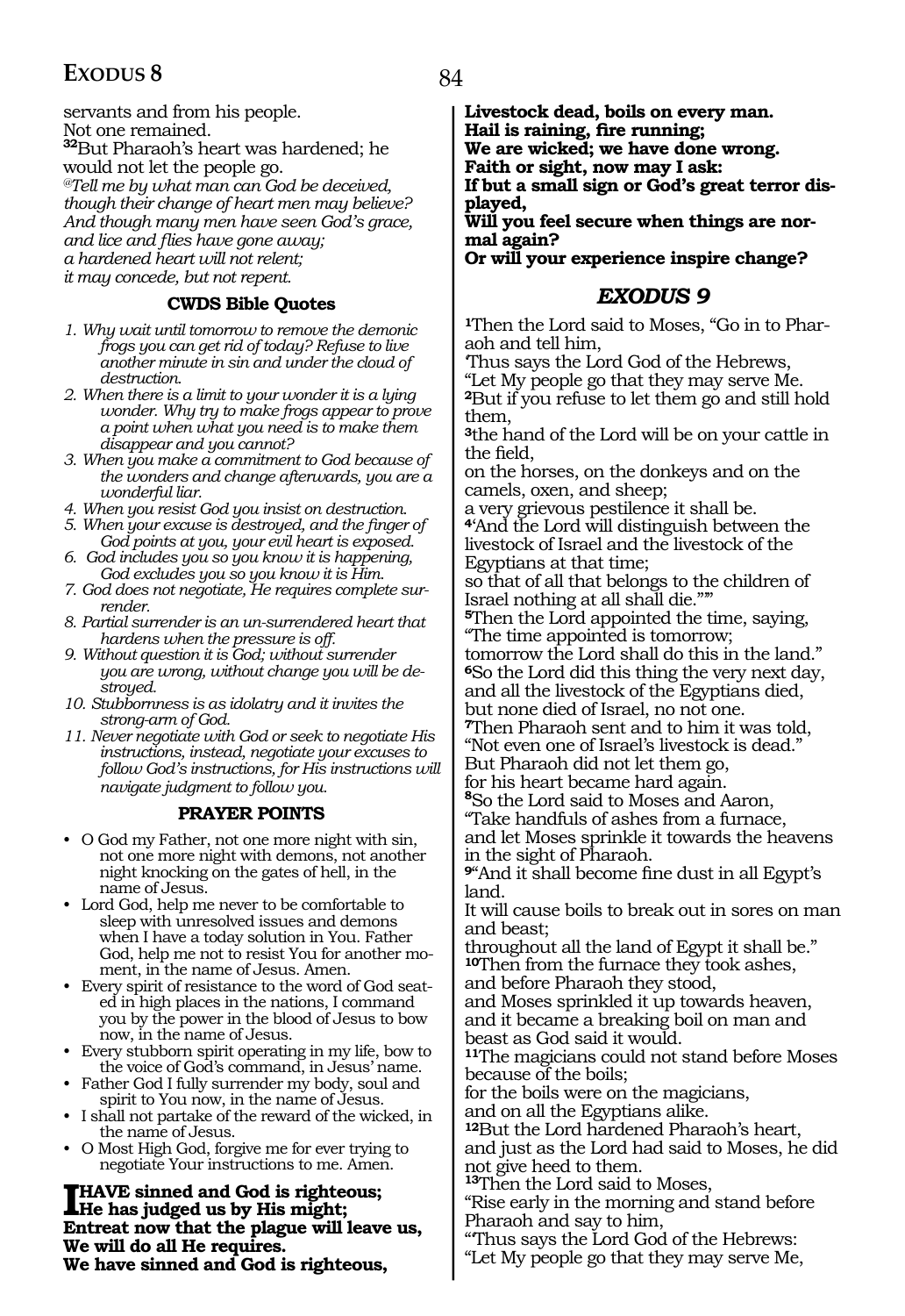**<sup>14</sup>**"or this time I will send My plagues to your heart;

on your servants and on your people,

that they may know that in all the earth there is none like Me.

**<sup>15</sup>**If I had stretched out My hand and struck you and your people with a plague,

you would have been cut off from the earth. **<sup>16</sup>**But indeed for this purpose I have raised you up, *a vessel to dishonor,* 

that I may show My power in you, and that My name may be declared in all the earth throughout.

**<sup>17</sup>**Have you until now exalted yourself against My people, that you will not let them go?

**<sup>18</sup>**'Tomorrow about this time it shall rain a very heavy hail,

such as has not been seen in Egypt since it was founded, to this very day.

*A line of hope, if you will have it,*

*or are you too stubborn to yield?* 

**19**'Therefore send now and gather your livestock and all that you have in the field, for the hail shall come down on every man and animal found in the field that is not brought home; and they shall die for sure."'" **<sup>20</sup>**Those who feared the Lord among Pharaoh's servants made their servants and livestock flee into their houses.

**<sup>21</sup>**But those who did not regard the word of the Lord left his servants and his livestock in the field exposed.

**<sup>22</sup>**Then the Lord said to Moses, "Stretch out your hand towards heaven,

that in all Egypt there may be hail;

on man, on beasts and on every herb."

**<sup>23</sup>**And Moses stretched out his rod towards heaven that day,

and the Lord sent thunder and hail;

and fire ran on the ground.

And on all Egypt the Lord rained hail.

**<sup>24</sup>**So there was hail, and fire mingled with the hail, grievous and sore.

So heavy that there was none like it in all the land of Egypt ever before.

**<sup>25</sup>**The hail struck throughout all the land of Egypt all that was in the field, both man and beast;

it smote every herb of the field and broke every tree.

**26**Only in the land of Goshen where the children of Israel were, there was no hail.

**<sup>27</sup>**And Pharaoh sent and called for Moses and Aaron,

and said to them, "I have sinned this day,

I have sinned; the Lord is righteous;

I and my people are wicked, yes." *A change of heart is what he needed,*

*not strong words of false humility.* 

**<sup>28</sup>**"Entreat the Lord, for it is enough

that there be no more mighty thundering and hail.

I will let you go, you shall stay no longer; yes, you shall go, you shall not remain."

**<sup>29</sup>**And Moses said to him, "As soon as I have gone out of the city,

I will spread out my hands to the Lord; and the thunder and the hail will cease, that you may know that the earth is the Lord's.

**<sup>30</sup>**"But as for you and your servants, I am not deceived;

I know that you will not yet fear the Lord God." **<sup>31</sup>**Now the flax and the barley were smitten; for the flax was in bud and the barley was in ear.

**<sup>32</sup>**But the wheat and the rye were not smitten, for as yet they were not grown.

**<sup>33</sup>**So Moses went from Pharaoh out of the city and spread his hands to the Lord;

then the thunder and the hail ceased,

and the great outpouring of rain stopped.

**34**When Pharaoh saw that the rain, the thunder and the hail ceased,

he sinned yet more and hardened his heart, both he and his servants.

**<sup>35</sup>**So Pharaoh's heart was hardened; he would not let Israel go;

as the Lord had spoken by Moses, so he sinned yet more,

*but there was much more for him to learn. Faith or sight, once more I ask,*

*if but a small sign or God's terror displayed, will you feel secure when you see things are back to normal again, or will experience inspire change?*

#### **CWDS Bible Quotes**

- *1. The Lord will do everything He says He will do; it is not too late to believe and act.*
- *2. God is not after your cattle, He is after your heart.*
- *3. When your excuse runs away (as the magicians before Moses), surrender.*
- *4. Represent God by decision and not by default; either way He gets the glory.*
- *5. Are you stubbornly resisting God? God wants your honor to be His honor rather than your dishonor.*
- *6. Your life and your valuables are wrapped up in the fear of the Lord; you lose everything if you lose sight of God.*
- *7. What must it take for you to step down and let God step up to His true place in your heart?*
- *8. You do not fool God by your fake submission.*
- *9. When you submit, reserving, you are just demanding the full serving.*
- *10. You may change your talk but you will not yield unless you change your heart.*
- *11. Respond to the word of God and not to the signs, or you will lose all sign of response when the signs are gone.*
- *12. When your heart is hardened, God will send His plagues to your heart, not just to your sight, to test its stubbornness; it will become personal.*

#### **PRAYER POINTS**

- King of kings and Lord of lords, I step down from all my exalted places and yield at the entrance of Your word. Amen.
- Father God, by the power in the blood of Jesus, change the hearts of all sinners in the church who acknowledge Your fearsome power, but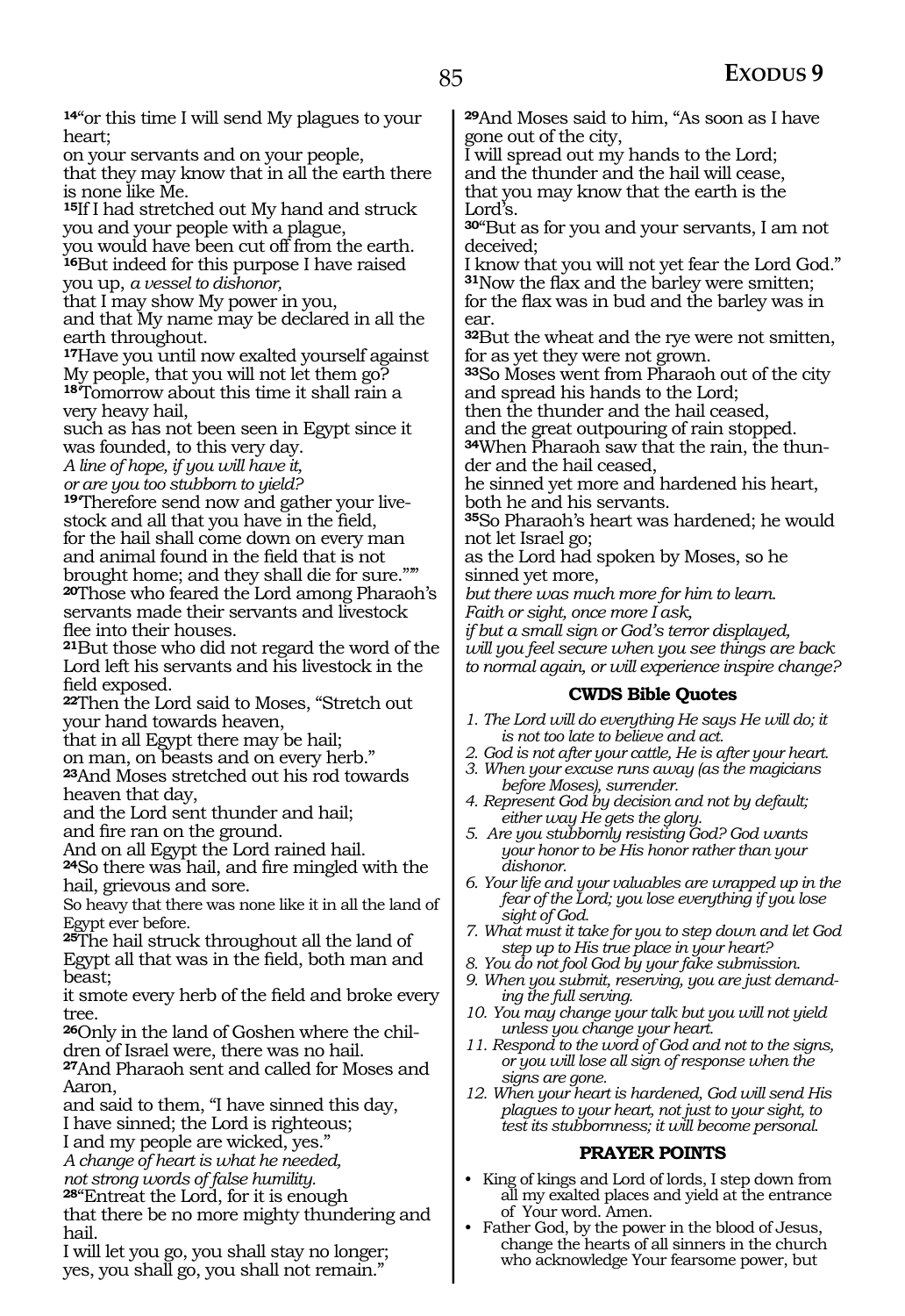still hold on to the sin in their lives. Let the spirit of full surrender fall upon them now, in the name of Jesus.

- Father God, let the spirit of urgency and immediacy fall upon every sinner now, in the name of Jesus.
- Let every stubborn spirit exalting itself in my life, and in the lives of the people of this generation, die by fire, in the name of Jesus.
- Good Shepherd, loving Father, I am without excuse, help me to respond to You promptly, in the name of Jesus.
- Lord God of Moses, make me a wonder to my generation, in Jesus' name.
- Father God, receive full glory and honor from my life, by intent and not by default, in the name of Jesus. Amen.

#### **SOME** seek for signs, but signs they will **Not know;**

**But this was a time the Lord had signs to show.**

**Will you hear? Will you listen, when it comes to your ear?**

**It is so that you and your descendants will know Him, that Egypt was prepared.**

**Pharaoh's servants noted, "Egypt is being destroyed!"**

**Moses would not have it, "Not one hoof!" No negotiations.**

**Pharaoh said, "Death, Moses, if you see my face again."**

**"Very well, very well." But say, will this make Egypt safe?**

### *EXODUS 10*

**<sup>1</sup>**And the Lord said to Moses, "To Pharaoh you must go,

for I have hardened his heart, and the hearts of his servants also,

that I may show more of My signs before him. **<sup>2</sup>**"And that in the ears of your sons you may tell it, and also in their son's ear,

all the mighty things I have done in Egypt, and My signs which I have done in their midst,

that you may know that I am Lord."

<sup>3</sup>To Pharaoh, Moses and Aaron came, and said to him, "The Lord God of the Hebrews says,

'How long will you refuse to humble yourself before Me?

Let My people go that they may serve Me! **<sup>4</sup>**'But if you refuse to let My people go,

tomorrow I will bring locusts into your coast. **<sup>5</sup>**'And they shall cover all the earth's face,' *awesome!*

'that one may not be able to see the face of the earth.' *Fearsome!*

'They shall eat the residue of all that escaped the hail,' *destructive!*

'and every green tree of the field that grows.' *Devastating!*

**<sup>6</sup>**'They shall fill your houses and that of your servants, and the houses of all the Egyptians, as has never been seen before by you or your

father or their fathers

since the day they were born on the earth until now."

And Moses turned and went out from Pharaoh.

**<sup>7</sup>**Then to Pharaoh, his servants then spoke, "How long shall this man be a snare to us? Let the men go that they may serve the Lord their God.

Don't you know yet, *haven't you realized, don't you see, can't you tell,* that Egypt is destroyed?"

**<sup>8</sup>**So Moses and Aaron were brought in again to Pharaoh,

and he said, "Go, go serve the Lord your God, but who shall go?" *Yes, there was still the desire to hold on.*

**<sup>9</sup>**And Moses said, "We go with our young and our old;

with our sons and our daughters, with our flocks and our herds we will go,

for we must hold a feast to the Lord."

**<sup>10</sup>**Then Pharaoh said, "The Lord had better be with you, if I let you and your little ones go! Beware, evil precedes you!

**<sup>11</sup>**"Not so, you go, you who are men, and serve the Lord, for that is your desire."

And he drove them out; they were driven from his presence.

*But with God there can be no compromise.* **<sup>12</sup>**Then the Lord said to Moses, "Stretch out your hand over Egypt that the locust may come;

they shall eat every green herb left on the land; all that the hail has left that still stands."

**<sup>13</sup>**So over Egypt Moses stretched his rod, and the Lord brought on the land a wind from the east.

All that day and that night it did not cease; when it was morning the east wind brought the locusts.

**<sup>14</sup>**And the locust covered all the land of Egypt and rested in their coast.

They were very grievous and fearsome. Before them no such locust had ever been, neither after them shall such ever be seen.

**<sup>15</sup>**They covered the face of all the earth; so that the land was darkened with them and

transformed.

They ate every green herb and fruit tree left by the hail;

in all the land of Egypt nothing green on tree or plant remained.

*For God does not negotiate.*

**<sup>16</sup>**Then Pharaoh called Moses and Aaron in haste.

He said, "I have sinned against the Lord your God and against you.

**<sup>17</sup>**"Now forgive my sins only this once, I pray. Entreat the Lord your God to take this death away, this only do."

**<sup>18</sup>**So out from Pharaoh Moses went.

**<sup>19</sup>**He prayed to God, and God sent a mighty strong wind from the west;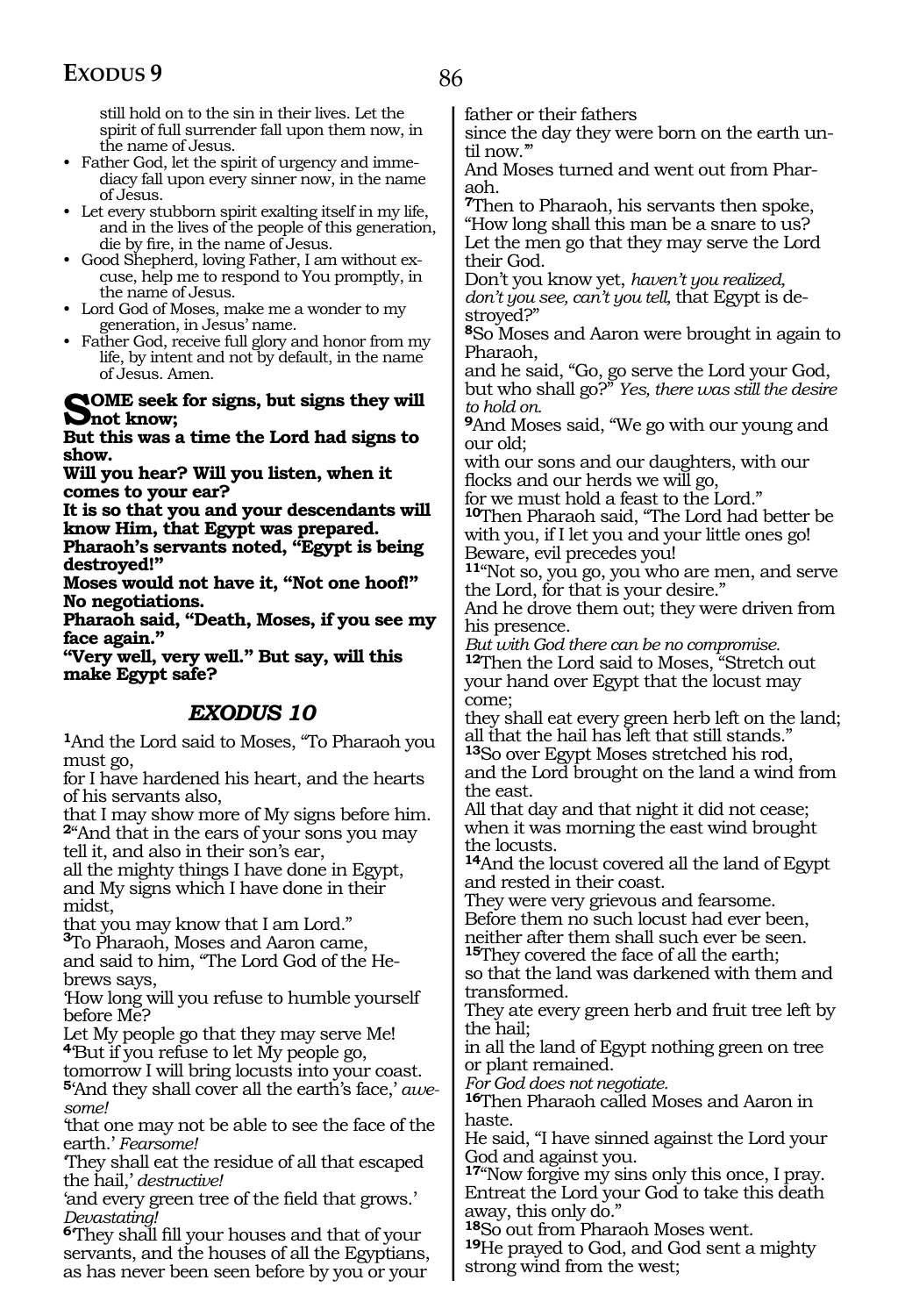it blew the locusts and cast them into the Red Sea.

In all of Egypt, not one locust remained to be

seen. **<sup>20</sup>**But the Lord hardened Pharaoh's heart once more,

so he would not let the children of Israel go. **<sup>21</sup>***One more sign gone, another comes.*

The Lord then said to Moses, "Towards heaven stretch out your hand,

that there may be darkness over all of Egypt's land;

darkness that may be felt."

**<sup>22</sup>**So Moses stretched out his hand toward heaven;

there was thick darkness in all Egypt for three days.

**<sup>23</sup>**They could not see each other *even less than a foot away.*

So for three days no one rose up from his place.

But light was in all of the dwellings of the children of Israel.

**<sup>24</sup>**Then Pharaoh called Moses and said, "Go now!

Go out now and serve the Lord;

take your little ones with you;

only leave your flocks and your herds."

*Holding on, but God demands all, not a partial change.*

*Pharaoh, hold on! You have seen His wonders,*

*but God does not negotiate!* **<sup>25</sup>**Moses said, "You must give us sacrifices and burnt offering,

that to the Lord our God we may sacrifice. **<sup>26</sup>**"Our livestock shall go with us,

there shall not one hoof be left behind.

*Not one hoof is our condition.*

For we must take some of them to serve the Lord our God,

and we do not know with what we must serve the Lord until we arrive at the place."

**<sup>27</sup>**But the Lord hardened Pharaoh's heart, and he would not let them go.

**<sup>28</sup>**Then Pharaoh said to Moses, "Go from me! take heed to yourself,

that you see my face again no more!

"For in the day you see my face you shall die!" *@Should one show power when humility is required?*

*He had lost all, but his own will was all he desired.*

*Oh, what will drive sinners to their knees in prayer?* 

**<sup>29</sup>**So Moses said, "You have spoken well; I will never see your face again."

*You have spoken well. Well you have spoken, but God is not finished speaking yet.*

#### **CWDS Bible Quotes**

*1. He has done everything He has said, you know He will do everything He promises; the spirit of stubbornness has designated you for destruction; resist it, not God.*

*2. Everyone, even your closest advisors, can see that* 

*you are being destroyed except you.*

- *3. Think beyond the moment, is the cost of holding on and holding God off, worth it? Do not wait for the 'too late' experience, to evaluate.*
- *4. If you cannot negotiate God, why do you attempt to negotiate with God?*
- *5. Dreadful, destructive, devastating, grievous, is all you can see and hear; it is grievously devastat-*
- *ing that your heart is still blocked. ing is a reflection of the darkness inside that prevents you from acting. Give the light of the word of God access.*
- *7. Righteousness negotiates sin, it does not negotiate with sin.*
- *8. When God takes you out of bondage, do not leave one hoof behind; break all ties, no looking back.*
- *9. Sin will always attempt to hold something to tie you to your past; break all ties and emotional attachment.*
- *10. Part with the devil fully; the devil will use the part he holds to embarrass you, or to bring all of you back into full bondage.*
- *11. O how weak is the power of the strongest man before the awesomeness of God!*
- *12. They may dismiss the messenger, but they cannot dismiss the message, and they cannot dismiss God.*

#### **PRAYER POINTS**

- O God, my shield, my defence, and my very present help, silence and subdue every Pharaoh spirit holding onto my progress, and restricting my freedom to serve You, in the name of Jesus.
- Every demonic power lurking around to harm me, receive the judgment fire of God, in the name of Jesus. Amen.
- Father God, open the eyes of this generation to spiritual truths, in the name of Jesus.
- Let the stubborn spirit of casual and commonlaw relationships that holds women and men in bondage, die by fire, in Jesus name.
- Cleansing power in the blood of Jesus, remove everything in me that gives the devil a basis of claim and control, in the name of Jesus.
- Father God, make Your word an irresistible burning fire in the hearts of this stubborn generation, in the name of Jesus. Amen.
- Mighty God, help me not to attempt to negotiate the non-negotiable, my soul and my eternity, in the name of Jesus. Amen.

### **How much more must one man take To cause a hardened heart to break? How much more will the mighty withstand?**

**I heard the Lord God say, "Just one."**

### *EXODUS 11*

*How much more must one man lose to hold on to a bad attitude?*

**<sup>1</sup>**"Just one more plague, Moses," the Lord said to him, *"this will remove all doubt.*

One more on Pharaoh and all Egypt and he will let you go;

in fact he will altogether drive you out. **2**"Let every man and woman ask of his neighbor,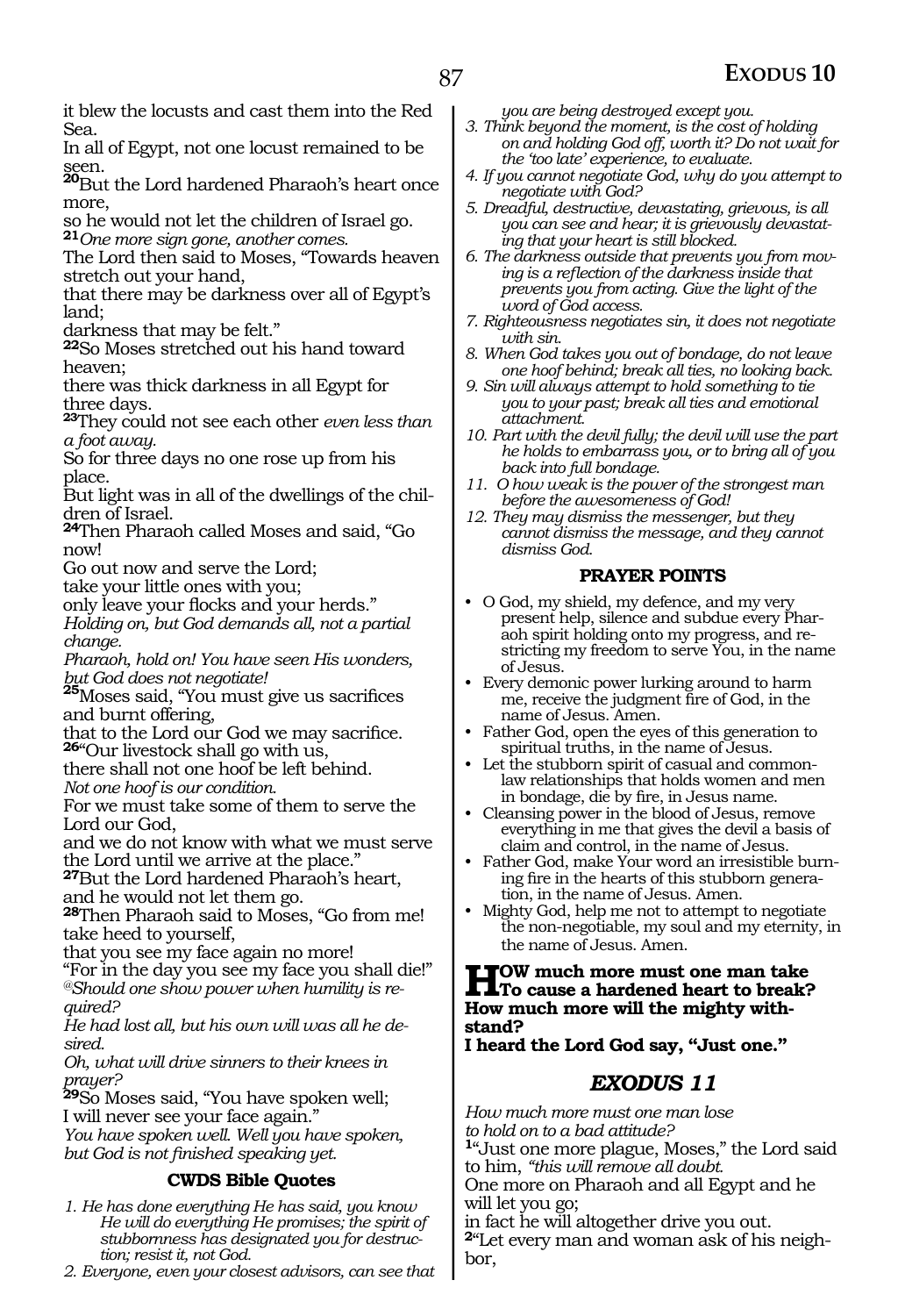88

to lend them their jewels of gold and silver." *Who lends to slave, their treasured best?*

*They knew the tale, it was permanent.*

**3**The Lord gave the people favor with the Egyptians.

*Slaves were held in high regard.*

And the man Moses was very great in all of Egypt, all over the land,

in the sight of all the people and of Pharaoh's servants.

**<sup>4</sup>**Then Moses said, "Thus says the Lord, 'I will go out in the midst of Egypt at about midnight tonight;

**<sup>5</sup>**and all the firstborn in the land of Egypt shall die.

'From the firstborn of Pharaoh who sits on his throne,

to the firstborn of the female servant which is behind the mill doing her work,

to the firstborn of all the animals that are still around.

**<sup>6</sup>**Then there shall be a great cry in all the land of Egypt throughout,

such as has never been before, nor shall there be like it again anymore.

*Broken hearts will wail and mourn!*

**<sup>7</sup>**'But against the children of Israel, no, not even against one,

shall a dog bark or move its tongue,

not against man or animal,

that you may know that the Lord has put a difference between Israel and the Egyptians.'

**<sup>8</sup>**"Then all these your servants shall come, and shall bow themselves to me to the ground. "They shall plead, saying, 'Get out, you and all the people with you!'

And after that I will go out."

Then he went out from Pharaoh in great anger.

**<sup>9</sup>**But the Lord said to Moses, *"*Know in truth, Pharaoh will not listen to give heed to you,

that My wonders may be multiplied in Egypt's land."

**<sup>10</sup>**So before Pharaoh, Moses and Aaron did all these wonders.

And the Lord hardened Pharaoh's heart, so he did not let the children of Israel go out of the land.

*How much more? To you I ask.*

*God knows the end; He knows it all!*

*As God told Moses at the very start,*

*the death of the firstborn would change Pharaoh's heart.*

*How much more can one man withstand? I heard the Lord God say, "Just one!"*

#### **CWDS Bible Quotes**

- *1. Every day draws eternity closer; let the signs soften instead of harden your heart; it is coming down to that last one.*
- *2. They may use you, they may deceive you, they may delay you, but they cannot deny you; they must pay you.*
- *3. When what you get is task of them; God will make them give up what you ask of them.*
- *4. The end has already been determined when all allowance for resistance will end; why are you determined to resist to the end?*
- *5. Must it hit close to home for it to hit home to you that it is happening; it is real?*
- *6. When the right response is beaten out of you it will leave you battered, when you respond naturally it leaves you better.*
- *7. Personality resists what is personal and real to others until they feel it personally.*
- *8. Never wait until you are beaten to death for you to say , 'get out'; end your love affair with the enemy now! Surrender to the arms of Love.*
- *9. It is much less painful and less costly to learn by instructions than to learn by corrections.*
- *10. Have you exhausted grace or are you still testing its exhaust?*

#### **PRAYER POINTS**

- Omnipotent God, the source of all power, I submit to You now, in the name of Jesus. Amen.
- All-loving God, help me never to test Your grace until it is exhausted, in the name of Jesus.
- I thank You Father, that the blood of Jesus distinguishes me from sinners in judgment. Amen.
- Father, my tears overflow for every sinner who is waiting until death strikes to acknowledge You.
- Let the stubborn Egyptian spirit that is attached to sin, be lifted from my life and the lives of my family and friends now by fire, in the name of Jesus.
- Lord, I yield, I yield. Amen.
- Lord Jesus, I have seen enough, my heart has heard and I believe, I confess You with my mouth now, that You are Lord, that You died for my sins, and rose again for my redemption. Amen.

### **"Dead men are we, hurry up and go! Yes, yes! Take the silver! Yes, yes! Take the gold!"**

**Tears unchecked, from the young and the old,**

**Never seen in Egypt or had ever been known before.**

**But Israel speaks of deliverance and grace shown,**

**And by the Passover feast, to their children it is made known,**

**Where the blood of the lamb brought deliverance to their doors,**

**And prepared them for the promise that was their fathers' before.**

### *EXODUS 12*

**<sup>1</sup>**The Lord spoke to Moses and Aaron in Egypt, saying,

**<sup>2</sup>**"This month shall be the beginning of

months,<br>it shall be the first month of the year to you. <sup>3"</sup>Speak to the congregation of Israel and say, 'Let every man take for himself a lamb on the tenth of this month,

according to the house of his father, a lamb for a household.

**<sup>4</sup>**'And if the household is too small for a lamb, let him share one with the neighbor next to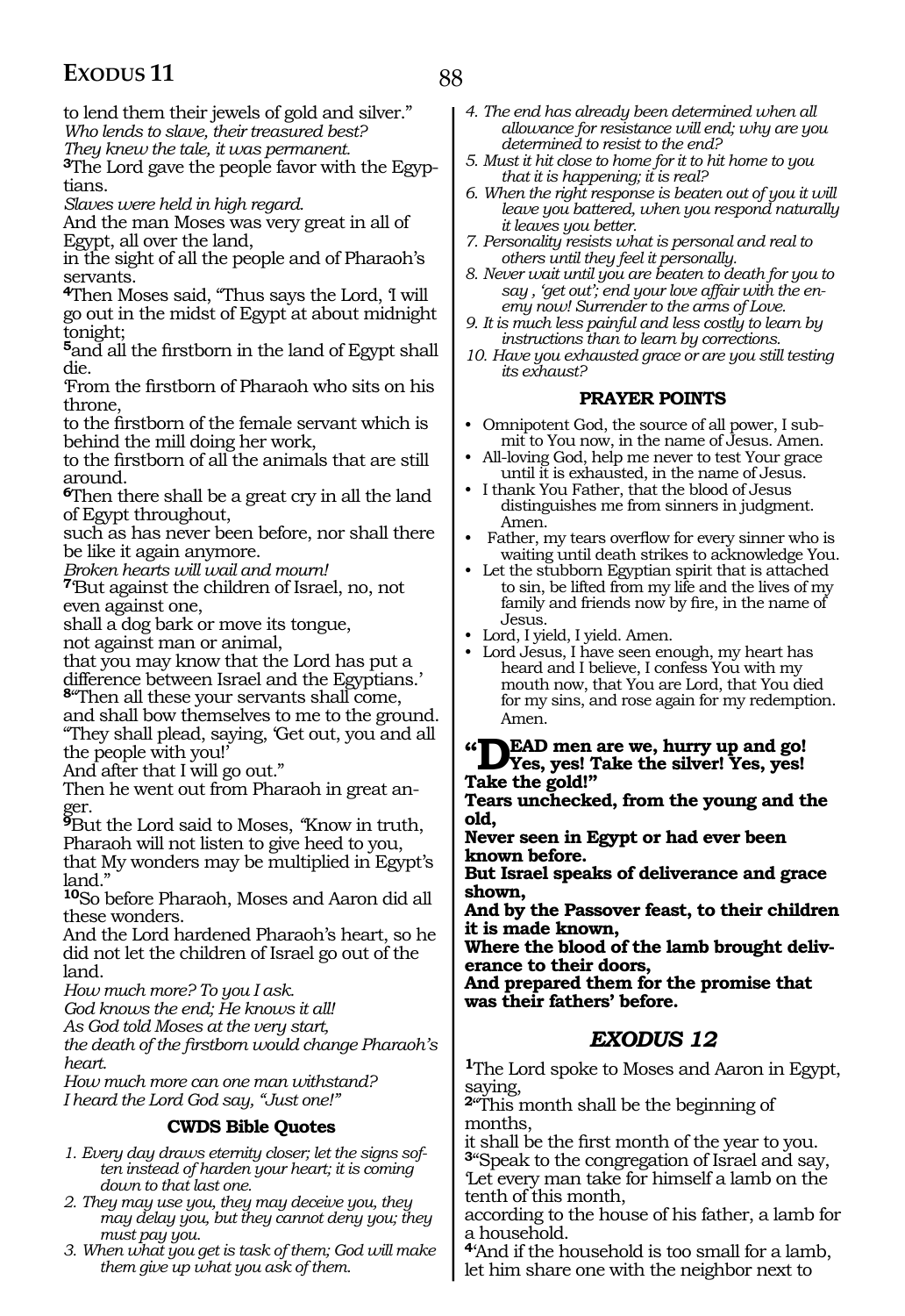his house,

according to each man's need by the total number of persons.

**<sup>5</sup>**'Your lamb shall be without blemish, a male of the first year.

Take it from the sheep, or from the goats and to prepare,

**<sup>6</sup>**keep it until the fourteenth day of the same month.

Then the whole congregation of Israel shall kill it when twilight comes.

**<sup>7</sup>**'And they shall take some of the blood and strike it on the doorposts and the lintel of the houses where they eat it.

**<sup>8</sup>**'Then they shall roast it with fire, and in the night eat the flesh;

with bitter herbs they shall eat it and with unleavened bread.

**<sup>9</sup>**'Do not eat it raw, or boiled with water at all; instead roast it with fire, its head with its legs and with the internal organs thereof.

**10'**Let none of it remain until the morning; if anything remains burn it with fire. **<sup>11</sup>**'You shall eat it with a belt on your waist

and with sandals on your feet,

and with your staff in hand. Even so eat it with haste; it is the Lord's Passover.

**<sup>12</sup>**'For I will pass through Egypt on that night, and all the firstborn in the land of Egypt I will strike.

The firstborn of man and of the beast too shall die.

I will execute judgment against all the gods of Egypt: I am the Lord.

**<sup>13</sup>**'The blood shall be a sign for you on the houses where you are.

And when I see the blood, over you I will pass. And the plague shall not be on you to destroy you,

when I strike the land of Egypt,' says the Lord. **<sup>14</sup>**'This day shall be for a memorial to you,

You shall keep a feast of ordinance forever throughout your generations in memory. It shall be an everlasting ordinance.

**<sup>15</sup>**'You shall eat unleavened bread for seven days. From your houses you shall remove all leaven.

Any person who eats leavened bread from the first to the seventh day,

shall be cut off from the people of Israel.

**16**'On the first and seventh day, a holy convocation you shall keep.

No manner of work shall be done in them, except to prepare the food everyone must eat.

**<sup>17</sup>**"You shall observe the Feast of Unleavened Bread throughout your generations as an everlasting ordinance,

for in that same day I brought your armies out of Egypt.

**<sup>18</sup>**'From the evening of the fourteenth day of the first month, to the evening of the twentyfirst day

you shall eat unleavened bread.

**<sup>19</sup>**No leaven shall be found in your houses

these seven days,

since any person who eats what is leavened, from the congregation of Israel they shall surely be cut off,

whether he is a stranger or if he is of Israeli birth.

**<sup>20</sup>**'You shall eat nothing leavened; you shall eat unleavened bread in your dwellings.'"

**<sup>21</sup>**Then Moses called all the elders of Israel and said to them,

"Take lambs for yourselves according to your families, and kill the Passover lamb,

**<sup>22</sup>**then take a bunch of hyssop and dip it in the blood;

then with the blood, strike the lintel and the two doorposts,

and until morning none of you shall go out of the door of your house.

**<sup>23</sup>**"For the Lord will pass through to strike the Egyptians; and when He sees the blood on the lintel and on the two doorposts,

He will pass over the door and not allow the destroyer to come into your house to strike you.

**24**"You shall observe this thing as an ordinance for you and for your sons forever.

**<sup>25</sup>**"And it shall be, when you come to the land which the Lord gives you, just as He has

promised, you shall keep this service, **<sup>26</sup>**"and when your children shall say to you, 'What do you mean by this service?'

**<sup>27</sup>**"You shall say, 'It is the sacrifice of the Lord's Passover,

who passed over the children of Israel in Egypt when He struck the Egyptians and delivered our households.'"

Then the people bowed their heads and worshipped.

**<sup>28</sup>**Then the children of Israel went away, and as the Lord commanded Moses and Aar- on, so did they.

**<sup>29</sup>**And so it was, at midnight the Lord struck the firstborn of Egypt:

from the firstborn of Pharaoh who sat on the throne,

to the firstborn of livestock and of the prisoners in the dungeons.

**<sup>30</sup>**So Pharaoh rose up in the night, and all his servants and with all the Egyptians alike; and in Egypt there was a great and exceedingly bitter cry,

for there was not a house that did not have one dead.

**<sup>31</sup>**Then Pharaoh called for Moses and Aaron by night and said,

"Rise up, go from among my people,

you and the children of Israel.

Go serve the Lord as you have said. **<sup>32</sup>**"And take your flocks and your herds and

be gone! As you have said, now go! And remember to bless me also."

*If men will learn by instructions they will be spared the strokes.*

**<sup>33</sup>**The Egyptians urged the people to send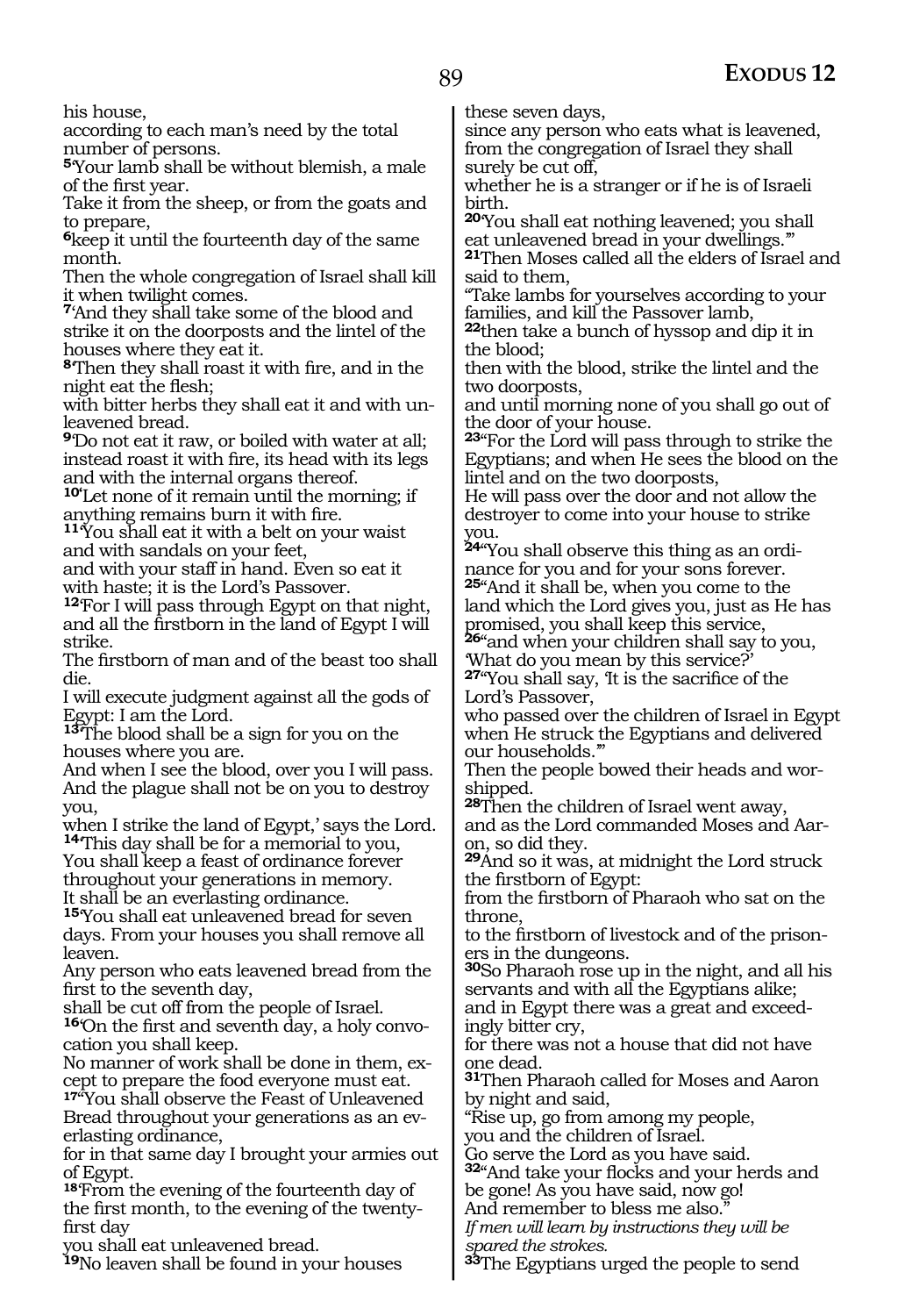90

them out of the land with haste,

for they said, "We shall all be dead, there is no time to waste."

**<sup>34</sup>**So the people took unleavened dough and their kneading bowls

carried on their shoulders, bound up in their clothes.

**<sup>35</sup>**And as the Lord commanded Moses, the children of Israel did:

they borrowed articles of silver, articles of gold, and clothing.

**36**And the Lord gave them favor in the Egyptians' sight;

they gave them all they requested, whatever they desired.

So by the children of Israel the Egyptians were plundered at that time.

*They labored four hundred years for free, but* 

*were fully paid in flight.* **37**The children of Israel journeyed from Rameses to Succoth;

besides children there were about six hundred thousand men on foot.

**<sup>38</sup>**A mixed multitude went with them also, with their flocks, cattle and their herds. **<sup>39</sup>**They baked unleavened cakes with the dough that they carried forth.

It was not leavened, for from Egypt they were driven out and could not delay,

nor had they prepared provision for the way. **<sup>40</sup>**Now the children of Israel had lived in Egypt for four hundred and thirty years;

**<sup>41</sup>**at the end of that time, on the very same day, it came to pass, all the armies of the Lord departed from there.

**<sup>42</sup>**It is a night to be observed solemnly to the Lord for their deliverance,

this is the night of the Lord, a solemn observance for all the children of Israel throughout their generations.

**<sup>43</sup>**And the Lord said to Moses and Aaron, "This is the Passover ordinance: no stranger shall eat it,

**<sup>44</sup>**"but the servant of every man bought for money, when he is circumcised;

**<sup>45</sup>**"a foreigner and a hired servant shall not eat thereof.

**<sup>46</sup>**"It shall be eaten in one house, you shall not carry any of the flesh outside the house, nor shall you break one of its bones.

**<sup>47</sup>**"All the congregation of Israel shall keep it. **<sup>48</sup>** "When a stranger who lives among you wants to keep the Passover of the Lord, let all his males be circumcised, then he shall come near and keep it,

and he shall be as one born of Israel. For no uncircumcised person shall eat it.

**<sup>49</sup>**"For the person born of Israel and the stranger among you there is one law." **<sup>50</sup>**And all Israel did as the Lord commanded

Moses and Aaron. *@After devastating signs and wonders, with the* 

*warnings not obeyed,*

*the hardened heart caved in*

**<sup>51</sup>**and the Lord brought Israel out of Egypt that very day.

#### **CWDS Bible Quotes**

- *1. You know it is God when those who chased you out with fury, beg you to return, with great humility.*
- *2. You understand the shoe when you wear it. It is easy to do unto others (kill their males) what is difficult for you to receive if done unto you.*
- *3. If their tears cannot move you to act, perhaps your own tears will.*
- *4. Consternation will compel you where compassion cannot.*
- *5. The blood of the lamb removes the decree of death over your life.*
- *6. The drama is finished and 'Cross'ed', but the effect is current and active; the blood still distinguishes and delivers from death.*
- *7. You are not exposed because of the absence of sacrifice but because of the absence of your belief.*
- *8. The blood that you apply is the blood that will apply for you to absolve you.*
- *9. What the taskmasters have built on your labor belongs to you, claim it.*
- *10. The pay for your stolen years is stored up in household banks waiting to be claimed.*
- *11. God's mighty deliverance is personal but not private; memorialize it, ritualize it, share it, package it, and pass it down.*

#### **PRAYER POINTS**

- By the power in the blood of Jesus, I command every stubborn Pharaoh that is holding down my destiny to release it now by fire, and repay me generously for my lost years. Amen.
- By the Spirit of wisdom of the living God, I separate myself from sinners now, I apply the blood of Jesus to my life. Amen.
- O God of Israel, Consuming Fire, make me too hot for my enemy to handle or hold down, in the name of Jesus.
- Father, let every man or spirit that has their hand on my destiny, release it in terror and back away, in the name of Jesus.
- Under the banner of my Jehovah Nissi, I spoil the enemy by fire, in the name of Jesus.
- Father God, thank You for providing me a Lamb. Amen.
- Loving God, thank You for my Passover offering, I gladly eat His flesh, drink His blood, and apply it to the doorpost of my heart, in the name of Jesus.
- Jesus I celebrate You, and I celebrate the cross every day of my life; its significance to me will never be diminished. Amen.

**HE** is leading me; see the clouds form,<br> **Into a pillar that is far from norm.**<br>
The Land is been by night in a first. **The Lord is here, by night in a fire; It speaks of passion and of desire. He is leading me on paths not near, Though the land of the Philistines is not far from here;**

**Though armies called, He takes us far. No, not conditioned, not ready for war, But where He leads I would rather be; The fire speaks, He is leading me.**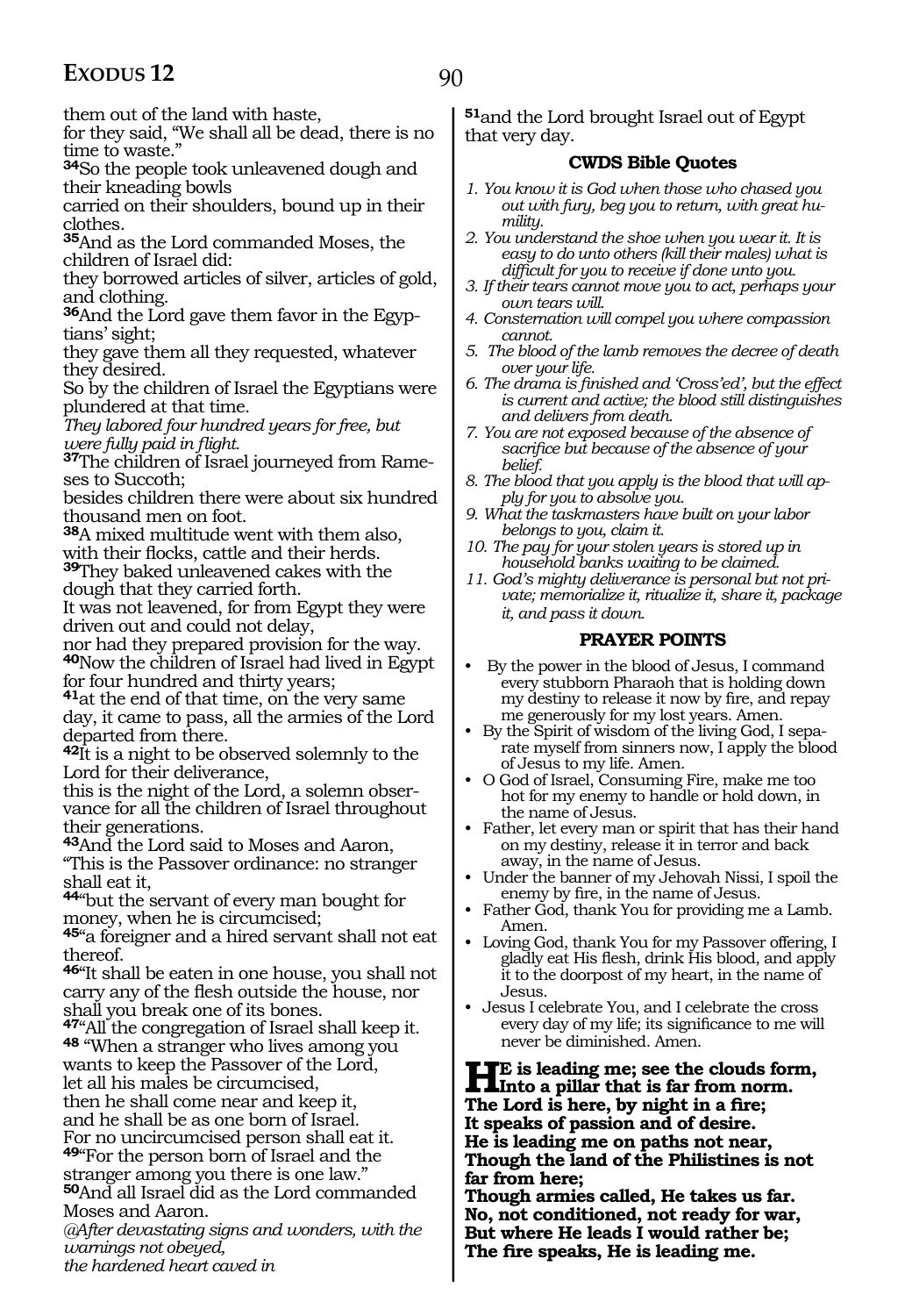*The Lord leads us, and all that are ours.* **<sup>1</sup>**The Lord spoke to Moses, saying, **<sup>2</sup>**"Sanctify to Me the firstborn;

all that open the womb in Israel are Mine; among the children of Israel, both man and beast alike."

**<sup>3</sup>**And Moses said to the people, "Remember this day in which He brought you out, out from Egypt, out from the house of bondage.

By strength of hand, the Lord brought you from this place.

No leavened bread shall be eaten in that day.

**<sup>4</sup>**"In the month of Abib and on this day He set you free;

*for you can say, He leads me.*

**<sup>5</sup>**"And it shall be, when the Lord leads you into the land of the Canaanites,

and the Hittites, the Amorites, the Hivites and the Jebusites,

which He swore to your fathers shall be yours, a land where milk and honey flows,

you shall keep this service in this month.

**<sup>6</sup>**"For seven days, no leavened bread you shall eat;

and on the seventh day, to the Lord you shall hold a feast.

**<sup>7</sup>**"You shall eat unleavened bread seven days. With you, no leavened bread shall be seen, nor in your quarters shall any leaven be, **<sup>8</sup>**"and you shall tell your son in that day, *'He leads me.*

This is done because of what the Lord did for me when up from Egypt I came.'

**<sup>9</sup>**"It shall be on your hand to you for a sign, and as a memorial between your eyes, that the Lord's law may be in your mouth, for with a strong hand the Lord has brought you out.

**<sup>10</sup>**"You shall therefore keep this ordinance in its season from year to year.

**<sup>11</sup>**And when the Lord brings you into Canaan as to you and your fathers He swore,

and He gives it to you furthermore,

**<sup>12</sup>**"all that open the womb you shall set apart, and the firstborn male of your animals shall be the Lord's.

**<sup>13</sup>**"But every firstborn of donkey, redeem with a lamb,

and break its neck, if you will not.

And all the firstborn of man among your sons you shall redeem,

**<sup>14</sup>**"and so, when your sons shall ask you in the future, 'What does this mean?'

You shall say to him, 'The Lord brought us out by the strength of His hand,

out of Egypt, out of the house of bondage.

**<sup>15</sup>**'It came to pass that when Pharaoh would not let us go,

all the firstborn of Egypt, the Lord slew; both the firstborn of man and the firstborn of beast.

Therefore I sacrifice to the Lord all males that are born, but all the firstborn of my sons I redeem.'

**<sup>16</sup>**"It shall be as a sign on your hand, and as frontlets between your eyes, for the Lord brought us out of Egypt by

strength of hand.

**<sup>17</sup>**And so it was, that when Pharaoh had let the people go,

the Lord did not lead them by the way of the Philistines' land,

although that way was not long;

for God said, "Lest the people change their minds when they see war, and return to Egypt."

**<sup>18</sup>**So the Lord led them instead by the way of the wilderness of the Red Sea.

*Where He leads I will follow, He leads me.*

And out of Egypt the children of Israel went by ranks.

**<sup>19</sup>**And Moses took the bones of Joseph with him then.

For Joseph had charged the children of Israel with an oath, saying, "God will surely visit you, and you shall carry up my bones from here as you go."

**<sup>20</sup>**So they journeyed from Succoth and they encamped

at the edge of the wilderness in Etham.

**<sup>21</sup>**And the Lord went before them as their guide,

in a pillar of cloud by day and a pillar of fire by night.

The cloud to guide the way, and the fire to give light.

So they could travel by day and night, led by the cloud and the fire.

**<sup>22</sup>***He leads me and it is quite clear,*

He did not take away the pillar of cloud by day;

*He leads me, He is my guide;*

He did not take away the pillar of fire by night; they went before the people all the way, *He leads me every moment of every day.*

#### **CWDS Bible Quotes**

- *1. The ritual is an introduction to open a conversation with the next generation.; it is for instruction not a restriction or a requirement for righteousness.*
- *2. Do whatever it takes to put the law of the Lord in the mouth of the next generation.*
- *3. Always think generational and rituals become relationship driven.*
- *4. The cloud and the fire follow unquestionable obedience.*
- *5. If you move when God orders, God will order your every move starting with your very next.*
- *6. The cloud and the fire are inside you; you have no excuse for not responding.*
- *7. God selects your journey based on your state, not your status.*
- *8. The long journey of training before the short job of battle will distinguish between possession or mournful procession.*
- *9. When you understand the extent of your deliverance, no sacrifice is too extensive or expensive.*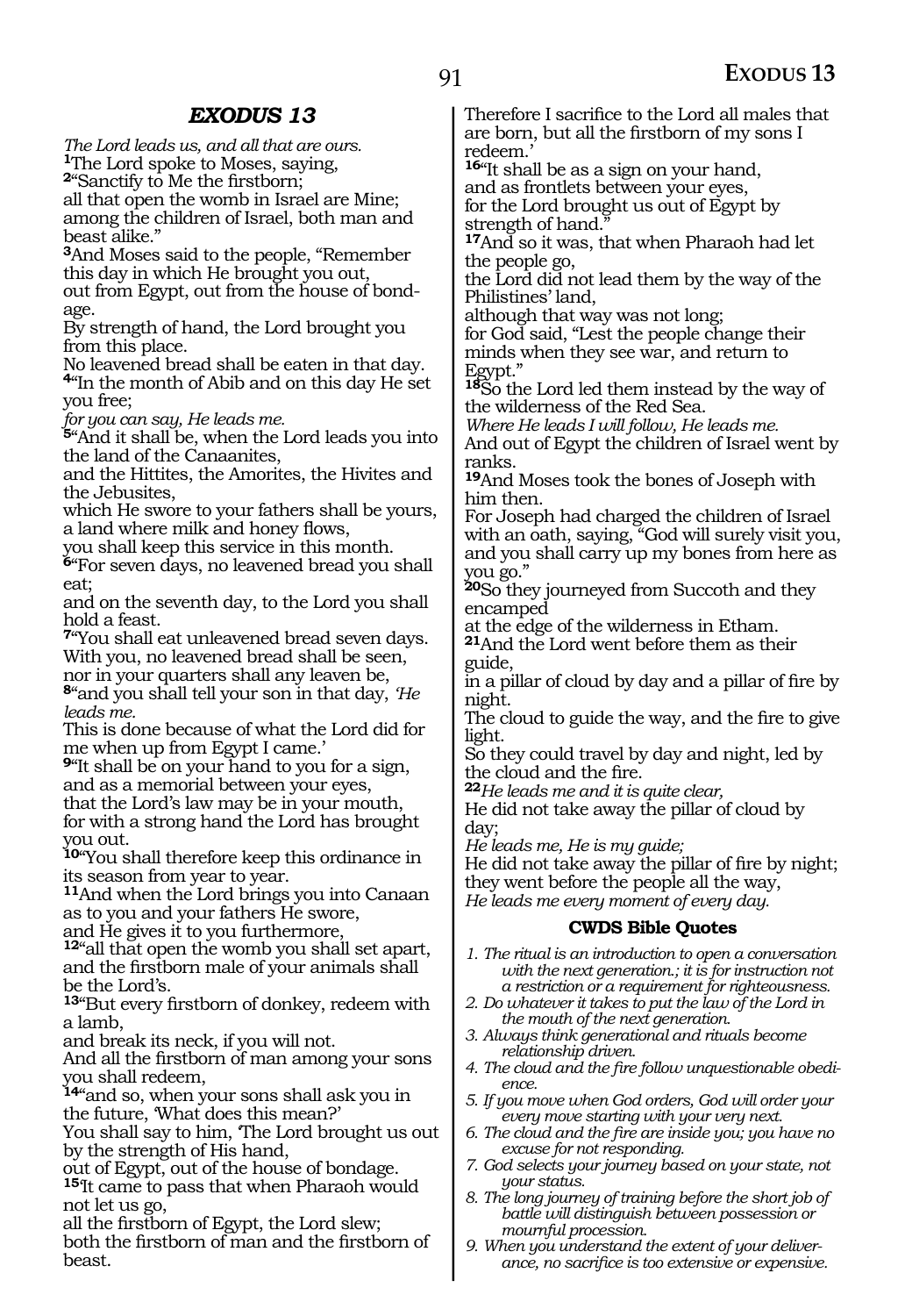*10. It is His by creation, it is His by redemption, let it be His by your release.* 

#### **PRAYER POINTS**

- Father, I will remember; help me never to forget the day you redeemed me from bondage, in the name of Jesus. Amen.
- Holy Spirit, thank You for filling my tabernacle with Your glory; I commit myself to move at Your orders and ask that You order my every move. Amen.
- Father God, this is my life, help me to live every day leaving Your signature for the next generation. Amen.
- God of mercy, as I have freely received Your grace, help me to freely pass it on. Help me never to let men forget the cross. Amen.
- Lord Jesus, as You found food in doing the Father's will, help me to do whatever it takes to get the next generation involved in the conversation. Amen.
- My Father, my God, let every ritual in my life, whether family, or social or work be driven by my relationship with You and with the cross. Amen.
- Father God, I offer myself as a firstborn offering to You; let me be a living sacrifice that sends up a pleasing aroma to You, constantly, perpetually. Amen.

#### **REGRETS, you have let go, given in to**  $\mathbf{K}_{\text{God}}$

**Regrets, some things of comfort are now gone;**

**Regrets, the God-experience seems so far; Regrets, things have settled back to norm. Regrets . . .**

**Once you're set free, have no regrets; Pursuit of sin will lead to death!**

#### *EXODUS 14*

**<sup>1</sup>**Then the Lord spoke to Moses, saying: **<sup>2</sup>**"To the children of Israel, speak:

tell them to camp before Pi Hahiroth between Migdol and the sea;

opposite Baal Zephon; camp before it by the sea.

**<sup>3</sup>**"For Pharaoh will say of Israel, 'By the land they are entangled and confused,

the wilderness has closed them in also.'

**<sup>4</sup>**"Then I will harden Pharaoh's heart so he will pursue,

and I will be honored over Pharaoh and also on all his host;

that the Egyptians may know, I am the Lord." And they did so.

**<sup>5</sup>***Regrets,* oh, king, hear, Israel flee!

It was told Pharaoh and his servants; what will this mean?

They said, "Why have we done this, made Is- rael go from serving us?"

*@Why indeed?* 

*You have seen the plagues, your firstborn die! A few days pass, do you forget why? Resist the pursuit of sin and pride and fleshly things that gratify.*  **<sup>6</sup>**He made his chariot ready and took his

people with him.

**<sup>7</sup>**He also took six hundred chariots, well pre- pared,

and all the chariots of Egypt with their cap- tains, an army to be feared.

**<sup>8</sup>**And the Lord hardened the heart of Pharaoh, Egypt's king,

and he pursued the children of Israel then; as Israel went out with boldness.

@*Freewill must tell you when to stop. If you pursue sin you will catch up!* 

**<sup>9</sup>**Caught up, indeed, for by the sea

near Migdol camped; what do you see?

Pi-hahiroth, Baal Zephon, mountains on ei- ther side.

**<sup>10</sup>**When Pharaoh drew near, Israel lifted their eyes.

They saw them coming and were terrified. They were very afraid and to the Lord they cried.

**<sup>11</sup>**They murmured to Moses, saying, *"We have seen graves in Egypt, Moses, haven't you?" It seems that Israel has forgotten, too!*  Forgot, and on Moses they placed the blame; "Is it because in Egypt there were no graves, that to die in the wilderness, you took us away?

Why have you dealt with us in such a way, to bring us out of Egypt, to be put to shame? **<sup>12</sup>**"Did we not say to you in Egypt these very words, 'Know that the Egyptians we would gladly serve;

do not trouble us, leave us alone!'? It would have been better, so much better yes, for us to serve the Egyptians, than to die in the wilderness."

**<sup>13</sup>**And Moses responded, "Fear not, stand still, and see the Lord's hand.

*Stand still when you do not understand.* See the salvation of the Lord which He per- forms for you today.

These Egyptians you see today, you will never see again!

**<sup>14</sup>**"The Lord shall fight for you and you shall hold your peace."

**<sup>15</sup>**And the Lord said to Moses, "Why do you cry to Me?

Tell Israel to go forward now!"

*I see the sea, good question, how?* 

**<sup>16</sup>**"Lift up your rod, stretch out your hand; the sea will divide, you will see dry land; Israel shall go on dry ground through the midst of the sea."

**<sup>17</sup>***Regrets that they have let Israel go;* 

"I will harden the hearts of the Egyptians they shall blindly follow in pursuit.

So will I gain honor over Pharaoh and all his host,

his horses and his chariots also.

**<sup>18</sup>**"Then the Egyptians shall know I am the Lord, when I have gained honor over Pharaoh and all his host."

*For when the Lord speaks, regret is no!*  **19**And the Angel of God who went before Is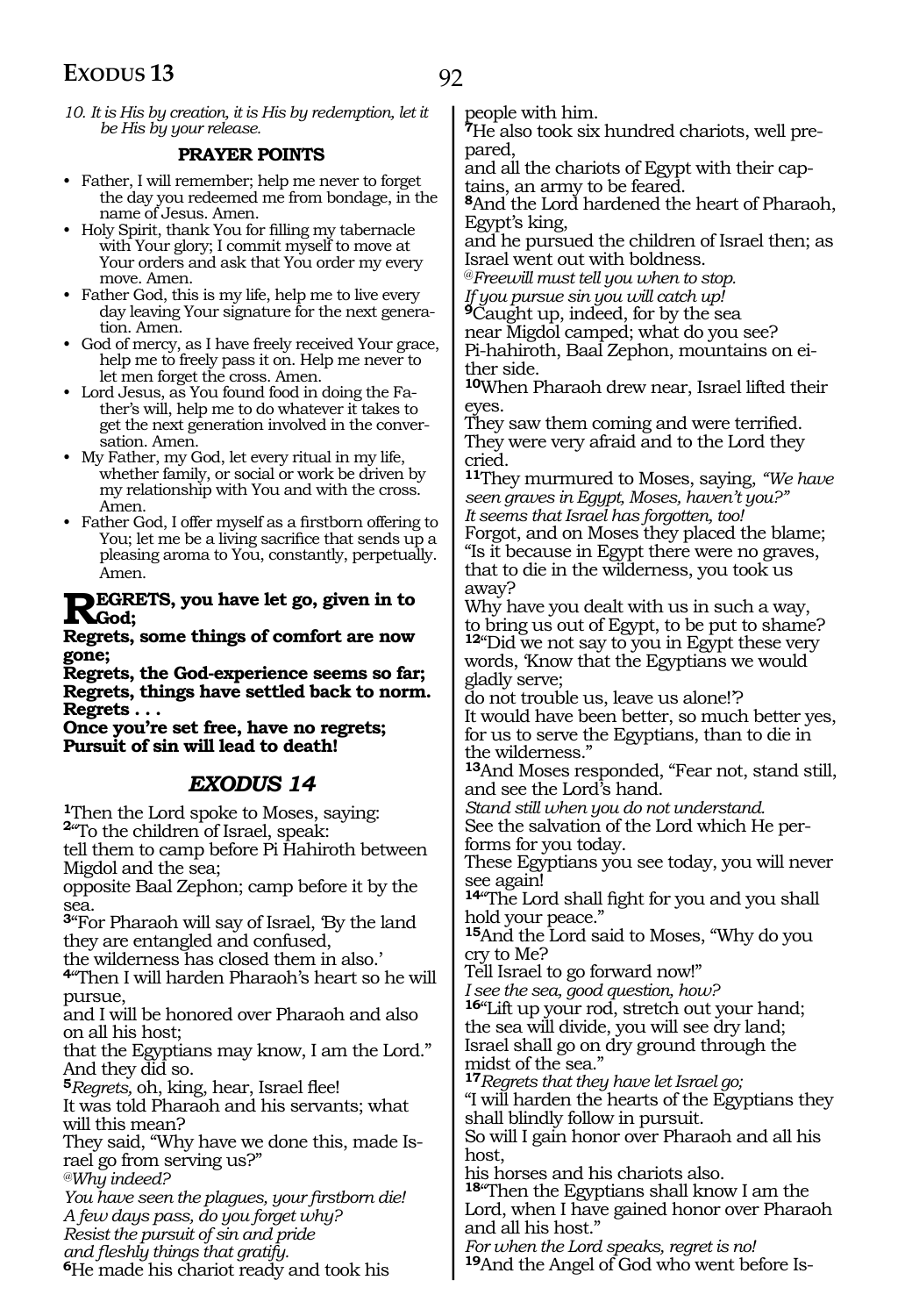rael, moved and went behind them;

and the pillar of cloud went from before them at that time

and became a protective covering from behind. **<sup>20</sup>**It stood between the camp of Egypt and Israel.

It was a cloud and darkness to Egypt, none came near all night;

the same cloud of darkness was Israel's light. **<sup>21</sup>**Then Moses stretched out his hand over the sea;

and all that night the Lord caused the sea to go back by a strong wind from the east! *@As the strong east wind rocked Moses' hand, the parting sea sprayed water on the land.* The waters divided.

**<sup>22</sup>**So Israel went into the midst of the sea on dry ground;

and the waters were a wall to them on the right and left hand.

**<sup>23</sup>***The miracle was diminished small,*

as Egypt pursued them into the sea with unrepentant hearts.

They went in with all of Pharaoh's horses, his chariots and his horsemen.

**<sup>24</sup>**In the morning the Lord looked down on Egypt's host,

through the pillar of fire and the cloud; and He troubled their entire army and they spoke regretfully,

**<sup>25</sup>**as they observed their flying chariot's wheels,

"Come, all Egypt, let us flee! Let us run! For the Lord fights for Israel . . .!" *Oh, when will you learn?* 

**<sup>26</sup>**Then the Lord spoke to Moses yet again, "Over the sea, let your hand be stretched, that the waters may come back on the Egyptians,

and on their chariots and horsemen."

**<sup>27</sup>**And Moses stretched out his hand over the sea, and it returned to its full depth;

while the Egyptians fled in full regrets!

*Regret, that they just never learned.* 

The passage now sea, that raged and spurned! Pursuing sin and faced with death,

*the battle cry changed to their song: Regrets!*  **28**The water returned and covered the chariots, horsemen and all Pharaoh's army that into the sea came;

not so much as one remained!

**<sup>29</sup>**But Israel walked in the sea's midst on dry land.

The waters were a wall to them on the right and left hand.

**<sup>30</sup>**Then once more the calm and gentle waves, but the dead on the seashore told the tale! *If the Lord persuades, have no regrets;*

*pursuit of sin will lead to death!* 

So the Lord saved Israel from the Egyptians that day.

**<sup>31</sup>**And Israel saw the great work that the Lord did,

so the people feared the Lord and on Him and

on Moses His servant they believed. *@They feared the Lord, for in that moment, yes, they saw, they knew, the bitter end of regrets. No, they could never be tempted to regret! Oh, that they would never be tempted to regret!*

#### **CWDS Bible Quotes**

- *1. You are not convinced but confused when you revert to pursue the things God has convicted you to cast out.*
- *2. If you pursue sin you pursue death, or rather, death pursues you.*
- *3. If you position your might against God, you become mighty weak.*
- *4. If you bring your all and nothing less against the Lord God of might and righteousness, you will lose your all and have nothing left.*
- *5. When you have done all just stand in faith nonetheless, instead of crying in fear and hopelessness. Stand still, stand in faith, and see.*
- *6. When you are brought to the limit of your own human capacity, you are brought to the borders of God's limitless ability.*
- *7. It is foolish to cry tears when you should be creating waves.*
- *8. When you treat the supernatural as ordinary you set yourself up for an extraordinary defeat.*
- *9. If you are rocked do not wait until you are trapped to fully acknowledge God.*
- *10. Every excuse for sin you cling to or seek to resort to is dead in the Red Sea.*
- *11. The word you receive will test your heart to expose the Egypt in you.*

#### **PRAYER POINTS**

- King of glory, I let go of every desired thing in my life that you have removed from it now, in the name of Jesus.
- Lord Jesus, help me never to place anything I have experienced or love above Your sacrifice for me. Amen.
- All powerful God, let the fear of You in my heart never be erased by my ego, in the name of Jesus. Amen.
- Father God, place Your fear upon this nation and in the hearts of this generation, so they will not diminish Your glory to their own image, in Jesus' name.
- Father help me to take heed at the signs so I will not become an example for the stubbornhearted. Amen.
- Loving Father, let financial gain never be my motivation or cause me to neglect spiritual directives and supernatural occurrences. Amen.
- God of all strength, give me a tender heart for You. Help me to respond to You at all times. Amen.
- Omnipotent Father, King of kings, let all my stubborn enemies drown in their Red Sea. Amen.

### **The song that Moses and Israel made, A song of triumph, strength and praise; A song of what the Lord had done, And praise for what was yet to come.**

### *EXODUS 15*

**<sup>1</sup>**Then Moses and Israel sang this song to the Lord, and spoke, saying,

"He is a man of war, the Lord is His name;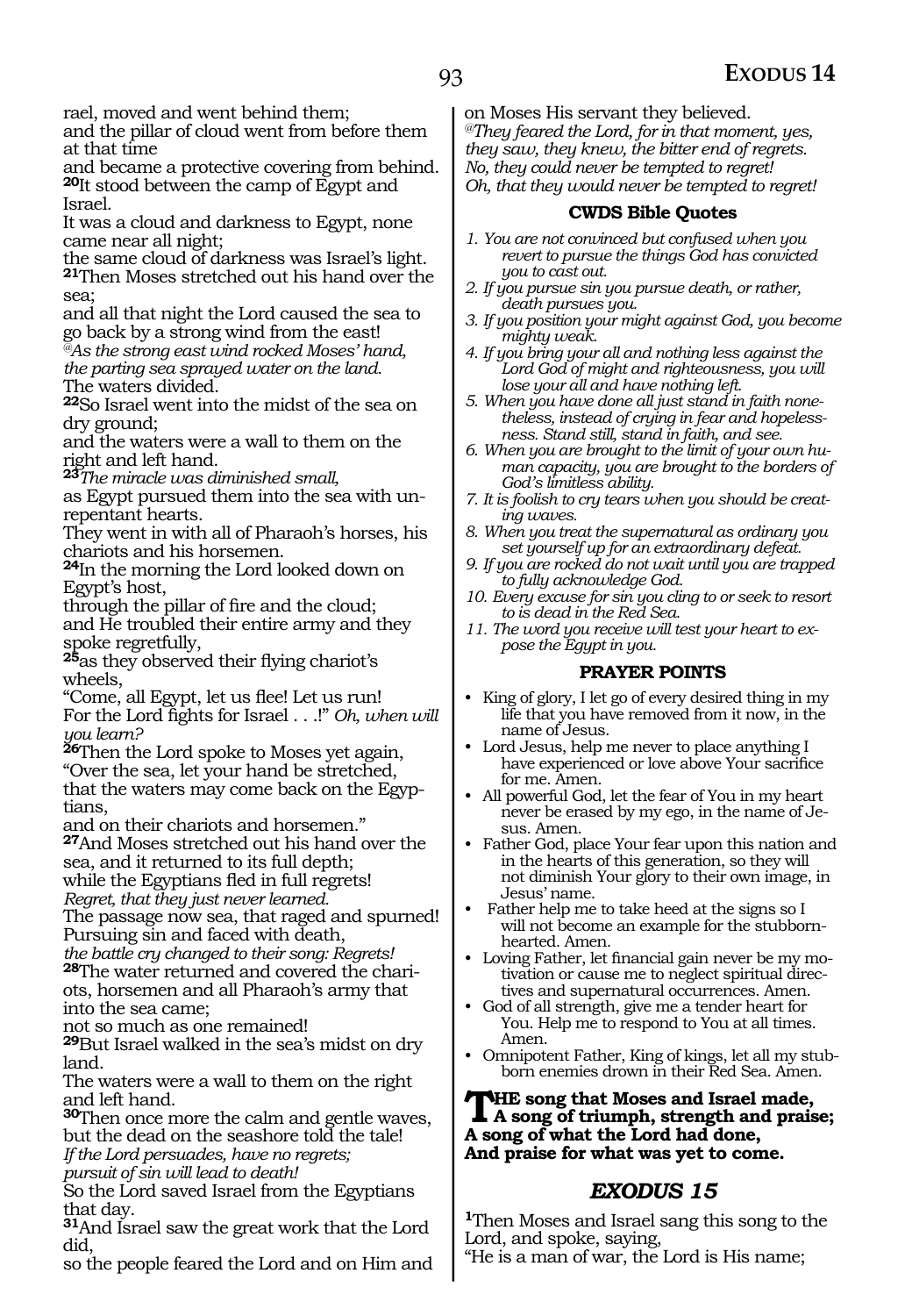94

a man of war, sing forth His praise. The horse and the rider He has thrown into the sea;

the Lord has triumphed gloriously.

**<sup>2</sup>**"A man of war, my strength and my song; and He has become my salvation.

He is my God; I will sing His praise;

my Father God, I will exalt His name.

**<sup>3</sup>**The Lord is a man of war; the Lord is His name.

**<sup>4</sup>**"A man of war, Pharaoh's armies He has drowned.

**<sup>5</sup>**They sank to the sea's bottom just as a stone. Pharaoh's chariots and his host, He cast into the sea;

He also drowned Pharaoh's chosen captains. **<sup>6</sup>**"Your right hand, O Lord, is glorious in power.

By Your right hand, O Lord, Your enemies were devoured.

**<sup>7</sup>**"In the greatness of Your excellence they were overthrown.

You sent forth Your wrath and they were all consumed.

**<sup>8</sup>**"A man of war, see His nostrils blast.

The floods stood upright, congealed and fast. The depths congealed in the heart of the sea.

The floods stood upright just as a heap. **9**The enemies said, I will pursue,

I will overtake and plunder them, and satisfy my desire on them also.

I will draw my sword and destroy them with my hand.'

**<sup>10</sup>**You blew with Your wind and as lead in mighty waters they sank.

The sea returned and covered them all. **<sup>11</sup>**"Who is like You, O Lord, among gods? Who is like You? There is no one;

glorious in holiness and fearful in praises, doing wonders *that astound and amaze;* there is none like You.

**<sup>12</sup>**"*None like You!* Your right hand You stretched out,

*O God among gods,* and the earth swallowed them up.

**<sup>13</sup>**None like You, in mercy You have led the people You have redeemed;

You guided them to Your holy habitation in Your strength.

**<sup>14</sup>**"You are glorious in holiness, all people shall hear;

sorrow shall take hold on Palestine; all the inhabitants shall fear.

**<sup>15</sup>**The chiefs of Edom will be dismayed; trembling will take hold of Moab's mighty men.

All the inhabitants of Canaan will melt away. **<sup>16</sup>**Fear and dread will fall on them;

by the greatness of Your arm, they shall be as still as stone,

until the people You have purchased pass over, O Lord.

**<sup>17</sup>**"Who is like You? You will bring them in, and in the mountain of Your inheritance, You will plant them.

In the sanctuary You have made for Your own dwelling,

the sanctuary which Your hands have established.

**<sup>18</sup>**"The Lord shall reign, forever and ever He shall reign;

You shall reign forever, Lord God of Israel." **19** For into the sea Pharaoh's horses, his chariots and his horsemen went

and the Lord brought back the waters of the sea upon them and covered them.

But Israel passed on dry land in the midst of the sea.

**<sup>20</sup>**Dance, Miriam, let the tambourines ring. All you women dance, there is none like your King.

**<sup>21</sup>**And Miriam, the prophetess, Aaron's sister answered them, "Sing to the Lord,

for He has triumphed gloriously!

The horse and its rider He has thrown into the sea.

Sing to the Lord, He has triumphed gloriously!"

**<sup>22</sup>**And from the Red Sea Moses brought Israel; *in their hearts the sweetest song.*

They went three days journey into the Wilderness of Shur.

Three days journey, and no water was found. *The sweet song of victory turned bitter in their mouths.*

**<sup>23</sup>**Now when they came to Marah, the water was bitter, they could not drink,

therefore they called it Marah, *and the sweet song was completely forgotten.*

**<sup>24</sup>**They now complained against Moses, *O hear them cry!*

"What shall we drink? How will we survive?" **<sup>25</sup>**Moses cried to the Lord, and the Lord showed him a tree.

When he cast it into the waters, the bitter be- came sweet.

And there God made a statute and an ordinance for them,

and there He tested them.

**<sup>26</sup>**And said, "If you will give diligent heed to the voice of the Lord your God,

and you will do what is right in His sight, and you will give ear to His commandments, and keep His statutes,

I will put none of these diseases which I brought on the Egyptians, on you;

for I am the Lord who heals you."

*A preventative healing; you are healed of the Lord.*

**<sup>27</sup>**They encamped by the waters on the flats of Elim,

where there were seventy palm trees and twelve springs.

*@They saw Your wonders at the Red Sea, and they said, "There is none like You." They saw You heal the bitter water, made it sweet, and they knew*

as they encamped by still waters*;*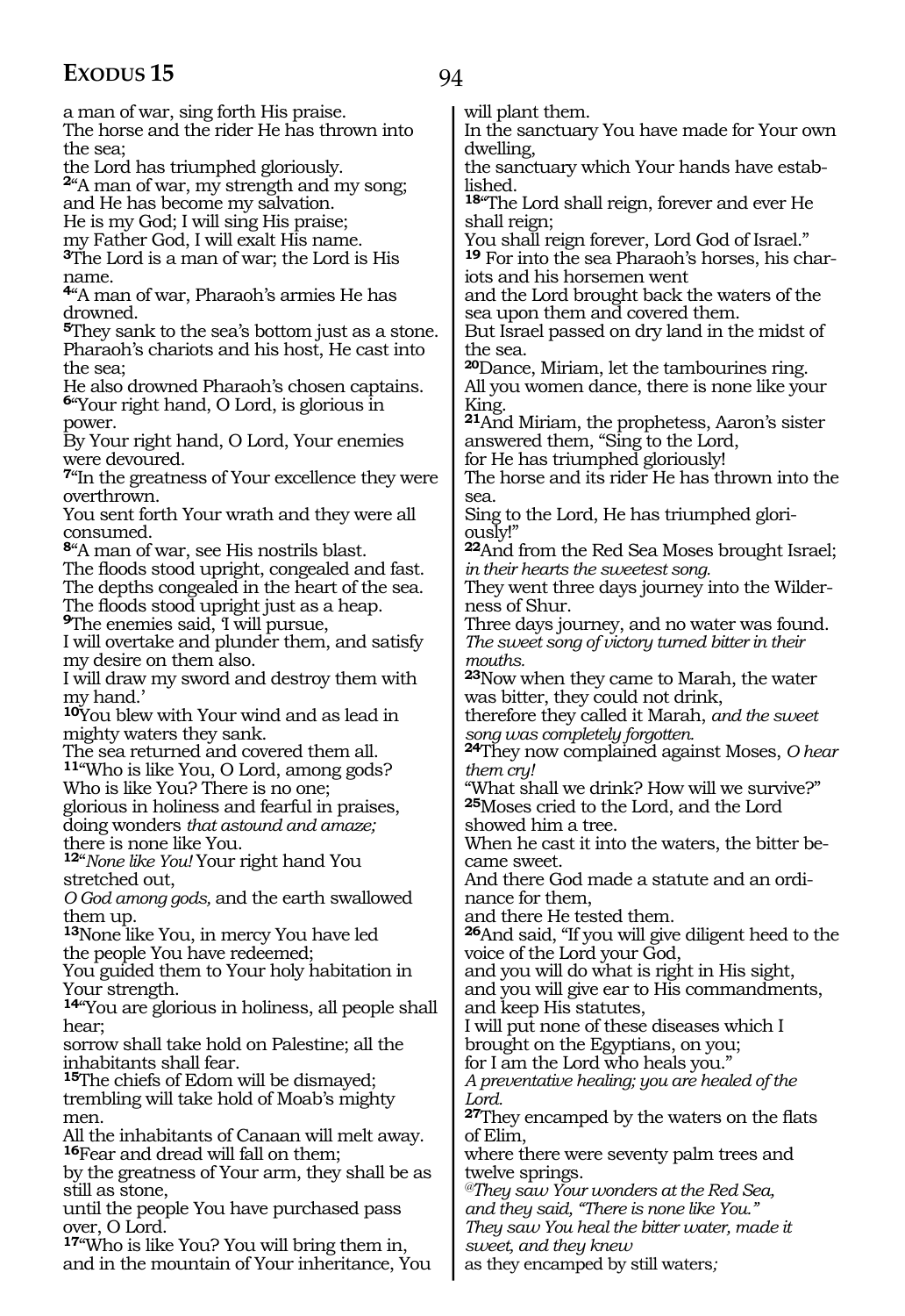*You are fearful in praises; Lord, there is none like You.*

#### **CWDS Bible Quotes**

- *1. Praise is a natural flow from a grateful heart.*
- *2. If you have experienced His hand then write Him a song of thanksgiving today.*
- *3. Let your history unfold and testify to the mystery of your destiny.*
- *4. Let your breakthrough be your confidence that He will come through.*
- *5. If you are glad about it, speak about it, sing about it, declare it, testify to it, brag about it.*
- *6. What does His works tell you about His Person and His ways? Let your words declare His works, His Person and His ways.*
- *7. Praise in word, song and dance is the lifestyle of the God experience.*
- *8. Never let your Marah blot out your Red Sea experience, but let the Red Sea lubricate the Marah challenge.*
- *9. Let all your Red Sea experiences magnify your vision of God in all challenges.*
- *10. When God changes your bitter to sweet, it is not bitter-sweet, it is completely sweet.*
- *11. No need to seek a cure for what you can prevent, God wants you to maintain preventative commitment.*
- *12. The event is past; the Lord who heals you wants you to live in the place of healing.*

#### **PRAYER POINTS**

- My Father my God, thank You for being a Man of War to me, for assigning Your angels to prevent my battles, and being faithful to fight the battles I did not deploy my angels to avoid, in the name of Jesus. Amen.
- My Father, my God, I give credit to You for everything You have done for me to this day. I count my blessings and embrace this confidence for my future, in the name of Jesus. Amen.
- O Lord, awesome in majesty and excellent in glory, let the fear and awe of You walk with me every day of my life. Amen.
- Father, You place joy in my heart, and a dance in my feet, I will rejoice daily for and in my relationship with You. I will express the joy and the dance You placed in my heart. Amen.
- Abba Father, I commit myself this moment to make my praise expressive and glorious, just as Your blessings to me and Your love for me. Amen.

#### **Fed by His manna, filled with His love, Though at times I'm forgetting all that He does;**

**Fed by His manna, Lord, I receive. Lord, let Your manna rain down on me, And in Your promises I will rest every day, Knowing there'll be manna when I awake.**

### *EXODUS 16*

**<sup>1</sup>**They journeyed from Elim, and all Israel came to the Wilderness of Sin. It is between Sinai and Elim. It was the fifteenth day of the second month after they left Egypt. **<sup>2</sup>**And the entire congregation murmured

against Moses and Aaron in the wilderness. *@They drank from Marah's water, saw His wonders mighty and great,*

*but this moment they were blinded by their hunger pains.*

**<sup>3</sup>**And the children of Israel complained, saying, "Oh, that He had killed us in Egypt, and there we had remained,

where we sat by the pots of meat and had abundance of bread every day.

*@We prefer the bondage, we prefer the death, as long as the flesh is gratified.*

For you have brought us all into the wilder- ness to kill us all; that with hunger we should die."

**<sup>4</sup>**Then the Lord said to Moses,

"I will rain down bread from heaven for you. And the people shall go out and gather a daily rate each day,

that I may test them and see if My law they will obey.

**<sup>5</sup>**"And on the sixth day, what they bring in they shall prepare;

it shall be twice as much as what they gather on the other days."

**<sup>6</sup>**Then Moses and Aaron spoke to Israel, "At evening you shall know,

it is the Lord who brought you from Egypt when His glory He shows.

**<sup>7</sup>**In the morning you shall see the glory of the Lord;

for He hears your complaint against Him; but what are we that you murmur against us?"

**<sup>8</sup>**And Moses said, "When the Lord gives you meat to eat this evening, and bread to the full at dawn,

know He hears, and that your complaints are not against us, they are against the Lord."

**<sup>9</sup>**Then Moses spoke to Aaron to command Is- rael to draw near,

for God has heard their complaining.

**<sup>10</sup>**As to the congregation of Israel Aaron spoke, they looked to the wilderness and saw God's glory appear in a cloud.

**<sup>11</sup>**And the Lord spoke to Moses and said, **<sup>12</sup>**"I have heard the complaint of Israel, now speak and say to them,

'At evening you shall eat meat, in the morning you shall be filled with bread,

and you shall know that I am the Lord your God then.'"

**<sup>13</sup>**So it was that at evening, quails came up and covered the camp about;

and in the morning the dew lay in the camp all around.

**<sup>14</sup>**When the dew was dried up, on the ground a small round substance lay,

as small as white frost on the ground of the wilderness that day.

**<sup>15</sup>**When the children of Israel saw it they said to each other, "What is this?"

And Moses said, "This is the bread the Lord has given you to eat."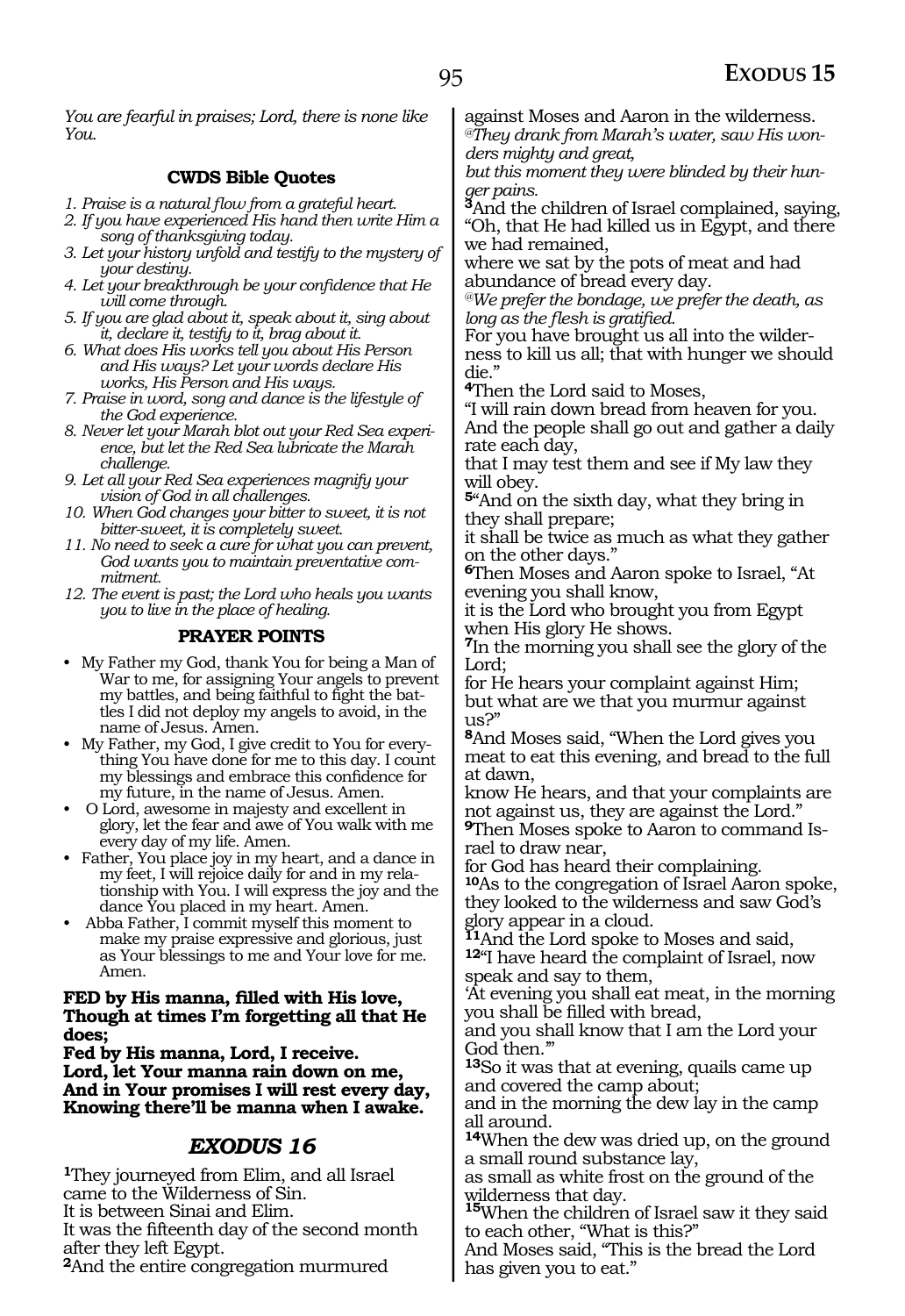96

*@Fed by His manna, filled with His love, though they kept forgetting all that He had done. Fed by His manna, they ate angel's meat. Fed by His manna, they saw, they believed.*

*For they were living in His promise, and it brought them much comfort,*

*for they knew there'd be provision every day when they woke up.* 

And Moses said, "This is the bread the Lord has given you to eat.

**<sup>16</sup>** "This is what the Lord has commanded, His words obey;

'Gather every man for his own needs,

one omer per person; according to the number of persons it shall be.

Let every man take for those in his tent.'" **<sup>17</sup>**And Israel did so; some gathered less and some more.

**<sup>18</sup>**When they measured it by omers, they re- corded the fact,

he who gathered much had none left over; he who gathered little had no lack.

Every man had gathered according to his need.

**<sup>19</sup>**And Moses said, "Let no one leave any of it until the morning, none shall remain."

*For the mercies of God, are new every day.* **<sup>20</sup>**Moses was angry with them, for they did not

obey his commands.

Some of them left portions until the morning and it was filled with worms and stank.

*They lacked faith for His new mercies and it was unsavoury to God.*

**<sup>21</sup>**So they gathered in the morning, each ac- cording to his need for the day,

but in the heat of the sun, it all melted away. **<sup>22</sup>**And on the sixth day they gathered twice as much, two omers for each;

and all the rulers of the congregation came and told Moses.

**<sup>23</sup>**Then he said to them, "This is the Lord's commandment: 'Tomorrow is the Sabbath of rest;

bake or boil what you will today and you may lay up the rest,

it shall be kept until morning.'"

**<sup>24</sup>**So they laid it up until morning as Moses commanded.

It did not stink nor did it gather worms.

*@For when you act on God's word it preserves and purifies.*

**<sup>25</sup>**And Moses said, "Eat this today, for it is a Sabbath to the Lord,

on this day the sky shall rain manna no more. **<sup>26</sup>**"You shall gather it for six days, but on the seventh, the Sabbath, there will be none."

**27**But some of the people went out on the seventh day to gather, but found no bread at all. **<sup>28</sup>**And the Lord said to Moses, "How long do you refuse to keep My laws and My commands?

**<sup>29</sup>**The Lord has given you the Sabbath, so on the sixth day He gives you bread for two days. On the seventh day, let every man remain in

his place.

Let no man go out on the seventh day."<br><sup>30</sup>So Israel rested on the seventh day.

**31**All Israel called it Manna; this was the name that to it they gave.

*Fed by His manna, filled with His love!* It was just like wafers made with honey to their taste buds.

Like coriander seed, small and white.

**<sup>32</sup>**Then Moses said, "This is what the Lord has commanded:

'Fill an omer with it; for your generations it is to be kept,

that they may see the bread with which I fed you in the wilderness,

when I brought you out of the land of Egypt." **<sup>33</sup>**And Moses said to Aaron, "Take a pot and put an omer of manna in,

and lay it before the Lord, to be kept for your generations; do this thing."

**<sup>34</sup>**As the Lord commanded Moses, even so Aaron laid it before the Testimony to be kept. **35**And the children of Israel ate manna for forty years, until they came to an inhabited land. They were fed by His manna, for forty years there was enough.

Until they came to Canaan the manna did not stop.

**<sup>36</sup>**Now an omer is one-tenth of an ephah. *Fed by His manna, all the provision that you need, until you step onto Canaan with its abundance, perpetually.*

#### **CWDS Bible Quotes**

*1. Anxiety causes irrationality; be anxious for nothing, instead pray, give thanks and simply ask.*

*2. The best state of your bondage is not worthy to be compared to the worse state of your freedom.*

- *3. The best state of your life in sin is not worthy to be compared with the period of the most severe test of your redeemed blood-washed life.*
- *4. You cannot afford to look back to things that cannot move you forward. There is no progress in the reverse.*
- *5. Where there is no rain to produce bread, God is able to rain bread.*
- *6. Let God be the solution to your crisis; whatever you need Christ is. He is the true Bread of Heaven.*
- *7. God gives you provision daily so you will depend on the Bread of Life and not on bread for life.*
- *8. Glorious, tasty, digestible, occurs within God's commandment, everything else stinks.*
- *9. The best relationship with God is to rest completely trusting Him to supply all your needs consistently.*
- *10. Lack of faith causes you to take God's provision into your own hands; seeking to secure tomorrow against His promises.*
- *11. Lack of faith in God causes you to take God's provision and reject His laws.*
- *12. The Bread of Heaven must be memorialized and shared with the generations to come.*

#### **PRAYER POINTS**

• Tender merciful and loving Father, I accept Your constant love and care for me. I declare by the power in the blood of Jesus Christ, that I will be anxious for nothing, but in everything I will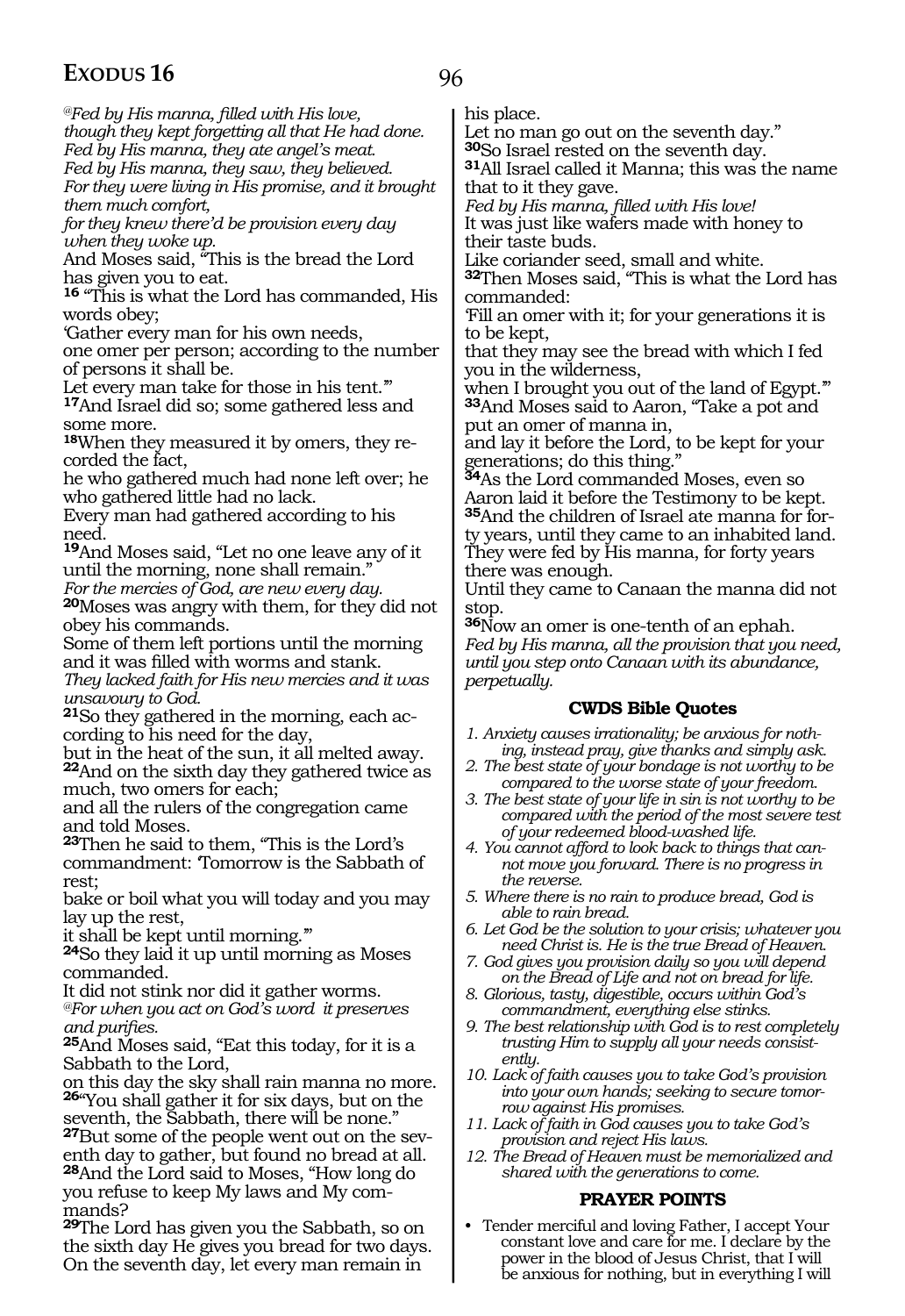pray, I will give You thanks, and I will just let You know what I need. Amen.

- Father God, it is impossible for me, does not mean it is impossible; may the picture of all my challenges be placed on the background of Your awesomeness, in the name of Jesus Christ. Amen.
- Father God, help me to trust You enough to believe You for provision daily, without fear or anxiety that You may not show up, in the name of Jesus Christ.
- King of Israel, help me to operate within Your commandments and Your will for my life so that my life will not become a stench to You and breed worms; in Jesus' name. Amen.
- Father God, I receive every provision in Your word for me. Amen.
- Bread of Life, help me to eat of You day and night. You be the bread that I live by; let Your word be the foundation of my life, in the name of Jesus. Amen.

#### **Will you hold up your leader's hand? Or will you accuse and put him down? Will you give support when things seem wrong?**

**Or will you look around for stones? The choice was Israel's; the choice was Hur's and Aaron's.**

**The choice is yours; will you make the right one?**

#### *EXODUS 17*

**<sup>1</sup>**And all the congregation of Israel journeyed from the Wilderness of Sin

according to the commandment of the Lord. And they pitched camp in Rephidim; but there was no water for them to drink at all.

**<sup>2</sup>**Therefore the people chided Moses, and said, "Give us water that we may drink."

So Moses said to them, "Why do you argue with me?"

"Why do you tempt the Lord in doing this thing?"

**<sup>3</sup>**The people thirsted there for water, and against Moses they murmured, saying,

"Why did you bring us out of Egypt? Is it to kill us, our children and our livestock with thirst?" **<sup>4</sup>**So Moses cried out to the Lord, saying,

"What shall I do with this people?

They are almost ready to stone me!" @*Say, will you hold up your leader's hand when things seem to be going wrong? Or will you accuse and seek to stone them, and find your strength in dissenting bands?*

*Should thoughts of Egypt fill the mind? And instead of looking up, you look behind? Should you forget the hard bondage that made you cry?*

*Should you measure progress by your bondage life?*

**<sup>5</sup>**And the Lord said to Moses, "Go before the people;

take some leaders of Israel;

take your rod in your hand with which you struck the river, and go.

6"I will stand before you there on the rock of Horeb.

You shall strike the rock and water shall come out to meet your needs;

water enough for them to drink."

And Moses did so in the sight of the elders of Israel.

**<sup>7</sup>**So he called the place Massa and Meribah, because against him the children of Israel contended.

And because they tempted the Lord, saying, "Is He among us or not?"

**<sup>8</sup>**Then Amalek came and fought with Israel; in Rephidim they fought.

**<sup>9</sup>**And Moses said to Joshua,

"Choose us some men and go out and fight; tomorrow I will stand on the top of the hill with the rod of God in my hand held upright." **<sup>10</sup>**So Joshua did as Moses commanded

and against Amalek he fought.

Moses, Aaron and Hur went to the hill top. **<sup>11</sup>**And so it was, when Moses held up his hands Israel prevailed,

but Amalek prevailed when he let it down again.

**<sup>12</sup>**But Moses' hand became heavy.

@*The situation was of grave concern.*

*What will Aaron and Hur do?*

*Oh! They are getting a stone.*

*No, not for harm! Moses commanded the battle, but they saw that he could not do it alone,* so they placed the stone under him

and on it they made him sit;

and Aaron and Hur held his hands steady.

They used their hands to steady his.

They were on either side of him.

And his hands were steady until the sun went down.

**<sup>13</sup>**So Joshua defeated Amalek and his people with the sword.

**<sup>14</sup>**Then the Lord said to Moses,

"Write this for a memorial in the book and rehearse it in the ears of Joshua."

*The Lord had Joshua singled out.*

"That I will utterly blot out the remembrance of Amalek from under heaven."

**<sup>15</sup>**And Moses built an altar and called the name Jehovah-Nisi: The-Lord-Is-My-Banner. **<sup>16</sup>**For he said, "Because the Lord has sworn: with Amalek the Lord will make war from generation to generation." *Lord, our captain and banner You are.*

#### **CWDS Bible Quotes**

- *1. When your Rock has proven solid on your behalf in every test, your faith should be rock-solid in your test, not rocked to murmurings, complaints and accusation.*
- *2. Because you cannot reach God you seek to stone your leader, don't be fooled, God takes it personally.*
- *3. Every word spoken against authority goes directly to the source of all authority and challenges Him.*
- *4. Your Rock can bring water out of Himself to quench*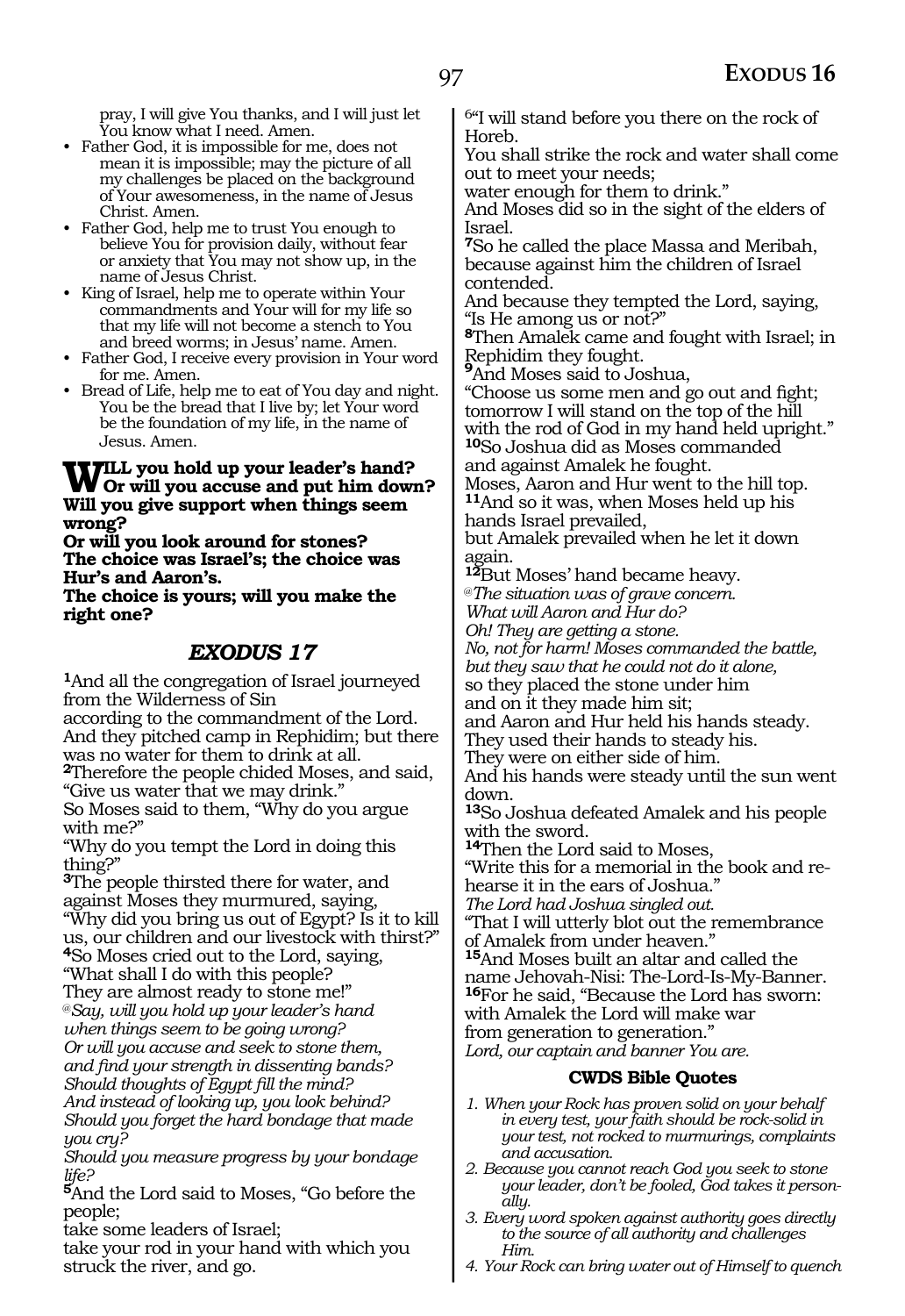98

*your thirst; He can pour it through any object. 5. The battle may be raging on the battlefields of life* 

- *but it must be taken on spiritual battlefields. 6. Pride takes credit for victories and success it did not create; humility gives the glory to God.*
- *7. You let your nation down when you let your hands down; keep interceding, the war is real.*
- *8. They are a figure of strength but figure it out, they need your strength and your prayers.*
- *9. The strength of a leader is in the people, hold up their hands for corporate success.*
- *10. They hold up your hand, you hold up their hand; you hold up their hands to hold up your hand. Success or defeat impacts everyone.*
- *11. Victory on every battle or mission field of life is won from the secret place, sometimes very distant. Keep interceding even when the hands get heavy and the knees weak.*

#### **PRAYER POINTS**

- Lord God of Israel, Rock of our salvation, give us the attitude of heart to make the fight of those who are fighting for us easy and comfortable, in the name of Jesus Christ.
- Mighty God, raise up people within our churches, who will stand by our leaders and give them the resolute support they need to achieve great success and memorable victories, in the name of Jesus. Amen.
- Father God, I call forth from every corner of the globe, ministry helpers for all those who are in ministry and on missions, in Jesus' name.
- Father raise up financial pillars, prayer partners, physical help, technical skills and divine connections, in every area of ministry need, in the name of Jesus Christ. Amen.
- By the power in the blood of Jesus, I call forth intercessors in every corner of the globe, to stand with our warriors on the battlefield of souls. Amen.
- Lord, as Your church continues to fight battles against sin, and against the Amaleks of this world, give us defining strategies; in the name of Jesus.

**A** VIEW from the outside,<br> **A** view help to set things right;<br>
A view from the outside **A view from the outside, May make an easier life. When you wish things could be better, But you are used to how they're done, A view from the outside May cause some rest to come.** 

#### *EXODUS 18*

1And Jethro, the priest of Midian, Moses' father-in-law, heard of all the Lord had done for Moses and for Israel His people; how He had brought them out of Egypt. **<sup>2</sup>**Then Jethro took Zipporah, Moses' wife, whom he had sent back. **<sup>3</sup>**With her two sons, of whom the names were: Gershom, for Moses said, "As a stranger in a strange land I dwelt," **<sup>4</sup>**and the other Eliezer, for he said, "I am deliv- ered from Pharaoh by God who was my help." **<sup>5</sup>**So Jethro came to Moses in the wilderness,

where he was camped at the Mount of God. **<sup>6</sup>**He said to Moses, "I, Jethro, am coming to you with your wife and her two sons." **<sup>7</sup>**So Moses went out to meet him, he bowed down and they kissed.

They asked each other of their well-being and went into the tent after this.

**<sup>8</sup>**There Moses told his father-in-law of all the Lord had done to Pharaoh,

and to all Egypt for Israel's sake,

and of how the Lord delivered them from all the testing they encountered on the way.

**<sup>9</sup>**Then Jethro rejoiced for all the good things the Lord had done for Israel,

whom He had delivered from the Egyptians. **<sup>10</sup>**And he blessed the Lord and said,

"Blessed be the Lord *God,*

who has delivered you out of Pharaoh's hand, and out of the hand of the Egyptians, and from under their hand.

**<sup>11</sup>**"Now I know the Lord is greater than all other gods,

for in the same thing in which they behaved proudly, above them He stood."

**<sup>12</sup>**Then Jethro took a burnt offering and other sacrifices to offer to God then.

And Aaron and all the elders of Israel came to eat bread with Moses' father-in-law.

They ate bread with him before God. **<sup>13</sup>**And on the next day it came to pass

that Moses sat to judge the people,

*and Jethro observed Moses and saw:* @*a view from the outside.*

*The view was just in time.*

*H*e watched Moses judge the people from daybreak until night.

**<sup>14</sup>**He said, "What is this you are doing for the people? Why do you sit alone,

and all the people stand before you from morning until sundown?"

**<sup>15</sup>**And Moses said to his father-in-law, "The people come to me to inquire of God.

**<sup>16</sup>**When they have a situation they come and I judge between them all;

and I make known to them God's statutes and His laws."

**<sup>17</sup>**So Jethro said to Moses, "This thing you do is not good.

**<sup>18</sup>**"You will surely wear yourself away,

both you and the people who before you have to stay.

For this thing is too much; you are not able to do it all alone.

**<sup>19</sup>**"Listen and I will give you counsel Moses. *Will you hear an outside view?*

I will give you counsel, and God will be with you.

Stand before God for the people,

so you may bring their difficult issues to God. **<sup>20</sup>**"And you shall teach them the ordinances and laws;

and show them the work that they must do, and the way in which they should walk. **<sup>21</sup>**"You must select rulers over thousands,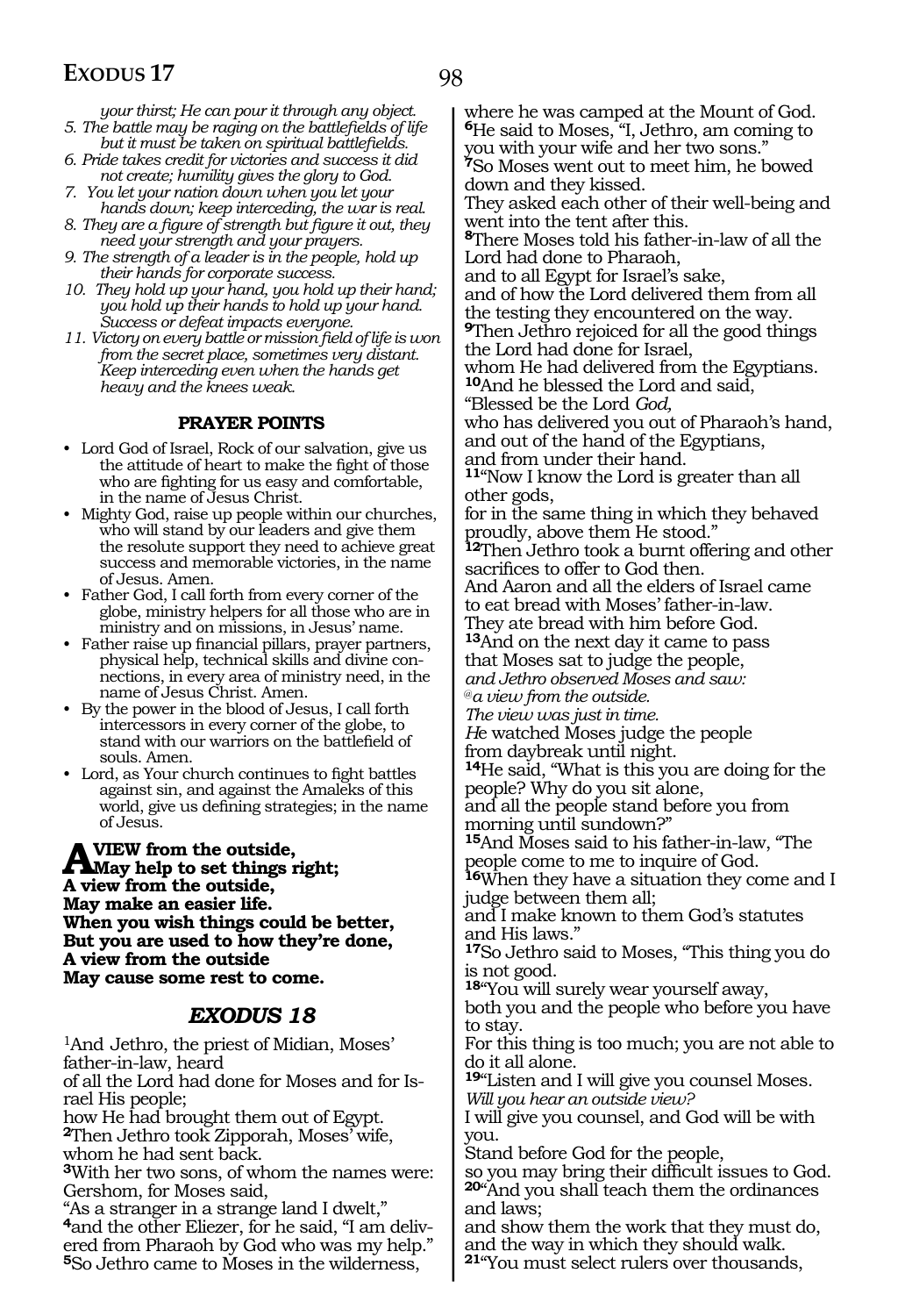over hundreds, fifties, tens;

men who fear God and hate covetousness, real truth-loving men.

**<sup>22</sup>**"Let them judge the people in all small mat- ters at all times.

They shall bring to you, every matter that is great.

Then it will be easier for you,

for the burden will be shared.

**<sup>23</sup>**"If you do this thing, Moses,

and it is a command from God's own mouth, then your people shall go in peace and you will not burn out."

<sup>24</sup>So Moses listened to Jethro and did all that he said.

**<sup>25</sup>**He chose able men of Israel, and he made them heads:

rulers of thousands, rulers of hundreds, rulers of fifties, and rulers of ten.

**<sup>26</sup>**So they judged the people at times,

but the hard cases they did not hear;

they brought these to Moses,

but every small matter they judged themselves.

@*Now judgment was more efficient, and all of Israel knew*

*this was effective delegation*

*recommended from an outside view.*

**<sup>27</sup>**Moses let Jethro depart. He went to his own land.

*But his view that came from the outside brought order to the camp.*

#### **CWDS Bible Quotes**

- *1. Spearheading and birthing may require personal strength and labour; it gives you personal victories to rejoice in, but growth requires structure and organization to bear it or it will be an overbearing burden.*
- *2. If you do not structure growth you have a structured mishap waiting to happen.*
- *3. Your investment in people is your greatest life investment for your investment in people will extend your life and its quality.*
- *4. Delegation does not mean dereliction, but rather dedication and commitment to effective execution of duty.*
- *5. It is impossible to do everything alone. Delegation paves the way for growth, expansion and rest.*
- *6. If you take time out to listen you may hear the wisdom you need to make you more effective, efficient, successful and give you personal time off.*
- *7. You can be so busy doing, you have so little time being; you are called to be the leader not to do all the work.*
- *8. Leaders get the job done, not get undone by the job.*
- *9. The wisdom you need is available but it may not exist within you, seek it out.*
- *10. Sometimes you get so close to the wheel you cannot see the lever.*
- *11. When you reject knowledge you destroy not just yourself but the people.*

#### **PRAYER POINTS**

• Father God, let every do it yourself mentality in the corporate affairs of the Church, be distanced, in the name of Jesus.

- All wise God, let the power to effectively develop and deploy human resources fall upon the church now. Let the power of effective management and organization fall upon every leader in the church, in the name of Jesus. Amen.
- Father, give me the power to effectively deploy and administer all the resources You have placed under my stewardship, in the name of Jesus.
- Mighty God, let the eye of Your spirit within me identify the right persons to be appropriately positioned for maximum effectiveness of my ministry. Amen.
- Lord, for those who have structured and have proven themselves faithful with little resources and little numbers, let the season of expansion, growth and abundance, fall upon their ministries and their lives now, in the name of Jesus.
- Lord Jesus, help me never to get burnt out in ministry, but to apply myself with wisdom. Amen.
- Father God, let Your ministers enter a season of rest and greater productivity for the duration of their ministry here, in the name of Jesus. Amen.

**BORNE** on eagle's wings,<br> **He has brought us to Him;**<br> **A meanling treasure we are: A peculiar treasure we are; Yes, we will obey our King. A kingdom of priests; a holy nation, To the Lord, the God of our salvation. I hear the voice of the trumpet, Lightning flashes, thundering; To the quintessence of His presence we've come,**

#### **Borne on eagle's wings.**

### *EXODUS 19*

**<sup>1</sup>**In the third month when from Egypt Israel had left, the same day they came to Sinai, there in the wilderness; **<sup>2</sup>**for from Rephidim they had departed and to the Wilderness of Sinai they had come, and there Israel camped before the mount; **<sup>3</sup>**Moses went up to God. And the Lord called to him from the mountain, saying, "This is what you shall speak to the house of Jacob, and tell the children of Israel: **<sup>4</sup>**'You have seen what I did to the Egyptians, and how I bore you on eagle's wings. *Yes, the eagles were your transportation* as I brought you to Myself. **<sup>5</sup>**'Now, if you will obey My voice and keep My covenant, you shall be, a people above all people, and a special treasure to Me; for all the earth is Mine, **<sup>6</sup>**'and you shall be a kingdom of priests and a holy nation.' These words to Israel speak." **<sup>7</sup>**So Moses called the elders of Israel, and told them all the words the Lord commanded.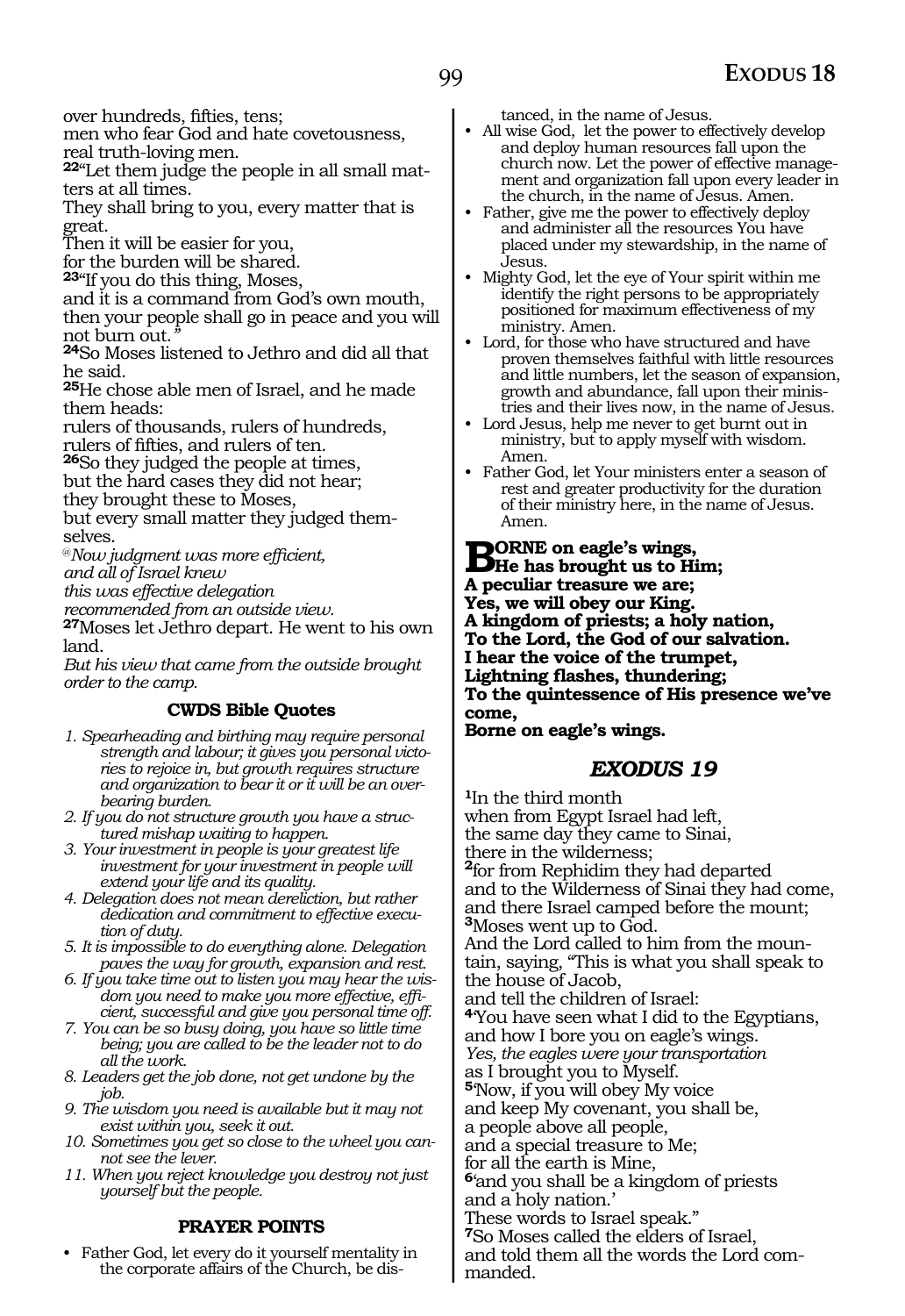100

**<sup>8</sup>**Then all the people answered and said, "All that the Lord has spoken we will do."

So Moses brought the words of the people to the Lord.

*On eagles' wings I have brought them.*

**<sup>9</sup>**The Lord said to Moses "Now, in a thick cloud I will come to you,

that the people may hear Me speak to you, that forever your words they will believe." So Moses told the words of the people to the Lord.

**<sup>10</sup>**And the Lord said, "Moses,

go tell the people to consecrate themselves, today and tomorrow and wash their clothes. **<sup>11</sup>**"Let them be ready for the third day,

for on the third day, the Lord will come down on Sinai in everyone's sight.

**<sup>12</sup>**"Set bounds for the people all around, saying, 'Take heed that you do not go up to the mountain, or even touch the base of it; anyone who touches the mountain shall be put to death.

**<sup>13</sup>**'No man's hand shall touch him, but he shall surely be stoned or shot;

whether man or beast, he shall die, he shall live not.

When the trumpet gives a long sound, to the mountain let them come.'

**<sup>14</sup>**And Moses went down to the people, and sanctified them; and they washed their clothes.

**<sup>15</sup>**And he said to them, "Be ready for the third day,

do not come near your wives."

*Borne to His presence on eagles' wings,*

*but to enter you must be sanctified.*

**<sup>16</sup>**Thundering and lightning,

a thick cloud upon the mount,

an exceedingly loud trumpet,

it was the third day without doubt.

All the people in the camp trembled.

**<sup>17</sup>**To meet with God; Moses brought the people out,

and at the foot of the mountain they stood. **<sup>18</sup>**The Lord descended upon Mount Sinai in

fire,

therefore the mountain was altogether covered in smoke.

The smoke ascended as the smoke of a furnace, and the whole mountain quaked greatly. **<sup>19</sup>**And when the blast of the trumpet sounded long, and grew louder and louder in their ears, Moses spoke and God answered;

an audible voice they heard.

**<sup>20</sup>**Then the Lord came down on Mount Sinai, on the mountain's top.

And the Lord called Moses to the top of the mountain, and he went up.

**<sup>21</sup>**And the Lord said to Moses, "Go down; go warn the people now,

lest they break through to the Lord to gaze,

and many perish before the mount. **<sup>22</sup>**"Also let the priests who come near the Lord sanctify themselves,

lest the Lord break out against them." **<sup>23</sup>**But Moses said to the Lord,

"The people cannot come up to Mount Sinai, for You warned us to set bounds around the mountain to consecrate it."

**<sup>24</sup>**Then the Lord said to him, "Away! Get you down!

You shall return and with you bring Aaron. But do not let the people break through to come up to the Lord

lest I break out against them all." **<sup>25</sup>**So Moses went down to the people and spoke to them.

**@***They were transported to God's presence, but into His inner chamber none could go. Called a holy nation,* 

*borne to God on eagles' wings; are you satisfied in the courtyard, or do you desire the fire within?*

#### **CWDS Bible Quotes**

- *1. God distinguishes you in His treasure chest as peculiar, and among all nations as holy, if you distinguish yourself by remaining in His covenant and walking in His leading.*
- *2. Your commitment to God in words and song will be tested; He does require you to do what you commit to Him to do.*
- *3. The presence of God will test your sanctity; you prove your sanity by your sanctity when approaching the presence of God.*
- *4. You cry for Him, can you contain Him, withstand Him, or contain yourself before Him?*
- *5. If the mountain cannot stand still in the presence of the consuming fire, how can you?*
- *6. A holy nation by distinction, a kingdom of priests by designation; priests must minister.*
- *7. Live your life on the mountain-top reaching for the presence of God rather than in the valley gazing from a distance.*
- *8. Your conversion is a natural product of supernatural events. You were brought to God on eagle's wings.*

#### **PRAYER POINTS**

- Father God, help me to quake before the fire of Your presence every day and not just at my supernatural experiences of You, in Jesus name.
- O mighty and awesome God, I commit myself to keep Your covenant, so I will always qualify to be separated to You as holy and special. Amen.
- Mighty God, I declare by the power in the blood of Jesus, that I shall never for one day see my salvation as ordinary, but acknowledge with gratitude that I was brought to You on the stretched out wings of Your Son, Jesus. Amen.
- O God of Israel, help me to fear before You always and to regard holy things as holy. Amen.
- Lord Jesus, let me never be presumptuous before Your fire in me. Amen.

#### **So you fear the thundering and the quake,**

**You fear death and you shy away; You say, "We will hear you, Moses," and you stand afar,**

**But will you hear God's statutes and His law?**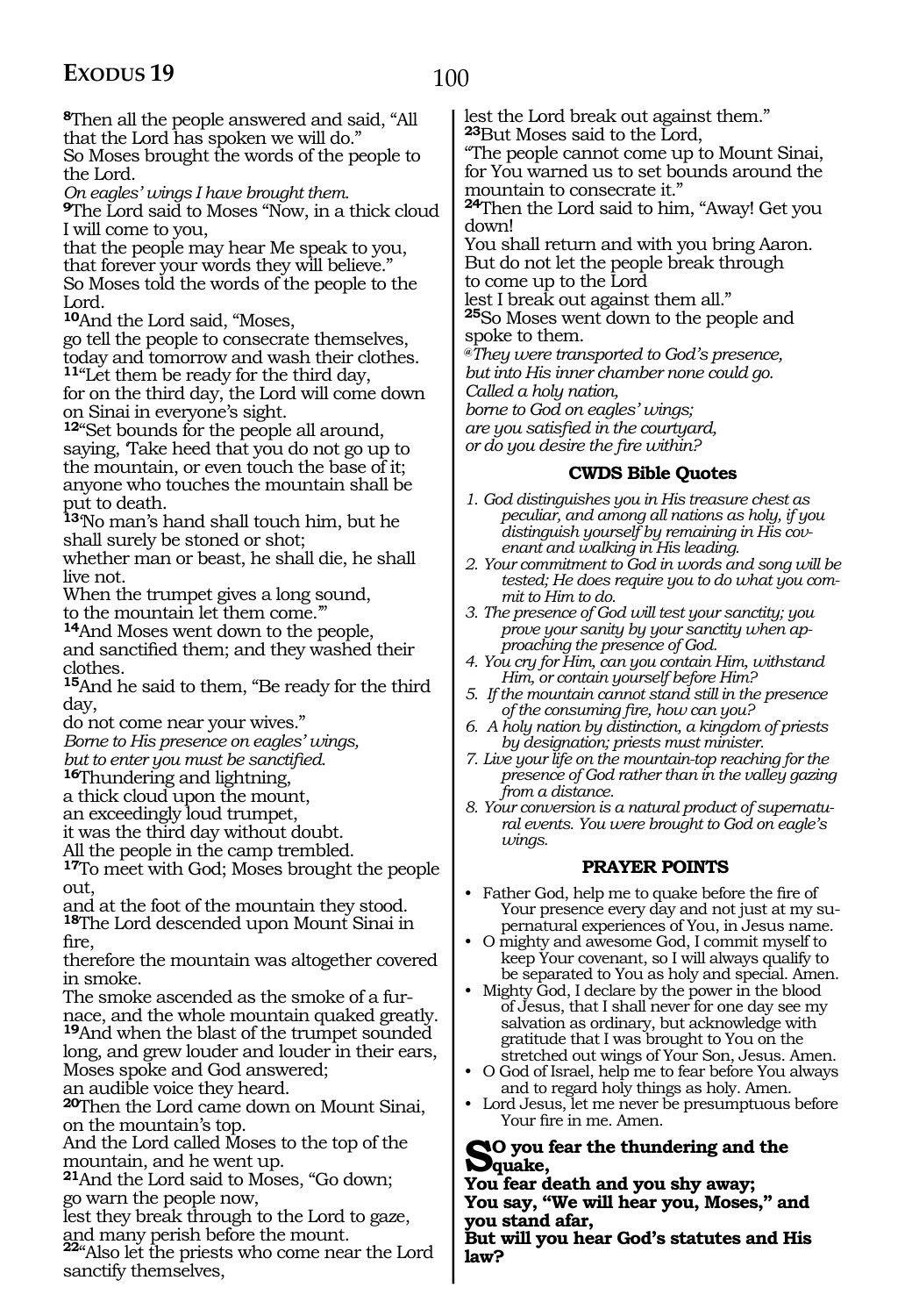**So you fear the lightning and the trumpet noise;**

**You fear the smoke and all the fire;** 

**Will you fear His commandments? Will you obey?**

**Or is this just one moment of yet another day?**

### *EXODUS 20*

**<sup>1</sup>**And to Moses the Lord spoke, **<sup>2</sup>**saying, "Out of Egypt, out of bondage, I am the Lord your God who brought you out. **<sup>3</sup>**"You shall have no other gods before Me. **4**"You shall not make for yourself a carved image, the likeness of anything in heaven above, or in the earth beneath, or in the waters under the earth.

**<sup>5</sup>**"You shall not bow to them nor serve them. For I, the Lord your God, am a jealous God, visiting the iniquities of the fathers on the children to the third and fourth genera-

tions, of those who hate Me. *In My presence, they cannot stand.*

**6**But to those who love Me and keep My commands, showing mercy unto their thousands. **<sup>7</sup>**"You must not take the name of the Lord your God in vain,

for the Lord will not hold him guiltless, who takes His name in vain.

**<sup>8</sup>**"Remember the Sabbath day to keep it holy, **<sup>9</sup>**six days for you to labor,

six days do all your work, **<sup>10</sup>**but the seventh day is holy;

it is the Sabbath of the Lord your God.

In it you shall do no work:

you, your son, your daughter, your male nor female servant;

not your cattle nor the stranger within your gates.

**<sup>11</sup>**"For in six days the Lord made the heavens and the earth, the sea and all that is in them, and on the seventh day He rested.

Therefore the Lord blessed the Sabbath day and hallowed it.

**<sup>12</sup>**"Honor your father and your mother, that your days on the land the Lord gives you

may be long.<br><sup>13</sup> You shall not murder.

**<sup>13</sup>**"You shall not murder. **<sup>14</sup>**"You shall not commit adultery. **<sup>15</sup>**"You shall not steal.

**<sup>16</sup>**"You shall not bear false witness against your neighbor.

**17**"You shall not covet anything of your neighbor's house;

you shall not covet your neighbor's wife, his male or female servant,

his ox, his donkey, nor anything that he has." **<sup>18</sup>**Now the mighty rumblings brought great fear.

Ah, the thundering! Ah, the lightning!

Ah, the great trumpet noise!

Ah, the smoking of the mountain!

The people heard and saw it with their eyes,

and they trembled and stood at a distance. **<sup>19</sup>**"Moses, you speak to us," they cried, "we will gladly hear you,

but do not let God speak to us, lest we die." **<sup>20</sup>**And Moses said to the people, "God has come to test you, Israel,

to put His fear before your face;

*@that you are aware of His awesome presence,* and you will not sin, *and be disgraced."*

**<sup>21</sup>**So Moses entered God's presence, while the people stood at a distance in fear, Moses entered the thick darkness where God was, to God's glory he drew near.

**<sup>22</sup>**And the Lord said to Moses, "Say to the chil- dren of Israel,

'You have seen that I have talked with you from out of heaven.

**<sup>23</sup>**"You shall make no other gods to be with Me:

no gods of silver or gods of gold.

**<sup>24</sup>**Make for Me an altar of earth and on it you shall sacrifice your burnt offerings and peace offerings, your oxen and your sheep. 'I will grace you with My presence

in all places where I put My name;

and will I come to you and bless you there. **25 '**Now, if you make to Me an altar of stone, do not build it of cut stone,

for if you use a tool on it, it will be polluted. **<sup>26</sup>**'Nor shall you go up by steps to My altar,

that your nakedness is not exposed on it.'"

*@So now you have received it,*

*will you fear Him and obey His laws? For as Moses entered His presence,*

*you feared and stood afar.*

#### **CWDS Bible Quotes**

- *1. Your idols challenge God's sovereignty in your life; your idols are anything that challenges God's sovereignty in your life.*
- *2. Who or what has your time, your thoughts, your conversation, and your money? This is your idol. The lover of your soul is a jealous God.*
- *3. Submitting to demonic worship is an act of hostility that will attract God's wrath; if you love Him keep His commandments and attract His favor.*
- *4. Casual use of holy things attract casualties. There is no casual use of His holy name.*
- *5. You swear because you hate; you hate and detest with what you swear. Damn, Jezebel, Sh... and the many others do not fit with Jesus Christ in the same sentence or context. Do not take His name in vain.*
- *6. To honor parents is not optional yet it is rewarding; it is the first commandment with a promise.*
- *7. The commandments against murder, adultery, stealing, covetousness and lying, came out of the fire; you step away from the fire to engage in these fleshy activities.*
- *8. Holiness, obedience and pursuit qualify you for divine experiences in the centre of God's awesome fire.*
- *9. Live your life in the fire and your life will be on fire.*
- *10. His presence is engaging, engage Him; He is inside you.*
- *11. Do not make Him a distant present or a presence distanced. It is not satisfactory to observe the*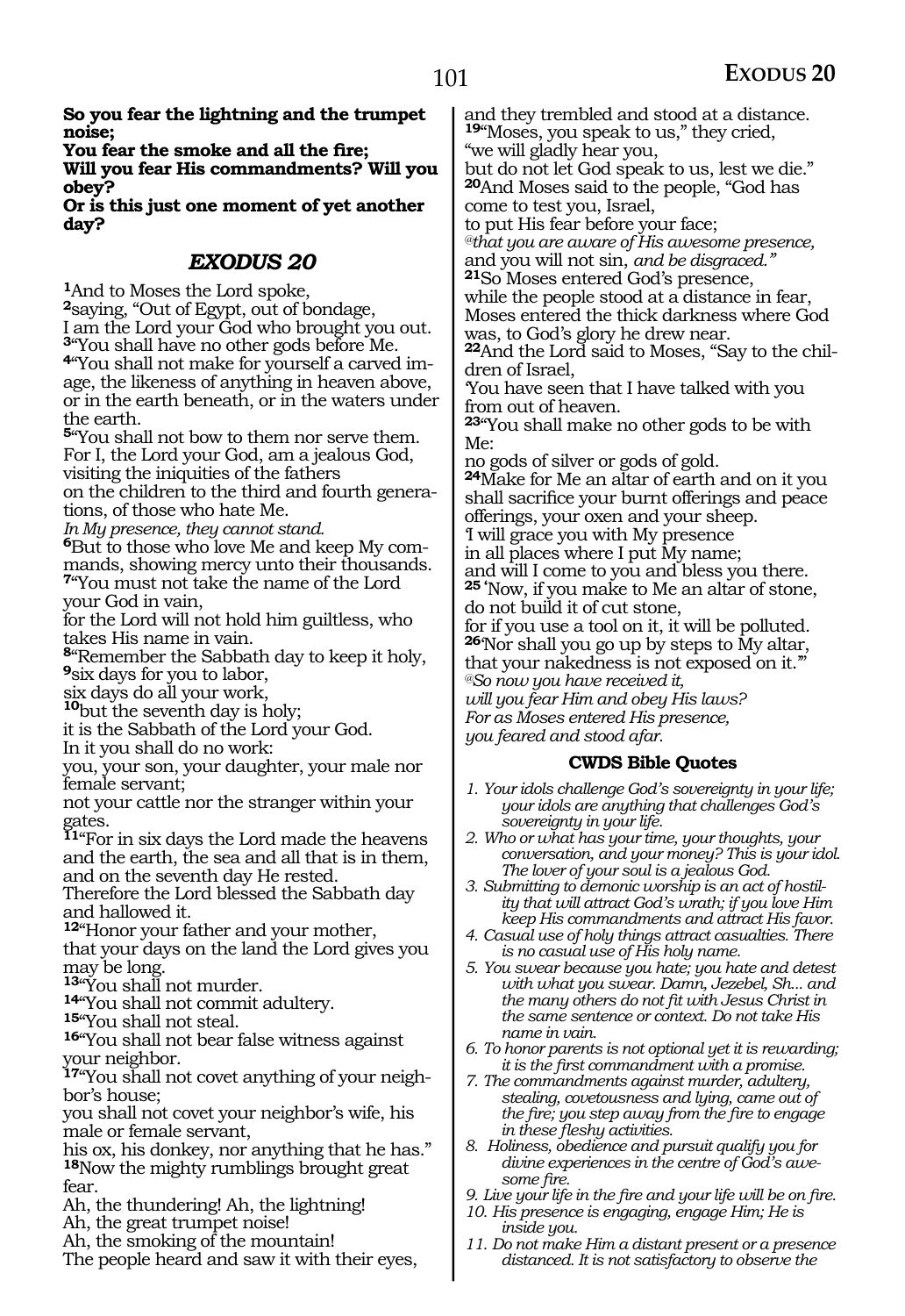*fire from a distance when the fire lives within. 12. You have not known terror until you know God,* 

*tremble before Him daily. 13. Live in the place of the constant fear of God and let it restrain you; holiness in walk and obedience is the only shield against His consuming fire.* 

#### **PRAYER POINTS**

• Father God, Your laws are perfect and all Your statutes righteous altogether. Write them on the tablet of my heart. Amen.

• I soak my thoughts in the precious blood of Jesus Christ, so that I will know how to walk in fear before the holy things of God. Amen.

• Lord Jesus, I regard Your holy name, let it not pass through my lips lightly, or for selfish reasons. Amen.

• Father God, write Your laws on the tablets of my fleshly heart, so that if I become angry, lustful or engage the thoughts that will lead to sin, my heart will fold to You. Amen.

• God of Abraham, let me be a candidate for divine experiences in Your presence constantly. Amen.

• Lord God of Israel, let me live my life in the centre of Your fire, and make my walk with You fiery. Amen.

**EVE** for eye, tooth for tooth,<br> **Hand for hand, foot for foot,**<br> **Purping for huming, strips for a Burning for burning, stripe for stripe, Ox for ox, life for life. God's judgment regarding servants, His judgment regarding death, Regarding the ox that gores a man, And His judgment regarding theft.**

#### *EXODUS 21*

**<sup>1</sup>**"Now these are the judgments

which before them you shall set:

**<sup>2</sup>**"You shall make to serve for six years

a Hebrew servant who is purchased.

Then in the seventh year, without a price he shall go free.

**<sup>3</sup>**"If he came in by himself, by himself he shall leave.

If he came in married, he and his wife shall go. **<sup>4</sup>**"If the master gave him a wife, and to him sons and daughters are born,

the wife and her children shall be the master's;

he shall leave by himself alone.

**<sup>5</sup>**"But if the servant says, 'I love my master, my wife and my children, I will not go out,'

**<sup>6</sup>**"his master shall then bring him to the judges,

and also to the door or the doorpost.

his master shall take an awl and bore his ears, then he shall serve him forever.

**<sup>7</sup>**"And if a man sells his daughter as a female slave,

she shall not go out as the male servants do. **<sup>8</sup>**"If she does not please the master to whom she is engaged,

he shall let her be redeemed.

He has no right to sell her to foreigners,

since he has dealt deceitfully with her.

**<sup>9</sup>**"And if he has betrothed her to his son, he shall treat her according to the custom of daughters.

**10**"If he takes another wife he shall not diminish her marriage rights and her food and clothing.

**<sup>11</sup>**"If he does not do these three for her, then without paying any money she shall go free.

**<sup>12</sup>**"He who strikes a man so that he dies, death shall be his penalty.

**<sup>13</sup>**"But if a man does not lie in ambush, and God delivered him into his hand, then I will appoint for you a place where he may flee.

**<sup>14</sup>**"But if a man acts with premeditation, and he slay his neighbor with guile,

then take him from My altar that he may die. **<sup>15</sup>**"He who strikes his father or his mother shall be put to death.

**<sup>16</sup>**"He who kidnaps a man and sells him, or if he is found in his hand, shall surely be put to death;

**<sup>17</sup>**"and he who curses his father or his mother

shall be put to death. **<sup>18</sup>**"If men argue and one strikes the other with stone or with his fist,

yet he does not die but is confined to bed, **<sup>19</sup>**"if he rises again and walks with a staff after this, then he who struck him shall be acquitted.

He shall only pay for the loss of time, and shall provide for him until he is completely healed.

**<sup>20</sup>**"If a man strikes his female or male with a rod so that he dies,

he shall surely be punished.

**<sup>21</sup>**"But if for a day or two he survives,

he shall not be punished for he is his property. **<sup>22</sup>**"Now if a man in anger hurts a woman with child

so that she loses her child but no harm follows, he shall surely be punished,

according as the woman's husband imposes on him; he shall pay as the judges determine. **<sup>23</sup>**"But if harm follows, then you shall give life for life,

**<sup>24</sup>**foot for foot, tooth for tooth, hand for hand, eye for eye,

**<sup>25</sup>**"burn for burn, wound for wound and also stripe for stripe.

**<sup>26</sup>**"If a man strikes the eye from his servant, male or female,

he shall let his slave go free for his eye's sake. **27**"If a man knocks out a tooth from his servant, male or female,

he shall let his slave go free for his tooth's sake.

**<sup>28</sup>**"If an ox gores a man or a woman to death, then the ox shall surely be stoned and his flesh shall not be eaten,

but the owner of the ox you shall let go. **<sup>29</sup>**"But if the ox is known for aggression,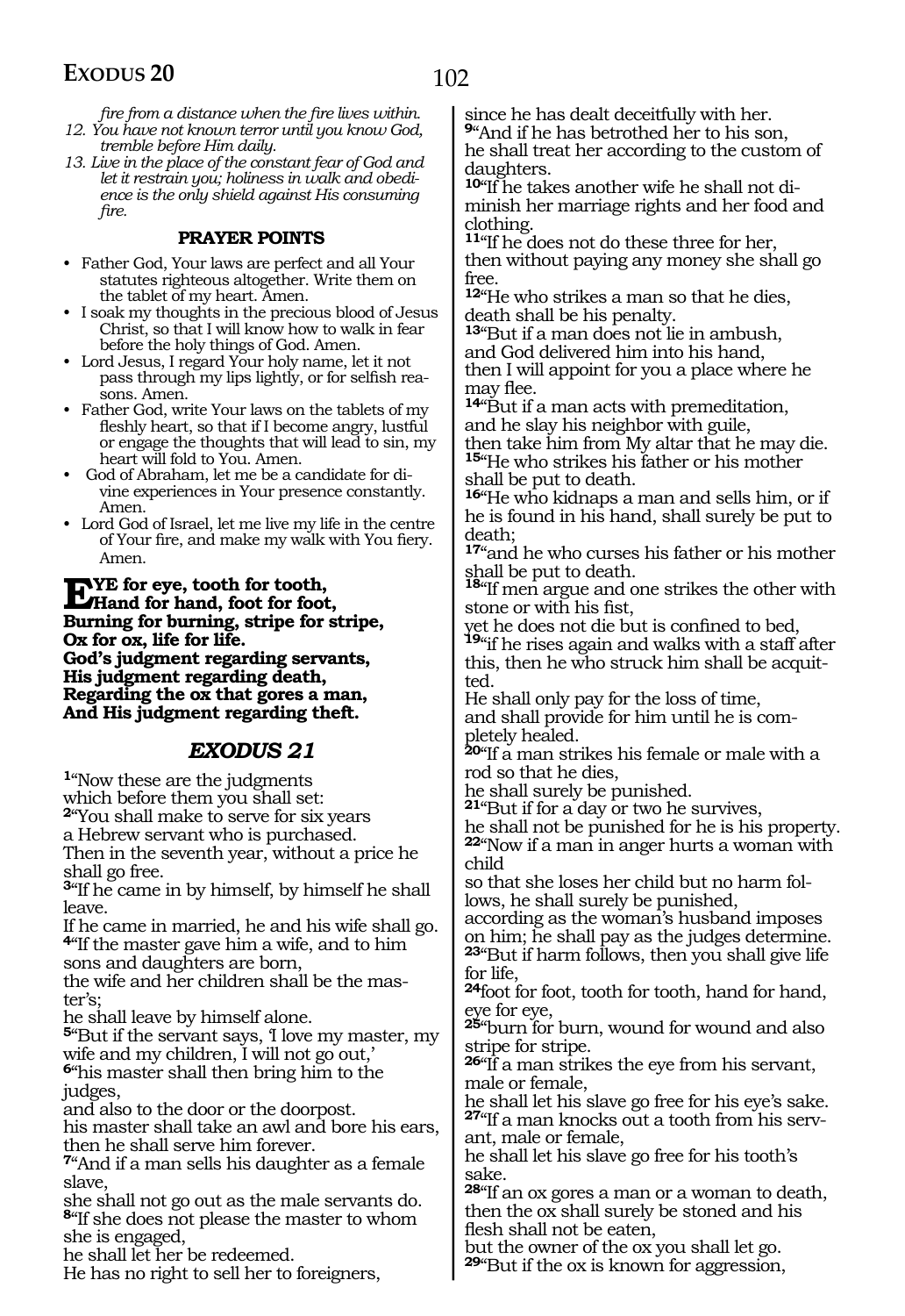thrusting with its horns in times past and the owner is told of it,

and he has not kept it secure and confined, and it kills a man or a woman,

it shall be stoned and the owner also slain. **<sup>30</sup>**"If a sum of money is imposed on him as a ransom for his life, let the sum be paid.

**31**"Whether the ox has gored a son or daughter, according to this judgment, let it be done. **<sup>32</sup>**"If the ox shall gore a male or female servant, the ox shall be stoned;

and the owner of the ox shall give to the mas- ter thirty shekels of silver.

**<sup>33</sup>**"And if a man shall open or dig a pit and leave it uncovered

and an ox or donkey falls into it,

**<sup>34</sup>**"the owner of the pit shall make it good. He shall pay money to their owner, but the dead animal shall be his.

**<sup>35</sup>**"And if one man's ox hurts another ox so it dies,

they shall sell the live ox and divide the money,

and the dead ox they shall also divide. **<sup>36</sup>**"But if the ox is known for aggression, and the owner has not kept it confined, then he shall surely pay ox for ox, and the dead ox shall be his own. *These are the judgments of the Lord that to Israel He made known.*

#### **CWDS Bible Quotes**

*1. Without laws, the human heart is left to its own evil intent and selfish tendencies.*

*2. Laws communicate the will, the heart and the intent of the lawgiver. His ultimate will is for relationship to become your active restraint.*

- *3. God is just and will give laws in stages to guide and facilitate your development.*
- *4. God writes His laws on your heart to condition your spirit, because He wants you to receive the heart and spirit of His laws.*
- *5. Laws written in your heart become lifestyle; it imparts the character of the lawgiver.*

*6. God wants us to be righteous as He is, so that we default to the right thing at all times.*

*7. Love fulfils every law and prevents injustice.*

*8. Judgment is a natural reaction to injustice whether there is or is no law; laws are a measuring stick to avoid judgment.*

#### **PRAYER POINTS**

• Father God, your laws are righteous and just altogether; let our lives be directed in Your righteous judgments. Amen.

• Most High God, let righteousness and justice prevail in our nation, in the name of Jesus.

- Father, communicate Your thoughts to us through Your laws and statutes. Help us to understand the spirit of Your laws, in the name of Jesus. Amen.
- King of glory, I present my heart as a ready tablet; inscribe Your laws on my heart with Your ink of love, in the name of Jesus. Amen.
- God of Abraham, I have hidden Your laws in my heart, like precious jewels, that I may not sin against You. Amen.
- Righteous and just God, remove every lawless-

ness from the hearts of the youths of this generation, in the name of Jesus. Let Your fear and Your laws restrain us. Amen.

• Holy Spirit, write Your laws upon our heart so we will not live by the letter but by grace through Jesus Christ; not by what we have heard but by what He says. Amen.

**Against theft, against interest, Against all men that with a beast should lie;**

**Against pagan worship, against witchcraft, Against affliction of widow or fatherless child.**

**Against oppression of strangers, For I will surely hear their cries. I am for holy men who give the firstfruits Of livestock and of the male-child.**

#### *EXODUS 22*

**<sup>1</sup>**"If a man steals an ox and kills or sells it, then five oxen shall he restore;

if he steals a sheep and kills or sells it, he shall give back not one sheep, but four. **<sup>2</sup>**"If a thief is caught red-handed and he is struck so that he dies,

there shall be no penalty for his bloodshed. **<sup>3</sup>**"But if on him the sun should rise,

then there shall be guilt for his bloodshed. He should make restitution in full;

if he has nothing, let him be sold for the theft of the goods.

**<sup>4</sup>**"If the stolen property is found in his hand alive,

whether an ox or donkey or sheep, he shall restore double.

**<sup>5</sup>**"If a man lets his animal loose to graze in his vineyard or field;

and if it feeds in another man's field, of the best of his own field and vineyard he shall make restitution.

**<sup>6</sup>**"If fire breaks out and catches in thorns so that corn or field is consumed,

he who kindled the fire shall make restitution; this he must do.

**<sup>7</sup>**"If to his neighbor a man delivers

money or possession to keep,

and it is stolen out of that man's house, if they should find the thief let him pay double.

**<sup>8</sup>**"But if the thief is not found, then bring the master of the house before the judges,

to see if he has touched his neighbor's goods. **<sup>9</sup>**"For all manner of trespasses, whether for ox or donkey,

for sheep, clothing or any lost thing which another challenges to be his,

before the judges bring the cause of both parties.

Whomever the judges shall condemn,

to his neighbor double he shall pay.

**<sup>10</sup>**If a man delivers to his neighbor a donkey, sheep or any animal to keep safely,

and it dies or is hurt, or is driven away and no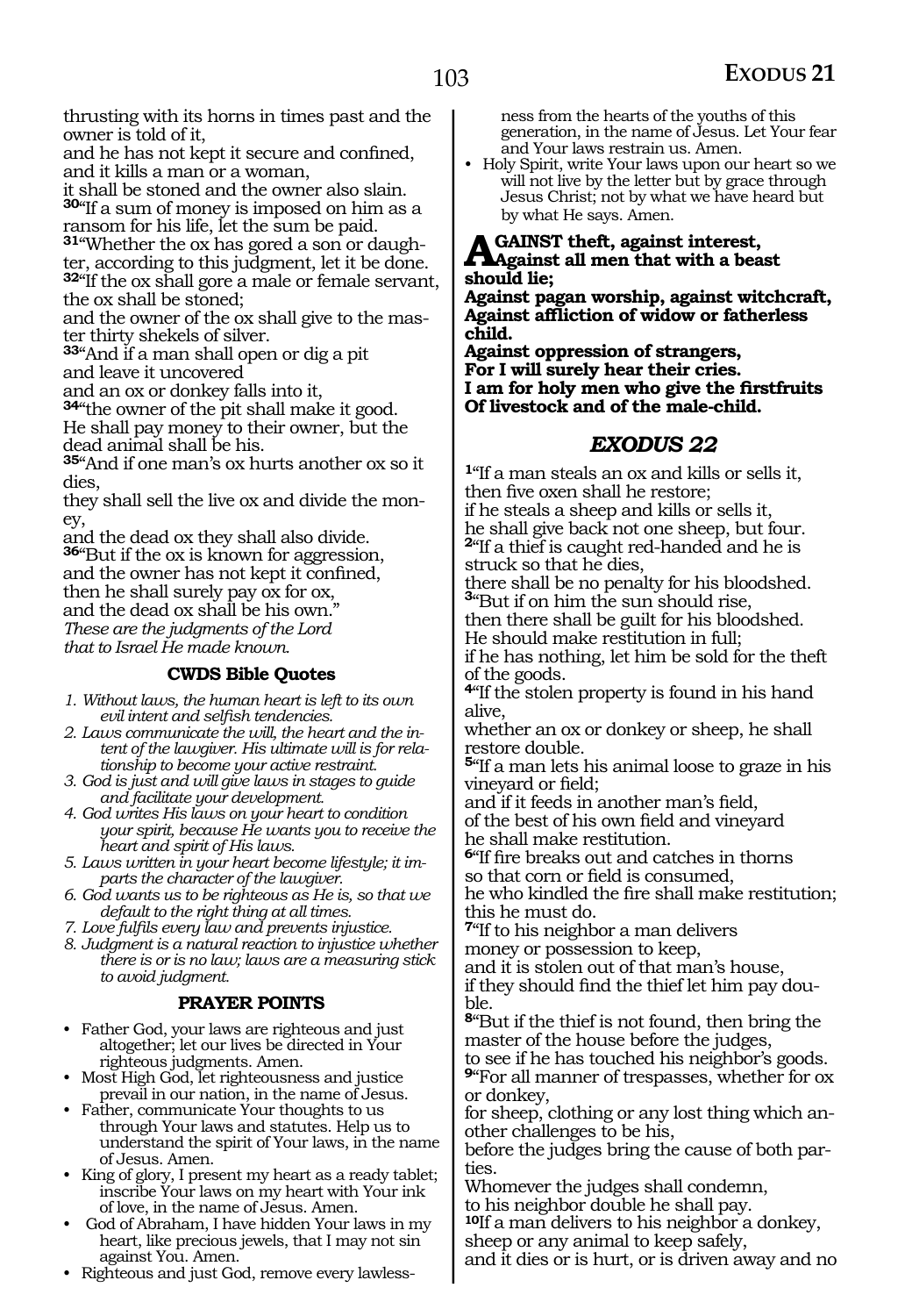man has seen it,

**<sup>11</sup>**"then the oath of the Lord shall be between them both,

that he has not touched his neighbor's goods entrusted to him.

And the owner shall accept this, and he need not make it good.

**<sup>12</sup>**"But if it is stolen from him,

he shall make restitution to the owner in full. **<sup>13</sup>**"Let him bring evidence if it is torn to pieces. He shall not make good that which is torn.

**14**"If a man borrows anything from his neighbor.

and it dies or is hurt while the owner is not with it, he shall make it good for sure.

**<sup>15</sup>**"But if the owner is with it, it shall not be restored.

If it was hired, it came for his hire.

**16**"If a man entices a virgin who is not betrothed, and he should lie with her

he shall pay the dowry, she shall become his wife.

**<sup>17</sup>**"If the father absolutely refuses to give her to him,

he shall pay money according to the dowry of

virgins.<br><sup>18</sup> "You shall not permit a witch to live.

**19** "He who lies with an animal shall be put to death.

**<sup>20</sup>**"He who sacrifices to any god except to the Lord alone, he shall be utterly destroyed.

**<sup>21</sup>**"You shall neither offend nor oppress a

stranger, for strangers in Egypt you were. **<sup>22</sup>**"You shall not afflict a fatherless child or a widow.

**<sup>23</sup>**"If you afflict them in any way and they cry to Me, I will surely hear their cry;

**<sup>24</sup>**"and My wrath will grow hot,

and with the sword I will kill you;

your wives shall be widows and your children fatherless also.

**<sup>25</sup>**"If you lend money to any of My people who are poor among you,

you shall not be like a banker to him;

you shall neither lay on him interest.

**<sup>26</sup>**"If you take your neighbor's garment as a pledge,

you shall return it to him by sundown.

**27**"For that is the only covering he has;

it is the garment for his covering.

What else will he sleep in?

For when he cries to Me I will hear, for I am gracious.

**<sup>28</sup>**"You shall not revile the gods,

nor a ruler of your people shall you curse. **<sup>29</sup>**"Do not delay to offer the first of your ripe fruits and of your juices.

The firstborn of your sons you shall give to Me.

**<sup>30</sup>**"You shall do likewise with your oxen and your sheep;

seven days it shall be with the mother, on the eighth day give it to Me.

**<sup>31</sup>**"Unto Me you shall be holy men,

you shall not eat any flesh that is torn, by the beast in the field, but rather throw it to the dogs."

@*Hear all the Lord's statutes*

*and you will know what He is against;*

*He is for prompt tithing and for faithful, generous, just and holy men.*

#### **CWDS Bible Quotes**

- *1. Costly penalties may really just be very cheap deterrents; no one can pay the price of sin.*
- *2. Live responsibly, for you will be held responsible for how you live.*
- *3. How you treat others and their property matters to God.*
- *4. Casual sex is not a consideration; you take her lightly and you pay heavily; you take her lightly you take her forever.*
- *5. Witchcraft hardens God's heart against you; heaven opposes you.*
- *6. Considering 'which craft?' Step away from witchcraft; it is death.*
- *7. Your treatment of the poor, the fatherless and the widows can turn God on to you or turn God against you. Be cautious! God will kill for them.*
- *8. There is no excuse for defying authority. Their bad does not make your bad good; your good brings their bad to focus before God.*

*9. When the unrighteous is in authority, the righteous must govern, by vigilant prayer, by example, by righteousness within your scope of authority.*

*10. When the first-fruit is God's the rest is memorable.* 

#### **PRAYER POINTS**

- Father God, thank You for caring so much about me, my property and my well-being. Thank You for Your divine laws to protect me and everything that belongs to me, in the name of Jesus.
- Loving God, help me to respect others and their property. Give me a heart like Yours to see those in need through the eyes of compassion. Amen.
- By the power in the blood of Jesus Christ, I refuse to see sex as a casual affair, or to engage irresponsibly for personal pleasure. Amen.
- Righteous God, I submit myself to all authority as unto You. I refuse to curse or to revile, but to respectfully place it into Your hands, in the name of Jesus. Amen.
- Father, I put You first in all things, remove every doubt or hesitation in offering my firstfruits to You, in the name of Jesus.
- I renounce and forsake every witchcraft activity in my family foundation, in the name of Jesus.

# **Would you be blessed with bread and wa- ter?**

#### **Would you have sickness removed from your midst?**

**Would you have none cast their young in your land,**

**But rather, all their days fulfilled? Would you obey the voice of your Master, So He will fight your enemies too? Would you appear before God empty? Would you not? Oh, tell me… would you?**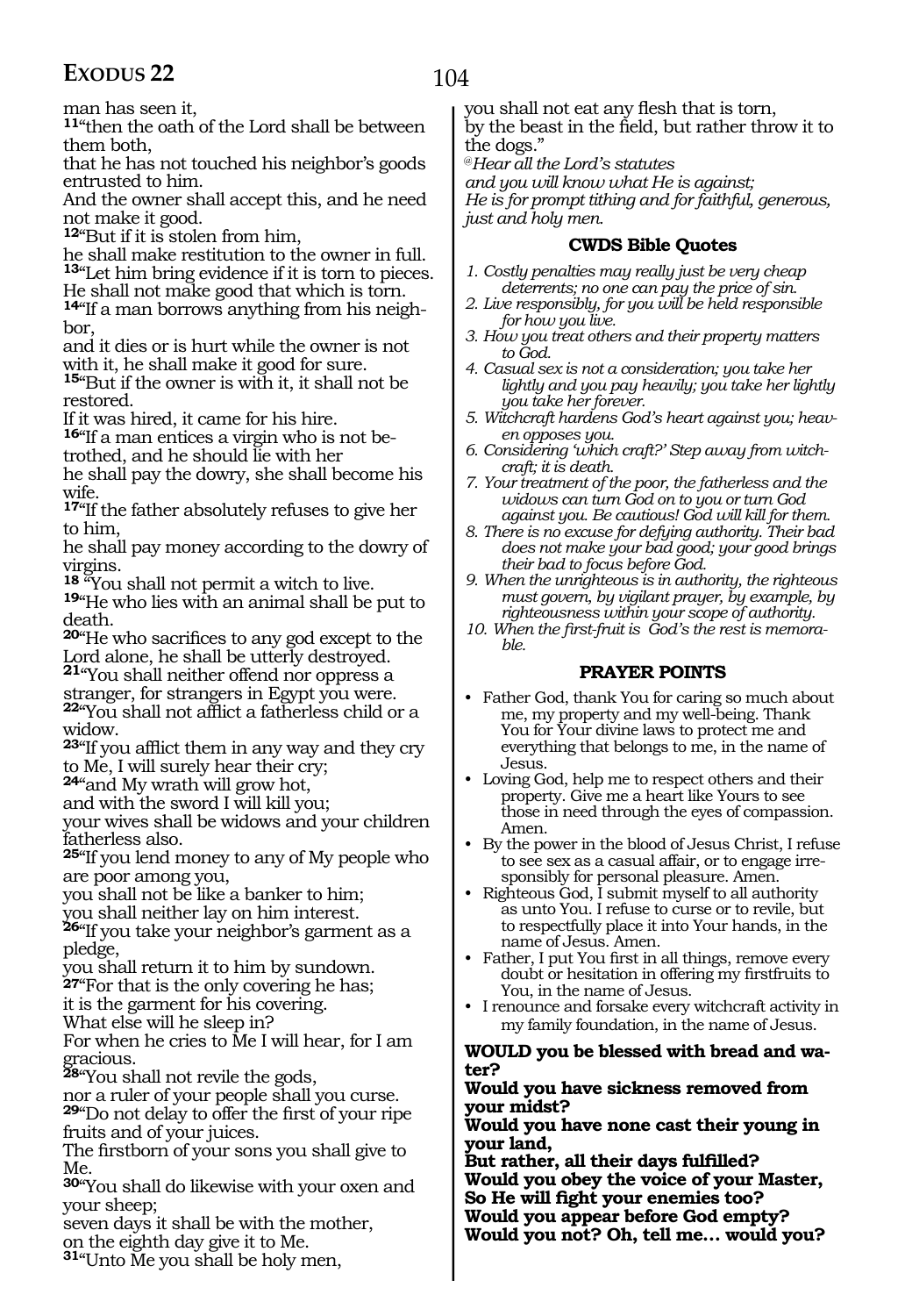**<sup>1</sup>**"Would you circulate a false report, or join the wicked to witness wrong?

**<sup>2</sup>**"Would you follow the crowd to do evil, or speak to prevent the justice of any man? **<sup>3</sup>**"Would you fight against the poor in his cause?

*These are all against the Lord's commands.* **<sup>4</sup>**"Would you see your enemy's ox or donkey going astray,

and not bring it back to him again?

**<sup>5</sup>**"Would you see the donkey of one who hates you lying under its burden,

and not help that man with him?

**<sup>6</sup>**"Would you pervert the judgment of the poor in his dispute?

**<sup>7</sup>**"Would you draw near to a false matter, or would you keep far away?

Would you slay the innocent, slay the righteous?

The Lord will not justify the wicked in any way.

**8**"Would you take a bribe? It blinds the discerning and wise,

and the word of the righteous it perverts. **<sup>9</sup>**"Would you, or would you not, oppress a

stranger?

You yourselves were strangers in Egypt and you know his heart.

*These are all against God's commands; tell me, will you obey the Lord?* 

**<sup>10</sup>**"You shall sow the land for six years, and for six years gather the fruit it yields. **<sup>11</sup>**"You shall rest the land the seventh year,

that the poor of the people may eat; what is left is for the beast of the field. You shall do in like manner with your oliveyard and with your vineyard too.

**<sup>12</sup>**"You are to work for six days only, for the seventh day is a day of rest for you, so that your ox, your donkey and the son of your female servant and the stranger may be refreshed.

**<sup>13</sup>**"Will you obey all of God's commandments, and in all these things be circumspect? Never mention the names of other gods, nor let it be heard from your mouth.

**<sup>14</sup>**"You are to hold feasts three times a year to the Lord;

**<sup>15</sup>**"the Feast of Unleavened Bread shall be the first.

(For seven days, eat unleavened bread, in the time appointed, Abib, is the month; for in it you came out of Egypt:

none shall come before Me empty-handed). **<sup>16</sup>**"You are to hold the Feast of Harvest,

where the first-fruits shall be brought, of what you have sown in the field.

This is the commandment of the Lord.

And at the year-end hold the feast of Ingathering,

when you have gathered in the fruit of your labors from the field.

**17**"Three times a year all your males shall ap-

pear before the Lord God.

**<sup>18</sup>**"You shall not offer the blood of My sacrifice with leavened bread,

nor shall you leave the fat of My sacrifice until the morning."

**<sup>19</sup>**"The first of the firstfruits of your land, into the house of the Lord your God this bring. You shall not boil a goat kid in its mother's milk.

**<sup>20</sup>**"Would you have My Angel go before you to keep you in the way?

I will surely send him,

to bring you into the place which I have prepared.

**<sup>21</sup>**"Do not provoke Him;

beware of Him and obey His voice.

He will not pardon your transgressions, for in Him is My name."

**<sup>22</sup>**"Would you have Me be an enemy to all your enemies,

and an adversary to your adversaries?

Then you must obey His voice and do all that I speak.

**<sup>23</sup>**"For My Angel shall go before you,

and bring you in to the land of the Amorites, the Hittites, the Perizzites, the Canaanites, the Hivites and the Jebusites,

and I will cut them off.

**<sup>24</sup>**"You shall not bow down to their gods nor serve them,

nor do according to their works,

but you shall utterly overthrow them,

and break their images down.

**<sup>25</sup>**"So you shall serve the Lord your God, and He shall bless your water and bread. And I will take sicknesses away from your midst.

**<sup>26</sup>**"No one shall cast their young or be barren. Would you have nothing barren in your land? And the number of your days fulfilled?

**<sup>27</sup>**"Would you have God's fear before you, in accordance with His promise,

to confuse all the people to whom you shall come?

Would you have Him make all your enemies, turn their backs to you and run?

**<sup>28</sup>**"Yes, I will send the hornets before you, to drive the Hivites, the Canaanites and the Hittites from the land.

**<sup>29</sup>**"I will not drive them out in one year, lest the land become desolate,

and the beasts of the field multiply against you.

**<sup>30</sup>**"But little by little I will drive them out, until you have increased and you inherit the land. **<sup>31</sup>**"And these shall be your boundaries:

I will set your bounds from the Red Sea, to the sea of the Philistines it shall go,

and from the desert to the River.

For I will deliver all the inhabitants of the land to you.

And you shall drive them out before you. **<sup>32</sup>**"With them make no covenants, nor with the gods that they serve.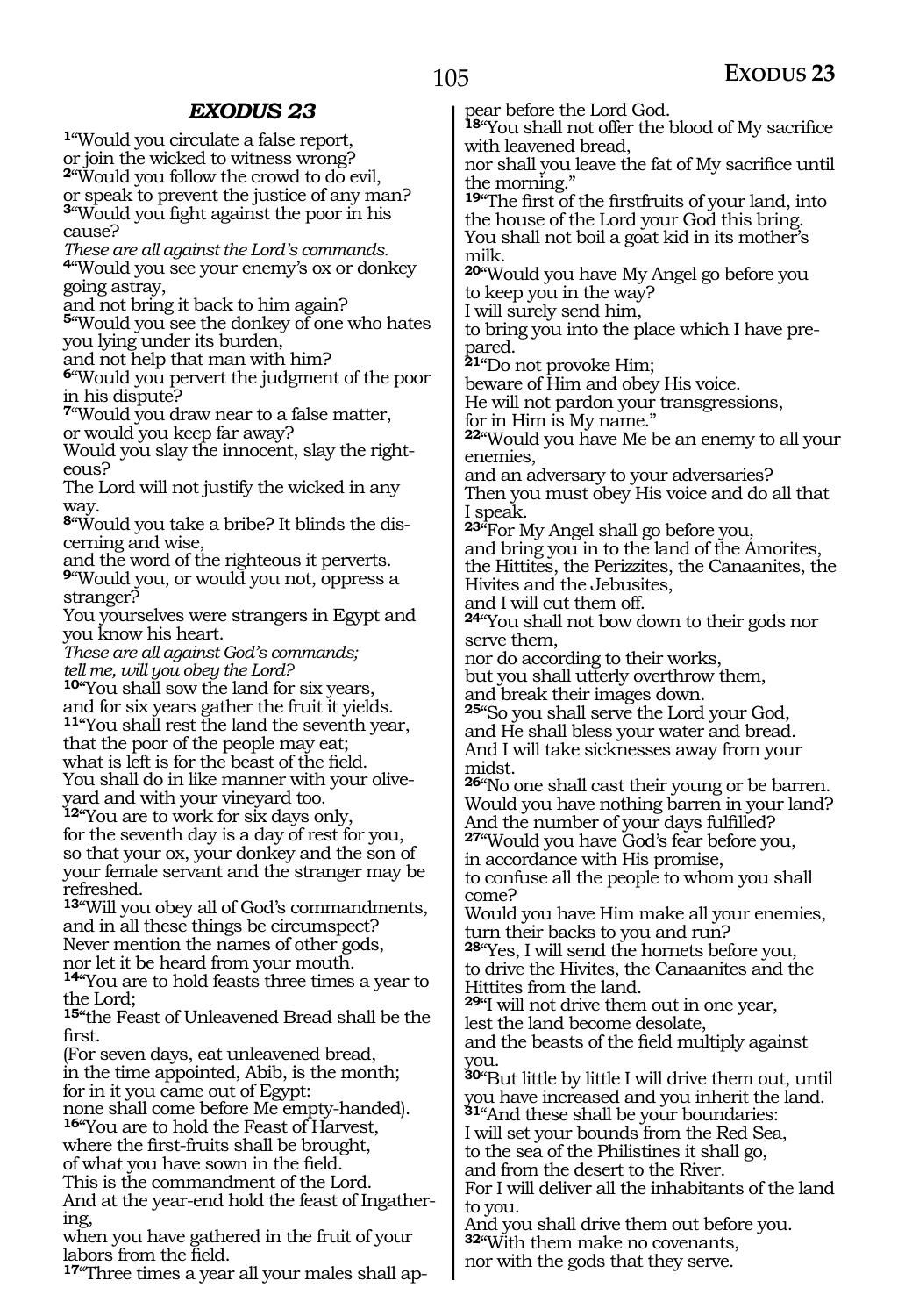**<sup>33</sup>**"They shall not dwell in your land lest they make you sin against Me. For if you serve their gods it will be to you a snare.

*Exceedingly great and precious promises, shall all be yours if you will hear.*

#### **CWDS Bible Quotes**

- *1. There are no false truths; a false witness and a liar is totally evil.*
- *2. Your enemy is your enemy by their choice, but their needs are not, the needs cannot choose; meet them where they are.*
- *3. The needs of your enemy is God's highway to the heart of your enemy that only you can pave.*
- *4. If you cannot get it lawfully then leave it gracefully or it will disgrace you. Bribe is a trap, not a trick or a threat.*
- *5. God uses your resources to provide for those who lack. Failure to provide for the poor makes you a poor failure.*
- *6. If you know your God is full, never appear before Him empty, since you access His fullness and 'prove Him' by what you bring: your praise, your tithes and your offering.*
- *7. Exercise care to obey your angel who is with you, exercise fear to obey the Holy Spirit who lives in you. Be ever conscious of the unseen Presence.*
- *8. The Angel was with them to take them in, the Holy Spirit is with you to bring Christ out.*
- *9. There is one law: God makes you a distinction in health, wealth and honor, if you make Him your one law.*
- *10. Separation and distinction lead to exaltation. You are in but not of; do not get involved in things your kingdom cannot sanction.*
- *11. You follow them they will lead you; you separate, they will fear you.*

#### **PRAYER POINTS**

- I resist every attempt of the enemy to corrupt me with money, or to use me to execute his evil heart against another human being, in the name of Jesus.
- I declare that I am submitted to the law of love and I operate by the love of God in me, in the name of Jesus. Amen.
- Father I make You my one law so You may distinguish me by Yourself, in the name of Jesus. Amen.
- I am generous towards God in everything. I refuse to leave the presence of God empty and therefore I will never appear before Him empty. I will give to Him with pomp as kings give to kings. Amen.
- Holy Spirit, You are God, I fear before Your awesome presence in me every day. Help me never to grieve You, in the name of Jesus. Amen.

**Nadab, Abihu saw Him, Aaron saw Him too; Under His feet sapphire, Clear as heaven's dew. Six days Moses waited, On the seventh God called him in; Israel saw God's glory, Like fire devouring. They said, "We will be obedient," And were graced by glory bright. "We will obey Moses."** 

#### **Really...but what if I am absent,** *Forty days and forty nights?*

### *EXODUS 24*

**<sup>1</sup>**Now He said to Moses, "Come up Moses, come up; come up to the Lord. Bring Aaron, Nadab and Abihu and seventy of Israel's elders;

let them worship from afar.

**<sup>2</sup>**"But they shall not come near to the Lord;

Moses shall come near alone; nor shall the people go up with him."

**<sup>3</sup>**Moses told them the Lord's words,

and when Moses told the people

of God's judgments and His words,

all the people answered:

"We will do all the words of the Lord that He has said.'

**<sup>4</sup>**And Moses wrote all the words of the Lord. And early in the morning he arose,

and built an altar at the foot of the mountain, with twelve pillars according to Israel's twelve sons.

**<sup>5</sup>**Then he sent young men of Israel, who offered burnt offerings and sacrificed peace offerings of oxen to the Lord.

**<sup>6</sup>**And Moses took half of the blood and put it in basins

and half the blood he sprinkled on the altar. **<sup>7</sup>**Then he read the Book of the Covenant for all the people to hear.

And they said, "All that the Lord has said we will do,

to the Lord we will be obedient."

**<sup>8</sup>**Then Moses took the blood and sprinkled it on the people and said,

"This is the blood of the covenant which the Lord has made with you,

concerning all the words that I have spoken. *All the words you say you will do*."

**<sup>9</sup>**Then Moses went up with Aaron, Nadab and Abihu, and seventy of the elders of Israel.

**<sup>10</sup>**And they saw the God of Israel,

under His feet as it were a paved work of sapphire, clear as heaven's dew.

**<sup>11</sup>**On the seventy elders of Israel, God did not lay His hand;

so they saw God and they ate and drank. **<sup>12</sup>**And they heard God tell Moses, "Come.

Come to Me on the mountain;

I will give you tablets made of stone, and the law and commandments I have written,

that you may teach them when you come down."

**<sup>13</sup>**So Moses rose up and with his minister Joshua he went up into the mountain of God. **14**He told the elders, "Wait here until we return.

Aaron and Hur are with you.

Let all issues be brought to both of them." **<sup>15</sup>**When Moses had finished speaking, up into the mountain he went.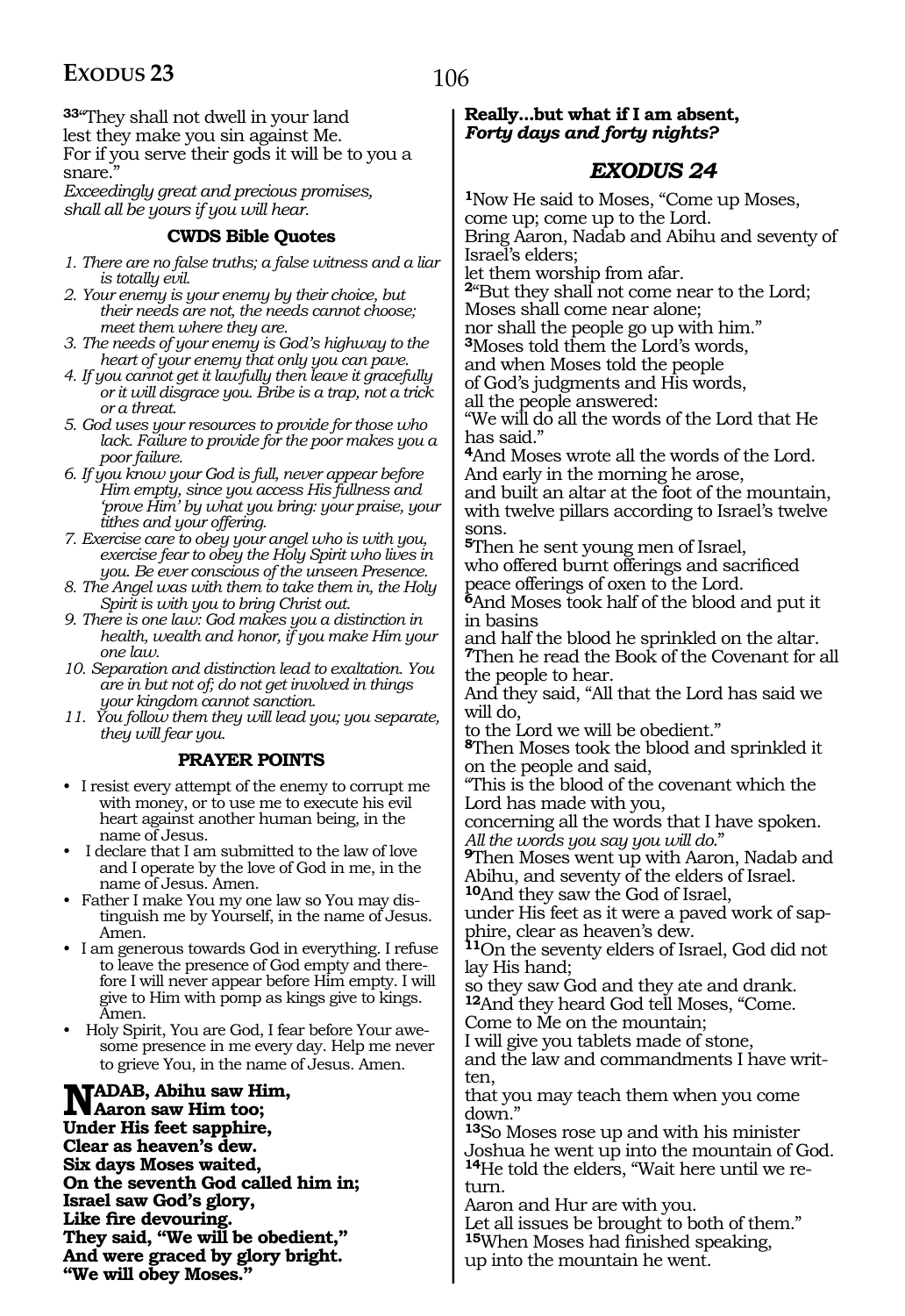And a cloud covered the mountain.

**<sup>16</sup>**The glory of the Lord rested on Mount Sinai, six days of cloud covering.

On the seventh, Moses heard God's voice; He called out to Moses from the midst of the cloud.

**<sup>17</sup>**Ah! The sight of the Lord's glory,

on the top of the mount.

It was like a consuming fire in the eyes of all Israel.

**<sup>18</sup>**They saw God's glory from far off.

But into the midst of the cloud Moses went.

He went up into the mountain and was gone for forty days and forty nights.

*He had the promise of all Israel with him, that they would obey God's voice.*

#### **CWDS Bible Quotes**

- *1. Position yourself to be prepositioned to the highest place in God.*
- *2. Your bounds in God is determined by how you abound in God. Prayer and relationship is the key.*
- *3. You have been sprinkled but are you clean? You have received the blood of the covenant, are you living in covenant?*
- *4. A commitment to do is a resolution not to do; make the commitment and live resolute.*
- *5. God gives you a revelation of Himself to give you responsibility to Himself.*
- *6. Eat and drink in His presence but it is best to eat and drink of His Presence.*
- *7. When God gives you a moment you can seal in memory, it is a memorable moment, when you miss it, it is a missed moment or a missed opportunity.*
- *8. Step into the fire and become fiery; step away from the fire and be totally burnt.*
- *9. It is best to fear the image of the consuming fire, than to test the image of the consuming fire.*
- *10. The moment is yours, the veil is torn; the boundaries have been removed; draw near to Him and He will draw near to you.*

#### **PRAYER POINTS**

- God of heaven, Your presence is life to me; call me higher, in the name of Jesus. Amen.
- My Father and my God, I am not satisfied to observe You from a distance; I want every experience relationship has to offer, in the name of Jesus.
- King of Glory, I have read Your word and it is good, I will serve You with all my heart. Amen.
- I declare that the fear of the Lord will always restrain me, the love of the Lord will always constrain me, and the presence of the Lord will always excite and entice me.
- Consuming fire of the Holy Ghost, consume my life and make me fiery for You. Amen.

**II** IS God's desire to dwell with<br>But they must first prepare. **t is God's desire to dwell with man, A detailed and sacrificial plan Will bring Him to man here. Onyx stones, ram skins, gold, silver, bronze, Acacia wood and cherubim,**

**Above the Ark a mercy seat, There to commune with Him.** **He desires so much to dwell with man, That since the earth's foundation there was slain**

**A spotless, flawless sacrificial Lamb, So forever He can draw near.**

#### *EXODUS 25*

**<sup>1</sup>**Then the Lord spoke to Moses saying, **<sup>2</sup>**"Speak to the children of Israel

that they may bring Me an offering.

Take it of every person who gives it with his heart willingly.

**<sup>3</sup>**"This is the offering you shall take: gold, silver and bronze;

**<sup>4</sup>**"blue, purple and scarlet thread, fine linen, and goats' hair;

**5**"rams' skins dyed red, badger skins and acacia wood;

**<sup>6</sup>**"oil for the light and spices for the anointing oil and for sweet incense;

**<sup>7</sup>**"onyx stones and stones to set in the ephod and in the breastplate.

**<sup>8</sup>**"And let them build Me a sanctuary that among them I may dwell.

**<sup>9</sup>**"According to all that I show you,

that is, the pattern of the tabernacle and its furnishings, this do.

**<sup>10</sup>**"And they shall make Me an ark of acacia wood,

two and a half cubits in length one and a half in width and the height one and a half cubit. **<sup>11</sup>**"You shall overlay it with gold inside and

out,

and make on it a moulding of gold all around its sides.

**<sup>12</sup>**"For it cast four rings of gold,

and put them in the four corners, each alike, two rings shall be on one side,

and two rings on the other side,

**<sup>13</sup>**"and you shall make poles of acacia wood, and overlay them with gold.

**<sup>14</sup>**"You shall put the poles into the rings on the sides of the ark,

that with them the ark may be borne;

**<sup>15</sup>**"the poles shall be in the rings of the ark and shall not be taken there from.

**16**"And into the ark you shall put the Testimony I give you.

**<sup>17</sup>**"You shall make a mercy seat of pure gold, it shall be two and a half cubits long, by half a cubit wide.

**<sup>18</sup>**"You shall make two cherubim of beaten gold for the two ends of the mercy seat.

**<sup>19</sup>**"Make one cherub at either end of the mercy seat. These cherubim shall be of one piece with the mercy seat.

**<sup>20</sup>**"And the cherubim shall stretch out their wings up above,

with their wings covering the mercy seat. They shall face each other;

their faces shall be towards the mercy seat. **<sup>21</sup>**"You shall put the mercy seat above on top of the ark,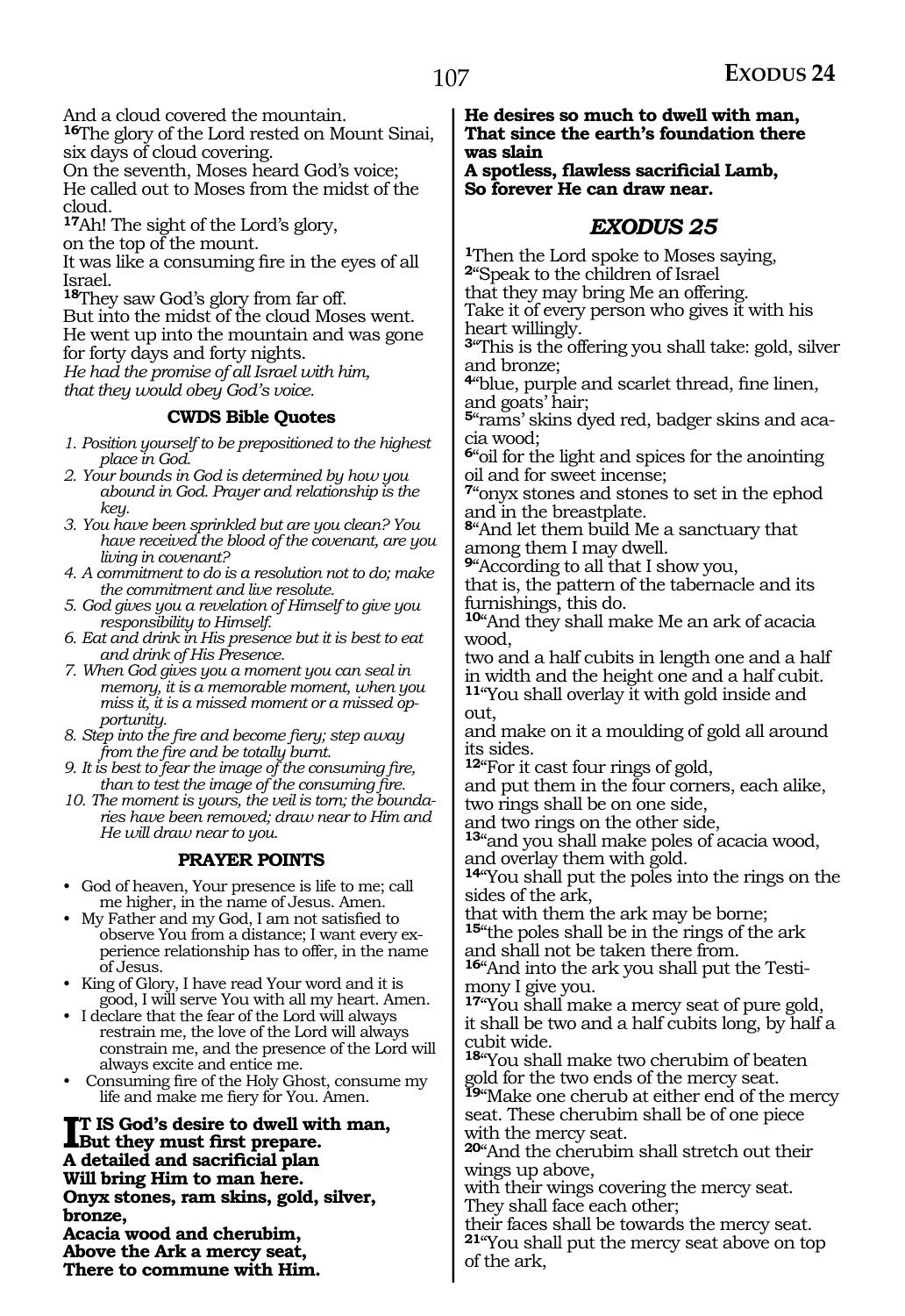and in the ark you shall put the Testimony I will give to you.

**<sup>22</sup>**"There I will meet with you, and commune with you from above the mercy seat;

from between the two cherubim which are on the ark of Testimony,

about everything I will give you in commandment to Israel.

**<sup>23</sup>**"You shall make a table of acacia wood; two cubits shall be its length,

a cubit and a half the height thereof, and a cubit shall be its width.

**<sup>24</sup>**"You shall overlay it with pure gold,

and make a moulding of gold all around it. **25**"You shall make for it a border of a handbreadth all around,

and for the border, make a gold moulding all around.

**<sup>26</sup>**"You shall make for it four rings of gold; and put the rings on the four corners at its legs.

**<sup>27</sup>**"The rings shall be close to the frame for places for the poles to bear the table.

**<sup>28</sup>**"You shall make the poles of acacia wood, and overlay them with gold.

With these shall the table be carried. **<sup>29</sup>**"You shall make its dishes, its pans, its pitchers, and its bowls for pouring, all of pure gold.

**<sup>30</sup>**"And on the table you shall set showbread before Me always.

**<sup>31</sup>**"You shall make a candle stand of pure gold; of beaten work shall the candle stand be. Its branches, its bowls, its knobs and its flow-

ers shall all be of one piece. **<sup>32</sup>**"Six branches shall come out from its sides; out of each side of the candle stand shall three branches come.

**<sup>33</sup>**"On each branch shall be three bowls made like almond blossoms, with a flower and a knob.

**<sup>34</sup>**"On the candle stand itself there shall be four bowls made like almond blossom, with a knob and a flower each.

**<sup>35</sup>**"There shall be a knob under the first two branches,

a knob under the second two branches and a knob under the third two branches that extend from the candlestand.

**<sup>36</sup>**"Their knobs and their branches shall be of the same piece;

it shall all be one beaten piece of pure gold. **<sup>37</sup>**"You shall make seven lamps for it,

and they shall arrange the lamps to give light in front of it.

**<sup>38</sup>**"The tongs to trim the wicks and the trays shall be of pure gold.

**<sup>39</sup>**"Make them of a talent of pure gold, just as all the vessels.

**<sup>40</sup>**"And see to it that you make them according to the pattern which was shown to you on the mountain."

*It is God's desire to dwell with man, and He has already drafted the plan.*

#### **CWDS Bible Quotes**

*1. Whether then or now, human lives or physical building, it takes the offering of the people to build the sanctuary of the Lord.* 

*2. Offer yourself completely to be the sanctuary of the Lord.*

*3. 'From the heart' and 'willingly' qualifies every gift to God, for God loves a cheerful giver.*

*4. The throne is grace, the seat, mercy; for grace and mercy are the only conditions that allow us to commune with a holy God.*

*5. God is very precise with the preparation for His presence, if we are precise with the execution, He will present Himself.*

*6. The ark of the Testimony then, our bodies carrying the Testimony of Christ today; they gave and did the work then, we give ourselves and accept His finished work today.* 

#### **PRAYER POINTS**

• Father I willingly offer myself and all I have for You to tabernacle among us, in the name of Jesus.

• Lord God, Your ways are high above our ways, but love brings You close; thank You for Your love. Amen.

• Everlasting Father, as You build Your tabernacle in the earth; help us to touch others so they too may touch You. Amen.

• Father I prepare my body to carry Your glorious presence in the name of Jesus.

• Thank You Jesus for grace and mercy; now I can come boldly before the throne of God. Amen.

• Holy Spirit, I am ever conscious of Your presence in me; help me to maintain the spiritual environment to make Your home welcoming. Amen.

**Curtains of finely woven linen, Curtains of scarlet, purple and blue. Curtains that are doubled in six and in fives,**

**Coupled with clasps; curtains with loops. Goats' hair curtain to cover the tabernacle, Place what is left at the back away from the face;**

**Curtains made the veil that importantly divide,**

**The holy from the Most Holy place.** 

### *EXODUS 26*

**1**"You shall make the tabernacle with ten curtains of fine woven linen,

and blue, purple and scarlet thread;

weave them with cherubim of artistic work.

**<sup>2</sup>**"All the curtains shall have one measure, the length twenty-eight cubits and the width four. **<sup>3</sup>**"Make curtains joined to each other, coupled

together by fives. **<sup>4</sup>**"You shall make loops of blue yarn on the edge of the curtain, on the selvedge of each set.

**<sup>5</sup>**"You shall make fifty loops in the one curtain, and fifty loops on the edge of the curtain on the end of the second set,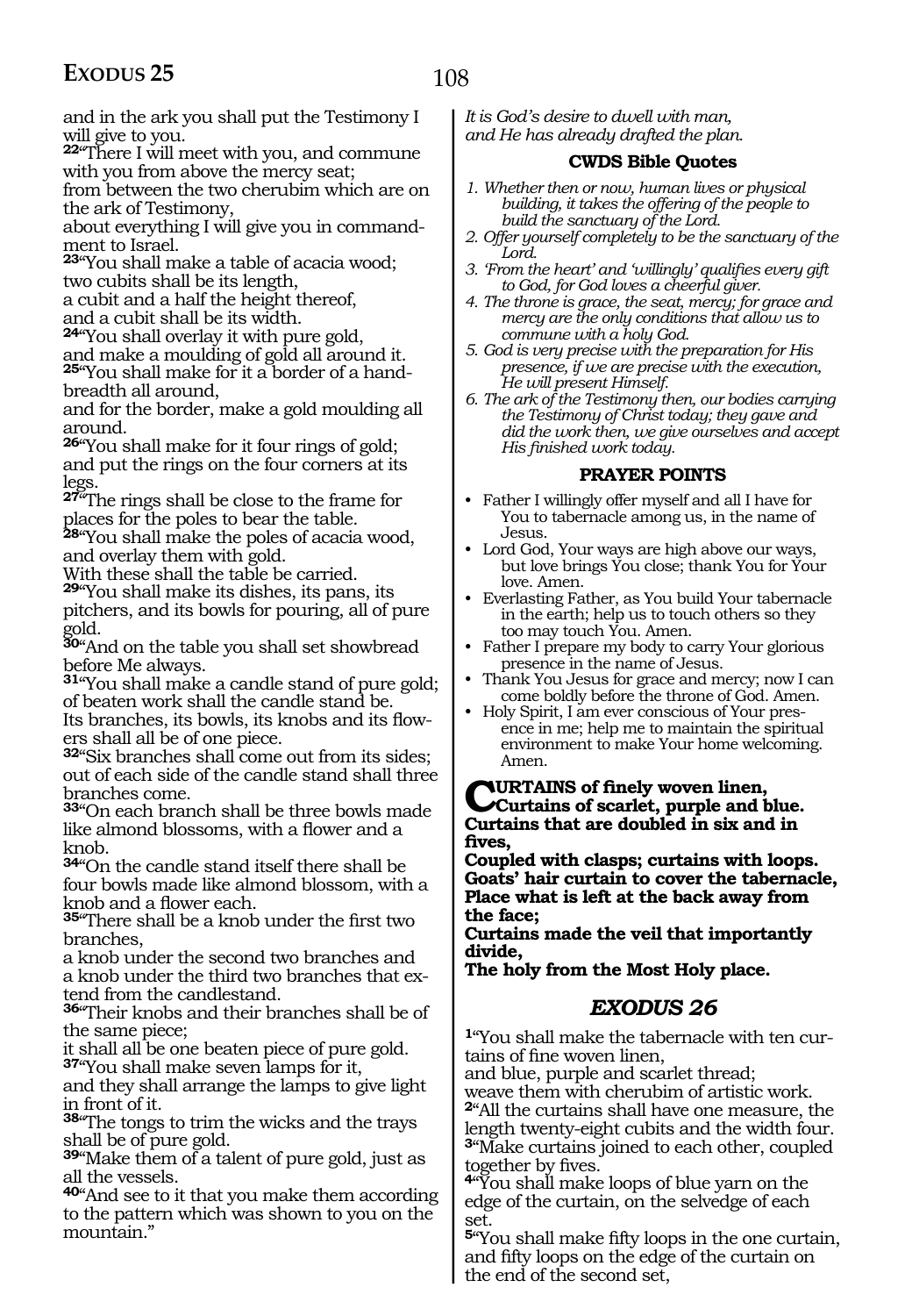so the loops may be clasped to each other.

**<sup>6</sup>**"Make fifty clasps of gold, and couple the cur- tains together with the clasps, to make it one tabernacle.

**<sup>7</sup>**"You shall make eleven curtains of goat's hair to be a tent over the tabernacle,

**<sup>8</sup>**"they shall all be the same measure, thirty cubits long by four cubits wide.

**<sup>9</sup>**"You shall couple five curtains by themselves, and the other six by themselves;

double the sixth curtain at the front of the tabernacle.

**<sup>10</sup>**"You shall make fifty loops on the edge of the outer curtain,

and fifty on the edge of the curtain of the second set.

**<sup>11</sup>**"You shall make fifty clasps of bronze and put them into loops,

couple the tent together that it may be one unit also.

**<sup>12</sup>**"The half curtain that remains from the tent, shall hang over the back of the tabernacle;

**<sup>13</sup>**"and a cubit on either side of what remains of the length of the curtains of the tent,

shall hang over both sides of the tabernacle to cover it.

**14**"You shall make a covering for the tabernacle of ram skins dyed red,

and a covering of porpoise skins above them. **<sup>15</sup>**"For the tabernacle you shall make boards of acacia wood standing upright.

**<sup>16</sup>**"The length of one board shall be ten cubits and the width shall be by one and a half cubit. **<sup>17</sup>**"Place two tenons in each board for binding one to another.

This you shall make for all the boards of the tabernacle.

**18**"You shall make the boards of the tabernacle, twenty boards for the side to the south.

**<sup>19</sup>**"You shall make forty sockets of silver under each of the twenty boards for its two tenons.

**<sup>20</sup>**"For the second side of the tabernacle, the north side, there shall be twenty boards, **<sup>21</sup>**"and forty sockets of silver; two under each

of the boards.

**<sup>22</sup>**"For the far side of the tabernacle, the west, you shall make six boards.

**23**"You shall make two boards for the tabernacle's two back corners.

**<sup>24</sup>**"Let them be coupled together at the bottom and at the top by one ring.

So shall it be for both of them, for the two corners therein.

**25**"There shall be eight boards with silver sockets, totalling sixteen,

under each board two sockets shall be.

**<sup>26</sup>**"You shall make bars of acacia wood;

five for the boards of the tabernacle on one side;

**<sup>27</sup>"for the boards on the other side of the tab-<br>ernacle five,** 

and for the boards on the far side of the taber- nacle westward, five.

**<sup>28</sup>**"The middle bar shall pass through the

midst of the boards from end to end.

**<sup>29</sup>**"You shall overlay the boards with gold, and make their rings of gold to hold the bars; overlay the bars with gold.

**<sup>30</sup>**"You shall raise up the tabernacle according to the pattern you were shown on the mountain.

**<sup>31</sup>**"You shall make a veil of purple, scarlet and blue thread,

and fine woven linen with artistic work of cherubim.

**32**"You shall hang it on the four pillars of acacia wood overlaid with gold;

their hooks shall be gold on four sockets of silver.

**<sup>33</sup>**"You shall hang the veil from the clasps. Then you shall bring the ark of the Testimony behind the veil.

The veil shall divide between the holy and the Most Holy place.

**<sup>34</sup>**"You shall put the mercy seat on the ark of the Testimony in the Most Holy place.

**<sup>35</sup>** "You shall set the table outside the veil, and set the candlestand across the table on the side of the tabernacle southward;

and you shall put the table to the north. **<sup>36</sup>**"You shall make a hanging screen for the door of the tabernacle of blue, purple and scarlet thread woven work,

and fine woven linen made by a weaver. **<sup>37</sup>**"You shall make for the screen five pillars of acacia wood,

and overlay them with gold and their hooks shall be gold.

For them you shall cast five sockets of bronze."

@*Curtains of scarlet, purple, blue.*

*Curtains of fine linen woven delicately.*

*Curtains to separate the holy place from the Most Holy:*

*these are the plans Moses received. He got the curtain pattern for the veil, but Moses never dreamt that day that its finely woven and delicate work would permanently be torn away.*

#### **CWDS Bible Quotes**

- *1. Everything the Lord hangs on your life, and everything the Lord decorates you with, is for beauty and for purpose, for your glory and for His use; for He uses you to glorify Him and He makes service glorious.*
- *2. God is very precise about the preparation of His tabernacle for His glory; be precise like Moses about your execution of His instructions.*
- *3. Every board, every bar, every socket, every curtain, every law, every precept, every commandment, every statute, is necessary to present a house worthy of the presence of God.*
- *4. The veil was made to keep the ordinary out of The Most Holy Place; the veil was torn to approve the ordinary for extraordinary experiences and positioning.*
- *5. The most powerful statement of positioning ever is, "The Presence who dwells in the Most Holy Place is in you."*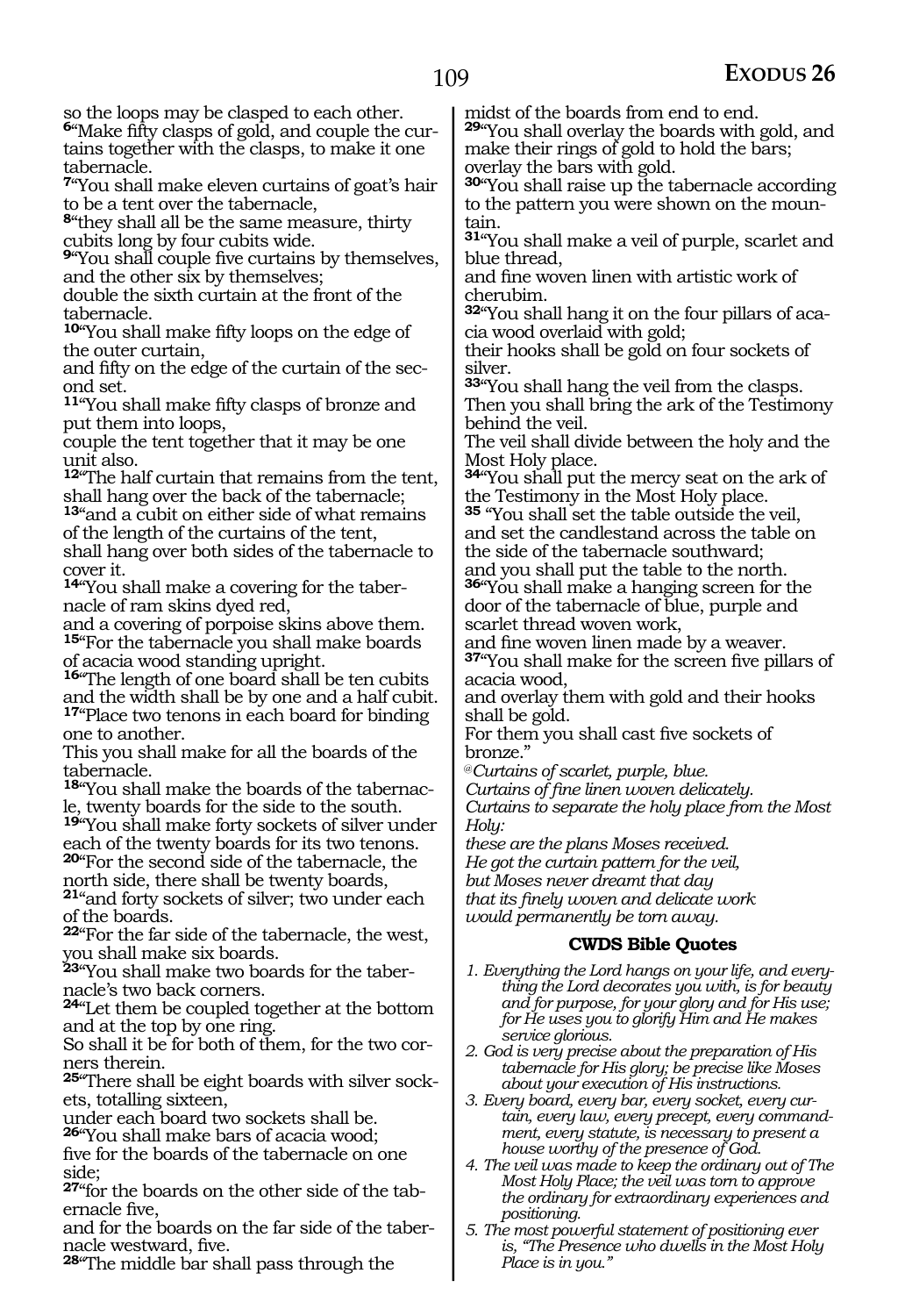- *6. Your pursuit of God starts from the inside out and no longer from the outside in.*
- *7. The only curtain that remains to restrict you from the quintessence of God's presence is the veil on your minds and on your spiritual discipline.*

- **PRAYER POINTS** Lord prepare me for service in the name of Jesus. Amen.
- Jesus, I want to be beautiful for You always. Amen.
- King of Glory, let my life glorify You; let my service glorify You; let my lifestyle glorify You. Amen.
- Lord Jesus, thank You for beautifying me with salvation.
- Father God I consider my service to You glorious, in the name of Jesus. Amen.
- Lord I will hear and do all You have commanded me for my life, and my body, Your tabernacle, in the name of Jesus.
- Holy Spirit, I prepare my tabernacle for Your holy presence so You may delight in me always. I fill myself with the word and prayer to create the perfect atmosphere for You constantly. Amen.

#### **PURE olive oil, beaten for light,<br>To cause the lamp to always burn;<br>A ligarlary of missing Cod manujus A kingdom of priests, yes God requires The burning lamps, both night and day. Yes, we must cause our lights to shine always.**

#### *EXODUS 27*

**<sup>1</sup>**"You shall make an altar of acacia wood, five cubits long and five cubits broad; the altar shall be square and its height three cubits.

**2**"You shall make horns for it at the four corners.

All the horns shall be of one piece with the altar.

You shall overlay it with bronze.

**<sup>3</sup>**"You shall make for it, shovels, basins and fleshhooks, firepans,

and pans to receive the ash.

**<sup>4</sup>**"You shall make a grate for it, a network of bronze;

on the network you shall make four bronze rings at the four corners.

**<sup>5</sup>**"You shall put it under the rim of the altar beneath, that the network may be midway the altar.

**<sup>6</sup>**"You shall make poles for the altar of acacia wood, and overlay them with bronze.

**<sup>7</sup>**"You shall put the poles in the rings. The poles shall be on the two sides of the altar to bear it.

**<sup>8</sup>**"You shall make it hollow with boards; make it as it was shown to you on the mountain.

**<sup>9</sup>**"You shall make the court of the tabernacle. There shall be hangings for the court made of fine woven linen for the south side;

one hundred cubits long for one side.

**<sup>10</sup>**"The twenty pillars and twenty sockets shall be of bronze,

and hooks of the pillars and their bands shall be silver.

**11**"Likewise on the north there shall be hangings one hundred cubits long,

with its twenty pillars and twenty sockets of bronze,

and the hooks of the pillars and their bands of silver.

**<sup>12</sup>**"Along the width of the court on the west shall be hangings of fifty cubits with ten pillars and ten sockets.

**<sup>13</sup>**"The court on the east side shall be fifty cu- bits wide.

**<sup>14</sup>**"The hangings on one side of the gate shall be fifteen cubits,

with their three pillars and sockets three. **<sup>15</sup>**"The other side shall also have hangings

of fifteen cubits with three pillars and three sockets.

**<sup>16</sup>**"There shall be a hanging screen of twenty cubits for the gate of the court.

It shall be of woven purple, blue and scarlet thread and fine woven linen needlework.

It shall have four pillars and four sockets. **<sup>17</sup>**"All the pillars around the court shall have bands of silver;

their hooks shall be of silver and their sockets of bronze.

**<sup>18</sup>**"The court shall be a hundred cubits in length;

the width fifty throughout, and the height five cubits made of fine woven linen and its sock- ets bronze.

**<sup>19</sup>**"All the vessels of the tabernacle for its ser- vice, all its pegs,

and all the pegs of the court shall be of bronze. **<sup>20</sup>**"You shall command the children of Israel

to bring you pure oil of beaten olives for light,

to cause the lamp to burn always,

continually both day and night.

**<sup>21</sup>**"In the tabernacle of the congregation,

outside the veil before the Testimony, Aaron and his sons shall tend it before the

Lord from evening until morning.

It shall be a statute forever to their generations

on behalf of the children of Israel."

@*For in a holy nation,* 

*the fire must never lose its glow.*

#### **CWDS Bible Quotes**

- *1. The burning of the lamp is not seasonal but continual; you are the light of the world.*
- *2. Keep praying, keep seeking, keep studying; the pure oil (anointing) must never stop coming, for the lamp must never stop burning.*
- *3. It is intended to shine therefore it must be tended all the time.*
- *4. There are two disciplines necessary to let your light shine before men continually; one, you need a constant source of oil supply, the Holy Spirit; two, you need to maintain your lamp daily, your relationship with God.*

*5. The quality of your fire will depend on the quality of your relationship with the Holy Spirit, your fire source, which depends on the time you invest to tend your lamp in His presence.*

#### **PRAYER POINTS**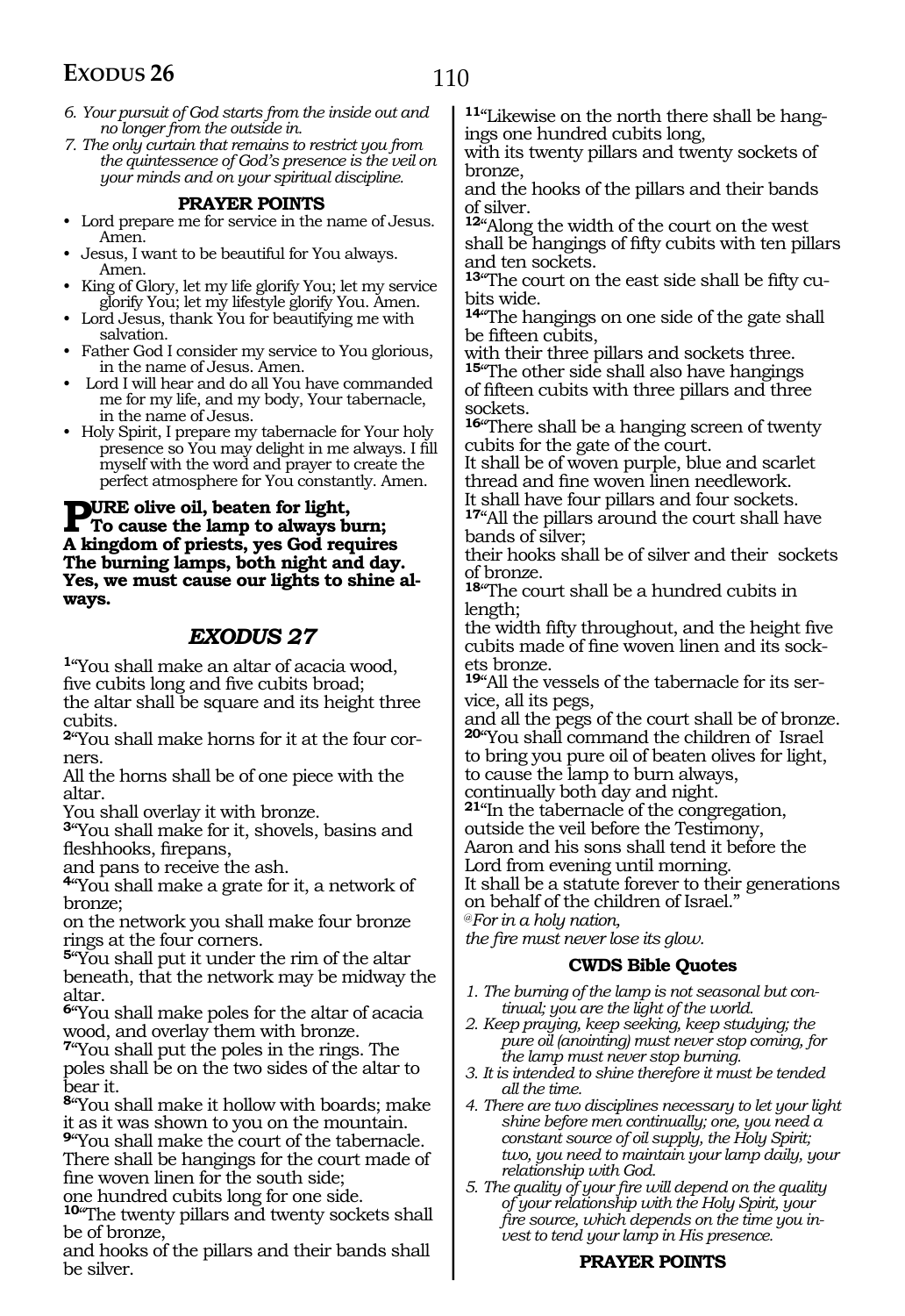- I declare, by the power in the blood of Jesus Christ, that my lamp shall never go out, in the
- I will draw from the Holy Spirit daily for my continuous supply of anointing oil, in the name of Jesus.
- Jesus. I soak my prayer life in the precious blood of Jesus Christ. Let my prayer altar receive fresh
- Fire now, in Jesus' name.<br>• The light of the Lord in me shall burn for the nations and shall shine to the nations, in the nations and shall shine to the nations, in the
- Father God, I embrace my mandate as the light of the world, and I will be deliberate about this charge and responsibility, in the name of Jesus.

**SELECTED, set apart, were Aaron and his sons;**

**Consecrated, separated, priests of God to become.**

**Make them holy garments, of purple, blue and gold;**

**On his forehead, place this signet: "Holiness to the Lord."**

#### *EXODUS 28*

**<sup>1</sup>**"From among all Israel, consecrate Aaron and his sons: Nadab, Abihu, Eleazar and Ithamar, to minister in the priest's office, My ministers to become.

**<sup>2</sup>**"You shall make holy garments for Aaron your brother, for glory and for beauty. **<sup>3</sup>**"Speak to the wise-hearted artisans whom I have filled with the spirit of wisdom, that they may make Aaron garments, to con- secrate him, that he may minister to Me as priest.

**<sup>4</sup>**"These are the garments they shall make: a breastplate, an ephod, a robe,

a turban, a sash and an embroidered coat. They shall make these garments for Aaron and his sons to minister to Me as priest. **<sup>5</sup>**"They shall take the gold, blue, purple and scarlet thread and the fine linen,

**<sup>6</sup>**"and they shall make the ephod of gold, blue, purple and scarlet thread and fine woven linen made with cunning work.

**<sup>7</sup>**"It shall have two shoulder straps joined at its two edges; so shall it be joined. **<sup>8</sup>**"The checker band of the ephod

shall be of the same workmanship;

made of gold, blue, purple and scarlet thread

<sup>9"</sup>You shall take two onyx stones and engrave on them the names of the sons of Israel. **<sup>10</sup>**"Six names shall be on each stone, in the order of their birth.

**<sup>11</sup>**"With the work of an engraver in stone, like the engravings of a signet,

you shall engrave the two stones with the names of the sons of Israel.

You shall set them in settings of gold.

**12**"You shall put the two stones on the shoulder of the ephod as stones of memorial for the sons of Israel.

So Aaron shall bear their names before the

Lord on his two shoulders as a memorial.<br><sup>13</sup> Make also settings of gold,

14" and you shall make two chains of pure gold.

**15**"You shall make the breastplate of judgment of cunning work, just as the work of the ephod:

of gold, blue, purple, and scarlet thread, fine woven linen also.

**<sup>16</sup>**"It shall be doubled into a square, the length and width shall each be a span.

**<sup>17</sup>**"And you shall put settings of stones in it, four rows of stones:

the first row shall be a sardius, a topaz, and an emerald;

**18**"the second row shall be a turquoise, a sapphire, and a diamond;

**<sup>19</sup>**"the third row shall be, a jacinth, an agate, and an amethyst;

**<sup>20</sup>**"and the fourth row, a beryl, an onyx and a jasper, all in settings of gold.

**<sup>21</sup>**"And the stones shall have the names of the sons of Israel, twelve stones according to their names,

after the manner of a signet let them be engraved, each with its own name.

They shall be according to the twelve tribes. **<sup>22</sup>**"You shall make chains for the breastplate at the end, like braided cords of pure gold;

**<sup>23</sup>**"and on the two ends of the breastplate, you shall make two rings of gold.

**<sup>24</sup>**"Then put the two chains into the rings which are on the ends of the breastplate; **<sup>25</sup>**"fasten the other two ends of the two chains to the two gold settings,

and on the shoulder straps of the ephod in the front, let it be placed.

**<sup>26</sup>**"You shall make two rings of gold and put them on the two ends of the breastplate; put them on the border of the ephod, which is on the inner side.

**<sup>27</sup>**"You shall make two other rings of gold, and put them on the two shoulder straps, underneath the ephod towards the front, at the coupling above the woven band of the ephod.

**<sup>28</sup>**"You shall bind the breastplate by its rings to the rings of the ephod using a blue lace, so that it is above the intricately woven band of the ephod and so that from the ephod, the breastplate does not come loose.

**<sup>29</sup>**"So Aaron shall bear the names of the sons of Israel on the breastplate of judgment over his heart,

when he goes into the holy place, as a memorial continually before the Lord.

**30**"You shall put in the breastplate of judgment the Urim and Thummim

over Aaron's heart when he goes in before the Lord at all times.

*Garments of glory and of beauty, but with purpose designed,*

so that Aaron will bear the judgment of the children of Israel over his heart continually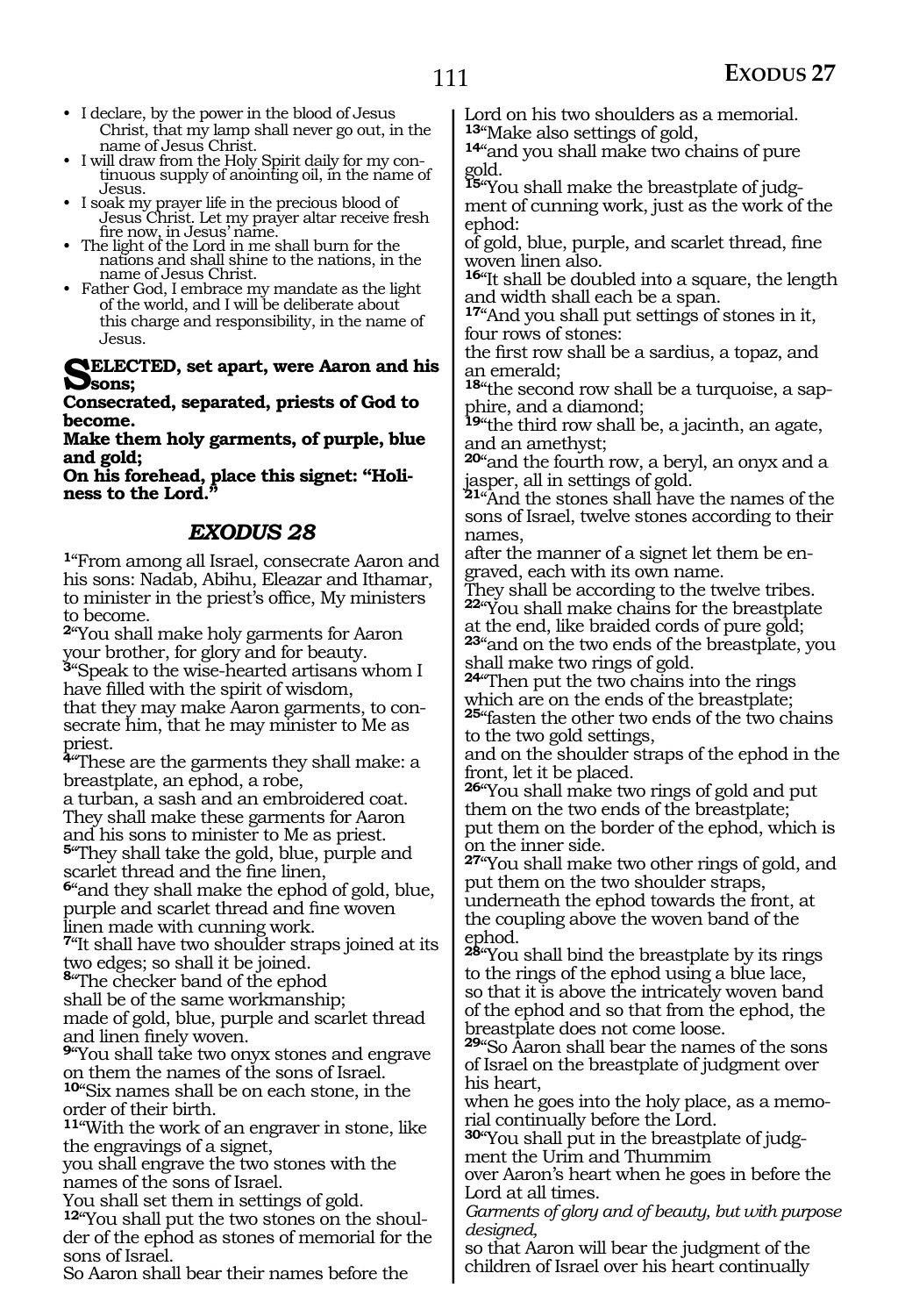before the Lord.

**<sup>31</sup>**"You shall make the robe of the ephod of blue.

**<sup>32</sup>**"There shall be an opening for his head at the top.

It shall have a woven binding all around the opening like a coat of mail, so it does not tear. **33**"Upon the hem, you shall make pomegranates of blue, of purple and scarlet, all around its hem,

and golden bells between them all around: **<sup>34</sup>**"a golden bell and a pomegranate, upon the hem of the robe all around.

**<sup>35</sup>**"And it shall be on Aaron when he ministers, that the sound shall be heard when he goes into the holy place before the Lord and when he comes out, that he may not die.

**<sup>36</sup>**"You shall also make a plate of pure gold and engrave it like the engraving of a signet:

HOLINESS TO THE LORD!

*The Lord demands holiness.*

**<sup>37</sup>**"You shall put it on a blue lace, so it shall be in front of the turban,

**<sup>38</sup>**"so shall it be on Aaron's forehead, so Aaron may bear the iniquity of the holy things which the children of Israel hallow in all their holy gifts;

that they may be accepted before the Lord. **<sup>39</sup>**"*Garments of glory and beauty:*

You shall skilfully embroider the coat of fine linen thread;

you shall make the turban of fine linen, and the sash of woven work.

**<sup>40</sup>**"You shall make coats for Aaron's sons, and you shall make sashes for them and hats for glory and for beauty.

*God wants to beautify you.* 

**<sup>41</sup>**"You shall put them on Aaron your brother and on his sons with him. You shall anoint them, consecrate them, and sanctify them, that they may minister to Me, in the office of priest.

**<sup>42</sup>**"You shall make them linen trousers to cover their nakedness;

they shall reach from the waist to the thigh. **<sup>43</sup>**"They shall be on Aaron and on his sons when they enter the tabernacle of meeting, or when they come near the altar to minister in the holy place,

that they do not bear iniquity and die before My face.

It shall be a statute forever to him and all his descendants after him."

@*God requires holiness and consecration, as He beautifies His priests.*

#### **CWDS Bible Quotes**

- *1. It is dedicated, now it must be consecrated to be accepted.*
- *2. The oil for the anointing, the blood for consecration, The Holy Ghost and the Cross for supply.*
- *3. It was for Aaron and his sons exclusively, now the priesthood has no boundaries; the blood and the oil flows freely in Christ.*
- *4. Carry your nation in your heart and place it on the*

*altar before God always, as a matter of love and duty; the Aaronic priesthood carried it over their hearts.* 

- *5. Only precious things are engraved in precious stones. This is where your name is engraved.*
- *6. Remind yourself always that God requires holiness. Place it on your forehead and wear it with intent.*

#### **PRAYER POINTS**

- Father, I accept my duty to this nation. I place my nation before You now, for forgiveness, mercy and distinction, in the name of Jesus.
- By the power in the blood of Jesus, I will wear Your holiness in my heart, and I will display your holiness in my lifestyle. Amen.
- Holy Spirit, thank You for constantly reminding me, that my body is holy to You, and my life is Holy to the Father. Amen.
- Thank You Father for having my name engraved in the palm of Your hand. Amen.
- I thank You Jesus for removing the veil, and making me a priest with direct access to the throne of grace. Amen.

**IT** is He who sanctifies,<br> **Though by man with oil**<br> **He sensitions** with His cla **Though by man with oil anointed; He sanctifies with His glory So He can dwell among His children. He sanctifies the congregation, The tabernacle and the altar; He sanctifies Aaron and His sons To be priests and His ministers. We are sanctified by His glory; We are sanctified by His word; We are sanctified so we know that He is the Lord our God.**

### *EXODUS 29*

**<sup>1</sup>**"You shall do this to them to consecrate them to minister to Me in the priests' office: take one young bullock and two rams without blemish,

**<sup>2</sup>**"with unleavened bread, unleavened cakes mixed with oil

and unleavened wafers anointed with oil that are prepared of wheat flour.

**<sup>3</sup>**"You shall put them in one basket with the bull and the two rams.

**<sup>4</sup>**"Bring Aaron and his sons to the door of the tabernacle of meeting,

and with water you shall wash them.

**<sup>5</sup>**"Take the garments and put the robe on Aaron,

with the ephod, the breastplate and gird him with the woven band of the ephod.

**<sup>6</sup>**"You shall put the turban on his head, and on the turban put the holy crown.

**<sup>7</sup>**"Then you shall pour the anointing oil on his head, and anoint him to serve.

**<sup>8</sup>**"You shall then put coats on his sons.

**<sup>9</sup>**"And you shall gird Aaron and his sons with sashes and put the hats on them.

The priesthood shall be theirs for a perpetual statute. So shall you consecrate them.

**<sup>10</sup>**"Before the tabernacle let the bull be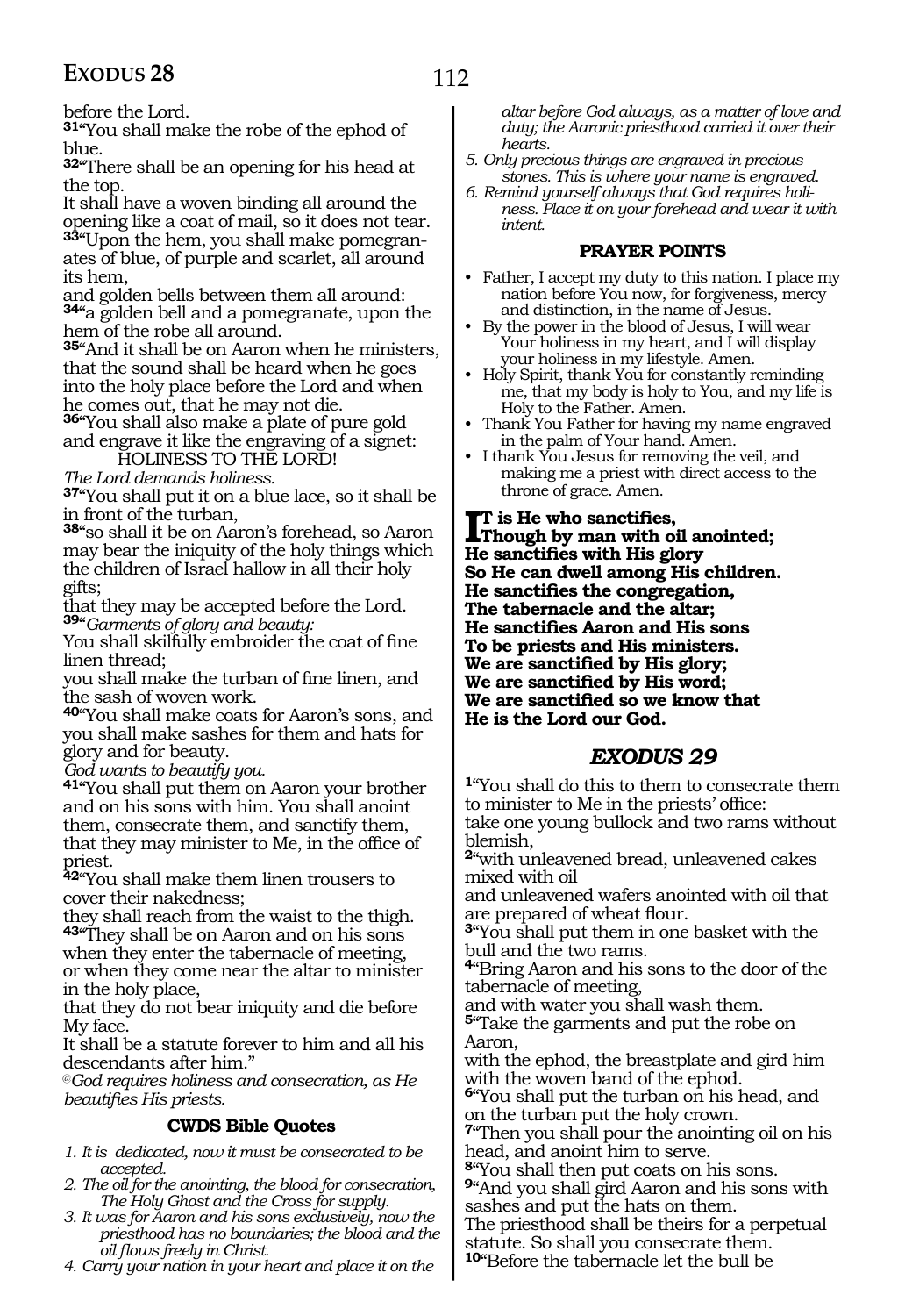brought,

and Aaron and his sons shall put their hands on the head of the bull.

**<sup>11</sup>**"You shall then kill the bull before the Lord by the tabernacle door.

**<sup>12</sup>**"Take some of the blood of the bull and with your finger put it on the altar's horns.

Pour all the blood beside the base of the altar, **<sup>13</sup>**"and you shall take all the fat that covers the entrails,

the two kidneys and the fat on them,

and from above the liver take the caul,

and burn them on the altar.

**<sup>14</sup>**"But the flesh of the bull with its dung and skin,

you shall burn with fire outside the camp; it is a sin offering.

**<sup>15</sup>**"You shall also take one ram and let Aaron and his sons put their hands on its head;

**<sup>16</sup>**"then slay the ram and take its blood, and sprinkle it all around on the altar.

**<sup>17</sup>**"You shall cut the ram in pieces;

wash the entrails and the legs,

and put them with its pieces and with its head.

**<sup>18</sup>**"And you shall burn the entire ram on the altar.

It is a burnt offering to the Lord, an aroma that is sweet,

an offering to the Lord made by fire.

**<sup>19</sup>**"You shall take the other ram and on its head let Aaron and his sons put their hands. **<sup>20</sup>**"Then you shall kill the ram and take some of the blood and put it on the tip of the right ear of Aaron and his sons,

and on the thumb of their right hand and on the big toe of their right foot,

and sprinkle the blood on the altar all around. **<sup>21</sup>**"Then take some of the blood that is on the

altar and some of the anointing oil, and sprinkle it on Aaron and his sons,

and on their garments;

and he and his garments shall be hallowed, and his sons and his sons' garments with him.

**<sup>22</sup>**"Also, you shall take the fat and fat tail of the ram,

and the fat that covers the entrails and the caul,

the two kidneys, the fat on them and the right thigh(for it is a ram of consecration),

**<sup>23</sup>**"one loaf of bread, one cake made with oil, one wafer from the basket of unleavened bread that is before the Lord.

**<sup>24</sup>**"And you shall put them all in the hands of Aaron and in the hands of his sons, and you shall wave them as a wave offering before the Lord.

**<sup>25</sup>**"You shall receive them back from their

hands,<br>and burn them on the altar as a burnt offering, as a sweet aroma before the Lord.

It is an offering made by fire to the Lord.

**<sup>26</sup>**"Then you shall take the breast of the ram of

Aaron's consecration,

and wave it as a wave offering before the Lord; and it shall be your portion.

**<sup>27</sup>**"And from the ram of the consecration you shall consecrate the breast of the wave offering which is waved,

and the thigh of the heave offering raised, of that which is for Aaron, and of that which is for his sons.

**28**"It shall be for Aaron and his sons by a statute forever from the children of Israel.

For it is a heave offering from the children of Israel, from the sacrifices of their peace offering, that is, their heave offering to the Lord.

**<sup>29</sup>**"And the holy garments of Aaron shall be for his sons after him,

to be anointed in them and to be consecrated therein.

**<sup>30</sup>**"That his son who replaces him as priest shall put them on for seven days,

when he enters the tabernacle of consecration of meeting to minister in the holy place.

**<sup>31</sup>**"And you shall take the ram of consecration, and in the holy place boil its flesh.

**<sup>32</sup>**"Then Aaron and his sons shall eat the flesh of the ram,

and the bread in the basket by the door of the tabernacle of meeting.

**<sup>33</sup>**"They shall eat those things used to make the atonement, to consecrate and to sanctify them;

but a stranger shall not eat thereof, because they are holy.

**<sup>34</sup>**"And if any of the flesh of the consecration offerings, or of the bread, remain until the morning, burn the remainder with fire;

it shall not be eaten for it is holy.

**<sup>35</sup>**"This you shall do to Aaron and his sons, according to all that I have commanded you. You shall consecrate them seven days.

**<sup>36</sup>**"And you shall offer a bull as a sin offering for atonement every day.

Cleanse the altar, anoint and sanctify it, when you make an atonement for it.

**<sup>37</sup>**"Make atonement for the altar seven days and sanctify it;

and the altar shall be most holy.

Whatever touches the altar shall be holy. **<sup>38</sup>**"You shall offer on the altar, two lambs of

39<sup>"</sup>Offer one lamb at morning and the other lamb at evening,

**<sup>40</sup>**"with one lamb shall be one-tenth of an ephah of flour mixed with a quarter hin of pressed oil and a quarter hin of wine for a drink offering.

**<sup>41</sup>**"You shall offer the other lamb at evening. You shall offer with it the grain and the drink offering as in the morning for a sweet aroma, an offering made by fire to the Lord.

**<sup>42</sup>**"This shall be a continual burnt offering throughout your generations,

at the door of the tabernacle of congregation where with you I will meet to speak with you.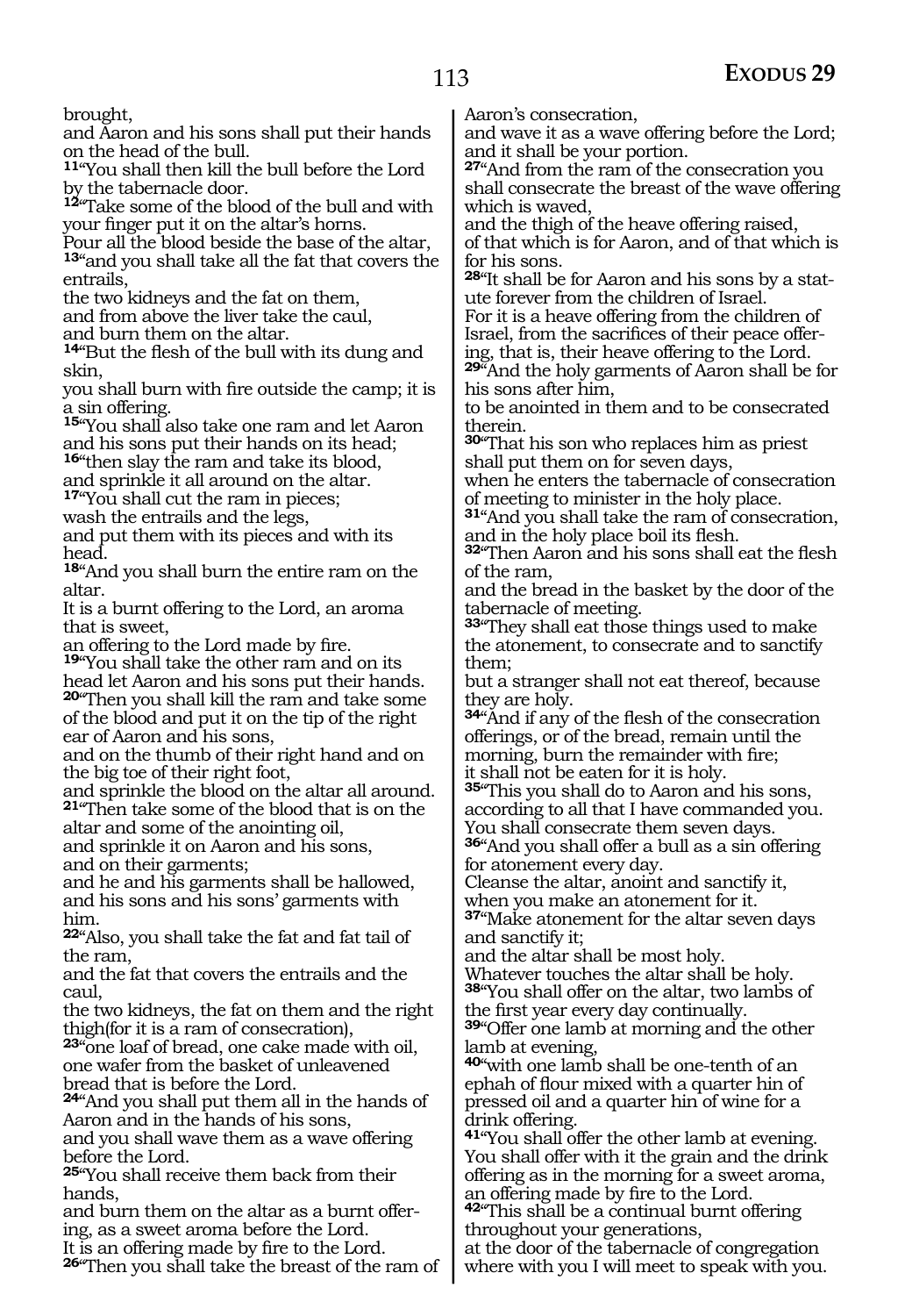**<sup>43</sup>**"And there I will meet with the children of Israel,

and the tabernacle shall be sanctified by My glory."

**<sup>44</sup>***It is He who sanctifies,* 

*though anointed with oil by man and sprinkled with blood.*

"I will consecrate the tabernacle of congregation and the altar,

and I will also consecrate both Aaron and his sons, to minister to Me in the priest's office.

**<sup>45</sup>**"I will dwell among the children of Israel and I will be their God.

**<sup>46</sup>**"And they shall know that I am the Lord their God,

who brought them out of Egypt's land, that I may dwell among them.

I am the Lord their God.

#### **CWDS Bible Quotes**

*1. The blood to consecrate, the bull to atone, but only His glory sanctifies.*

- *2. The ritual positions you, God Himself places you and only He can sanctify.*
- *3. By divine order, let the offering burn continually in your secret place where God meets with you.*
- *4. If it is not by His glory it is not at all; obedience attracts glory.*

*5. God consecrates to dwell in, to live among, to be your God; only He can consecrate for His weighty Presence.*

*6. Rituals are ordained but the ministry gifts are defined, dignified and distinguished by God Himself, not by the performance of rituals.*

*7. Ministerial succession is a family designation; Satan knows and actively fights this generational anointing.*

#### **PRAYER POINTS**

- Father, sanctify me with Your glory. Amen.
- Father, consecrate me so you can be with me constantly. Amen.
- I wash myself with the precious blood of Jesus Christ, and prepare myself with the word, to present myself to You Father; Your glory distinguishes me. Amen.
- Father, all my wisdom, study and accreditation, is nothing without Your glory. I wait on You. Amen.
- Let the defining power of the presence and glory of the living God, fall upon my life now, in the name of Jesus. Amen.

A <sup>N</sup> altar of sweet incense,<br>To God a delightful smell;<br>Purm it experiences **Burn it every evening, And every morning as well; There is something every soul Rich and poor alike must give, That there be no plague among us, And in His presence we may live.**

#### *EXODUS 30*

**<sup>1</sup>**"You shall make an altar to burn incense on. Make it of acacia wood.

**<sup>2</sup>**"It shall be square; its width and length one cubit each;

its height shall be two cubits, and its horns shall be one piece with it.

**<sup>3</sup>**"You shall overlay its top, its sides all around, and its horns with pure gold;

and you shall make a moulding of gold for it all around.

**<sup>4</sup>**"You shall make two gold rings for it, under the mouldings on both sides.

Place them on the two sides; they shall be places for poles to bear it.

**<sup>5</sup>**"You shall make poles of acacia wood overlaid with gold;

**<sup>6</sup>**"and you shall place the altar in front of the veil before the ark of Testimony;

before the mercy seat that is over the Testimony, where with you I will meet.

**<sup>7</sup>**"Aaron shall burn sweet incense on it every morning when he tends the lamp.

**<sup>8</sup>**"He shall burn incense on it when he lights the lamps at evening too,

a perpetual incense before the Lord throughout your generations.

**<sup>9</sup>**"You shall not offer strange incense on it, or burnt offering, or grain,

nor shall you pour a drink offering on it. **<sup>10</sup>**"And Aaron shall make atonement on the horns once a year throughout your generations,

with the blood of the sin offering of atonement; it is most holy to the Lord."

**<sup>11</sup>**Then the Lord spoke to Moses, saying, **<sup>12</sup>**"When you number Israel,

let every man give the Lord a ransom for his soul,

that there be no plague among them when you number them.

**<sup>13</sup>**"Everyone who is numbered shall give half a shekel according to the shekel of a sanctuary (a shekel is twenty gerahs).

The half-shekel shall be an offering to the Lord.

**<sup>14</sup>**"Everyone included among those who are numbered, from twenty years and older, shall give an offering to the Lord.

**<sup>15</sup>**"The rich shall not give more and the poor shall not give less than half a shekel, when you give an offering to the Lord to make

atonement for yourselves. **<sup>16</sup>**"Take the atonement money of Israel and appoint it to the service of the tabernacle of the congregation,

that it may be a memorial for the children of Israel before the Lord,

to make atonement for your souls."<br><sup>17</sup>Then the Lord spoke to Moses, saying:

18"You shall make a basin of bronze, with its base also of bronze for washing.

Put it between the tabernacle of meeting and the altar, and you shall put water in it,

**<sup>19</sup>**"Aaron and his sons shall wash their hands and feet in its water.

**<sup>20</sup>**"When they go into the tabernacle or when they come near the altar to minister,

to burn an offering made by fire to the Lord,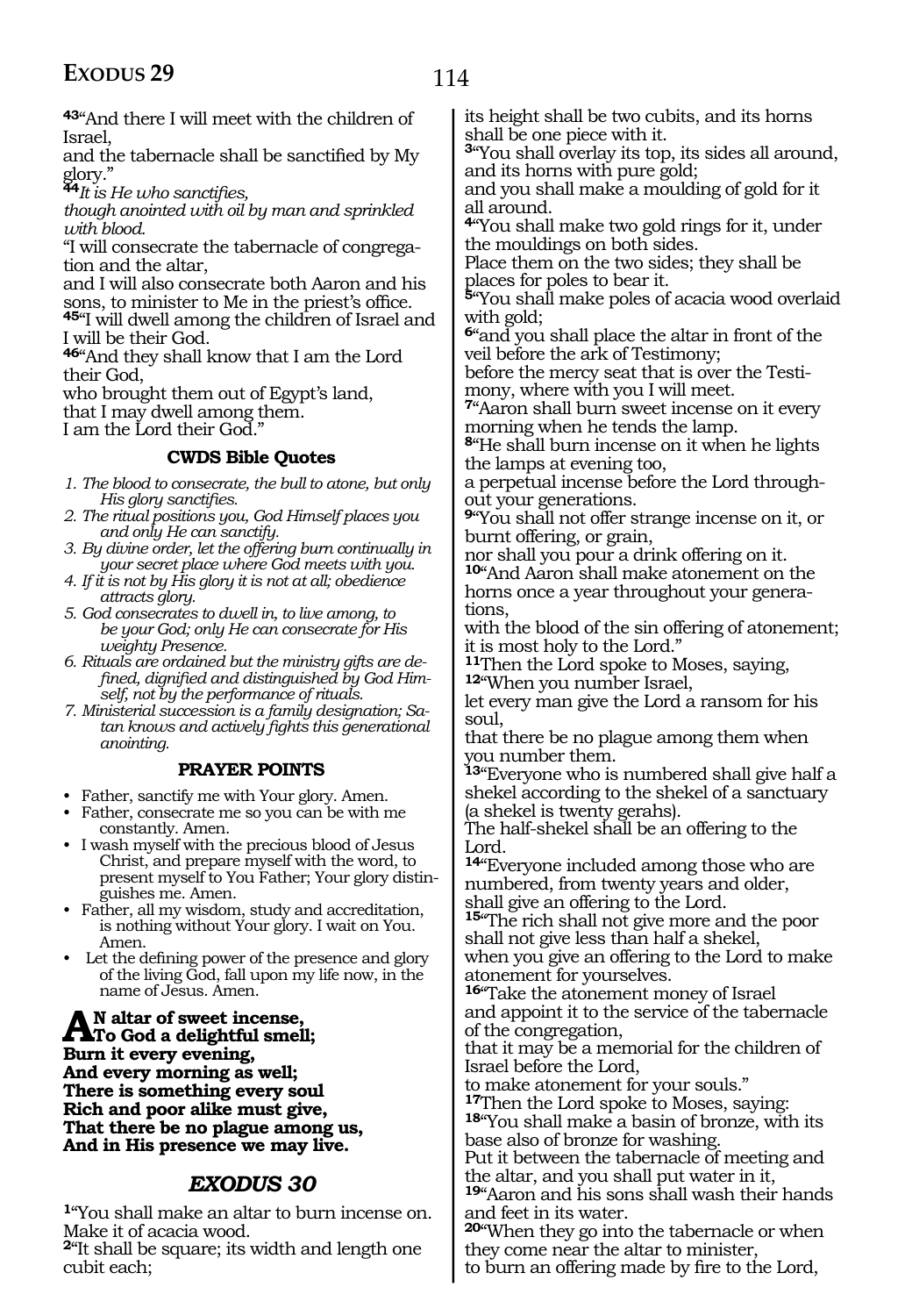they shall wash with water that they do not die.

**<sup>21</sup>**"So shall they wash their hands and feet, lest they die.

It shall be a statute forever to him and his descendants throughout their generations."

**<sup>22</sup>**Again, the Lord spoke to Moses, saying, **23**"Take for yourself chief spices:

five hundred shekels of pure myrrh, half this amount of sweet cinnamon and two hundred

**24**"five hundred shekels of cassia according to the shekel of the sanctuary, and a hin of olive oil.

**<sup>25</sup>**"You shall make from these an ointment, compounded after the art of the apothecary; it shall be a holy anointing oil.

**<sup>26</sup>**"With it you shall anoint the tabernacle of congregation and the ark of the Testimony; **<sup>27</sup>**"the table and all its vessels, the candle stand and the altar of incense;

**<sup>28</sup>**"the altar of burnt offerings with its vessels, and the laver and its foot.

**<sup>29</sup>**"You shall consecrate them that they may be holy; whatever touches them shall be holy. **<sup>30</sup>**"Consecrated for ministry.

You shall anoint Aaron and his sons, and consecrate them to minister to Me as priests.

**31**"And you shall speak to the children of Israel, saying,

'This shall be a holy anointing oil to Me throughout your generations.

**<sup>32</sup>**'It shall not be poured on man's flesh; nor shall you make any other like it, according to its composition.

It is holy, and it shall be holy to you.

**<sup>33</sup>**'Whoever compounds any like it, or whoever puts any of it on a stranger,

shall be cut off from his people.'"

**<sup>34</sup>**And the Lord said to Moses, "Take sweet spices:

stacte, onycha, galbanum and pure frankincense, each of similar weight.

**<sup>35</sup>**"You shall make an incense with these, compounded according to the art of the apothecary, tempered together, holy and pure.

**<sup>36</sup>**"You shall beat some of it very fine; and put some of it in the tabernacle of congregation before the Testimony where I will meet with you.

To you it shall be most holy.

**<sup>37</sup>**"You shall not make any of this incense for yourselves, according to its composition. It shall be holy to you for the Lord. **<sup>38</sup>**"Whoever shall make any like it to smell, shall be cut off from his people."

#### **CWDS Bible Quotes**

- *1. Trim the lamps with prayer every day to keep the lights burning bright, send up the sweet incense of praise perpetually when you trim it.*
- *2. Word and praise, lamps burning and sweet incense is a signal to heaven that earth is in alignment.*
- *3. The atonement is not in the offering, it is in acknowledging that no offering can be enough.*
- *4. The atonement is in the offering; His offering, for no other offering can suffice.*
- *5. Whatever you dedicate to the service of the tabernacle serves as a memorial for you before the Lord.*
- *6. Your soul has been ransomed, present your life to God.*
- *7. The water cleans, the blood cleanses; the altar of the Lord is holy, apply the blood; cleanse yourself.*
- *8. The anointing for ministry and of the priest is not common, it has divine restrictions.*
- *9. If it is for His service it is peculiar, separate, distinguished, uncommon, holy; that includes you.*

#### **PRAYER POINTS**

- Father, thank You for Your peculiar anointing on my life. You have made me distinguished and special to You. Amen.
- Most holy God, let the sweet incense of my praise fill Your throne room continuously. Amen.
- Lord Jesus, thank You for being the ransom for my soul. I celebrate the Cross every day of my life. Amen.
- Father, I dedicate myself and everything I have to the service of the tabernacle in the earth, so that I will be remembered before You always. Amen.
- I apply the blood of Jesus to my life daily, and cleanse my tabernacle to carry Your holy Presence every day. Amen.

#### **THE finger of God is writing**<br>On the hearts of men today;<br>He is median them wise hearts **He is making them wise hearted, Placing wisdom there to stay. To do the work commanded, Understanding, knowledge come; The finger of God is writing, On tablets no longer made of stone.**

### *EXODUS 31*

@*See My finger writing.*

**<sup>1</sup>**The Lord spoke to Moses, saying,

**<sup>2</sup>**"See, I have called by name Bezalel the son of Uri, the son of Hur, of the tribe of Judah.

**<sup>3</sup>**"And I have filled him with the Spirit of God,

in wisdom and in understanding,

in knowledge and in all manner of workmanship,

**<sup>4</sup>**"to design clever artistry in gold, in silver and in bronze,

**<sup>5</sup>**"and in cutting jewels for settings and wood carvings.

**<sup>6</sup>**"With him I have appointed Aholiab,

son of Ahisamach, of the tribe of Dan; and I have put wisdom in the hearts of all

those gifted in artistry,

so they may make all that I have commanded you:

**<sup>7</sup>**"the tabernacle of meeting and the ark of the Testimony,

the mercy seat and the furniture of the taber- nacle,

**8**"the table and its utensils, the pure gold can-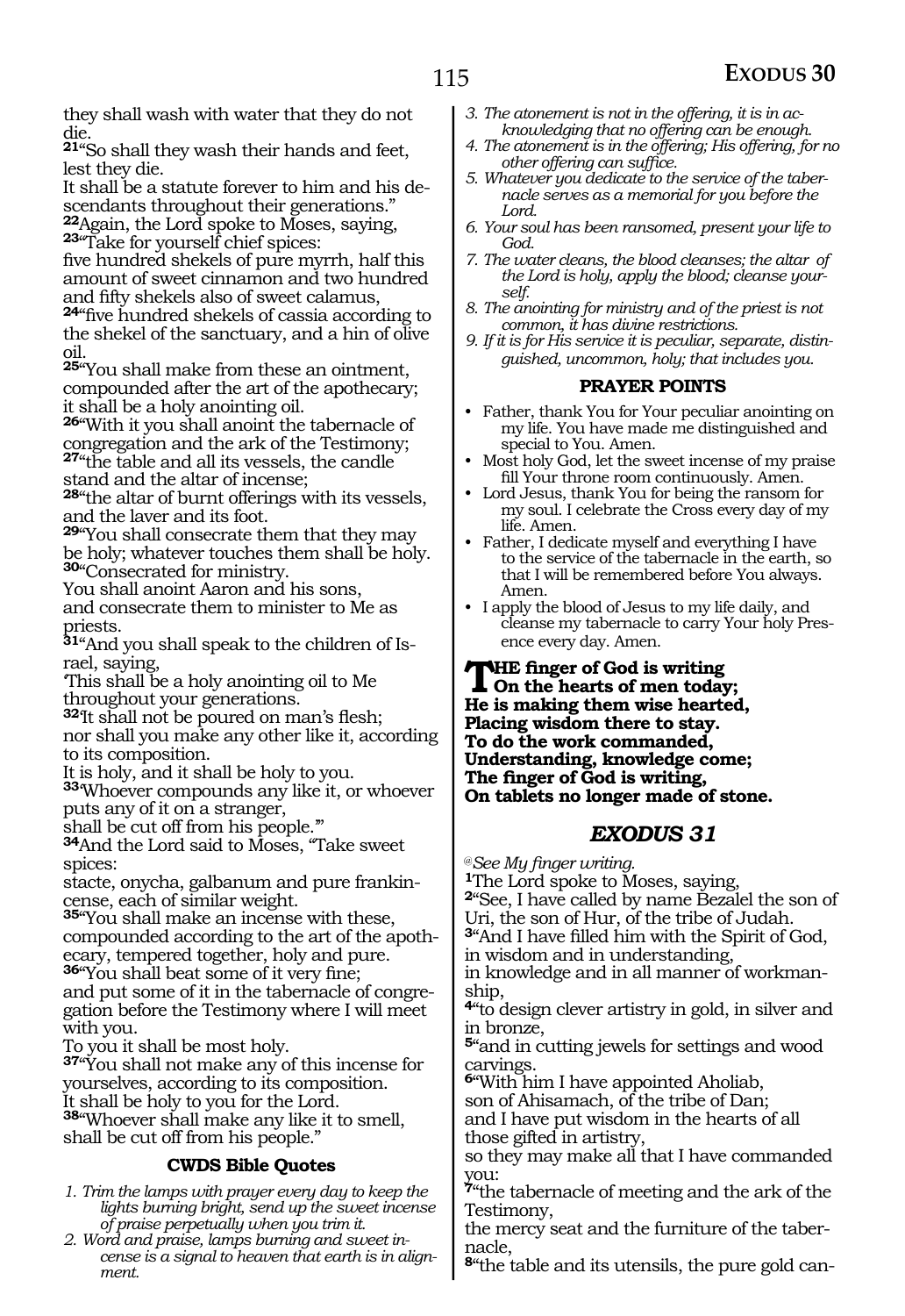116

dle stand and the incense altar,

**<sup>9</sup>**"the altar of burnt offering and its utensils, and the basin and its base;

**<sup>10</sup>**"the garments of service, the holy garments of Aaron the priest and the garments of his

1<sup>1</sup>"And the oil of the anointing and the sweet incense for the holy place.

They shall do according to all I have commanded you."

**<sup>12</sup>**And the Lord spoke to Moses, saying, **<sup>13</sup>**"Speak to the children of Israel, saying, 'Indeed, you shall keep My Sabbaths, for it is a sign between Me and you throughout your generations,

that you may know that I am the Lord who

14<sup>'</sup>You shall keep the Sabbath, therefore, for it is holy to you.

Everyone who defiles it, shall surely be put to death;

for anyone who does any work on it, that person shall be cut off from his people. **15**'Work shall be done for six days, but the sev-

enth is a Sabbath of rest, holy to the Lord. Whoever does any work on the Sabbath day shall surely be put to death.

**<sup>16</sup>**'Therefore the children of Israel shall keep the Sabbath,

to observe throughout their generations as a perpetual covenant.

**<sup>17</sup>**'It is a sign between Me and the children of Israel forever;

for in six days the Lord made the heavens and the earth,

and on the seventh day He rested and was refreshed.'"

**<sup>18</sup>**'And He gave Moses two tablets when He had finished speaking with him on Mount Sinai,

He gave Moses two tablets of the Testimony, tablets of stone,

written with the finger of God.

*The finger of God is writing;*

*do you know your written part?*

*Hear Him calling you by name now. Feel His finger on your heart.*

#### **CWDS Bible Quotes**

*1. You are gifted, but the wisdom to apply your gift for residual and eternal impact comes from the Lord.*

*2. Moses presented the tablets but if you present your heart God will inscribe His truth, His love and His laws.*

*3. Place your heart in His hands, feel the caress of His fingers leave an indelible imprint.*

*4. Take time to be holy, take time to separate, take time to focus on the Lord in a committed way; He ordered it, ordained it, consecrated it, gave it to a people, for them to give it back to Him.*

#### **PRAYER POINTS**

• Father God, fill me with wisdom for eternal impact, in the name of Jesus. Amen.

• Lord Jesus, write Your laws on my heart; make

my life a script from heaven, in the name of Jesus.

• Most High God, I declare that I shall take time to be holy. I will set apart quality time for You daily. Amen.

**Should your eyes be fixed on man? No! For if your leader has to go, You would search for another, Or a replacement stone? "Aaron make us gods to lead us!" A serious matter, no cause to laugh; Aaron threw the gold into the fire, And whoops! Out came a calf. But I guess in an exaggerated moment, The flesh had its own way; The people sat down to eat and drink, And then rose up to play.**

#### *EXODUS 32*

**1**When the people saw Moses delayed in coming down from the mountain, they gathered together to Aaron and said to him, "Come, make us gods to go before us,"

the people came to Aaron as one, "for as for this Moses,

that man who brought us out of Egypt, we do not know what has become of him." @*No, we don't know where we are going, but we want gods to take us there.*

**<sup>2</sup>**And Aaron said to them, "Break off your golden earrings that are in your ears, the ears of your wives, your sons and your daughters, and bring them to me." **<sup>3</sup>**So all the people broke off the earrings in their ears and brought them to Aaron.

**<sup>4</sup>**And he received the gold from their hand and fashioned a calf with an engraving tool and made a molten calf.

Then they said, "This is your god, O Israel, that brought you out of Egypt."

**<sup>5</sup>**And when Aaron saw the calf, he built an altar before it and proclaimed,

"Tomorrow is a feast to the Lord."

**<sup>6</sup>**Then they rose up early in the morning, and offered burnt and peace offerings, and the people sat down to eat and drink,

and then rose up to play.

@*Should men reject the Creator, should the flesh have its own way?*

*Purpose would be distorted;*

*life would degenerate to merely eat, drink and play.*

**<sup>7</sup>**And the Lord said to Moses, "Get you down, for the people you brought out of the land of Egypt have corrupted themselves.

**<sup>8</sup>**They have so quickly turned aside from the way I have commanded.

They have made themselves a molten calf and worshipped and sacrificed to it and have said, 'This is your god, O Israel, that brought you out of Egypt!

**<sup>9</sup>**And the Lord said to Moses, "I have seen that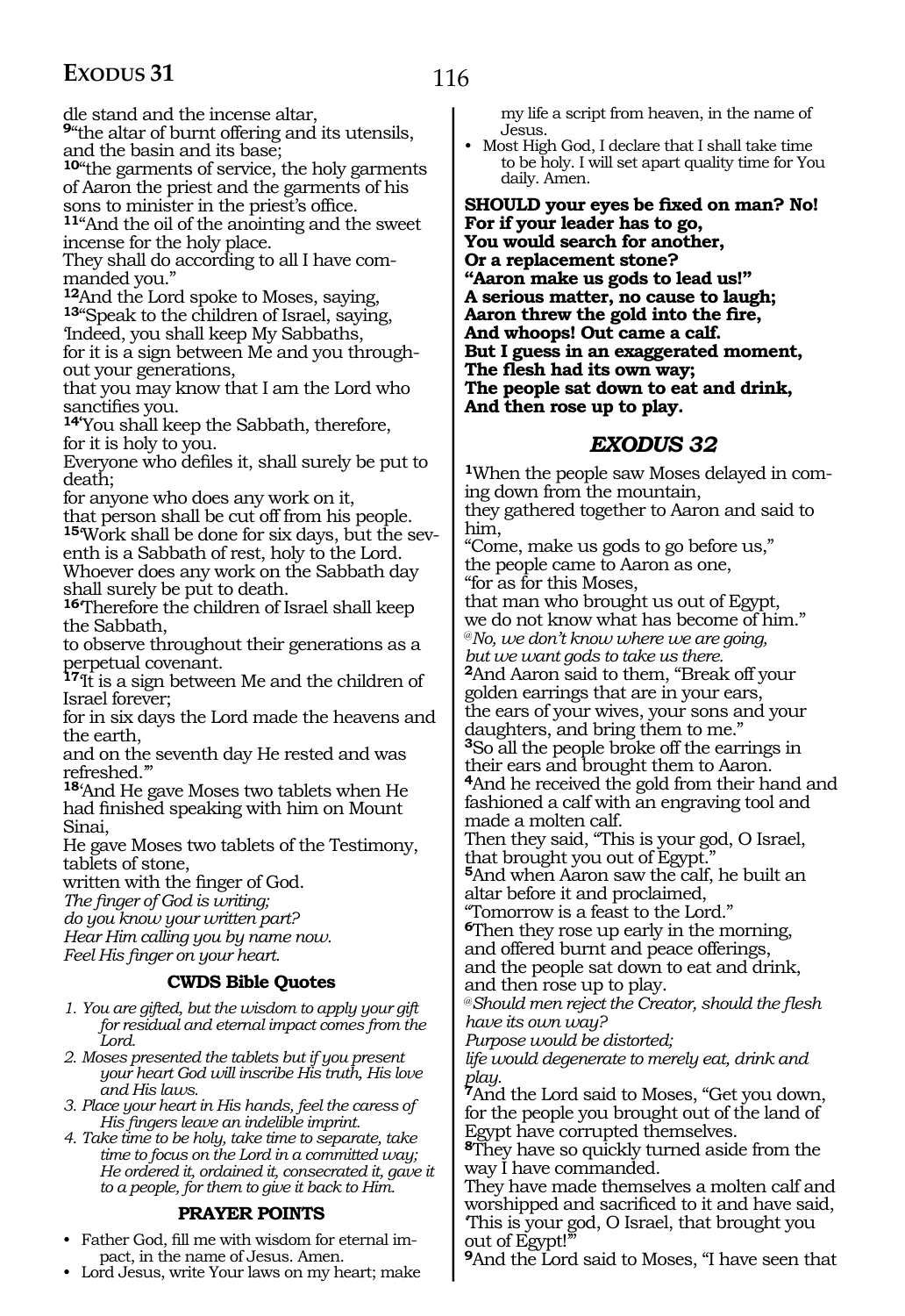this is indeed a stiff-necked people!

**<sup>10</sup>**"Now therefore, let Me alone,

that My wrath may burn hot against them,

and I may consume them,

and I will make you a great nation."

**<sup>11</sup>**But Moses interceded and said, "Lord, why does Your wrath burn hot against Your people whom You brought out of Egypt with great power and with a mighty hand?

**<sup>12</sup>**"Why should the Egyptians speak and say, 'He brought them out to destroy them, to kill them in the mountains and to consume

them from the face of the earth'?

Turn from this Your fierce wrath,

and from this evil against Your people please relent.

**<sup>13</sup>**"Remember Abraham, Isaac and Israel, Your servants to whom You swore by Your own self, and said to them,

'I will multiply your descendants as the stars of heaven;

and all this land that I have spoken of, I give to your descendants, and they shall inherit it forever."

**<sup>14</sup>***And after Moses interceded, using God's word,* the Lord relented from the harm He thought to do to His people.

**<sup>15</sup>**And Moses turned and went down from the mountain,

with the two tablets of the Testimony in his hand.

The tables were written on both sides.

**<sup>16</sup>**Now the tablets were the work of God, and the writing was the writing of God engraved on the tables.

**<sup>17</sup>**When Joshua heard the noise of the people as they shouted,

he said to Moses, "There is a noise of war in the camp."

**<sup>18</sup>**But Moses said, "This is not the noise of the cry of victory, nor the cry of defeat, rather, it is the noise of singing that I hear."

**<sup>19</sup>**And as soon as they came near to the camp, he saw the dancing and the calf.

And Moses' anger became hot and he cast the tablets from his hand and broke them at the foot of the mountain.

**<sup>20</sup>**"He then took the calf which they had made, and burned it in the fire,

and ground it to powder and scattered it on the water and made Israel drink it.

**<sup>21</sup>**Then Moses turned to Aaron and said,

"What did this people do to you, that you have brought such a great sin upon them?"

**<sup>22</sup>**So Aaron said, "Do not be angry with me, Moses,

this people is set on mischief; you know that yourself.

**<sup>23</sup>**"For they said to me, 'Make us gods that will go before us,

for as for this Moses, the man who brought us out of the land of Egypt, we do not know what has become of him.

**<sup>24</sup>**"And I said to them, 'Whoever has any gold,

let him break it off.'

So they gave it to me, and I cast it into the fire, *and whoops!* Out came a calf."

**<sup>25</sup>**Now when Moses saw that the people were without protection;

(for Aaron had not restrained them and had brought them shame among their enemies.) **<sup>26</sup>***This called for drastic measures.*

Moses stood then in the entrance of the camp, and said,

"Whoever is on the Lord's side, come to me!" To him gathered all the sons of Levi.

**<sup>27</sup>**And he said to them, "Thus says the Lord God of Israel,

'Put your sword on your side everyone; go in and out from the entrance throughout the camp,

and let every man kill his brother, his neighbor and his companion.'"

**<sup>28</sup>**So the sons of Levi did according to Moses' word.

About three thousand of the people fell that day.

**<sup>29</sup>**Then Moses said, "Consecrate yourselves today to the Lord,

that He may bestow a blessing upon you this day,

for every man has stood up against his son and his brother."

**<sup>30</sup>**The following morning Moses said to the people,

"You have committed a great sin.

I will now go up to the Lord,

that perhaps for your sin I may atone."

**<sup>31</sup>**Then Moses returned to the Lord and said, "O Lord! O Lord! Oh,

this people have sinned a great sin and have made for themselves a god of gold!

**<sup>32</sup>**"But now, if You will forgive their sin; but if not, blot me out, I pray, of Your book which You have written.<sup>"</sup>

**<sup>33</sup>**And the Lord said, *"No, Moses, no!* Whoever has sinned against Me, him will I blot out of My book.

**<sup>34</sup>**"Therefore now, go lead the people to the place I have spoken to you of;

behold, My Angel shall go before you. Nevertheless, in the day when I visit to punish, I will visit punishment on them for their sin." **<sup>35</sup>**So the Lord plagued the people because of

the calf which Aaron made.

*They received gold freely in Egypt, but it exposed the gods of Egypt that in their hearts remained.*

#### **CWDS Bible Quotes**

- *1. What disqualifies the God who brought you out from bringing you in; let it not be the absence of your leader or changing times and circumstances.*
- *2. If you know the God of Moses, you will not be distracted if you do not know what has become of Moses.*
- *3. The gold God gives to you will test the heart of your commitment to Him, or expose the gods in your uncommitted heart.*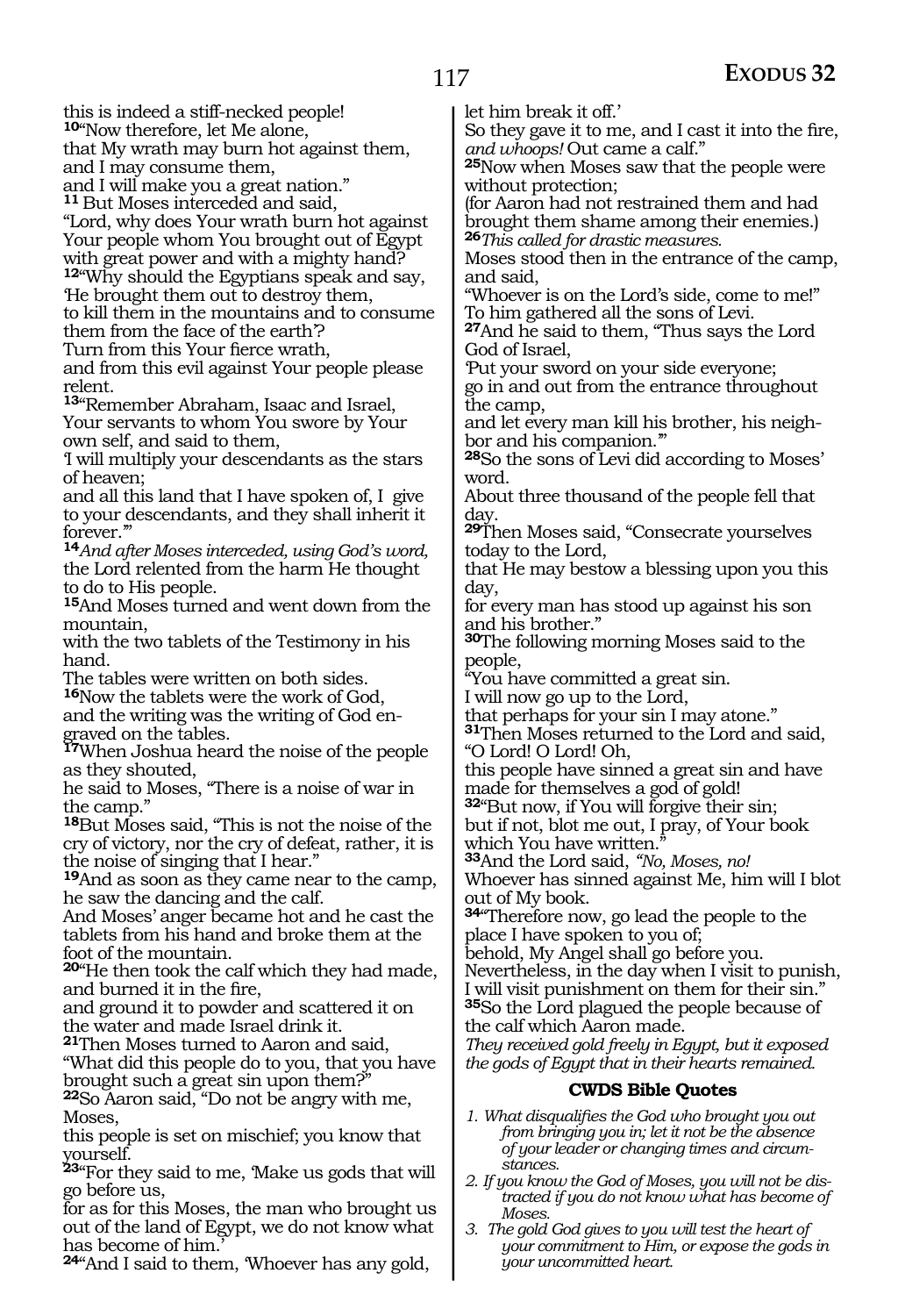- 118
- *4. Your charge from God should never be redefined by your charges; they acknowledge your priesthood but they should not dictate to which god.*
- *5. Someone is standing between you and the wrath of God your sins attract; Moses for Israel, now see the Lamb punished and slain.*
- *6. It seems hopeless but God can be entreated.*
- *7. Remind God of His promises, He responds to His word much quicker than He responds to His name. He puts His word above His name.*
- *8. You have a sure word of promise when you claim the promise in the word.*
- *9. It is easy to claim you tossed the gold into the fire, but sin does not just spring up, it is the product of nurtured lust.*
- *10. If you can drink it you are stupid to worship it.*
- *11. God is merciful and forgiving but He will by no means acquit the guilty; sin has consequences; never get complacent.*

#### **PRAYER POINTS**

- Father God, I thank You for all the people and gifts I draw on to refine my faith, but I will know You personally, You define my faith. Amen.
- I will serve no foreign god or give my strength to idols, in the name of Jesus.
- I declare that the devil shall not make a mockery of me by making me bow to things I rule, in the name of Jesus.
- Lord Jesus, I thank You for standing between me and the wrath of God my sins demand. I find my confidence in the cross. Amen.
- Let the cleansing fire of the living God purge out every stupidity and rebellion from my heart, in the name of Jesus.
- By the power in the blood of Jesus Christ, let the church be free from sin, in the name of Jesus.
- Let the fear of God restrain me. Father, fill me with holy fire and indignation against every sinful and evil thing. Amen.

A HUNGER for His presence,<br> **A thirsting, for we know,**<br> **K** His presence deep not go wit **If His presence does not go with us, It makes no sense to go. A hunger for His presence, A friend of God to be, To speak to Him routinely, And His glory crave to see. A hunger for His presence, I will be knocking at His door; An intense yearning for His goodness, An earnest cry for more.**

#### *EXODUS 33*

**<sup>1</sup>**Then the Lord said to Moses, "Depart and go up from here,

you and the people you have brought from the land of Egypt with you,

to the land I swore to Abraham, Isaac and Jacob,

to give to their descendants forevermore. **<sup>2</sup>**"And I will send My Angel before you and I will drive out the Canaanite, and the Amorite, the Hittite and the Perizzite, the Hivite and the Jebusite, **<sup>3</sup>**"to a land flowing with milk and honey;

but in your midst I will not go,

lest on the way, I consume you,

for you are a stiff-necked people."

**<sup>4</sup>**When the people heard these bad tidings, they mourned, and none put on his ornaments.

**<sup>5</sup>**For the Lord had said to Moses,

"Say to the children of Israel, 'You are a stiffnecked people and I will come up in your midst in one moment and consume you. Now therefore, take off your ornaments that I

may know what to do to you.'" **<sup>6</sup>**So the children of Israel stripped themselves of their ornaments by Mount Horeb.

*God adorned them with beauty,* 

*but they could not manage His wealth.*

**7**Moses took his tent and pitched it at a distance outside the camp,

and he called it the tabernacle of congregation. And so everyone who sought the Lord went to the tabernacle of congregation outside the camp.

**8**And whenever Moses went out to the tabernacle,

that all the people arose and stood at their tent door,

and they watched Moses until he had gone into the tabernacle.

**<sup>9</sup>**And when Moses entered the tabernacle they saw the cloud;

a pillar of cloud descended and stood at the tabernacle door;

and the Lord talked with Moses,

@*as the people longed for more.* **<sup>10</sup>**And all the people saw the pillar of cloud standing at the tabernacle door,

and there, standing in the door of their tents, each man rose and worshipped,

**<sup>11</sup>**so the Lord spoke to Moses face to face, as a man speaks to his friend.

*Do you earnestly desire that intimate place?* And he would return to the camp,

but his servant Joshua the son of Nun, a young man, did not depart from the tabernacle.

*He seemed to be craving every drop.*

**<sup>12</sup>**And Moses said to the Lord, "See, You say to me,

'Bring up this people,' but You do not show me to this day whom You will send with me. Yet You say, 'I know you by name, and you have found grace in My sight.'

**<sup>13</sup>**"Now therefore, if I have found grace in Your sight, I pray, show me Your way,

*I want to know You,* that I may know You, and that in Your sight I may find grace. And consider that this nation is Your people." **<sup>14</sup>**And God said, "My presence shall go with

you, and I will give you rest."

**<sup>15</sup>**Then Moses said to Him, "If Your presence does not go with us,

then do not bring us up from here. *We cannot do without Your presence, Lord.* **<sup>16</sup>**"For how then will it be known that Your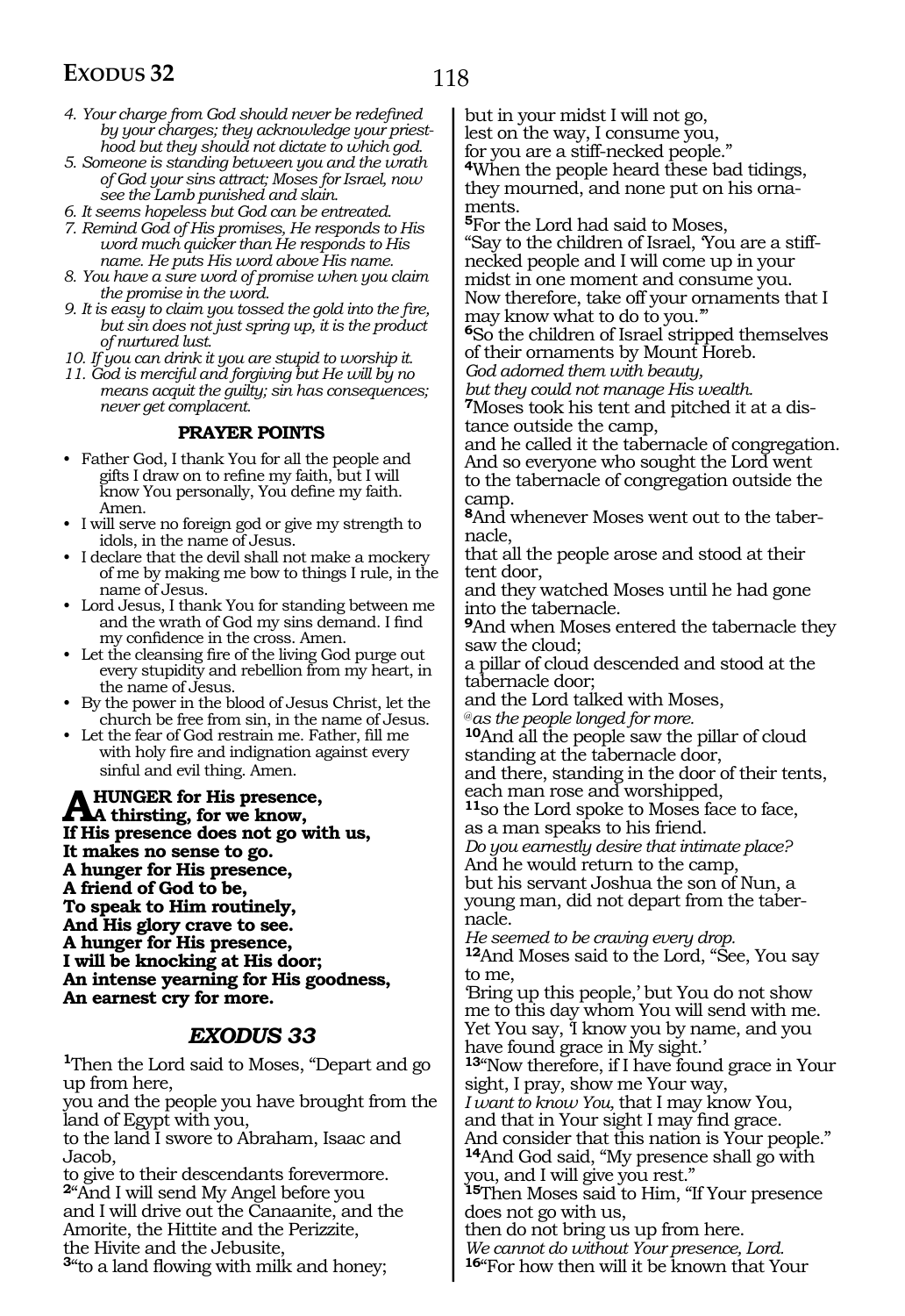people and I have found grace in Your sight, is it not that You go with us?

So shall we be separate, set apart,

Your people and I,

from all other people who are upon the face of the earth; only by Your presence, Lord."

*In passionate, ardent pursuit of His person and His face,*

**<sup>17</sup>**the Lord said to Moses, "I will do this thing you have spoken of,

for in My sight you have found grace.

Yes, and I know you by name."

@*Ardent pursuit brings recognition,*

*but the passion never stops;*

*and so the seeker must press on.*

**<sup>18</sup>**Moses said, "Please, show me Your glory!" *There was this passion in his soul.*

**19**Then the Lord said, "I will make My goodness pass before you,

and the name of the Lord you shall know. I will proclaim the name of the Lord before you;

to whom I will be gracious, gracious I will be. And I will show mercy on whom I will show mercy,

**<sup>20</sup>**but My face you cannot see,

for no man shall see My face and live." *You have reached the limit that man can go.* **<sup>21</sup>**And the Lord said, "There is a place by Me, and you shall stand on the rock;

**<sup>22</sup>**"and it shall come to pass, that while My glory passes by,

I will put you in the cleft of the rock, and I will cover you with My hand while I pass by.

**<sup>23</sup>**"Then I will take away My hand, and you shall see My back,

but My face shall not be seen."

@*Draw near to God in intense worship,*

*until He draws close to you pleasurably.*

#### **CWDS Bible Quotes**

*1. Never be satisfied with an Angel when you can have God Himself, the Holy Spirit.*

- *2. When God is sending you alone to a place He is taking you, it is trouble; stop and set things right. It is best to be led than to be sent without His presence.*
- *3. Milk and honey without God is tasteless; success without God is total failure.*
- *4. There is never a time you enter your secret place that the Presence of God does not descend to speak with you and to commune; get the mindset of Moses that your God is personal, real and conversational.*
- *5. Stubbornness will drive God from your midst; a tender heart will attract Him to you.*

*6. The presence of God consumes anything that is variable; by His mercies He steps away.*

*7. Strip away your ornaments (your pride) and present humility before God when you are guilty.*

*8. Passionate pursuit has just one end, God speaks with you as friend with friend.*

*9. The presence of the anointing is a present to keep and a place to pursue; never hurry to leave; let it resonate just as Joshua did.*

*10. Saturate yourself in God and He will satiate you* 

*with Himself.*

- *11. A true leader identifies and mentors his successor early.*
- *12. Pursue His presence to pursue purpose, nothing else makes sense.*

#### **PRAYER POINTS**

- Lord God, of Israel, give me a deeper, life transforming experience with You today, in the name of Jesus. Amen.
- Lord God, I dare not do it without You; I refuse to take one step without You; let my life be defined by Your presence, in the name of Jesus.
- Thank You for Your promises in my life Father, yet I desire You more than everything I have or can attain; above everything I want You. Amen.
- Holy Spirit, set me apart; and make me a distinction in the earth by Your presence. Amen.
- Father raise up successors and genuine help for every ministry in this earth today, in the name of Jesus. Place the spirit of succession in the heart of every minister, in Jesus name.
- Father, let me be a marvel and a wonder to my generation. Amen.

**The name of God is Jealous, He is God alone. Do not take to you another; He will not share His throne. "The Lord, The Lord, merciful and true! Longsuffering and forgiving, And abundant in goodness too! He will by no means clear the guilty, Filled with mercy and with grace." When you see God's glory, Men will see Him in your face.** 

### *EXODUS 34*

**<sup>1</sup>**And the Lord said to Moses, "Carve two tab- lets of stone like the first ones,

and I will write on them the words that were

<sup>2</sup>"Be ready in the morning and come up to Mount Sinai,

and present yourself to me there at the top of the mountain.

**<sup>3</sup>**"And no man shall come up with you, or be seen at all throughout the mountain;

let no flock or herd feed before the mountain." **<sup>4</sup>**And so Moses carved two tablets of stone like the first ones.

Then Moses rose early in the morning and went up to Mount Sinai.

He took in his hand the two tables of stone as the Lord had commanded him.

**<sup>5</sup>**And the Lord descended in the cloud and stood with him there,

and proclaimed the name of the Lord.

**<sup>6</sup>**The Lord passed before him and proclaimed, "The Lord, the Lord, merciful and gracious,

longsuffering, and abundant in goodness and truth;

**<sup>7</sup>**"keeping mercy for thousands,

forgiving iniquity, and transgression and sin; by no means clearing the guilty;

visiting the father's iniquity on the children,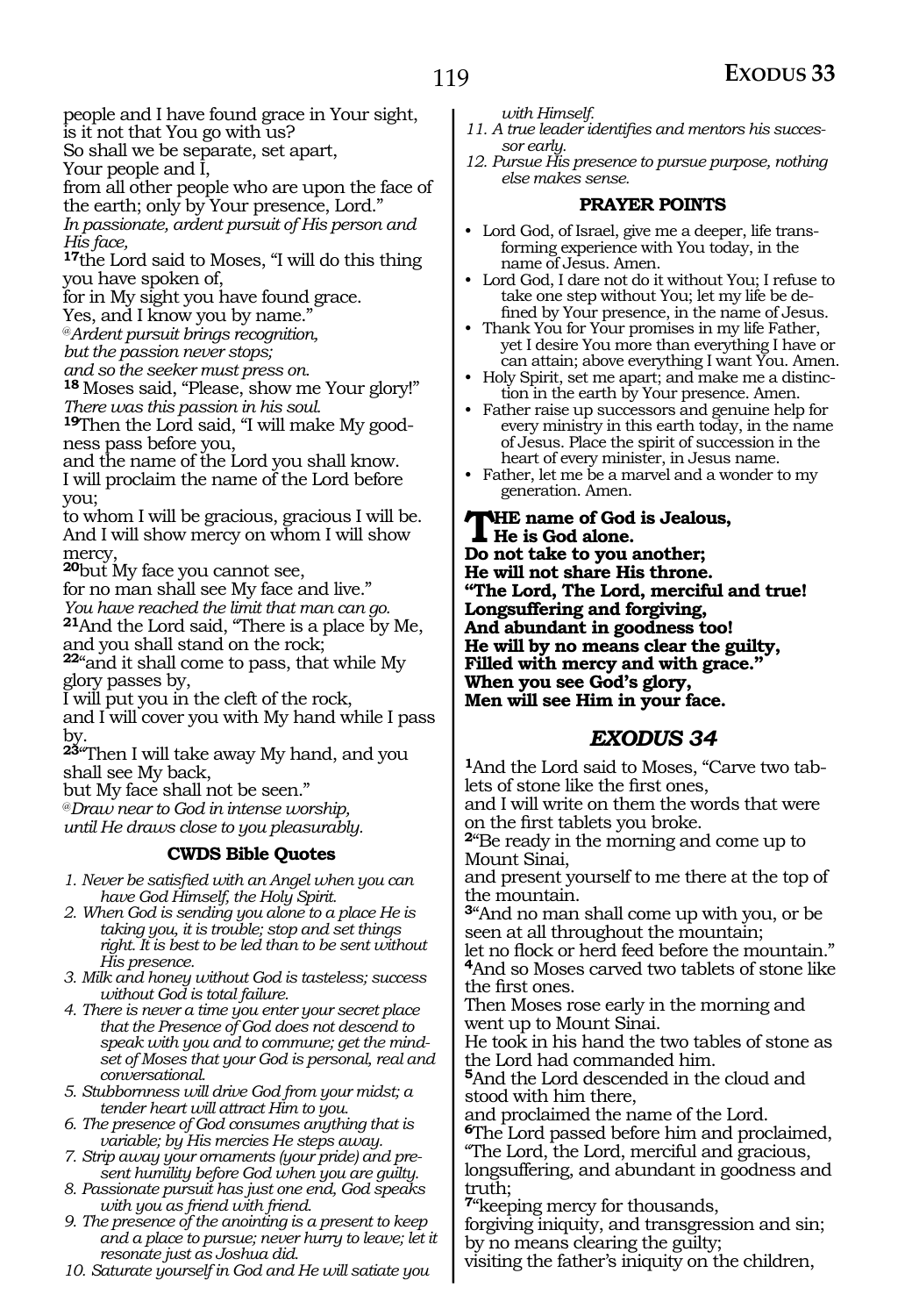120

and on the children's children,

to the third and fourth generation."

**<sup>8</sup>**So Moses made haste and bowed his head to the earth and worshipped.

**<sup>9</sup>**Then he said, "If now I have found grace in Your sight, oh Lord, please go among us, for indeed we are a stiff-necked people.

Please pardon our iniquity and our sin,

and take us as Your inheritance."

**<sup>10</sup>**And the Lord said, "Behold, I make a cov- enant.

Before all your people I will do marvels such as have not been done in all the earth, nor in any nation.

And all the people that you are among shall see the work of the Lord.

For the thing I will do with you is awesome. **<sup>11</sup>**"Observe all that I have commanded you this day.

Behold, I will drive out from before you the Amorite, the Canaanite, the Hittite, the Perizzite, the Hivite, and the Jebusite.

**<sup>12</sup>**"But take heed to yourself, lest you make a covenant with the inhabitants of the land where you are going to dwell,

lest it be a snare in your midst.

**<sup>13</sup>**"But you shall destroy their altars, break down their images, and cut down their wooden images.

**<sup>14</sup>**"For you shall worship no other god, (for the Lord, whose name is Jealous, is indeed a jealous God),

**15**"lest you make a covenant with the inhabitants of the land,

lest they go a prostituting after their gods, and make sacrifices to their gods,

and one of them invites you and you eat with them of their sacrifice,

**<sup>16</sup>**"and you take their daughters for your sons, and their daughters go prostituting after their gods, and make your sons join their harlotry. **17**"You shall make no molten gods for your-

selves. **<sup>18</sup>**"You shall keep the Feast of Unleavened

bread as I commanded you.

You shall eat unleavened bread for seven days,

in the month Abib, in the time appointed; for in the month of Abib you came out from Egypt.

**<sup>19</sup>**"All that open the womb are Mine, and every firstborn male of cattle, ox, or sheep.

**<sup>20</sup>**"The firstborn of donkey you shall redeem with a lamb,

but you shall break his neck if you will not redeem him.

You shall redeem all the firstborn of your sons.

And none shall appear before Me empty handed.

**<sup>21</sup>**"You shall work six days, but on the seventh day you shall rest.

In the ploughing time and harvest you shall rest.

**<sup>22</sup>**"And you shall observe the Feast of Weeks, of the firstfruit of the wheat harvest, and the feast of Ingathering at the year end.

**23**"Three times a year all your men shall appear before the Lord, the Lord God of Israel. **<sup>24</sup>**"For I will cast out the nations before you and enlarge your borders;

neither will any man covet your land when you go up to appear before the Lord, three times a year.

**<sup>25</sup>**"You shall not offer the blood of My sacrifice with leaven;

nor shall you leave any of the Passover sacri- fice until morning.

**<sup>26</sup>**"You shall bring the first of the firstfruits of your land to the house of the Lord your God. You shall not boil a goat kid in its mother's milk."

**<sup>27</sup>**Then the Lord said to Moses, "Write these words,

for according to the spirit of these words I have made a covenant with you and with all Israel." **<sup>28</sup>**So for forty days and forty nights he was there with the Lord; he neither ate bread nor

drank water.

And the Lord wrote on the tablets the words of the covenant, the Ten Commandments.

**<sup>29</sup>**And so it was, when Moses came down from Mount Sinai

with the two tables of the Testimony in his hand,

that Moses did not know that the skin of his face shone while he talked with God.

**<sup>30</sup>**When Aaron and all the children of Israel saw Moses,

the skin of his face shone, and they were afraid to come near to him.

@*In the presence of the Lord he was transformed.*  **<sup>31</sup>**And Moses called out to them, and to him Aaron and all the elders of the congregation of Israel returned;

and Moses talked with them.

**<sup>32</sup>**Afterwards all the children of Israel came near, and he gave them as commandments, all the words the Lord had spoken to him on Sinai.

**<sup>33</sup>**And until Moses had finished speaking with them, he put a veil on his face.

**<sup>34</sup>**But he took it off in the Lord's presence. Whenever he went in before the Lord to speak with Him, he would take the veil off until he came out.

And he would come out and tell the children of Israel what God had commanded.

And Israel saw that Moses' face shone; **<sup>35</sup>**and whenever the children of Israel saw the face of Moses, that the skin of his face shone,

then Moses would put the veil back on his face until he entered again into God's presence to speak with Him.

@*When we spend time in God's presence it brings transformation, we begin to look like God; it changes our hearts, our countenance, our con-*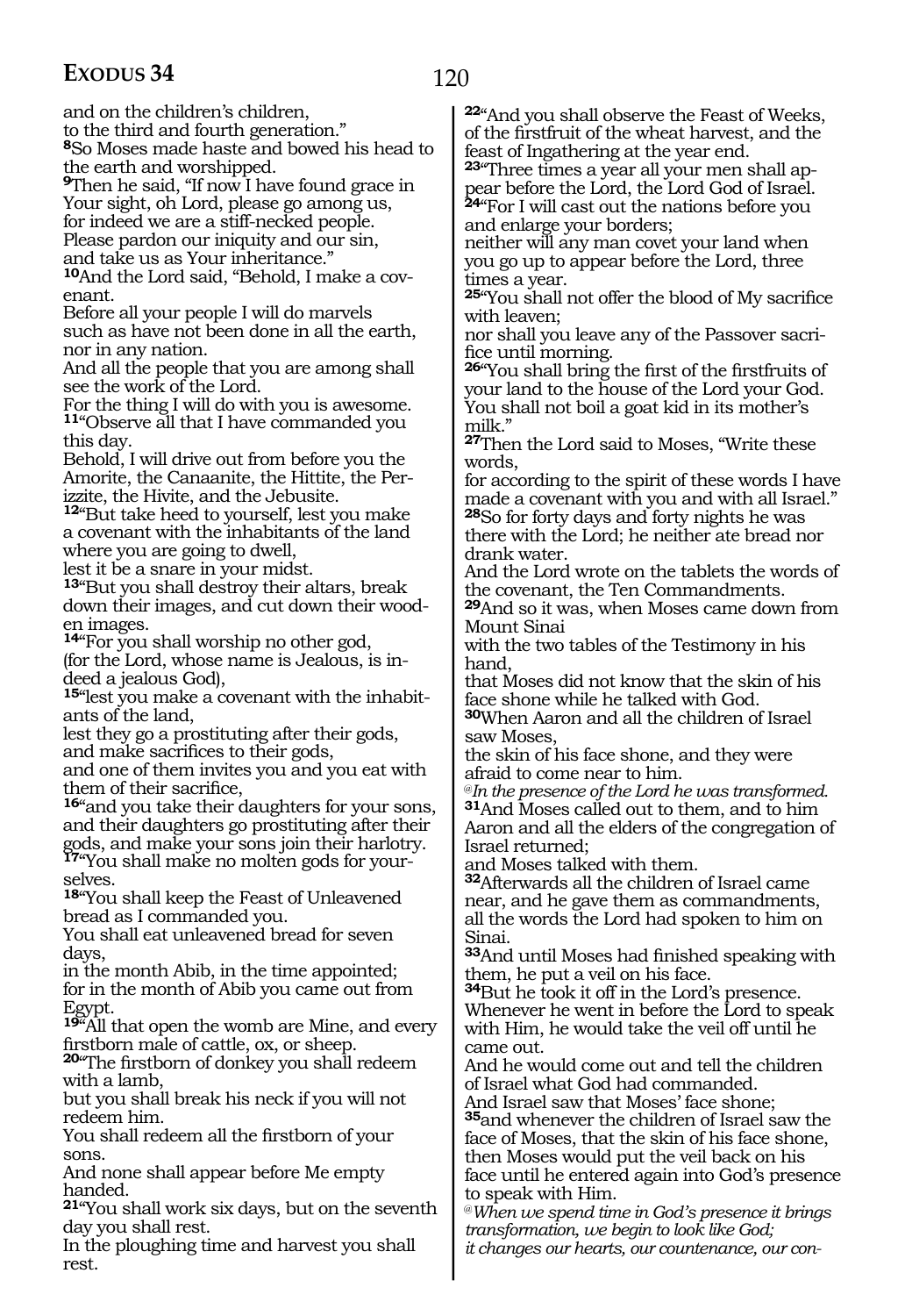#### *versation and also our walk.*

#### **CWDS Bible Quotes**

- *1. The reason it is called accountability is that it holds even if you had a good excuse. Moses had to hew his own tablet after breaking the one God made; you think twice before breaking your own labor.*
- *2. When you set your heart to seek all of God you place yourself in the heart of God.*
- *3. Seek an encounter every time you enter the presence of God; draw near to God and He will draw gloriously close to you.*
- *4. God wants to draw close and proclaim Himself to you, if you will draw close and proclaim yourself to Him.*
- *5. Merciful, gracious, longsuffering, abundant in goodness and truth, that is the attribute of the only one who can and does forgive sins; but He will not clear the guilty.*
- *6. If you have experienced the presence, your number one desire should be to live the experience; that the presence never leaves you.*
- *7. Evil association corrupts godly people; remove them, resist them, get rid of them; this is a divine instruction from the mouth of God Himself.*
- *8. Anything, no matter how good, mixed with bad becomes bad. Pedigree mixed loses its degree. God has only one instruction for Godly people, separate.*
- *9. Put God first in everything; firstborn, firstfruits, first thoughts.*
- *10. It is important but it can wait, plough time or harvest can be deferred; your time with God must never be deferred or deterred.*
- *11. When you spend time in the presence of God you will be changed into His image, the glory will rub off. People will take notice of you and know that you have been with Jesus.*
- *12. You stay in the presence of the marvellous light long enough, His light will glow from your spirit and your face; you look to God long enough, you will begin to look like God.*

#### **PRAYER POINTS**

- My Father, my God, give me an encounter with You today that will change my life forever. Amen.
- O Lord my God, You are a merciful, gracious and longsuffering God; You abound in goodness and truth; it is my pleasure to serve You, in the name of Jesus.
- Loving and forgiving God, cleanse my heart with the blood of Jesus Christ and let the blood of Jesus Christ cleanse away the stain of bloodshed from this nation. Amen.
- Father God I come before You empty, all I want is You, may Your presence never leave me; let Your glory shine forth from my life both now and forever, in the name of Jesus. Amen.
- King of Glory, I am no longer satisfied to do it for You, I want to do it with You. Amen.
- Let the precious blood of Jesus Christ, cut away from me any association meant to distract or derail me; I commit to step away from all evil associations, in the name of Jesus.

**THEY** have come!<br>From the north, south, east and west **they have come,**

**Willing-hearted people, wanting to see the** 

**work of God get done.**

**They gave their all, of all that was required, And gave themselves, if themselves was desired.**

**They have come, with oil and spices and precious stones;**

**They have come, with willing hearts, worth more than gold.**

**Yes, and with gold and silver, see everyone, Consumed with purpose, united come.**

#### *EXODUS 35*

**<sup>1</sup>***They have come,* Moses gathered all the con- gregation of Israel together.

*They have come,* to hear from Moses all the words the Lord commanded to be done. He said to them, "These are the words the Lord has commanded you to do:

**<sup>2</sup>**"you shall work for six days, but the seventh day shall be holy for you, a Sabbath of rest; anyone who does any work in it shall be sure- ly put to death.

**<sup>3</sup>**"You shall not kindle fire throughout your dwellings on the Sabbath day."

**<sup>4</sup>**And Moses spoke to all the children of Israel, saying, "This is the thing the Lord has com- manded,

**5'**Take an offering to the Lord from among you: take gold, silver and bronze from all those who are of a willing heart;

**6'**also blue, purple and scarlet thread, goats' hair and fine linen;

**7'**ram skins dyed red, and porpoise skins, and acacia wood;

**8'**oil for the light, and spices for the anointing oil and for the sweet incense;

**9'**onyx stones, and stones to be set in the ephod and in the breastplate.

**<sup>10</sup>**'All the wise-hearted artisans among you shall also come, and make all that the Lord has commanded:

**<sup>11</sup>**'the tabernacle, its tent, its covering, its boards, its hooks, its bars, its pillars and its sockets.

**<sup>12</sup>**'The ark and its poles, with the mercy seat, and the veil of the covering;

**<sup>13</sup>**'the table and its poles, its vessels and the showbread;

**<sup>14</sup>**'the candle stand for the light, its utensils, its lamps and the oil for the light;

**<sup>15</sup>**'the incense altar, its poles, the anointing oil, the sweet incense, and the screen for the door at the entrance of the tabernacle;

**<sup>16</sup>**'the altar of burnt offering with its bronze grating, its poles, its utensils, and the laver and its base;

**<sup>17</sup>**'the hangings of the court, its pillars, their sockets, and the screen for the court gate; **<sup>18</sup>**'the pegs of the tabernacle, the pegs of the court and their cords,

**<sup>19</sup>**'the robes of ministry for ministering in the holy place: the holy garments for Aaron and his sons to minister as priests.'"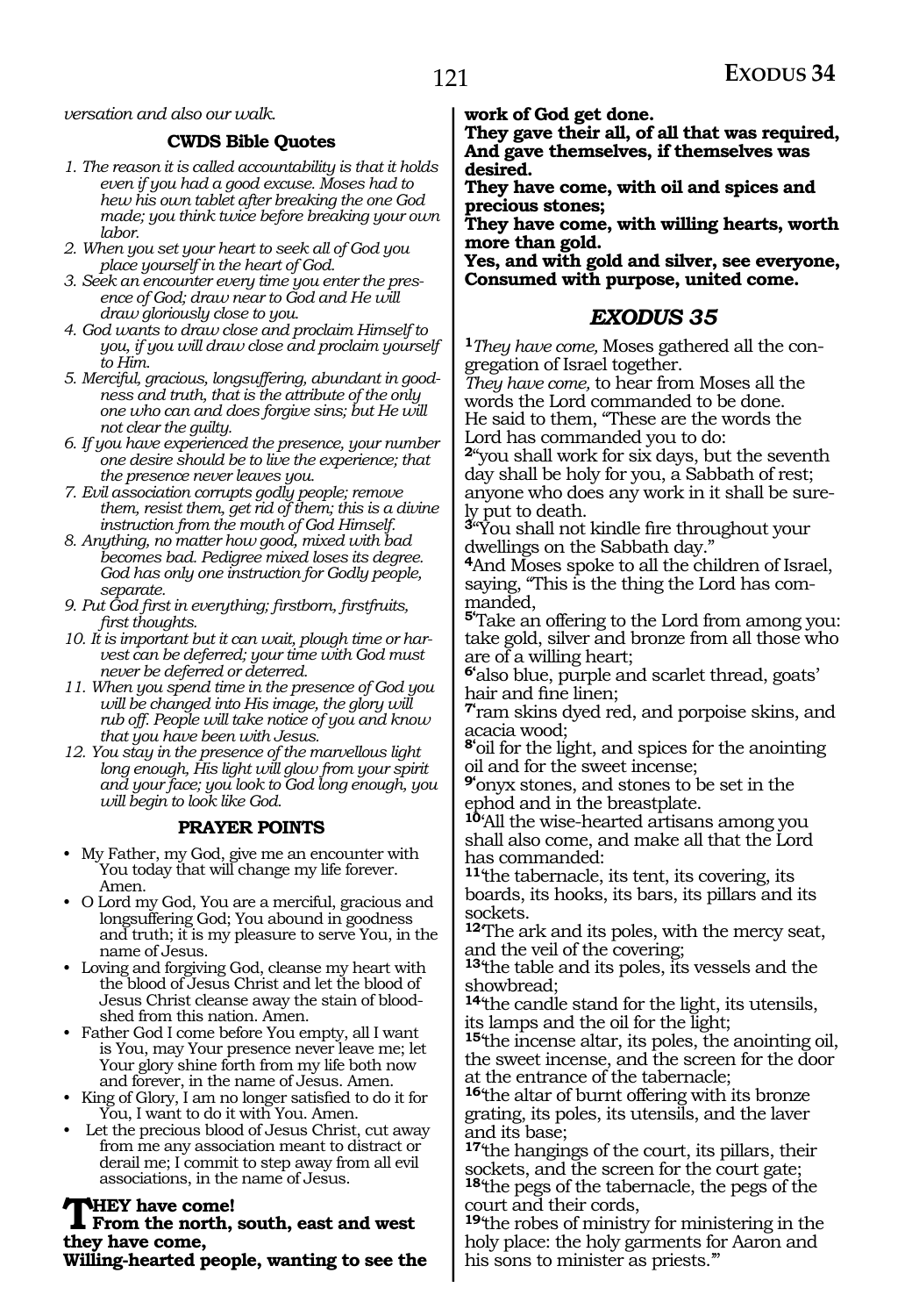**<sup>20</sup>**And as Moses spoke of all that was to be done,

all Israel listened, and left Moses' presence as one.

**<sup>21</sup>***They have come!* Everyone with a willing spirit, whose heart was stirred has come. *They have come,* bringing the Lord's offering for the work of the tabernacle of congregation, for all its service for the holy garments, that the work of God be done.

**<sup>22</sup>***They came,* both men and women; as many as had a willing heart, bringing earrings, bracelets, jewels of gold, necklaces, rings; every man brought gold as an offering.

**<sup>23</sup>**And every man who had purple, blue and scarlet thread, fine linen, goats' hair, rams and badger skins, brought them.

**<sup>24</sup>**They came, all who found acacia wood for any work of service, and those who offered bronze or silver came.

**<sup>25</sup>**And all the women who were skilled spun yarns with their hands and brought what they spun, of the purple, blue, and scarlet, and fine linen.

**<sup>26</sup>**And all the women whose hearts stirred with wisdom spun yarn of goat's hair.

**<sup>27</sup>**The rulers came bringing onyx stones, and the stones for the ephod and breastplate. **<sup>28</sup>***They came* with spices and oil for the light,

and for the anointing oil, and for the sweet incense.

**<sup>29</sup>**With willing hearts they came, bringing to the Lord a freewill offering, men and women alike;

they brought materials for all kinds of work which the Lord, by the hand of Moses had commanded done.

**<sup>30</sup>**And Moses said to the children of Israel, "Let Bezalel, the son of Uri, the son of Hur, of the tribe of Judah now come;

the Lord has called him by name

**31**"and He has filled him with His Spirit in understanding and wisdom,

in knowledge and in all manner of workmanship,

**<sup>32</sup>**"to design artistic works, in gold and silver and bronze,

**<sup>33</sup>**"in cutting precious stones for setting, in carving wood,

and to work in all manner of artistic work. **<sup>34</sup>**"And He has placed in his heart the ability to teach, both in him and Aholiab with him, the son of Ahisamach of the tribe of Dan.

**<sup>35</sup>**"He has filled them with wisdom to do all manner of skilful work,

of the engraver, the designer and to make tapestry,

in blue, purple, and scarlet thread and fine linen,

and of the weaver, those who do every work and those who design artistic works."

@*Yes, until all the work commanded, of all manner specified are done,*

*God has given the wisdom; bring the resources* 

*and skills and come.*

#### **CWDS Bible Quotes**

- *1. God gives you the resources and the skills in advance; develop them, submit them and wait on the plans.*
- *2. Everything that is necessary to build His tabernacle in the earth is entrusted into your hands; can you be trusted to freely and willingly submit them to the building of lives?*
- *3. The presence of God dwells in people; the more people the greater the representation of His presence; what do you have, a voice, words, finances; unique abilities? Let us join hands and hearts to build His tabernacle for His glory.*
- *4. The talent and skills is your gift from the Lord; wisdom is your choice to surrender them to God.*
- *5. God invests His gifts in you and gives you the ability to teach; invest your gifts in God by using them for His purpose and by investing in others; teaching them your skill.*
- *6. The kingdom benefits more from its deposits in you the more you deposit in others; train people.*
- *7. The heart of kingdom building is a building of hearts, not just the deployment of hands.*
- *8. Attitude carries the loudest voice.*
- *9. The God who blesses you with the skill blesses you with the ability to teach also; invest your skills in people and it will benefit generations, not just your time.*

#### **PRAYER POINTS**

- Father God, I am not my own and nothing I have belongs to me, it is all Yours; dictate and it is deployed. Amen.
- O Most Glorious God, let the significance of having Your presence represented among us in the earth fall upon the church now, in the name of Jesus.
- Let the love for souls fall upon this generation now, and let the power of the sacrifice on the cross give us divine urgency, in the name of Jesus.
- Lord we need Your presence in the earth like never before; let my gifts, abilities and talents receive fresh fire as I submit them to the building of lives for Your presence, in the name of Jesus.
- Father, I hold nothing back from You. Fill me by Your Spirit with the wisdom to fulfil my assignment on earth, and give me the ability and passion to teach. Amen.

**I**T happened then; Lord, let me live,<br>To see once more God's people give **To see once more God's people give, Till they are restrained and we say, Stop! The kingdom has more than enough. To see skilled men take up their part And put their hands to kingdom art, Till God's commands, as written down, Are all complete; the work is done!**

### *EXODUS 36*

**1**"And Bezalel and Aholiab, and every wisehearted artisan in whom the Lord has put wisdom and understanding, to know how to do all types of work for the service of the sanctuary, shall do all God has commanded." **<sup>2</sup>**It happened then, all that were wise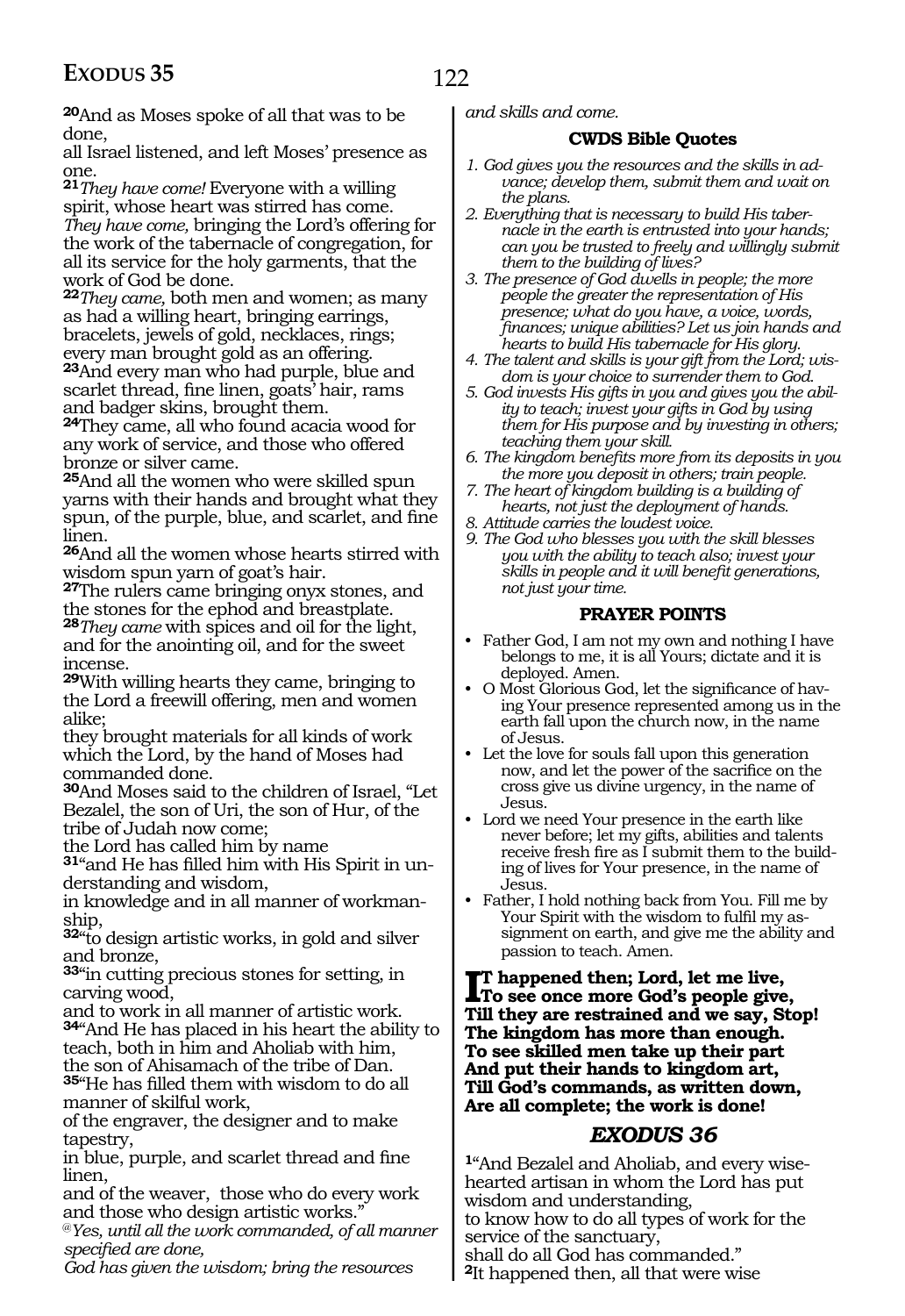gathered with Bezalel and Aholiab; everyone in whom the Lord placed wisdom, and whose heart was stirred to do the work.

**<sup>3</sup>**They then received from Moses' hand,

the offering brought from their own land;

an offering free, from willing hearts,

more every morning Israel brought.

**<sup>4</sup>**And all the craftsmen to do the work came, each for the work he was arranged.

**<sup>5</sup>**They spoke to Moses, saying, "Tell Israel stop! Moses, we have more than enough. Much more than needed for the work at hand;

much more than needed for God's com- mands."

**<sup>6</sup>**They were restrained, from that same hour. *To hear the cry, We need no more!* 

Rather, Moses caused it to be proclaimed,

"From bringing let the people be restrained. Let neither man nor woman offer any more to the work."

The people were restrained from giving therefore,

**<sup>7</sup>**for the material they had was sufficient, and yet too much.

**<sup>8</sup>**Oh, see them work! All who in artistry were wise,

making the ten woven curtains from linen fine:

and blue, purple and scarlet thread;

with cherubim of artistic designs.

**9**The curtains were all of the same size; twenty-eight cubits long by four cubits wide.

**10**He coupled five curtains to each other then, and the other five also by themselves.

<sup>11</sup>And for the edge of the first set of curtains he made loops of blue,

and did the same on the outer edge of the other set also.

**<sup>12</sup>**On the edge of each set of curtain he made fifty loops;

and the loops held the curtains together.

**<sup>13</sup>**He made fifty clasps of gold, and coupled the curtains with the clasp,

that it might be one tabernacle when joined. **<sup>14</sup>**He made eleven curtains of goats' hair for the tent above the tabernacle;

**<sup>15</sup>**all of the same size, four cubits in width and thirty in length.

**<sup>16</sup>**Five curtains were coupled together in one, and in the same manner, the other six were joined.

**<sup>17</sup>**He made fifty loops on the curtain at the edge of the outer set,

and fifty on the edge of the curtain at the edge of the second set.

**<sup>18</sup>**To join the curtains as one, he made fifty clasps of bronze.

**<sup>19</sup>**He then made a covering for the tent of ram skins dyed red;

and a covering of badgers' skins above this one.

**<sup>20</sup>**For the tabernacle he made boards of acacia wood, standing upright:

**<sup>21</sup>**each board was ten cubits long by one and a

half cubit wide.

**<sup>22</sup>**And each board had two tenons to bind them together;

all the boards of the tabernacle were done in the same manner.

**<sup>23</sup>**And he made boards for the tabernacle, for the south side twenty boards.

**<sup>24</sup>**With forty sockets of silver, two under each board for its two tenons.

**<sup>25</sup>**And for the north side, he made twenty boards.

**<sup>26</sup>**With forty sockets of silver, two under each board.

**<sup>27</sup>**And for the west side he made six boards. **<sup>28</sup>**He also made two boards for the two back corners.

**29**They were coupled at the bottom and coupled together at the top by the ring.

And so he made them both for the two corners.

**<sup>30</sup>**Thus there were eight boards and their sockets, sixteen sockets of silver, two under each board.

**<sup>31</sup>**And he made bars of acacia wood: five for the board on one side of the tabernacle,

**<sup>32</sup>**five for the boards on the other side, and five for the boards on the far side westward.

**<sup>33</sup>**He made the middle bar to pass through the boards from one end to the other.

**<sup>34</sup>**He overlaid the boards with gold, and made the rings of gold to hold the bars, and overlaid the bars with gold.

**35**And he made a veil of blue, purple and scarlet thread, and fine woven linen: with a skilful design of cherubim.

**<sup>36</sup>**He made the four pillars of acacia wood for it and overlaid them with gold, with their hooks of gold;

and he cast four sockets of silver for them also.

**<sup>37</sup>**He also made a screen for the tabernacle door, of blue, purple and scarlet thread, and fine woven linen of needlework,

**<sup>38</sup>**and its five pillars with their hooks. And he overlaid their capitals and rings with gold, but their five sockets were bronze.

@*As God commanded, the work progressed,* 

*busy men, all giving their best.* 

@*It happened then, Lord, let me live* 

*to see once more God's people give.* 

*Give of their time, give of their strengths,* 

*to kingdom work, to purpose bent. Give of their all, till they are refused,* 

*give of a positive attitude.* 

*Lord, let me see God's people work, till we all see a glorified Church!*

#### **CWDS Bible Quotes**

- *1. God is building His church in the earth with the freewill offering of willing hands and willing hearts.*
- *2. When you understand the importance of God's tabernacle with us, you give without restraint; He now tabernacles in human bodies.*
- *3. God's tabernacle among us in the earth is the*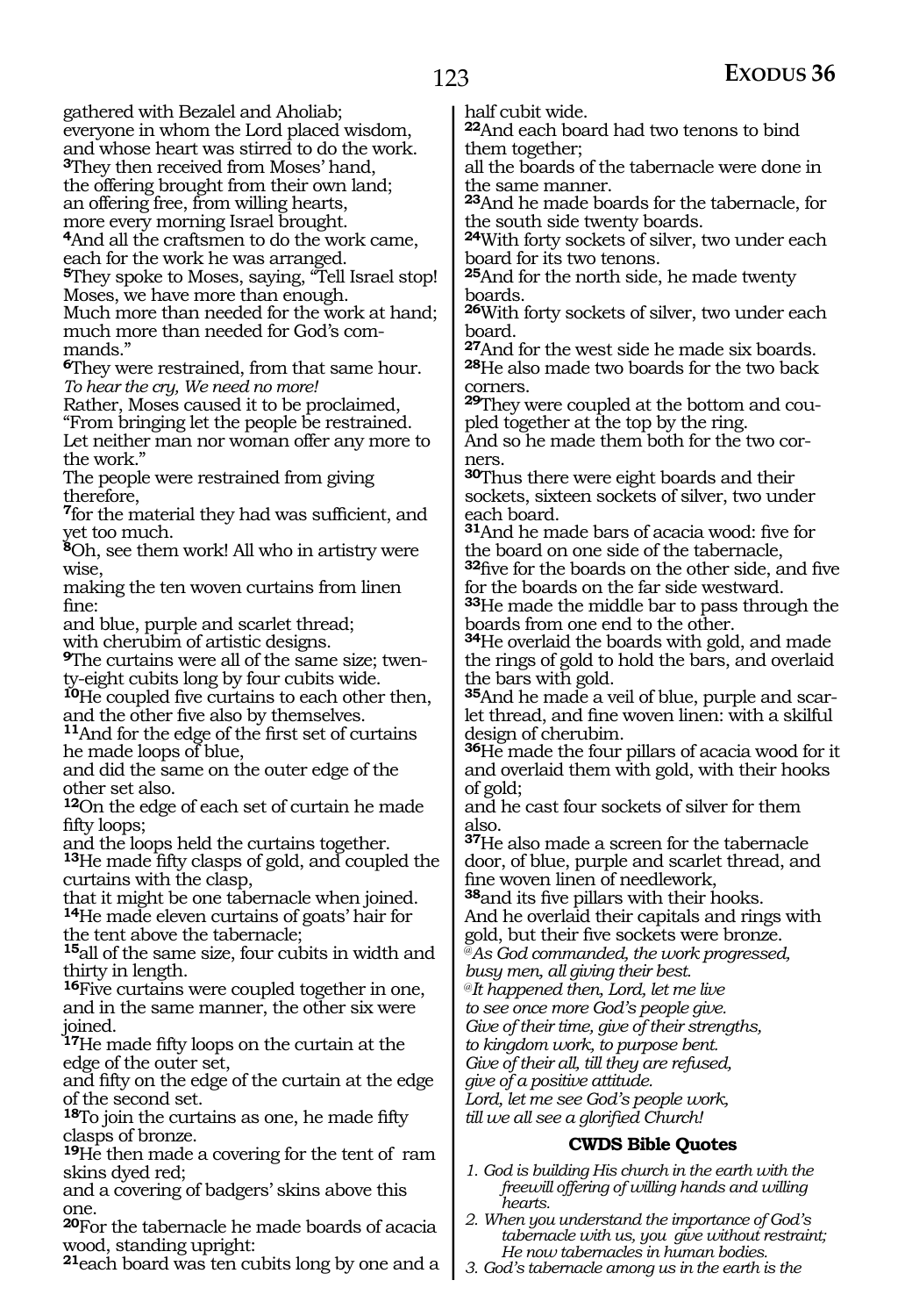*distinguishing factor that covers, protects and builds hope. How much are you willing to give to see it established?*

- *4. What are your talents? What are your skills? What are the resources at your disposal? God has given the blueprints for His church in the earth, He has ordered you to give.*
- *5. They gave to build a wooden box and were restrained; we cannot box our giving and give with restraint when we are building human lives.*
- *6. God only speaks overflow when giving to us, let us speak sacrifice, generosity, cheerfulness, willingness and obedience when giving to Him.*
- *7. Too often the cry for more, too many lack among Christian ministries and missions; all the resources needed is among us.*
- *8. The church needs you. The kingdom of God in the earth needs His that is in you and in your possession.*

#### **PRAYER POINTS**

- Father, let the spirit of absolute generosity towards You fall upon me now, in the name of Jesus. Father, I hold nothing back because I do not want You to hold back Your presence or Your blessings from me. Amen.
- Almighty Father, let the spirit of absolute generosity towards You fall upon the church now, in the name of Jesus. Let every stingy, self preserving spirit be fanned away by the blood of Jesus and the power of the selfless sacrifice on the cross. Amen.
- Father, I weep, for every resource that the church needs to fulfil its mandate is in the earth, yet those who work cry for lack. Holy Spirit, place eternity in the hearts of this generation. Amen.
- Omnipotent Father, pour out Your blessings on the lives of those who understand the assignment of Your outpouring, in the name of Jesus. Amen.
- Lord Jesus, let sacrifice become a language of this generation, spoken in action and not words. Amen.

### **OVERLAID with gold inside and out,<br>No their caused the mores goet the needs As they covered the mercy seat the people knew**

**The work of the Lord was getting by.**

### *EXODUS 37*

**<sup>1</sup>***Getting by indeed, it was just as God specified.* Bezalel made the ark of acacia wood:

two cubits and a half was the length, one and a half cubits the height.

**<sup>2</sup>**He overlaid it with pure gold, inside and out, and made a crown of gold for it all around.

**<sup>3</sup>**And he cast four rings of gold to be set in its four corners,

two rings on one side and two rings on the other.

**<sup>4</sup>**He made poles of acacia wood, and overlaid them with gold.

**<sup>5</sup>**And he put poles into the rings of the ark at the side, to bear the ark.

**<sup>6</sup>**He also made the mercy seat of pure gold, two and a half cubits long by one and a half wide.

**<sup>7</sup>**He made two cherubim of gold beaten out of one piece. He made them at the two ends of the mercy seat:

**<sup>8</sup>**one cherub at one end on either side; he made them of one piece with the mercy seat.

**<sup>9</sup>**The cherubim spread their wings out above, and with their wings they covered the mercy seat.

Their faces were towards the mercy seat, and they faced each other.

**<sup>10</sup>**He made the table of acacia wood, the length two cubits, the width one and the height one and a half cubit.

**<sup>11</sup>**He overlaid it with pure gold, and made a moulding of gold all around it.

**<sup>12</sup>**He made a frame of a hand's breadth all around it, and made a moulding of gold for the frame.

**<sup>13</sup>**And he cast four rings of gold for it, and put the rings on the four corners that were at its four feet.

**<sup>14</sup>**The rings were near to the frame; as places for the poles to bear the table they were made.

**<sup>15</sup>**And he made the poles to bear the table of acacia wood and with gold they were overlaid. **16***They watched and saw* as he made the vessels of pure gold for the table:

the dishes, the cups, the bowls, and the pitchers for pouring water.

**<sup>17</sup>**He also made the candle stand of pure beaten gold,

*and they knew it would be finished soon.* They saw him make its shaft, its knobs, its flowers and its branches of the same piece. **<sup>18</sup>**The six branches came out of its sides: three branches of the lampstand out of one side, and three out of the other.

**<sup>19</sup>**There were three bowls made like almond blossoms on each branch coming out of the lampstand,

with an ornamental knob and a flower. **<sup>20</sup>**And there were four bowls on the lampstand itself made like almond blossoms,

each with its knob and flower.

**<sup>21</sup>**There was a knob under the first two branches, and a knob under the second two, and a knob under the third, according to the six branches.

**<sup>22</sup>**The knobs and the branches were of one beaten piece of pure gold.

**<sup>23</sup>**He made its seven lamps, its wick-trimmers, and its trays of pure gold.

**<sup>24</sup>**He made it of a talent of pure gold, with all its vessels.

**<sup>25</sup>**He made the incense altar of acacia wood; it was square; its length and width one cubit and its height two.

Its horns were of one piece with it. **<sup>26</sup>**He overlaid it with pure gold; its top, its sides all around, and its horns;

he also made a moulding of gold all around it.

**<sup>27</sup>**He made two rings of gold for it under its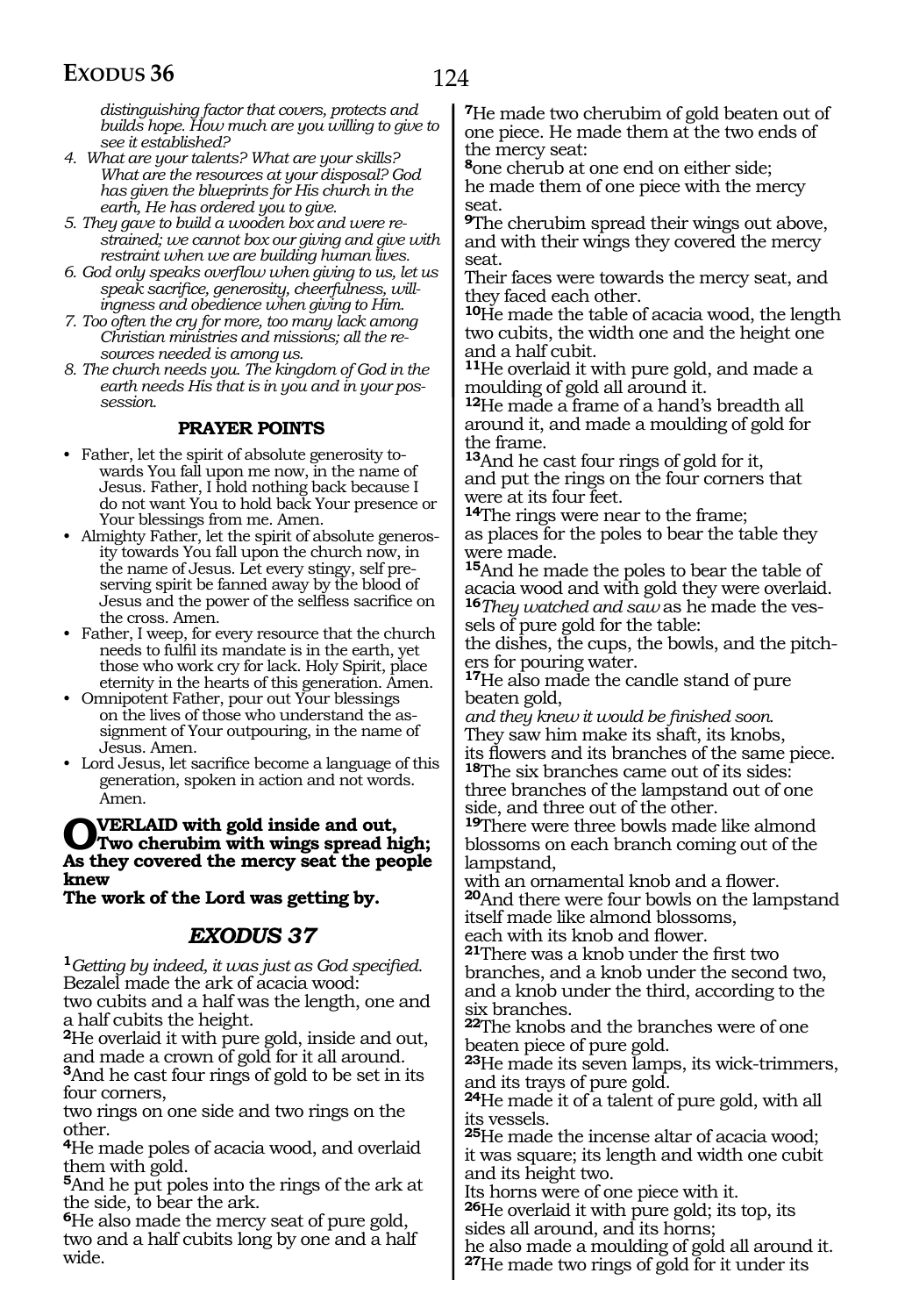mouldings,

by the corners on both sides as holders for the poles to bear it.

**28**He made the poles of acacia wood, and overlaid them with gold.

**<sup>29</sup>**He then made the holy anointing oil; and the pure incense of sweet spices, according to the work of the perfume maker.

@*They watched as the ark came together, the air filled with the smell of the sweet incense; they stood in eager anticipation as they built the tabernacle for the Lord's presence.*

#### **CWDS Bible Quotes**

- *1. The satisfaction of watching it happen stems from the willingness to make it happen.*
- *2. To see the progress of the work of God in the earth should warm the heart of every believer.*
- *3. Build for His presence.*
- *4. Every tabernacle has a physical design and a spiritual designation; the use of your body, the burning of your light; the handling of the anointing is very important.*
- *5. Focus on you to focus on others, for if you build you, living waters will flow to the building of others.*
- *6. The church of God in the earth is fluid, the building is dynamic, and the instructions are divine.*
- *7. What are God's orders for your tabernacle? Are you pursuing them?*
- *8. Every pole, every ring, every bar, every vessel, every knob, every lamp, every word, every law, every statute: take time to get it right.*

*9. Is your vessel ready for His glory? He fills the earth with His glory by filling individual temples with His glory; start with you, then touch others.*

#### **PRAYER POINTS**

- Father, help us never to be satisfied to watch it happen, but let us be engaged to make it happen, in the name of Jesus. Let the kingdom mandate be our every day assignment. Amen.
- Holy Spirit, I build for Your presence, in the name of Jesus.
- Let the things I do, the assignment of my resources and my time, the things I actively place in my life, my spiritual discipline, and the things I keep out of my life, be consistent with Your word so that the weight of Your glory will be on me every day. Amen.
- I cleanse myself with the blood of Jesus Christ and burn the incense of the word of God to memorize and meditate in it daily; Holy Spirit enjoy the environment of my tabernacle. Amen.
- I vow to make my tabernacle special for Your presence, Holy Spirit, to listen to You and to make my mouth a vent for Your language, so that through me You may fulfil heaven's mandate without restriction or limitation. Amen.

#### **Just as God commanded; The Tabernacle came along. Bezalel, the son of Uri did all that God commanded done,**

**With Aholiab the engraver, who was indeed a cunning man.**

**For God fills His temple with Himself, when all He says is done.**

### *EXODUS 38*

**<sup>1</sup>**He made the altar of burnt offering of acacia wood;

it was square; five cubits long by five cubits wide;

it was three cubits high.

**<sup>2</sup>**He made its horns on the four corners; the horns were of one piece with it;

and he overlaid it with bronze.

**<sup>3</sup>**He made the vessels for the altar,

the pots, the shovels, the basins, the forks, the firepans; he made all the vessels of bronze.

**<sup>4</sup>**And he made a grate of bronze network for the altar,

under its rim, midway from the bottom. **<sup>5</sup>**For the four corners of the grating he cast four rings to hold the poles.

**<sup>6</sup>**He made the poles of acacia wood covered with bronze.

**<sup>7</sup>**He then put the poles into the rings on the sides of the altar to bear the altar.

He made the altar hollow with boards.

**<sup>8</sup>**He made the basin of bronze and its base of bronze,

from the bronze mirror of the serving women who gathered at the tabernacle door.

**<sup>9</sup>**He made the court on the south side; the hangings of the court were of fine woven linen, one hundred cubits long.

**<sup>10</sup>**There were twenty pillars for them, with twenty bronze sockets.

The hooks of the pillars and bands were silver. **<sup>11</sup>**The curtains on the north side were one

hundred cubits long with twenty pillars and with twenty bronze sockets.

The hooks of the pillars and bands were silver. **<sup>12</sup>**There were curtains of fifty cubits with ten pillars and ten sockets on the west side.

**<sup>13</sup>**The curtains were fifty cubits for the east side.

**14**The curtains of one side of the gate were fifteen cubits long,

with their three pillars and three sockets,

**<sup>15</sup>**for the other side of the court gate it was the same.

On both sides there were curtains of fifteen cubits, with their three pillars and three sockets.

**<sup>16</sup>**All the curtains of the court all around were of fine woven linen.

**<sup>17</sup>**The sockets for the pillars were bronze; the hooks of the pillars and their bands were silver,

and the overlay of the capitals were silver. Bands of silver were on all the pillars of the court.

**<sup>18</sup>**The curtain used as screen for the court gate was of woven work

of blue, purple and scarlet thread with finely woven linen.

The length was twenty cubits, the height and the width five, just as the curtains of the court.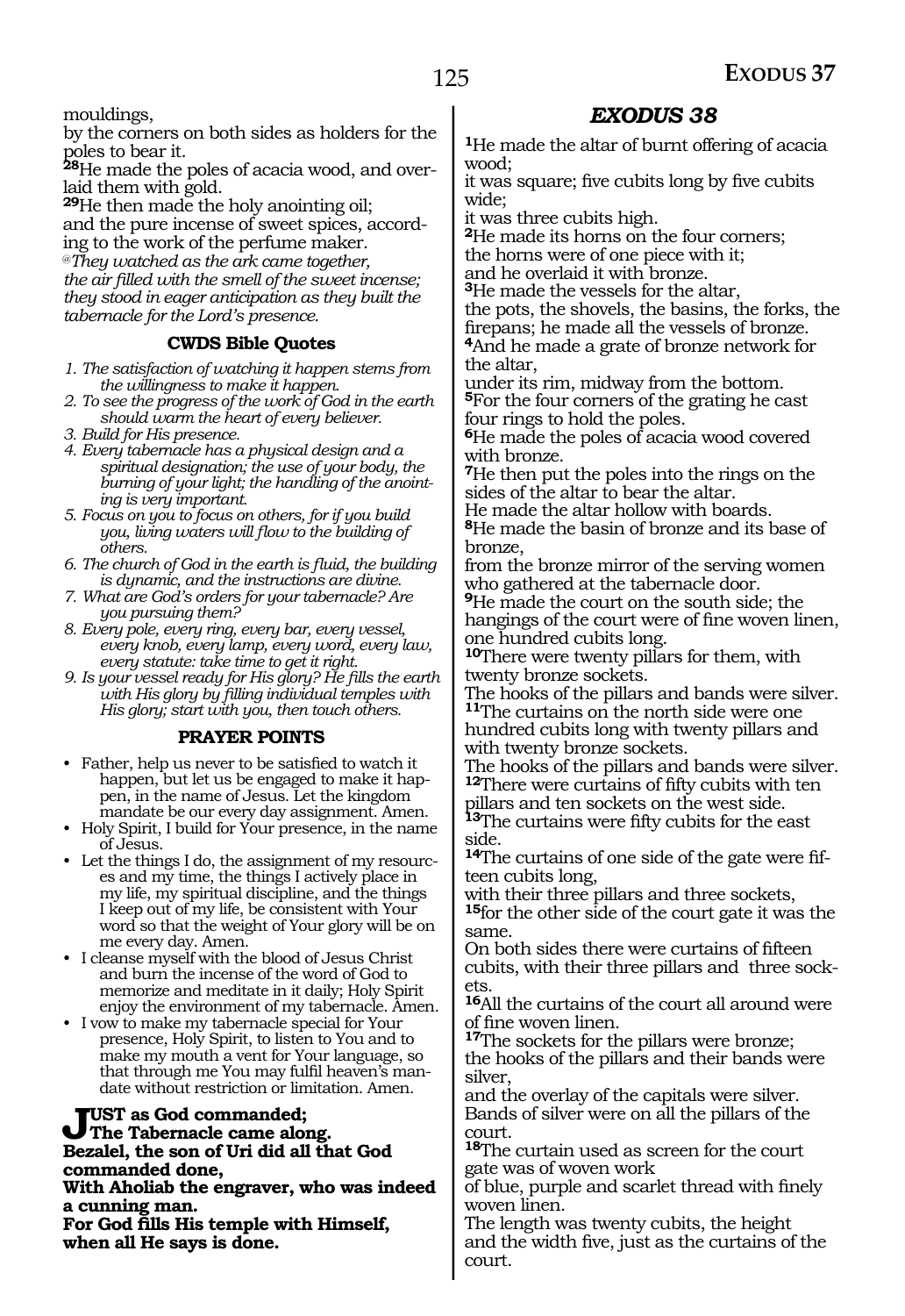**<sup>19</sup>**There were four pillars with their sockets of bronze,

their hooks were silver, and the overlay of their capitals was silver, also their bands.

**<sup>20</sup>**All the pegs of the tabernacle, and of the court all around, were bronze.

**21**This is the sum of the tabernacle of Testimony which was counted according to Moses' commandment,

for the service of the Levites, by Ithamar, son of Aaron the priest.

**<sup>22</sup>**Bezalel the son of Uri, son of Hur, of the tribe of Judah, made all that the Lord had commanded Moses.

**23**With him was Aholiab, the son of Ahisamach,

of the tribe of Dan, a cunning workman. He was an engraver and designer;

a weaver in blue, purple and scarlet thread, and of fine linen.

**<sup>24</sup>**All the gold that they used in all the work of the holy place,

that is, the gold of the offering totalled twentynine talents,

and seven hundred and thirty shekels, according to the shekel of the sanctuary.

**25**And the silver from those who were numbered of the congregation,

was one hundred talents, and one thousand seven hundred and seventy-five shekels, according to the shekel of the sanctuary. **<sup>26</sup>**Half a shekel for every man;

from everyone included in the numbering from twenty years old and upwards,

for six hundred and three thousand, five hun-<br>dred and fifty men.

**27**And from the hundred talents of silver were cast the sockets of the sanctuary and the bases of the veil:

one hundred sockets from the hundred talents, one talent for each socket.

**<sup>28</sup>**From the one thousand seven hundred and seventy-five shekels,

he made hooks for the pillars, overlaid their capitals and made bands for them.

**<sup>29</sup>**The offering of bronze was seventy talents, and two thousand, four hundred shekels. **<sup>30</sup>**With it he made the sockets of the door of the tabernacle of meeting,

the bronze altar, the bronze grating for it, and all the vessels of the altar,

**<sup>31</sup>**and the sockets for the court all around, the bases for the court gate, and all the tabernacle pegs, and all the pegs for the court all around.

*@They did as God commanded, according to all His specifications; God's kingdom on earth advances, when all His commands are done.*

#### **CWDS Bible Quotes**

*1. The greatest believer's testimony is to be able to say, "I have done everything the Lord has commanded me to do."*

- *2. Can you detail it? Can you record it? Is the equation balanced? Can you say it was commanded of me and it is done?*
- *3. Access your success by your alignment to God's blueprint.*
- *4. The treasure of a kingdom is when the building of the kingdom becomes the pleasure of its citizens.*
- *5. There is a contribution for everyone who is numbered of the congregation; it is not just good enough to watch it happen, you are positioned and anointed to make it happen.*

*6. You are included in the number; have you made your contribution?*

#### **PRAYER POINTS**

- Father, let all Your assignments for my life be fulfilled for Your glory, in the name of Jesus.
- I refuse to have any other testimony than to say, I have done everything You have commanded me to do, in Your word and by Your Spirit, in the name of Jesus. Amen.
- Let every spirit that says I will die unfulfilled, receive the judgment fire of God now, in the name of Jesus. Amen.
- Father, nothing gives me greater pleasure than to be a part of the building of Your kingdom on earth. Amen.
- Lord God of heaven, I value the fact that I am numbered, and I declare that my contribution shall be counted. Amen.
- Lord God, open the eyes of this generation so they will see that success is only counted in eternal measures, in the name of Jesus. Amen.

**A** PRIEST must have a garment,<br> **But what must his garment be? Must it be purple, blue and scarlet, The eyes of men to appease? I see some gold and onyx stones, I see 'Holiness' displayed, And a memory of his nation, I see some names engraved.**

#### *EXODUS 39*

**<sup>1</sup>**With blue, purple and scarlet thread, the garments of service they made, and the holy garment of Aaron, to minister in the holy place, as the Lord had commanded Moses. **<sup>2</sup>**He made the ephod of gold, blue, purple, scarlet thread, and fine woven linen. **<sup>3</sup>**And they beat the gold into thin plates, then cut them into wires, to work the gold wires in the blue, purple and scarlet thread,<br>and the fine linen into cunning designs. <sup>4</sup>They made the shoulder straps for it, to couple it together by the two edges. **<sup>5</sup>**The intricately woven girdle of his ephod on it was of the same manner of work; woven gold, blue, purple and scarlet thread, and of fine woven linen, as the Lord commanded Moses. **<sup>6</sup>**They set onyx stones enclosed in gold set- tings,

and engraved just as signets are done,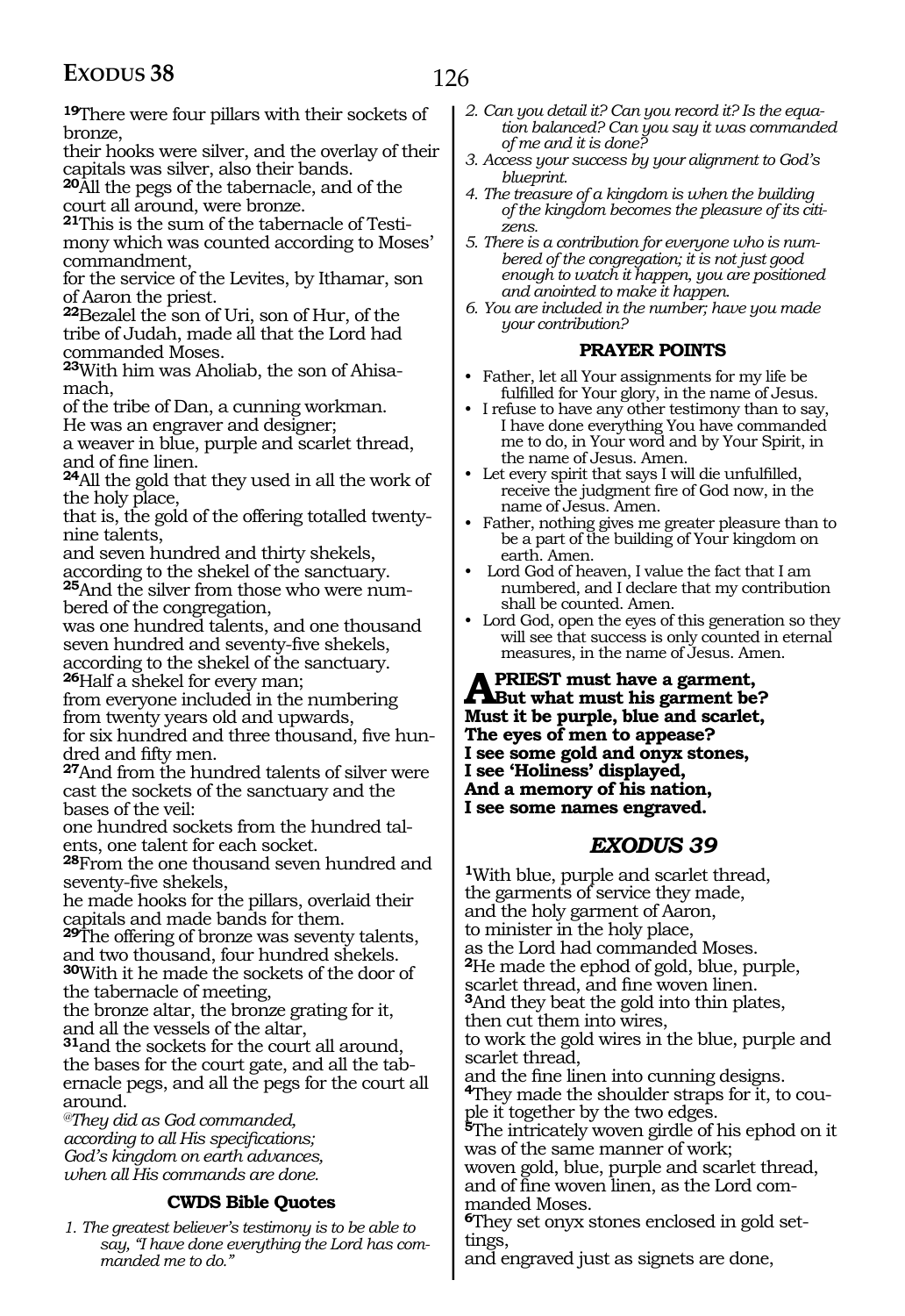with the names of the sons of Israel.

**<sup>7</sup>**He put them on the shoulders of the ephod to be stones for a memorial of the children of Israel, as Moses was commanded by God. *A garment of intercession,*

*to present his nation to the Lord.*

**<sup>8</sup>**He skilfully wove the breastplate like the work of the ephod,

gold, blue, purple and scarlet thread of fine linen woven.

**9**They made the breastplate square by doubling it:

its length and width were a span each when doubled.

**<sup>10</sup>They set it in four rows of stones:**<br>the first row a ruby, a topaz, and an emerald; <sup>11</sup>the second row, a turquoise, a sapphire, and a diamond;

**<sup>12</sup>**the third row, a jacinth, an agate, and an amethyst;

**<sup>13</sup>**the fourth a beryl, an onyx, and a jasper; they were enclosed in settings of gold.

**<sup>14</sup>**Twelve stones in all, the garment had. *Beauty, but with a purpose;*

they were each engraved like a signet with the names of the sons of Israel,

each with its own name according to the twelve tribes.

**15**They made chains at the end of the breastplate, like twisted chords of pure gold.

**<sup>16</sup>**They made two settings of gold and two rings of gold,

and they put the two rings on the two ends of the breastplate.

**<sup>17</sup>**Then they put the two braided chains of gold in the two rings on the ends of the breastplate. **<sup>18</sup>**They fastened the ends of the two braided chains in the two settings,

and on the shoulder straps in front of the ephod they were placed.

**<sup>19</sup>**They made two gold rings and put them on the two ends of the breastplate, on the edge inside the ephod.

**<sup>20</sup>**They made two other gold rings and put them on the two shoulder straps,

underneath the ephod toward its front, at the seam above the intricately woven band of the ephod.

**<sup>21</sup>**They bound the breastplate by its rings to the rings of the ephod with a blue lace, so it would be above the intricately woven band of the ephod,

and that the breastplate would not loose from the ephod, as the Lord commanded Moses. **<sup>22</sup>**He made the robe of the ephod of woven work, all blue.

**<sup>23</sup>**And there was an opening in the middle of the robe, with a woven band all around it so it would not tear.

**<sup>24</sup>**They made pomegranates on the hem of the robe,

of blue, purple and scarlet, and of fine woven linen.

**<sup>25</sup>**And they made bells of pure gold,

and put them between the pomegranates on the hem of the robe all around:

**<sup>26</sup>**a bell and a pomegranate, all around the hem of the robe to minister in,

as the Lord commanded Moses.

**<sup>27</sup>**They made coats, woven of fine linen,

for Aaron and for his sons,

**<sup>28</sup>**a turban of fine linen, beautiful hats of fine linen, and short pants of fine woven linen, **<sup>29</sup>**a sash of fine woven linen, with blue, purple,

and scarlet thread, done by weaving, as the Lord commanded Moses.

**<sup>30</sup>**Then they made the plate of the holy crown

of pure gold, engraved as a signet with the inscription: HOLINESS TO THE LORD.

**<sup>31</sup>**Then they tied to it a blue lace,

to fasten it above on the turban in its place, as the Lord commanded Moses.

*God will clothe you with beauty,*

*but He requires HOLINESS.*

**<sup>32</sup>**Thus all the work of the tabernacle of the tent of meeting was finished;

all God commanded Moses, so Israel did. **<sup>33</sup>**And they brought the tabernacle to Moses, the tent and all its furnishings: its clasps, its boards, its bars, its pillars, and its sockets; **<sup>34</sup>**the covering of rams skins dyed red, the covering of badger skins and the veil of the covering.

**<sup>35</sup>**They brought the ark of the Testimony with its poles and the mercy seat;

**<sup>36</sup>**the table, all its vessels, and the show bread; **<sup>37</sup>**the pure golden lamp stands with its lamps set in order,

all its vessels and the oil for light,

**<sup>38</sup>**the gold altar, the anointing oil, and the sweet incense;

the curtain screen for the tabernacle door; **<sup>39</sup>**the bronze altar, the grate of bronze, its poles, and all its vessels; the laver and its base also;

**<sup>40</sup>**the curtains of the court, its pillars, and its sockets,

and curtain screen for the court gate,

its cords, and its pegs;

all the vessels for service of the tabernacle, for the tent of meeting;

**<sup>41</sup>**and the garments of ministry, to minister in the holy place:

the holy garments of Aaron the priest and his

sons' garments,<br>to minister in the office of the priest;

<sup>42</sup>according to all the Lord had commanded Moses,

so the children of Israel made.

**<sup>43</sup>**Then Moses reviewed all the work,

and indeed they did according to all God commanded, and Moses blessed them. All the work was finished then.

#### **CWDS Bible Quotes**

*1. Persistence plus precision, plus dedication, plus diligence, equals a product of His pleasure.*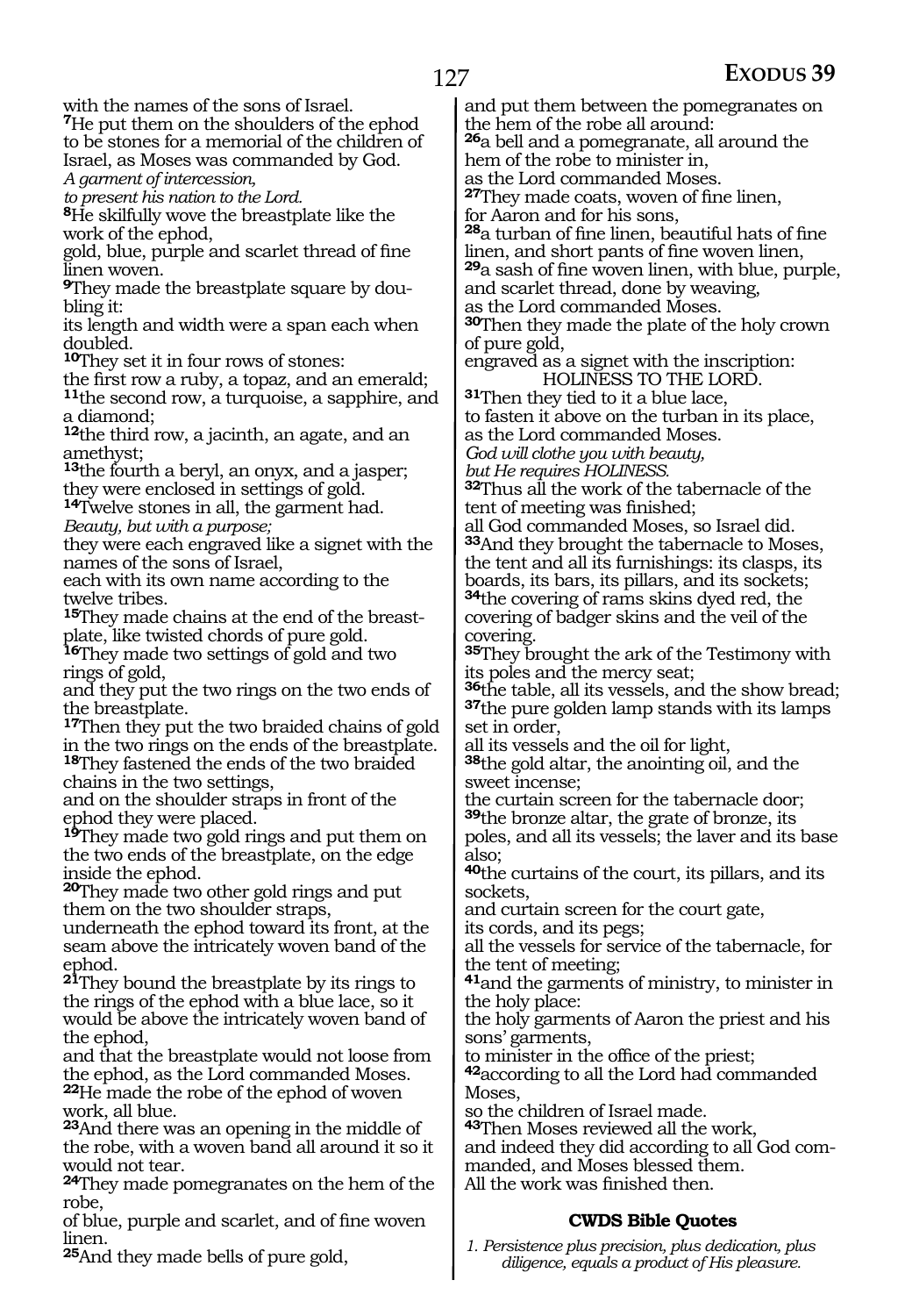- *2. Persistence plus precision, plus dedication, plus diligence, equals Presence.*
- *3. Your garment separates you to God and qualifies you to minister; not the carefully designed clothing of the priest but the blood of Jesus.*
- *4. It takes obedience and sacrifice to prepare an acceptable tabernacle; this is the statement of the cross.*
- *5. You are not qualified to build the spiritual garment you wear before God; He clothes you in His righteousness.*
- *6. God always has the blueprint for your salvation and service; read the script and build.*
- *7. The essence of the garment of ministers is holiness; holiness must be seen in them, holiness must be declared from them.*
- *8. Your holiness is to the Lord, it is personal. Holiness qualifies you to receive His glory; He only tabernacles in holiness.*
- *9. Your work is being examined, you are being assessed; will your blessing be released or withheld?*

#### **PRAYER POINTS**

- I declare by the power in the blood of Jesus, that I will be steadfast, immovable, always abounding in Your word and in Your work, for all I desire is Your pleasure and Your Presence. Amen.
- Father God, write Your law of holiness in the heart of every minister of the gospel; write Your law of holiness in my heart and in the heart of every member of the body of Christ; write Your laws of holiness in the hearts of this generation, in the name of Jesus. Amen.
- Righteous God, when You look beyond my outer garments, may You find holiness, for only that validates me to stand in Your presence. Amen.
- Good Father, thanks for beautifying me with salvation and service; I hereby commit to justify You by my lifestyle and by my consecration. Amen.

**You know God has smelled your incense, Has received your offering, When the tent of congregation, has a full cloud covering. You know He has received your praises,** 

**when His glory fills the place; Not just a visitation, but His fire all your days.**

#### *EXODUS 40*

@*Something was about to happen; anticipation filled the camp as they finalized the work.*

*Something was about to happen;*

*it was in the air in Israel all about.*

*Something was about to happen.*

**<sup>1</sup>**The Lord gave Moses this command,

**<sup>2</sup>**"On the first day of the first month

set up the tabernacle of the tent of congregation.

**<sup>3</sup>**"You shall put the ark of the Testimony in it, and partition the ark with the veil.

**<sup>4</sup>**"You shall bring in the table and set all the things in order on it;

and bring in the lamp-stands and light its

lamps.

**<sup>5</sup>**"Set the altar of gold for the incense before the ark of the Testimony,

and put up the screen for the tabernacle door. **<sup>6</sup>**"Then set the altar of burnt offering before the door of the tabernacle of the tent of congregation.

**7**"You shall set the basin between the tabernacle and the altar, and pour in water.

**<sup>8</sup>**"Then set up the court all around, and hang up the screen at the court gate.

**<sup>9</sup>**"Then take the anointing oil, and anoint the tabernacle and everything in it. So shall you hallow it and all its utensils, and it shall be holy.

**<sup>10</sup>**"You shall anoint the altar of burnt offering and all its vessels, and consecrate the altar; it shall be most holy.

**<sup>11</sup>**"You shall anoint the basin and its base, and consecrate it.

**12**"Then bring Aaron and his sons to the tabernacle door and wash them with water.

**<sup>13</sup>**"You shall put the holy garments on Aaron, and anoint him and consecrate him, to minister to Me as priest.<br><sup>14</sup> Then bring his sons and put their coats on.

15"And anoint them, as you anointed their father, that they may minister to me as priests; for they are anointed for an everlasting priesthood throughout their generations."

**<sup>16</sup>**And so Moses did according to all the Lord had commanded him.

@*Something was about to happen; one could feel it in the air.*

*Something was about to happen, but they had to first prepare.*

**<sup>17</sup>**And in the first month of the second year, on the first day of the month, the tabernacle was set up.

**<sup>18</sup>**Moses set up the tabernacle, fastened the sockets, set up its boards and put in its bars, and raised the pillars up.

He placed the Ark in it and set up the veil. **<sup>19</sup>**He spread the tent over the tabernacle and put the covering of the tent above,

as the Lord commanded done.

**<sup>20</sup>**He placed the Testimony into the ark, put the poles through the rings of the ark, and put the mercy seat on top of the ark.

@*While Israel was waiting, eagerly anticipating a visitation from the Lord.*

**<sup>21</sup>**He brought the ark into the tabernacle, hung up the veil of the covering, and partitioned the ark of the Testimony, as the Lord commanded.

**<sup>22</sup>**He put the table in the tabernacle, on the north side, outside the veil;

**<sup>23</sup>**and he set the bread in order on the table before the Lord, as the Lord commanded. **<sup>24</sup>**He put the lamp stand in the tabernacle, across from the table, on the south side;

**<sup>25</sup>**and he lit the lamps before the Lord, as the Lord had commanded.

**26**He put the gold altar in the tabernacle be-